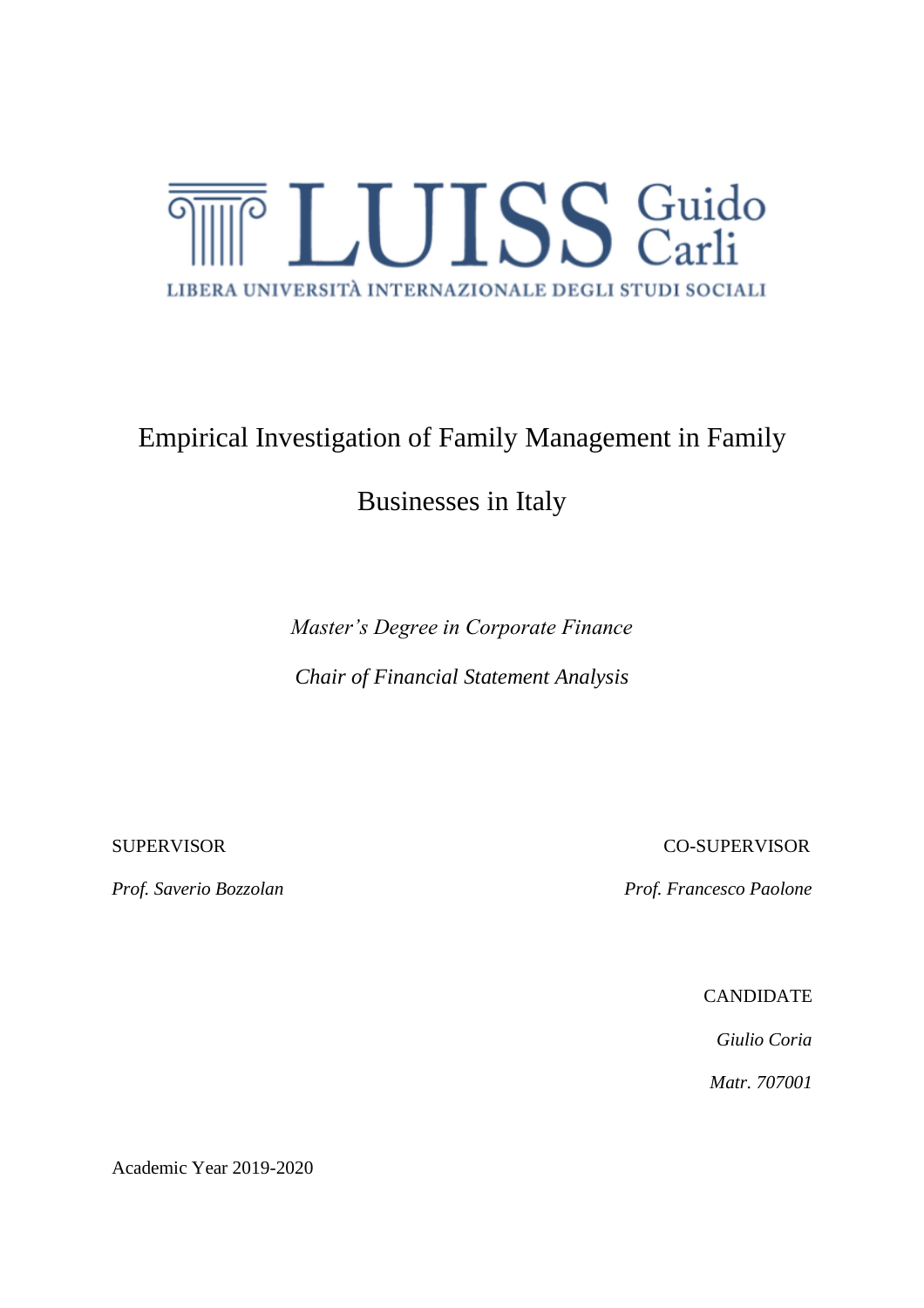# Table of Contents

| <b>Chapter 1: Family Firms</b> |  |
|--------------------------------|--|
|                                |  |
|                                |  |
|                                |  |
|                                |  |
|                                |  |

## Chapter 2: Succession Management in Family Firms

## Chapter 3: Family Management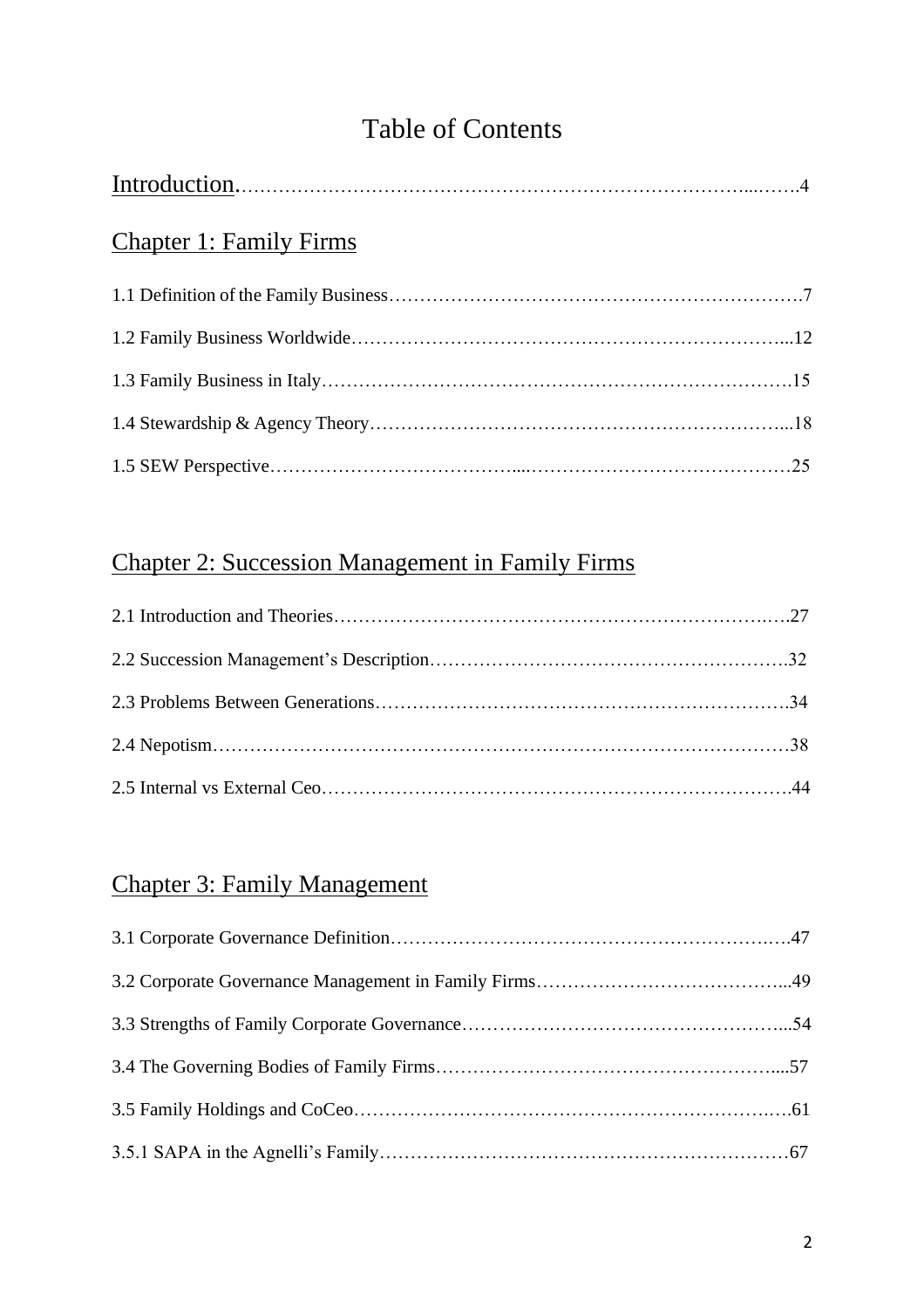# Chapter 4: Analysis of the Sample

## Chapter 5: A Case Study

|--|--|

|--|

|--|--|--|--|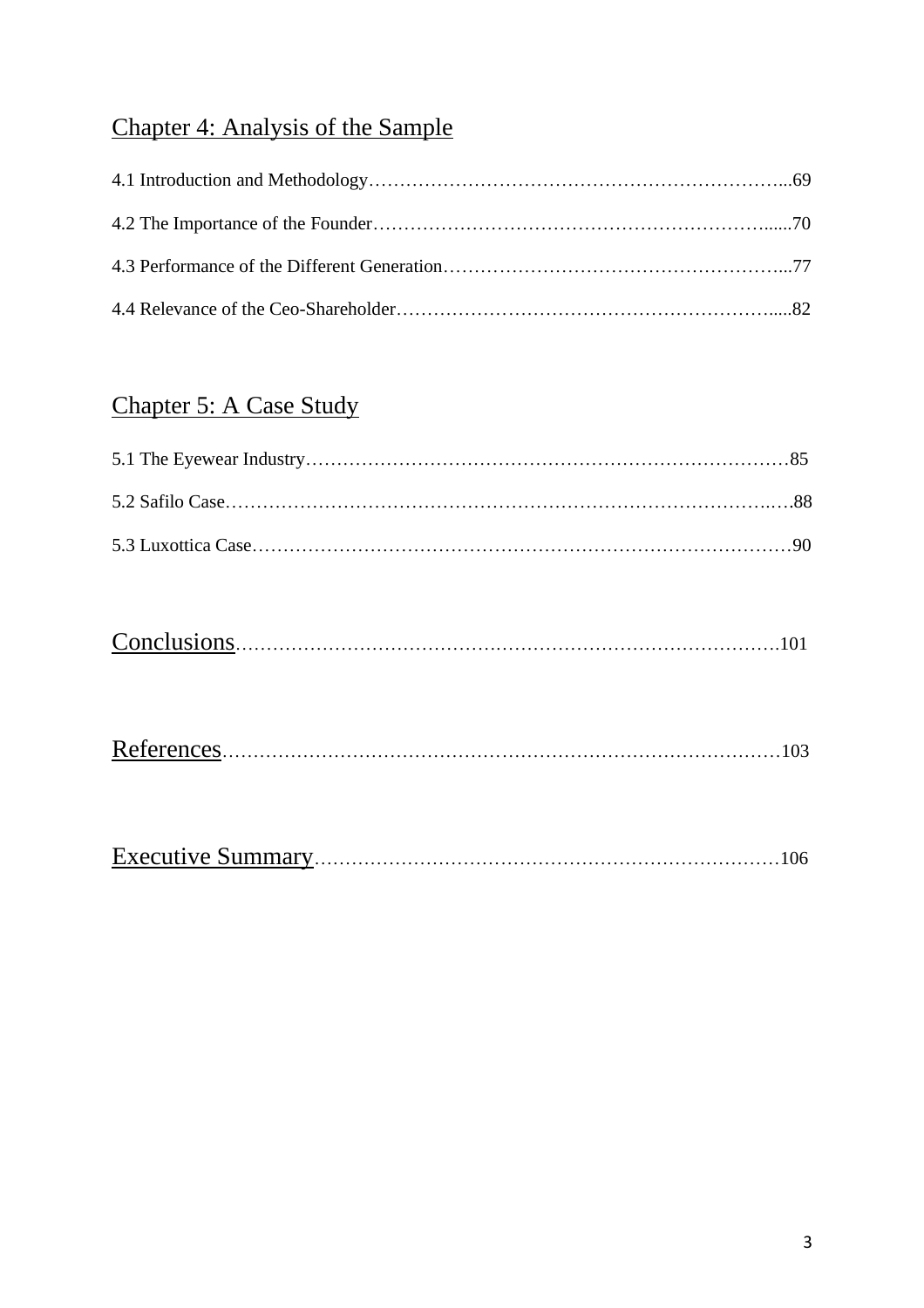### Introduction

The thesis project I've developed is focused on Family Firms. In particular I decided to focus of the management and corporate governance mechanisms in order to understand how and in which way these can affect performance. I decided to analyze family businesses in order to better understand what characteristics make them unique and always competitive on the market. Suffice it to say that some family businesses around the world were founded more than a thousand years ago. Moreover, this type of company has historically found particularly fertile ground for development in Italy. My research is divided into four parts and a study case at the end.

The first one is focused is a theory part. In this chapter I decided to concentrate on all the theories, especially Agency and Stewardship, that have been made aroud family business, so to understand if there can be a universal definition of this phenomenon. Then I will briefly introduce with the help of some data the incidence of Family business in Italy and Worldwide. For the second chapter I decided to give some answers to the essential passage of succession. By talking about some examples of failure about succession I want to sensibilize on the importance of a succession plan, argument that I will analyze also in the study case. The last part of this chapter deals with Nepotism, my idea was to offer a positive view of this phenomen that is always threated like a threat.

Moving on with our analysis, we come to the central part devoted to corporate governance. To deal with this topic I have decided to use Gompers' definition which says that a good corporate Governance is the point of balance between the democratic and dictatorial extremes, this balance will manifest itself with the effective maximization of the wealth desired by shareholders. After using some general theories about it I focused on the entrance of the family into the corporate governance mechanisms. My aim is to understand which are the peculiar aspects detected by the Family Business that make these firms so unique and if in case there are, which are the advantages that bring to them. The thread running through this paragraph is the ownership issue, that distinguishes the firms by a threefold order of reasons: degree of ownership, type of ownership subjects and role of ownership in the company's choices.

One of the peculiarities I decided to talk about are the governing bodies that are proper of the Family Firms. The idea behind these institutions is that is not always possible to keep the family sphere separate from the corporate one, since an incorrect design of governance rules can lead to imbalances and management inefficiencies.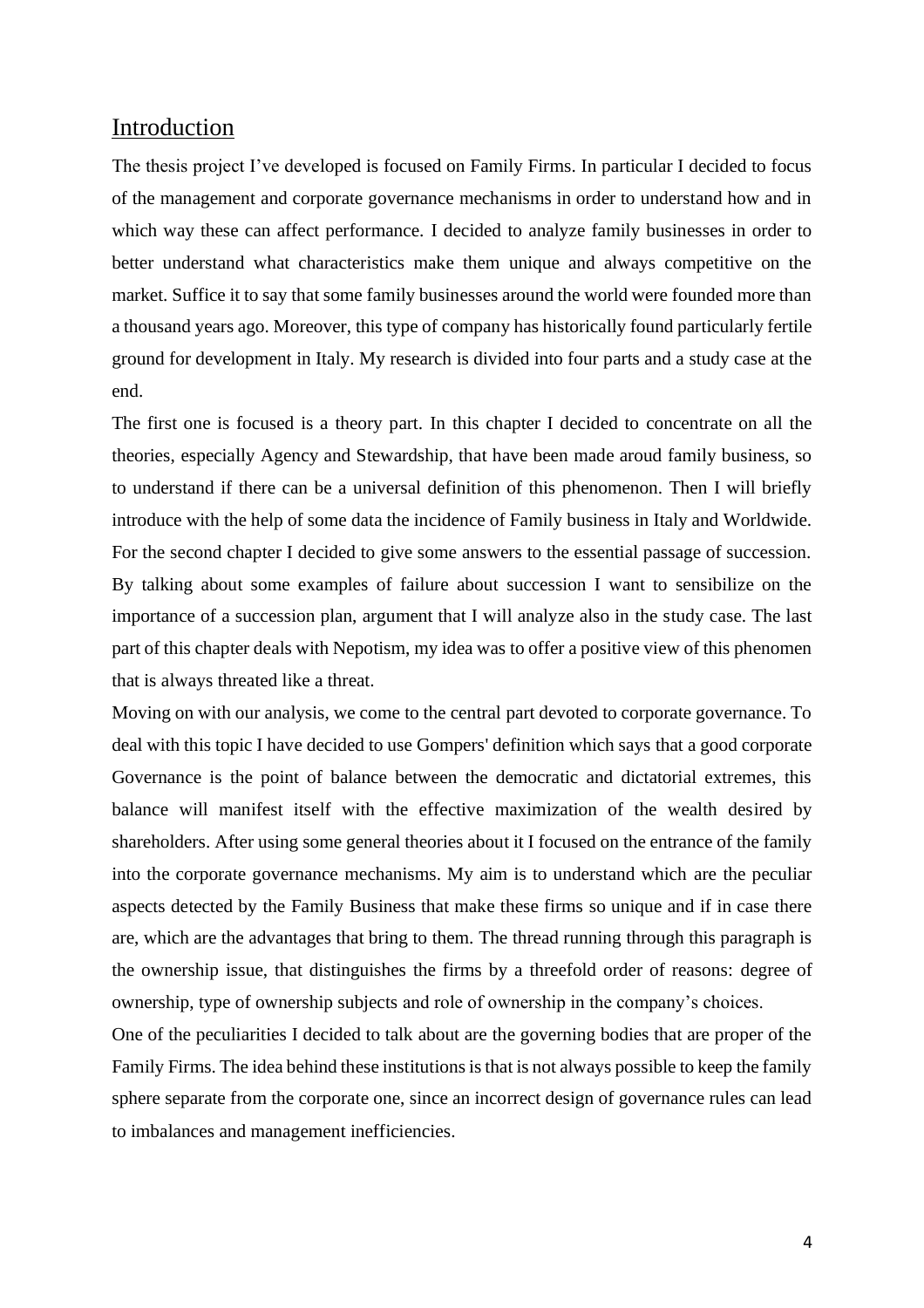Finally, in order to offering some alternative solutions for leading, I analyze the institution of Family Holdings and CoCeo that can help Family Business to have a support from an external third part in leading the company. To better understand other form of governance I also provide a practical example of SAPA institution in the Agnelli's family whose reason to adopt it is due to the twofold necessity of managing the interests in the family business of a large number of people and ensuring that the control of the family business remained within well-established boundaries. Sapa's advantage lies precisely in being able to establish by statute, on the one hand, which people, among the participants, have among their powers those relating to the management of the company and therefore of the business and, on the other hand, which is the regime of circulation of shares and the related pre-emptive rights due to family members.

The final part is the quantitative one. For the last two chapters I provide a database composed by 196 Italian listed Family Firms. The research, as I said before, has the aim of understanding if there are positive correlations between some peculiar characteristics of Family Business and performance. For this reason for the perfromance I decided to use 15 KPI taken on Thomson Reuters Datastream for the period 2005-2014. Is important to say since now on that not alla the data were available for all the years so obviously it must be taken into consideration the possibility that the results I reach can have sono limitations. Moreover the KPI I analyze also other aspects such as: founder role, to see if this latter is also Ceo and if he is still present in the Board of Directors. I find which generation has the primary role of guiding teh company and finally linked to the last part of the second chapter I see also if the Ceo is internal or external and the percentage of shares that he owns. For collecting all these data I use companies' corporate governance relations, media articles and AIDA database. I divided the sample by making three different questions.

I analyze the importance of the founder, by comparing performance between companies in which the founder serves as Ceo and companies in which this role is served by other generations or by a third person external to the company.

The second issue is the analysis of the performance between the different generations and finally by using data about the percentage of shares I found. I analyze if the Ceo-shareholder can give some benefits to family firms, understanding also if this shares' percentage is different between family and non-family Ceo.

At the end I've made a comparison between two masterpieces of the eyewear industry that are: Safilo Group and Luxottica. By using the example of these two firms I try to analyze two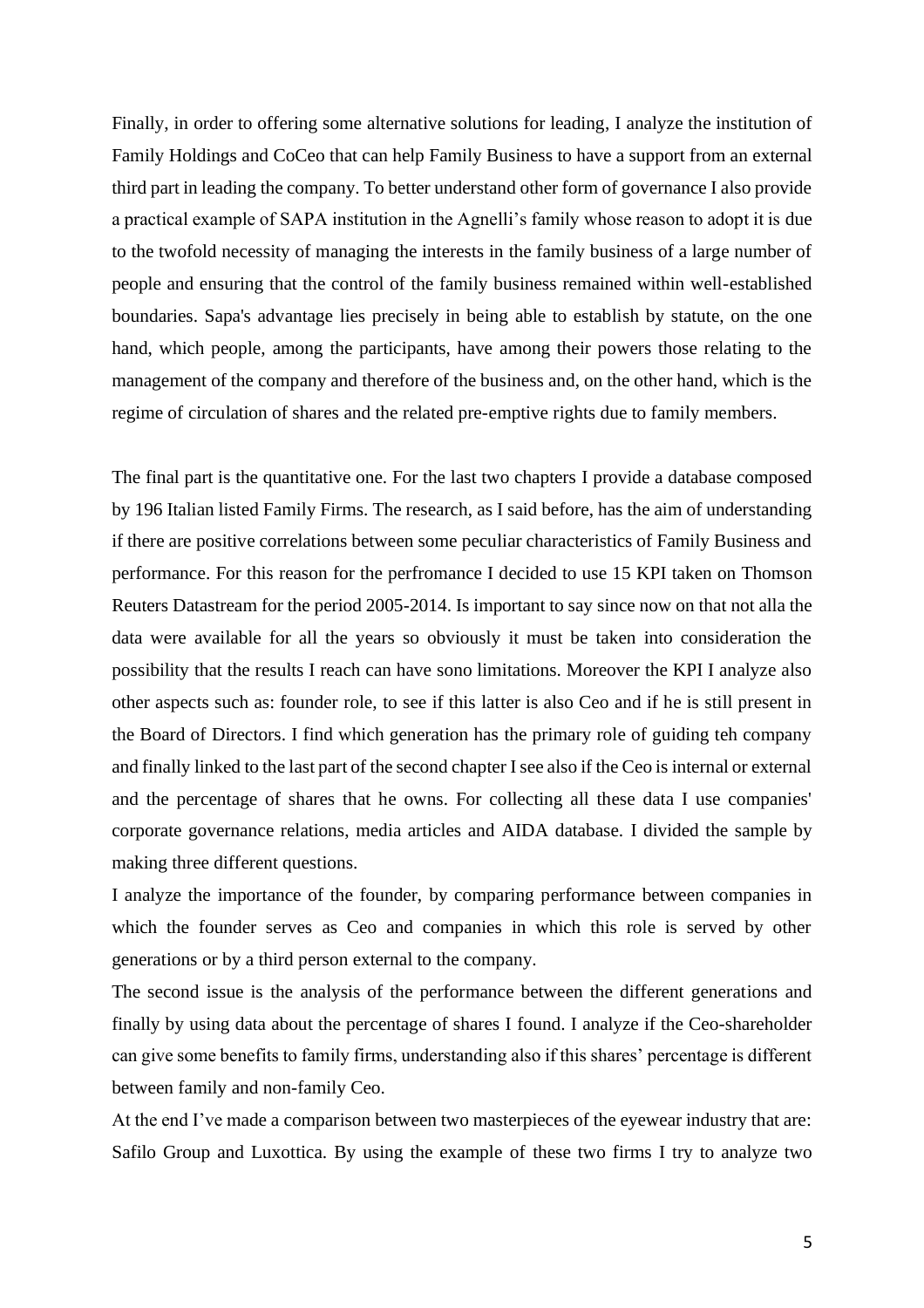different way of managing the succession process, one that has already been developed and the other that is still under development.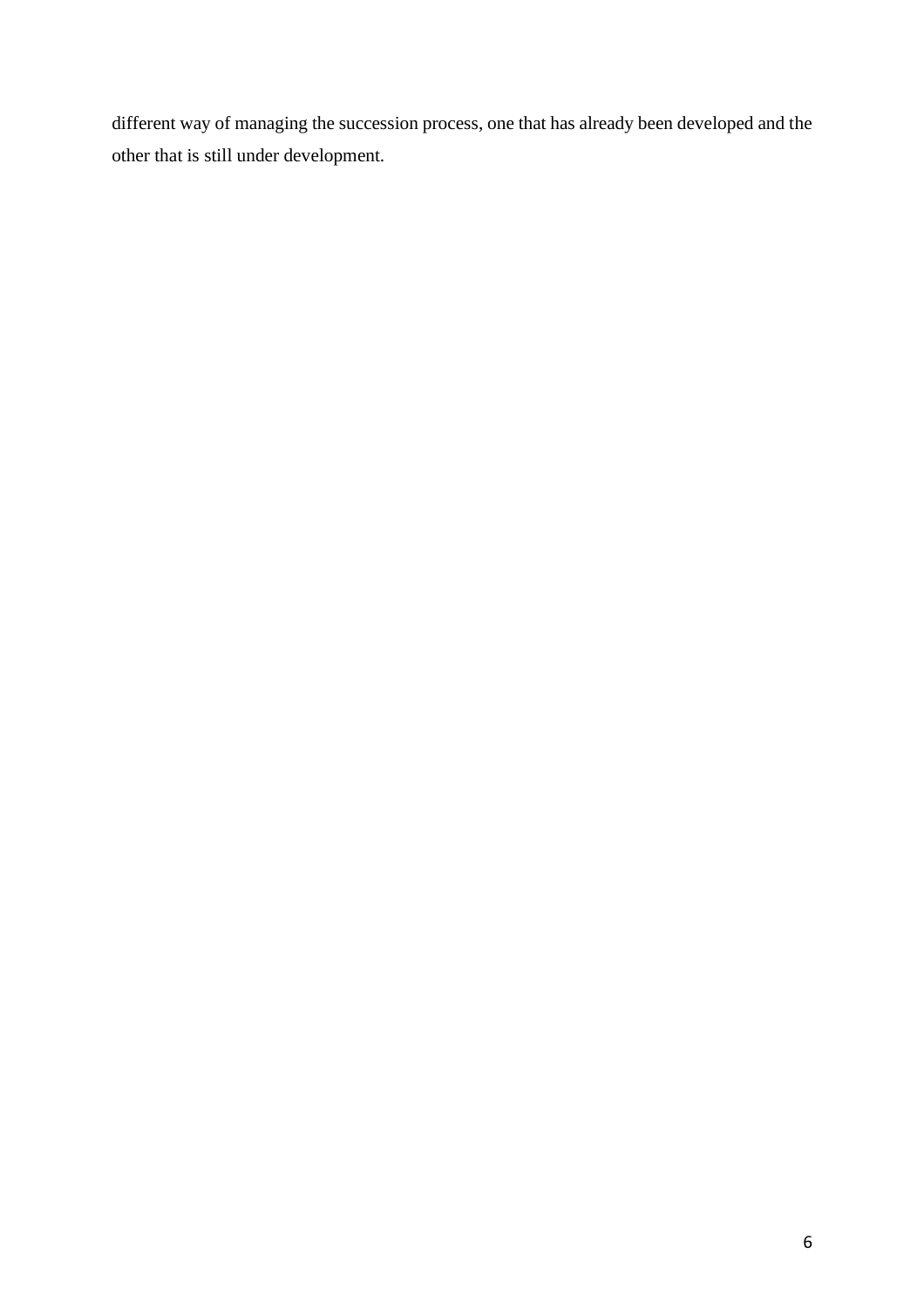# Chapter 1

## 1.1 Definition of Family Firms

David Landes, a well-known economist, and professor in his book, Dynasties, asserts: "You could write a respectable history of capitalism through the lens of family histories. You could write an equally respectable survey of the state of modern capitalism by telling the story of a dozen family firms."<sup>1</sup>

According to a study carried out by The Economist, 90% of companies worldwide are family businesses, so it is fair to say that family businesses are the engine of the whole world economy. But what are the peculiar characteristics of these companies that distinguish them from nonfamily firms? Above all, there is certainly a strong desire to share with the whole family the same goals and aspirations, it is precisely this transmission of values and precepts between one generation and another, as a father extends his hand to his son day after day, which leads family businesses to success over the years.

Although there are many family businesses around the world with a longevity of more than a thousand years, academic interest in this phenomenon emerged only a few years ago. Previously, family businesses were thought to be inefficient and doomed to disappear as they were unable to keep up with the ever-changing economic environment in which they operated. This negligence has often turned into the sole interest of the managerial enterprise, as it was considered worthy of more attention. Today we can say with certainty that the academics of the past were wrong, because, as we will see better later with numerical evaluations, family businesses are an entity at the base of the Italian and international economic fabric.

There are, however, two critical points on which we must focus our attention, which partly justify the lack of trust placed in family businesses over time. The first is a tendency to make the concept of family and the importance of the latter prevail at the expense of a business. This is reflected from a managerial point of view in an idiosyncrasy towards openness to external managers that can undermine the family and financial strength of the entire company.

<sup>1</sup> D. Landes, Dynasties: Fortunes and Misfortunes of the World's Great Family Businesses (2006)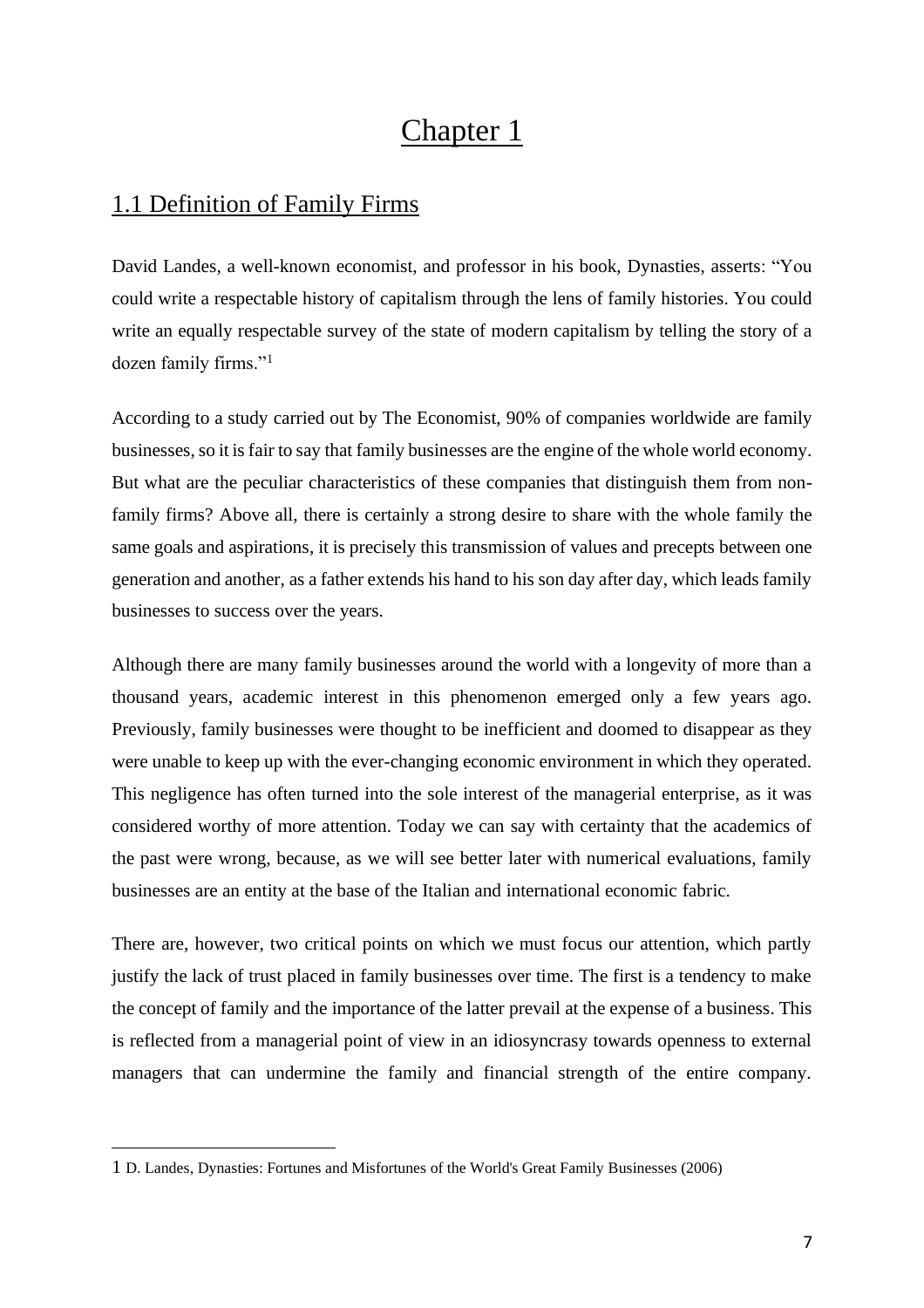Secondly, the impossibility of foreseeing family quarrels that would compromise the solidity of the company, as the human factor in this reality is more crucial than ever.

As mentioned in the previous paragraph, the interest in family businesses has only emerged in the most recent period, and precisely after the Second World War onwards; linked with this delay there is certainly a heterogeneity that distinguishes this type of business in several aspects, first of all, differences about management, structure, size, and governance. Therefore, we can deduce that having a univocal definition of the family business is impossible. In the next paragraphs, we will try to reconstruct the history of the academic interest that has focused on this phenomenon, starting from more general definitions up to the detail through an analysis of the peculiar characteristics of these enterprises.

Over the years, many have tried to give a definition of family business that was unique and universal for everyone. Firstly, in the studies that had been carried out was the idea that the family business was considered a sub-category of the core concept of "company", a subcategory that in any case had distinctive and characterizing elements which allowed it to be distinguished from the others, even though it was a weak one. Academics immediately understood that the main focus had to be placed on the distinction between two institutions behind family businesses: the business and the family, which had distinct structures and characteristics.

We can say that there has been a slow evolution of thought that has been perfected and expanded over the years. The first approach was of a mono-variable type, i.e., oriented to consider the enterprise as a family that is seen in a single entity. One exponent of this thought was Barry who defined it as: "A business that, in practice, is controlled by all the members of a single-family"<sup>2</sup>; this vision was criticized because it was considered completely restrictive and devoid of specifications, also presenting limits in case there was a single owner or in the case of people outside the family involved in the management and ownership of the business.

A further definition for which it is possible to make the same discourse is the one given by Dell'Amore, who believes that the shareholders and workers within the company belong to a single-family or a few of them connected by ties of kinship or affinity<sup>3</sup>.

<sup>2</sup> B. Barry, The Development of Organization Structure in the Family Firm, 1989

<sup>3</sup> G. Dell'Amore, Le fonti del risparmio familiare, Giuffrè, pag. 36 (1962)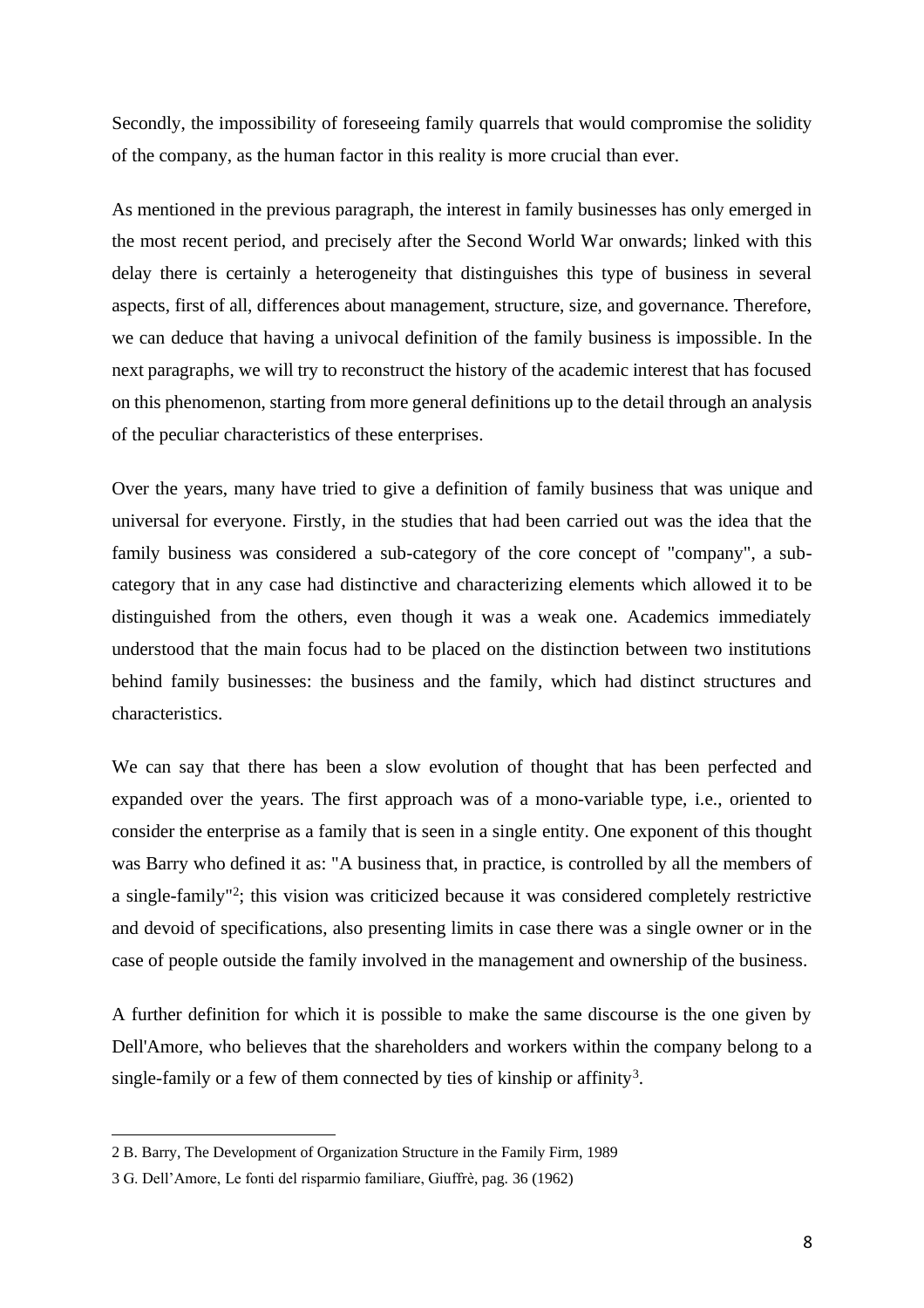If one refers to the family as the only source of capital and work have done, there is a complete overlap between the members of the family and the company, in this sense it will not be possible to ignore the identification of small family businesses as the only family businesses, limiting the number of employees to the number of family members.

A second hypothesis is that of those who broaden the definition of the family business by using the concept of "conditioning", given the influence that the family can exert on the business. Concerning this school of thought, it is worth mentioning the thought of Professor Davis who defined the family business as: "One where politics and business management are subject to significant influence by the members of one or more families"<sup>4</sup>. This extends the scope of the family business concept to include larger companies that can be significantly influenced by the family members, however, there is still a lack of clear criteria for determining the influence and degree of influence of a family on a business.

From this first approach, we move towards a multi-variable one. The theorists of this model were Shaker and Astrachan who in 1995<sup>5</sup>, were able to establish what was the real degree of influence of families in companies, and then provide, from this indicator, different interpretations and definitions of a family firm. For doing so they use certain parameters such as the effective control of strategic decisions, the intention to remain in the family, the founder or descendants who manage the company, the legal control of voting shares, the family directly involved in ownership and management. Remaining always within multidimensional approaches, some authors decided to measure the conditioning through the triple level of ownership, governance, and management of the enterprise<sup>6</sup>.

These reflections were then flanked by broader studies in Corporate Governance: the latter was examined in a twofold way, both as the composition of the corporate structure and as its stability and the basis of the differences between alternative forms of enterprise. Therefore, we can distinguish different cases such as those in which the shareholding structure is unitary and

<sup>4</sup> P. Davis, Realizing the Potential of the Family Business, in Organizational Dynamics, n. 2, p.47 (1983)

<sup>5</sup> The Family Universe Bull's Eye", the graph they constructed, shows just how the different definitions of family business influence the universe. In J. H. Astrachan, M. C. Shanker, Myths and realities: Family businesses' contribution to the US Economy. A framework for assessing family business statistics, in Family Business Review, 9(2), pages. 107-119 (1996)

<sup>6</sup> P. C. Rosenblatt, L. De Mik, R. M. Anderson, P. A. Johnson, The family in business: understanding and dealing with the challenges entrepreneurial families face, Jossey-bass, San Francisco (1985)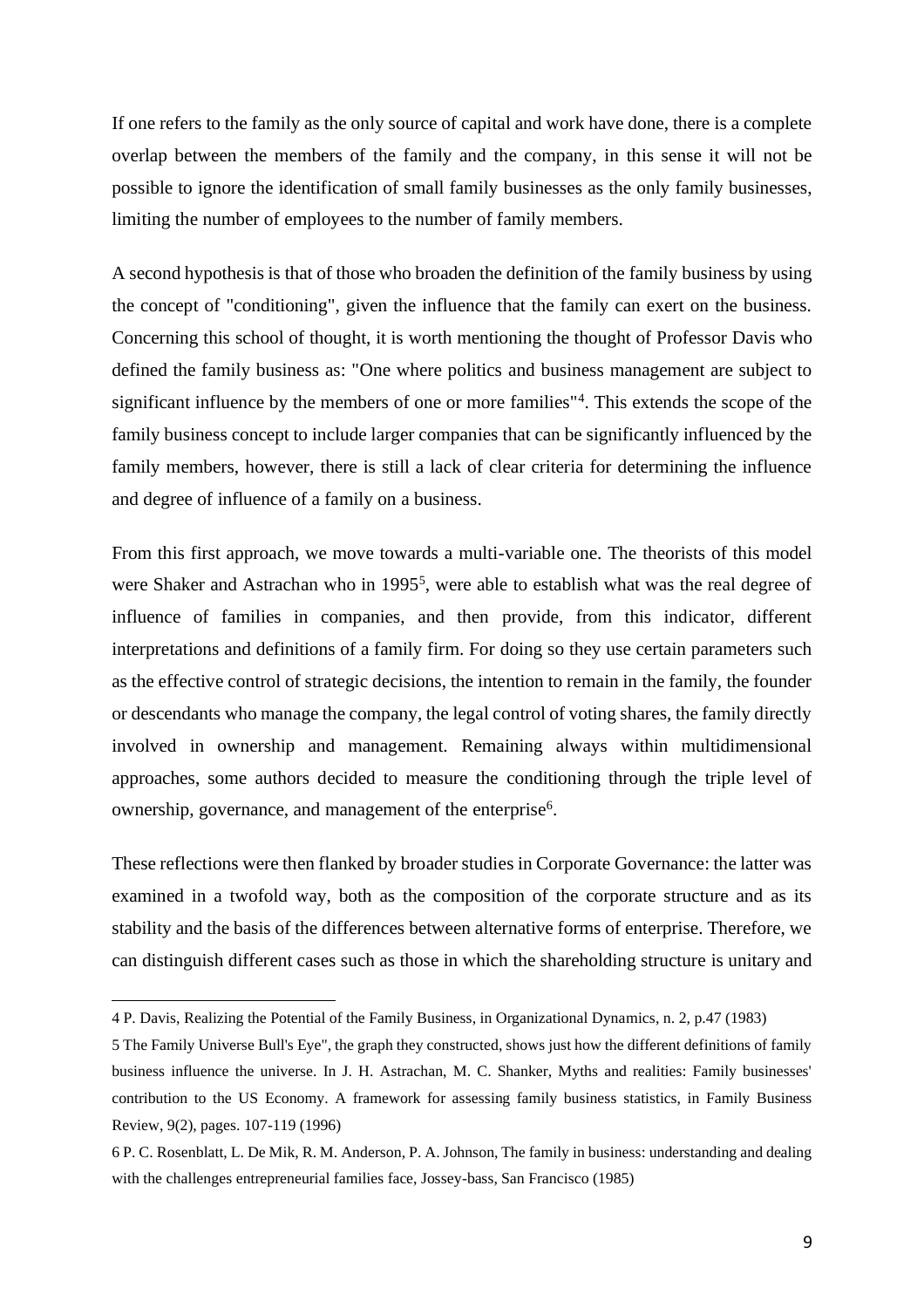monolithic (belonging to an individual or a family) from those in which it is articulated among a plurality of subjects, as well as cases in which the structure tends to be stable and those in which it is constantly modified. From here, besides the model of the company with widespread ownership (with pulverized ownership, the so-called public company) and the one with restricted ownership (with a small nucleus of stable shareholders, the so-called associated company), the owner's company is identified, characterized by the high concentration of ownership, enclosed in a few hands, by the prevalence of family control and by the presence of one or more capital holders in the management<sup>7</sup>.

These different interpretations of corporate governance configurations make it clear that a definition is more necessary than ever from both a theoretical and an empirical point of view, as differences exist not only between the different categories of companies but also within them. For this reason, the greatest difficulty to face in the study of family firms is to understand the boundary between a family business and an individual one, i.e., one that belongs to its founder (what in Anglo-Saxon literature is identified as entrepreneurship), in which family members start working.

The last element that takes over in our analysis is what is called "potential for generational transfer", i.e., the will or rather the intention to transfer the activity to the heirs within the same family. This concept contains the most fitting description of a family business, both in a defining field and in terms of behavioral models, organizational and decision-making structures, passing through all the problems that arise during the life of a family business. The moment of succession is the moment of greatest change within a company where we frequently witness the overwhelming overlapping of family and economic interests.

We can, therefore, say that the considerations we have conducted so far lead us to say that it is legitimate to speak of a family business when the following conditions occur simultaneously:

• When a single person, or a family, or several families (if linked by family ties) hold a total or majority share of the risk capital or, in any case, sufficient to ensure control of the enterprise

<sup>7</sup> G. Donna, La creazione di valore nella gestione dell'impresa, Carocci editore, pagg. 43-53 (1999)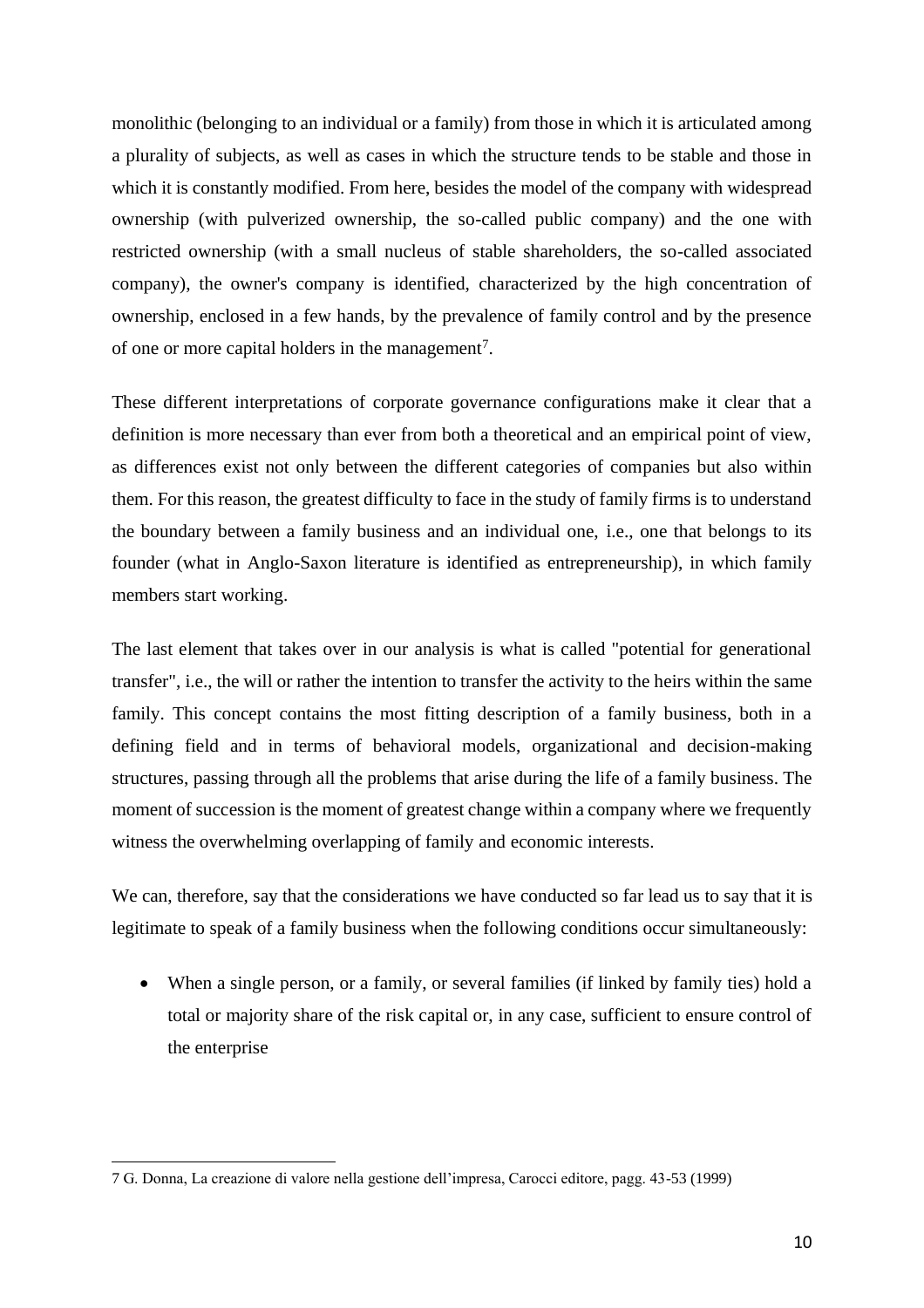- When members of the owner's family (or the founder's family) are present in the management and governing bodies or, in the case of smaller enterprises, work within the enterprise
- When there is a clear intention, on the part of the founder or founding family and/or owner, to pass the business on to the next generation.

The last two contributions to our research that we are going to examine are those of Professor Corbetta, who, feeling the need to make classifications that take into account the combination of factors, such as the stage of development, the size of the company, the generational phase, the ownership structure and many others, decided to consider three variables: a *model of capital ownership*, *presence of family members on the Board of Directors* and *management bodies* of the company and the *size of the body* identifying for each of the three or more different measures:

- Domestic family businesses, with absolute ownership (only one owner) or restricted ownership (several owners, but not many), small size, with total presence of family members in the government and management of the business
- Traditional family businesses, different from the previous ones in terms of size (larger) and the presence also of members outside the family in the management bodies.
- Enlarged family businesses, with capital owned by a larger number of people (always within the family) and the presence of non-family members on the Board of Directors.
- Open family businesses, large and with people who are not descendants of the founder as owners of capital shares.

These types of businesses are not only separate entities in their own right but can also be considered as consecutive stages through which the family business can develop and grow. From a different perspective is the framework that Carlock and Ward proposed relying on four variables: the family, the sector, the organization, and the individual, considering the influence that each of them had on the ownership configuration of the family business. Each variable is dynamically analyzed according to the life cycle presented<sup>8</sup>.

As much as we have tried to clarify the concept of a family business, we have been able to see that it is very complex and sometimes reductive to search for the "univocal" definition that

<sup>8</sup> R. S. Carlock, J. S. W, Strategic planning for the family business, Palgrave Macmillan, page. 26-27 (2001)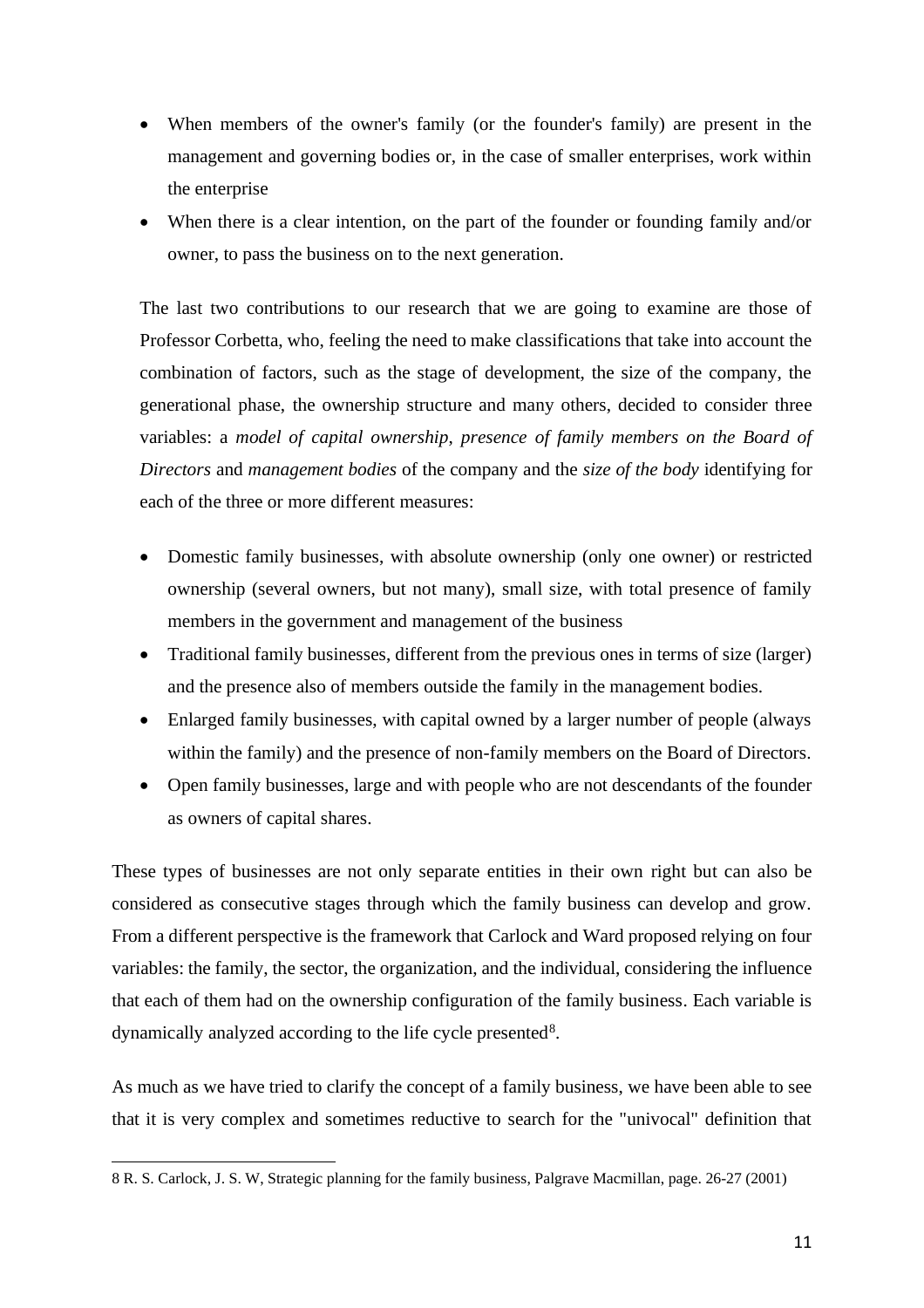academics longed for so much, it is necessary to understand each time which are the variables to be taken into account and the relevance that these variables have in the life cycle of the companies to be able to sew a proper definition of the family business when we are dealing with it.

## 1.2 Family Business Worldwide

The myth of large multinational corporations created for a long time the belief that modern industrial systems would lead to the progressive decline of family businesses and the transition of them into managerial firms. While many theses are adverse to the survival of family-owned enterprises, family businesses continue to play a crucial role in the modernization of the advanced economies. In particular, the ability of the family to provide entrepreneurship is recognized as a key aspect in the development of Western capitalism.

Starting from a general analysis, in a research conducted by Dreux (1990) and Gersick (1997), it was estimated that the population of businesses owned or controlled by families around the world is between 65% and 80%. According to the Family Firm Institute, family firms account for two- thirds of all businesses around the world, and 70% - 90% of global GDP annually is created by family businesses. Moreover, family businesses are expected to reinforce their prominence in the next 10-15 years, especially due to the growth of emerging economies, where large companies are often family firms<sup>9</sup>.

In more recent research, Gomes-Mejia et al. $^{10}$  found that the diffusion of family firms ranges between 20% and 70% around the world, depending on both the country of origin and the operational definition adopted in the study. For instance, in Asia and the Middle East, they account for 95% of all firms<sup>11</sup> while in the U.S. they represent around 70% of all publicly

<sup>9</sup> Elstrodt H.P. and Poullet J.M. Perspectives on Founder and Family-Owned Businesses, McKinsey Quarterly, 4-14 (2014)

<sup>10</sup> Gomez-Mejia L.R., Haynes K.T, Nunez-Nickel M., Jacobson K.J.L., and J Moyano- Fuentes, Socioemotional Wealth and Business Risks in Family Controlled Firms: Evidence from Spanish Olive Oil Firms, Administrative Science Quarterly, Vol.52(1), 106-137 (2007)

<sup>11</sup> Kets de Vries, Carlock, and Florent-Treacy, Family Business on the Couch, A psychological Perspective (2007)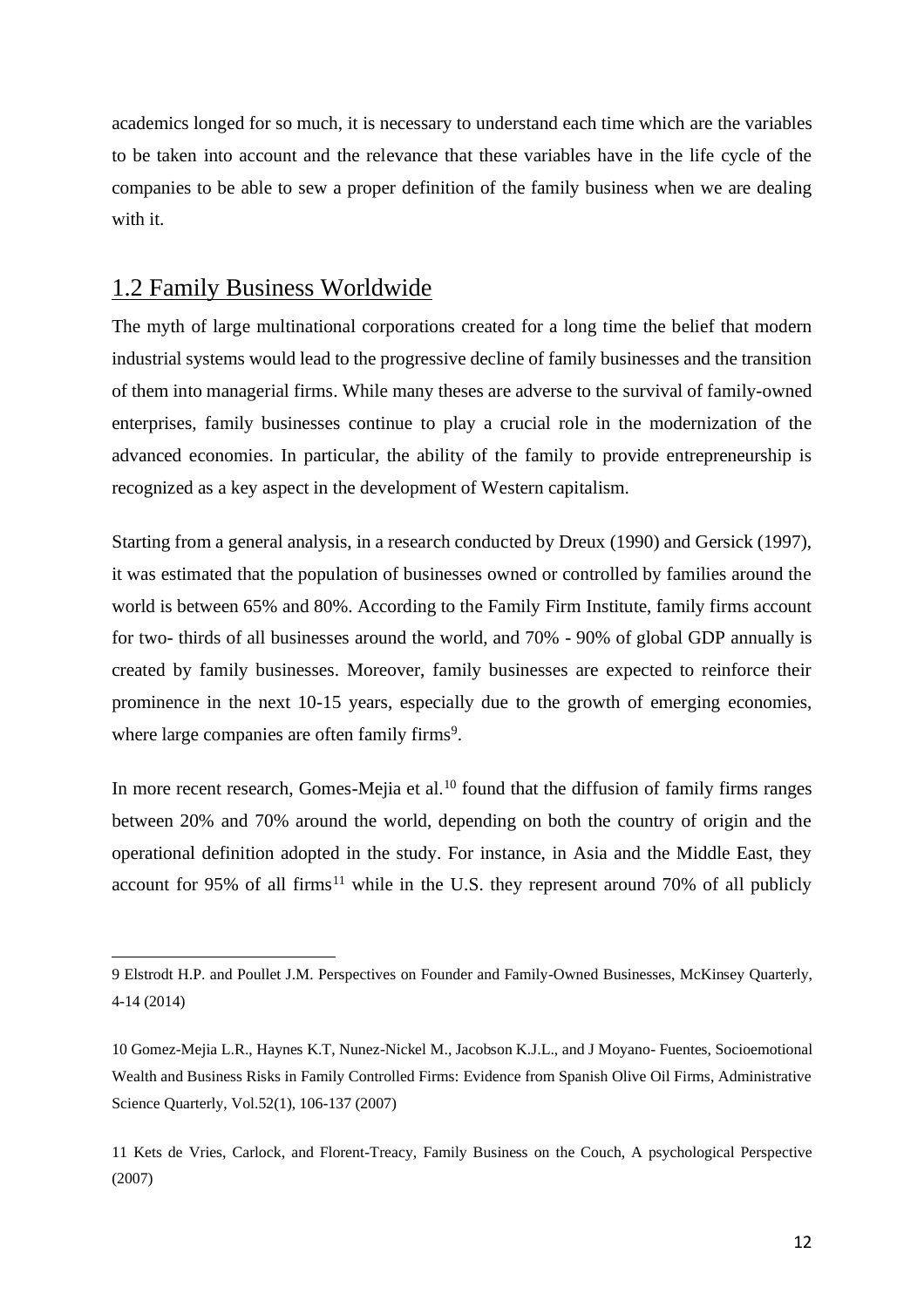traded firms<sup>12</sup>. Contrary to common belief, family businesses are not only SMEs also in the US: about a third of the Fortune Global 500 companies and S&P 500 firms are founder or family-controlled (Anderson & Reeb, 2003).

According to EY Family Business Yearbook (2014,), the distribution of family business in the various continents is the following: 90% in North America and the Middle East; 85% in Europe, Latin America, and Asia-Pacific. According to the Family Firm Institute, the incidence of family-business as a percentage of all companies is 85.4% in China (in private enterprises) and at least half of all companies in the US are family firms. In the private sector, family businesses account for 69% in Belgium, 76% in Spain, 79% in Sweden, 80-90% in the US, 93% in Italy, and 95% in Germany. Some snapshots about the relevance of family firms in Europe are the following:

- They represent 85% of all European companies
- They create 40-50% of all employment
- European family businesses represent 1 trillion Euros in turnover (60% of all European companies)
- UK family firms generate 25% of the total UK GDP

Comprehensive research about the presence of family-businesses in Europe was carried out by IFERA: Germany emerges as the country with the highest incidence of family-businesses (84%), while France with the lowest (60%). Finally, the data processed by the study center on family business "Di padre in figlio" reveals the weight of family businesses in the world, which is so distributed in the most relevant countries:

<sup>12</sup> Sirmon D.G., Arrègle J-L., Hitt, M.A., and Webb J.W., 2008a, 2008b, The Role of Family Influence in Firms' Strategic Responses to the Threat of Imitation, Entrepreneurship Theory and Practice (2008)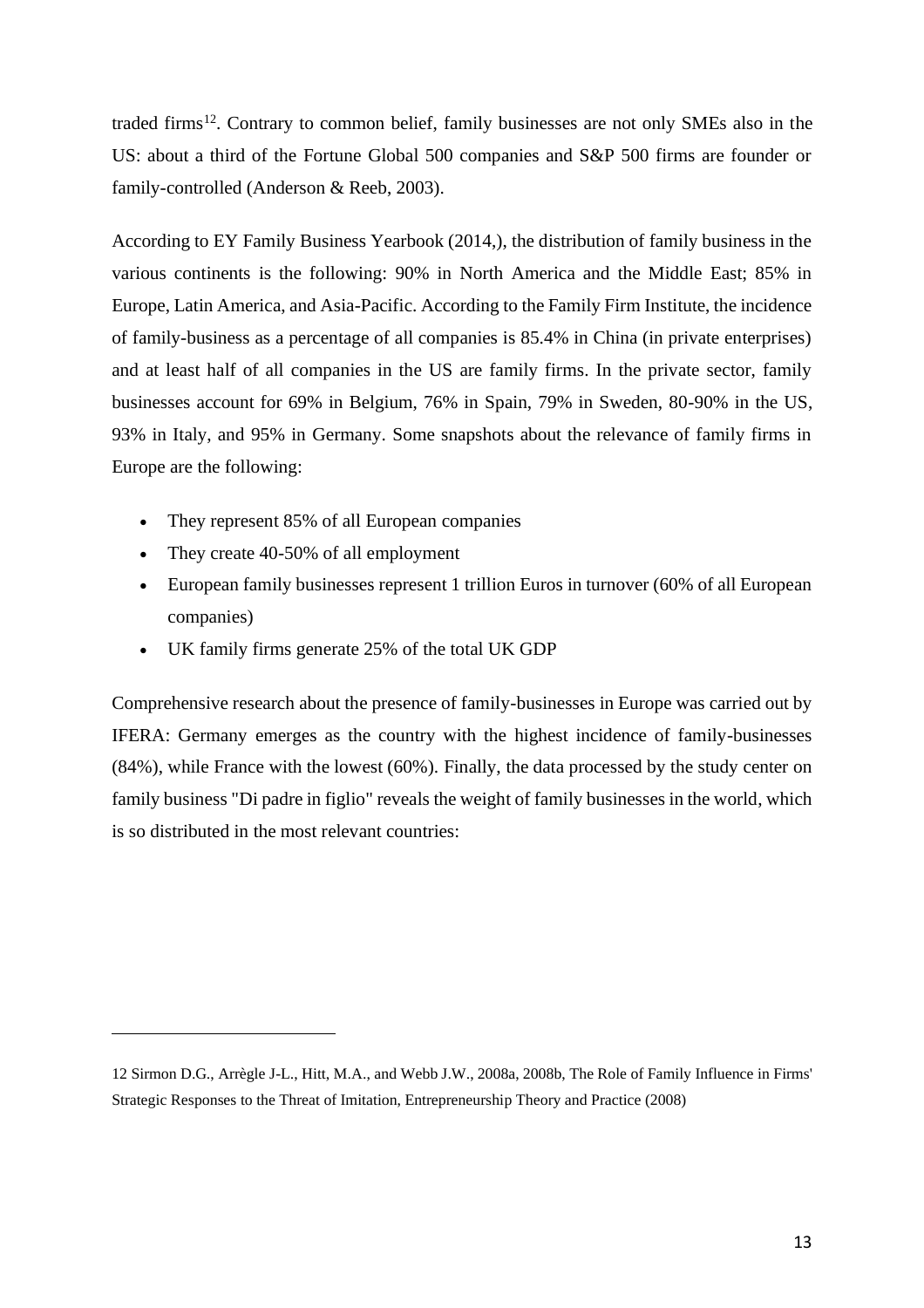| Country                     | FB on the Total % | Contribution FB on GDP % |
|-----------------------------|-------------------|--------------------------|
| $\ensuremath{\mathit{USA}}$ | $\overline{96}$   | $\overline{40}$          |
| Australia                   | $80\,$            | 50                       |
| Chile                       | 75                | 50-70                    |
| Italy                       | $90\,$            | $80\,$                   |
| <b>United Kingdom</b>       | $70\,$            | 65                       |
| France                      | $60\,$            | $60\,$                   |
| Portugal                    | $70\,$            | 60                       |
| Spain                       | $75\,$            | 75                       |
| Belgium                     | $75\,$            | 55                       |
| Germany                     | $60\,$            | 66                       |
| Finland                     | $70\,$            | $40 - 45$                |

*Table 1: Percentage of Fb on the Total and Contribution on GDP per Country*

*Source: Data taken by Reasearch "Di padre in figlio" (2002)*

Thus, these data allow exploding the (false) myth that large multinational corporations would lead to the progressive decline of family businesses and their transition into public companies. In 2014 the Economist dedicated an article to family firms entitled "There are important lessons to be learned from the surprising resilience of family firms", showing that the proportion of Fortune Global 500 companies that can be considered as family companies increased from 15% in 2005 to 19% in 2014. According to Corbetta (2015), this increase depends on booming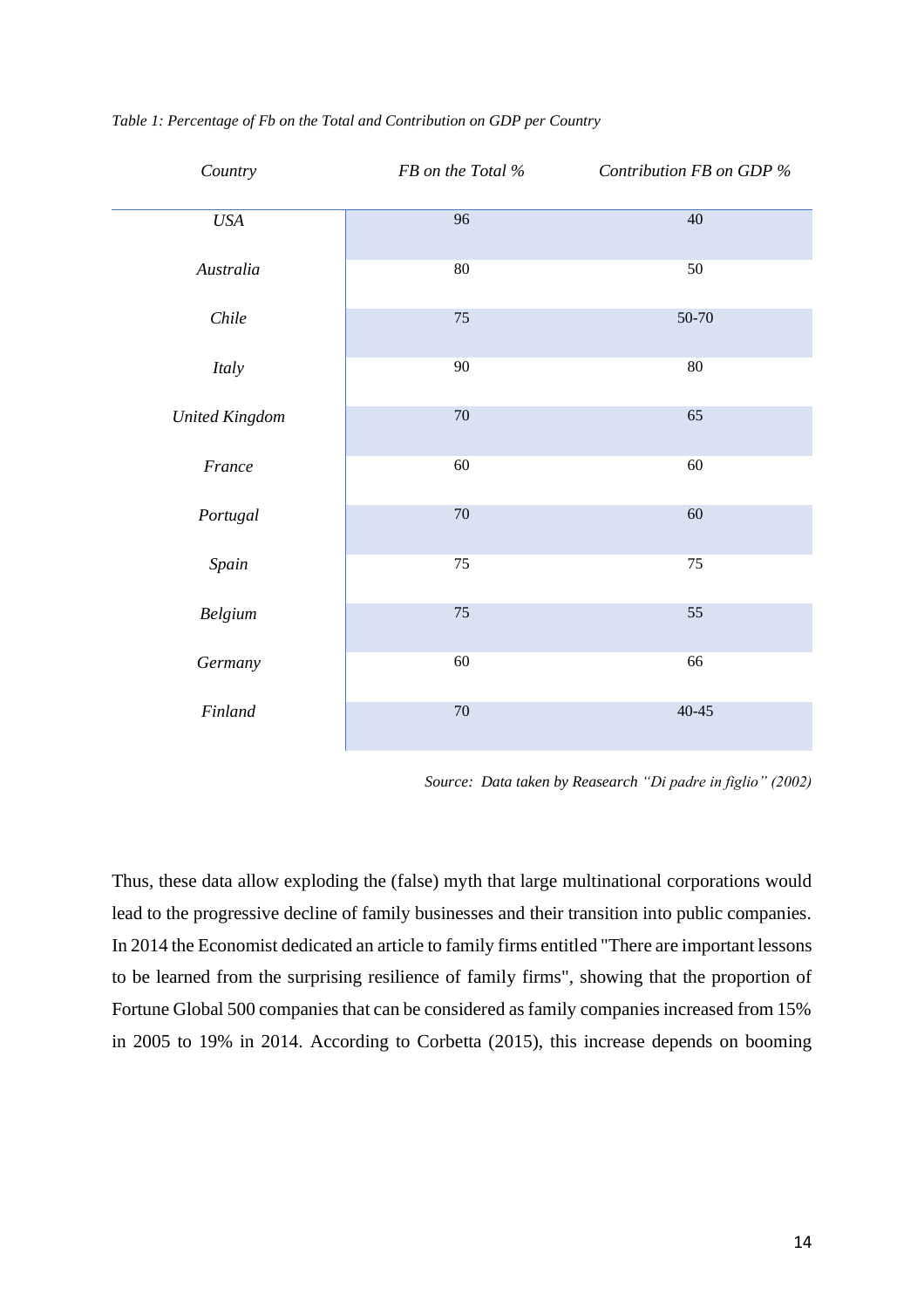economies such as China, India, Brazil, and South Korea, where large companies are often family firm<sup>13</sup>.

Finally, data show that family firms recognized good financial performance, even in times of crisis. According to the "Global Family-Owned Businesses Index" calculated by CSFB, the value of family business shares increased after 2009 more than the "Morgan Stanley Capital International" (MSCI) Index companies' shares.

## 1.3 Family Business in Italy

According to the most recent EY Family Business Yearbook (2014), there are approximately 784.000 family businesses in Italy which represent over 85% of all companies, a figure close to the ones observed in other Western-European countries (80%), Germany (90%), Spain (83%) e UK (80%). This figure is quite close to that of the Family Firm Institute, which detects an incidence of 93%. The firms are so distributed on the Peninsula: 74% of family businesses are located in the North, 16% in the Centre, 10% in the South and the Islands.

Besides, the figure shows that the most familiar sector is manufacturing, followed by trade, financial and real estate activities, construction, transport and logistics, business and other services, energy, and mining. The most up-to-date research has found that family businesses are more present in labor-intensive rather than capital-intensive sectors. In the former, operating especially in traditional sectors, less investment in technology, less risk orientation in competitive strategies, and high labor utilization are required. On the other hand, interactive capital sectors are characterized by greater recourse to capital and operate mainly in technologically more advanced departments.

The AUB Observatory on Family Firms<sup>14</sup> analyzes that the Italian businesses with a turnover exceeding the threshold of 20 million euro are 15,722, out of which more than 10,000 (65.1%)

<sup>13</sup> The surprising resilience of family firms Lectio Inauguralis "AIDAF-EY Chair in Strategic Management of Family Businesses" in memory of Alberto Falck, (2015)

<sup>14</sup> The AUB Observatory, launched in 2009 by AIDAF (Italian Association of Family Businesses), by the AIDAF-EY Chair in Strategic Management of Family Business (Bocconi University), by the UniCredit Group, with the support of the Milan Chamber of Commerce (CCIAA) and Borsa Italiana, monitors all Italian familyowned businesses with turnover exceeding the threshold of  $\epsilon$  20 million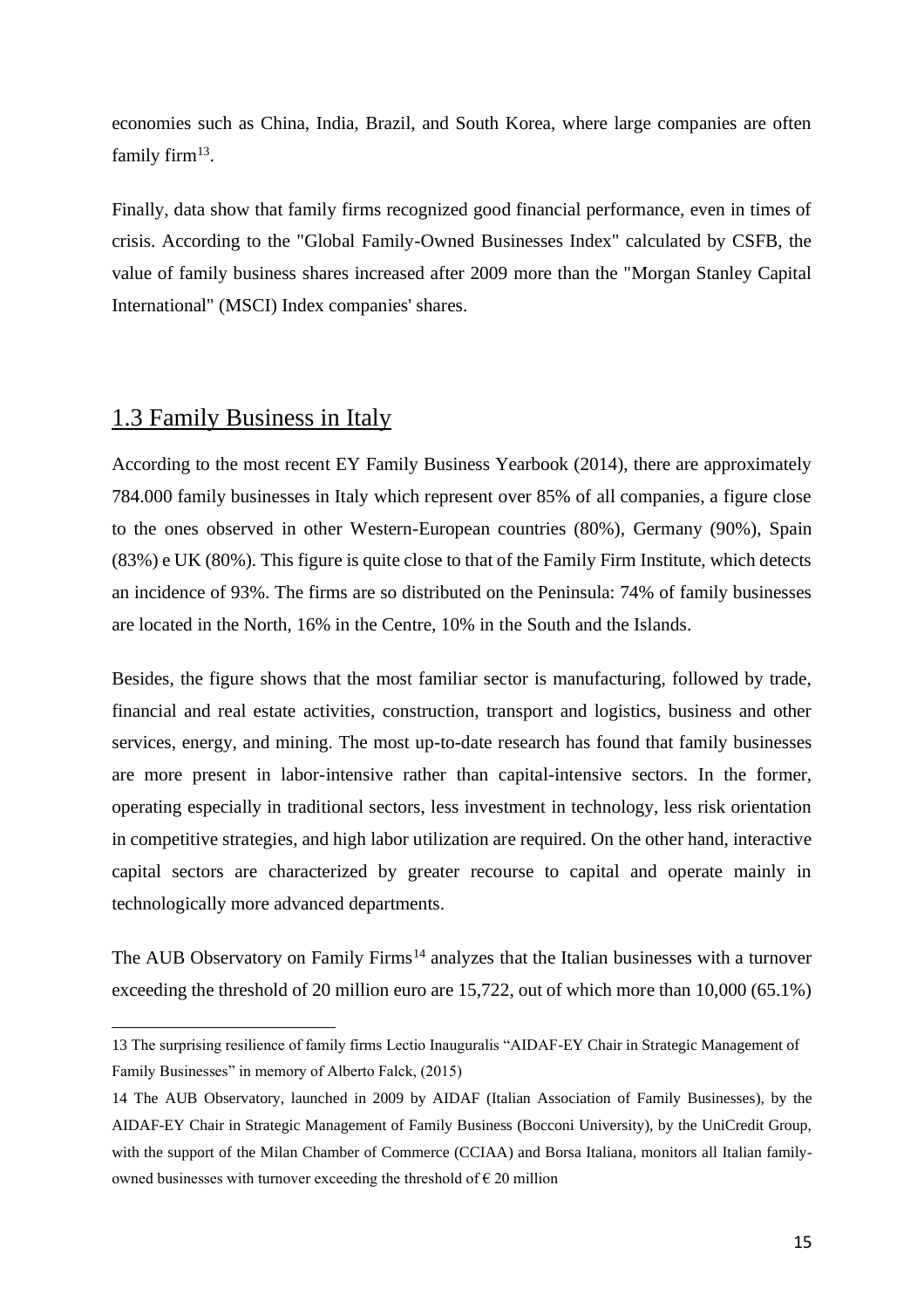are family-controlled firms. This percentage is gradually increasing in smaller companies, passing from 59.0% in medium to large-sized companies (with turnover higher than 50 million euro) to 70.1% in the smallest companies (with a turnover of between 20 and 50 million euro).

Finally, we show that family firms recognized good financial performance. Also, in the Italian context, the AUB Observatory found that family firms have had a significantly and consistently better performance than non-family firms during the financial crisis. Family businesses outperformed other types of companies in terms of employment (with a 5.3% CAGR between 2010 and 2014, versus 1.2% for non-family firms). This shows that even in time of financial crisis family-controlled companies give particular attention to employment policies and they are fundamental to guarantee the sustainability of the Italian financial and welfare system. Moreover, about the managerial aspect, it is important to point out two relevant issues.

The first one is that in Italy compared to other EU countries there is less recourse to external managers by families, according to a research carried out by European House Ambrosetti for Federmanager, in fact, in 7 out of 10 companies the entire management is an expression of the family, instead of being recruited on the market as happens among foreign competitors. This behavior generates a twofold problem, on the one hand, of productivity, which has worse performances, and on the other hand, it creates a negative impact on the role of meritocracy, which is put aside. From this, it emerges that in companies where control remains firmly in the hands of the family there is less professional mobility and career expectations remain lower. While the second one is that in the last decade leaders over the age of 70 have increased by almost ten points, a symptom that many companies do not yet feel ready to entrust the management to the second generation completely but try to lead them for as long as possible. When comparing empirical data on performance and employment, it is necessary to underline that for a family business is more remunerative to have a contribution from family and external management.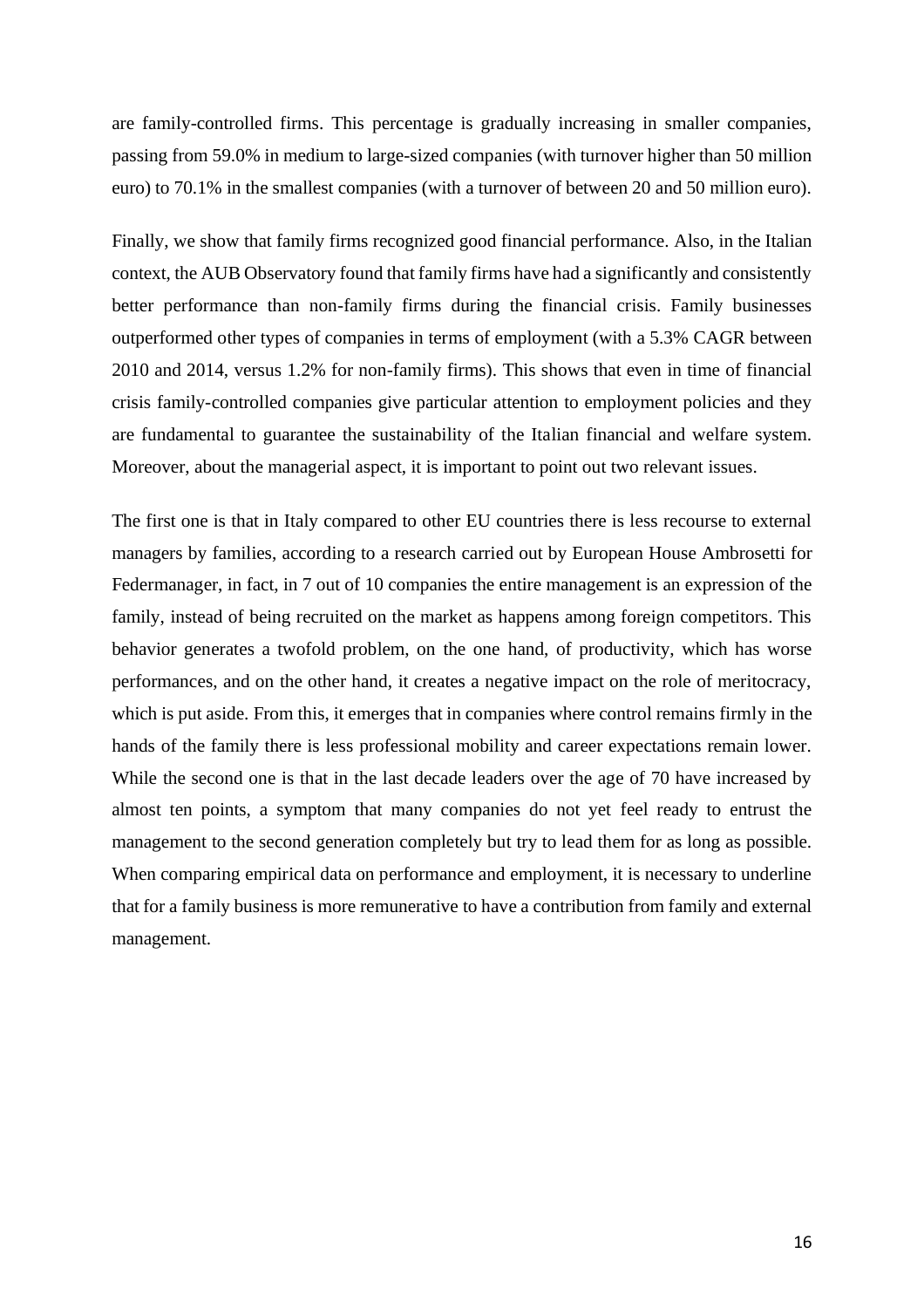



Leader's Age (2007-2017)

From a return-on-investment perspective, there is a persistent positive profitability gap between family and non-family businesses between 2007 and 2014: family businesses have recorded, on average, 1 point higher than non- family counterparts in medium and large-sized companies, and 1.2 points in small-sized firms.

From a financial point of view, family businesses show to be less dependent on debt in comparison to non-family companies. In a ten-year-period Italian family business showed a lower level of debt than non-family ones. Moreover, to preserve profitability undermined by the crisis, family firms reduced considerably their leverage ratio<sup>15</sup>.

These results are consistent with family business literature. For instance, Anderson and Reeb argue that family business outperforms nonfamily businesses in term of financial and market

*Source: X Osservatorio AUB*

<sup>15</sup> Family firms with a turnover higher than  $\epsilon$  50 million passed from a ratio of 6.7 in 2007 to 5.0 in 2014, while the ratio in firms between  $\epsilon$  20 and 50 million passed in the same period from 7.9 to 5.7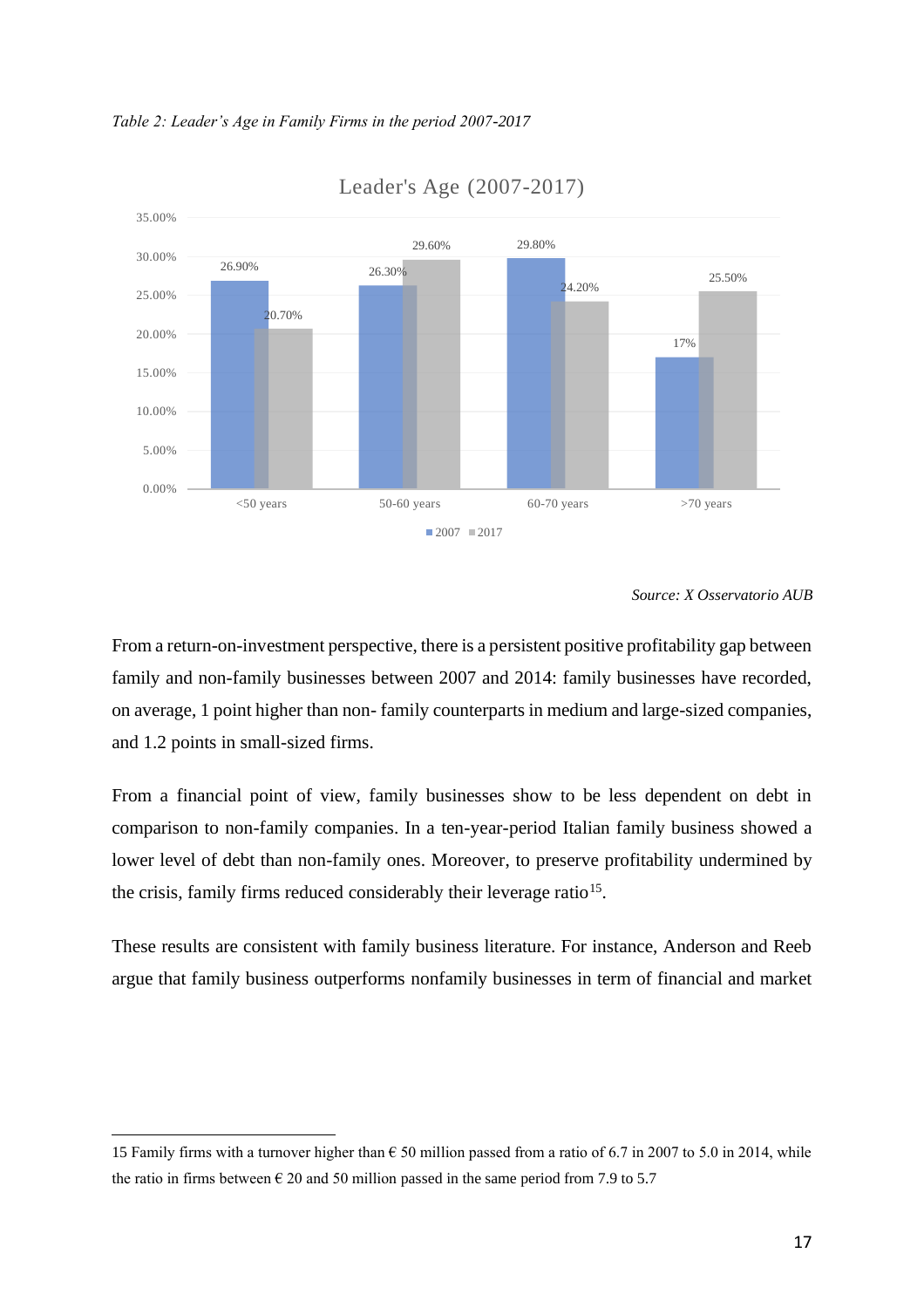result<sup>16</sup>. Gómez-Mejia et al.<sup>17</sup> stated also that family businesses are less likely to bear additional risk through debt. A high level of debt could determine a reduction of the decisional autonomy of the family and the entrance of new players within the stakeholder system. Moreover, control risk increases with leverage because of the higher probability of bankruptcy, and family firms are debt-adverse due to the risk of losing control. Thus, the fear of losing the company control explains why family businesses tend to incur low levels of debt and to preserve a sustainable financial position.

Since my research is purely about listed companies, it's only fair to say a few words about them. According to Consob data, 60%, equal to 226 companies, of the companies listed on the Italian Stock Exchange has a family as the first shareholder. Not only do family companies make up the majority of companies on the stock exchange, but they are also the preferred ones by shareholders, as confirmed by Credit Suisse in a study in 2018. The report said that family businesses "have a conservative, longer-term approach" and "generate higher revenue growth in all regions and higher levels of profitability"<sup>18</sup>. This leads them to be less dependent on external debt financing, so the profitability of equities is not affected by quarterly results.

### 1.4 Stewardship & Agency Theory

Theories about long-term orientation are mostly based on the assumption regarding family members' behavior in managing the firm. What it is assumed is that the employees and the managers within the family enterprises will act following the firm's interests and not the personal ones (Davis et al., 1999). This should take place thanks to the higher sense of belonging and the trusted relationship that develop in this type of firm. The line of thought that supports the presence of this type of conduct is the so-called "stewardship theory". According to this theory, the expected behavior adopted by the members of the firm may lead to a

<sup>16</sup> Anderson R.C., Reeb D.M. and Zhao W. Family-controlled Firms and Informed Trading: Evidence from Short Sales, Journal of Finance, Vol. 67 (1), 351-385 (2018)

<sup>17</sup> Gómez-Mejia, Cruz Cirstina and Berrone Pascual, Sociemotional Wealth in Family Firms: Theoretical Dimensions, Assessment Approaches and Agenda for Future Research, Family Business Review (2011) 18 The CS Family 1000 in 2018, Credit Suisse (2018)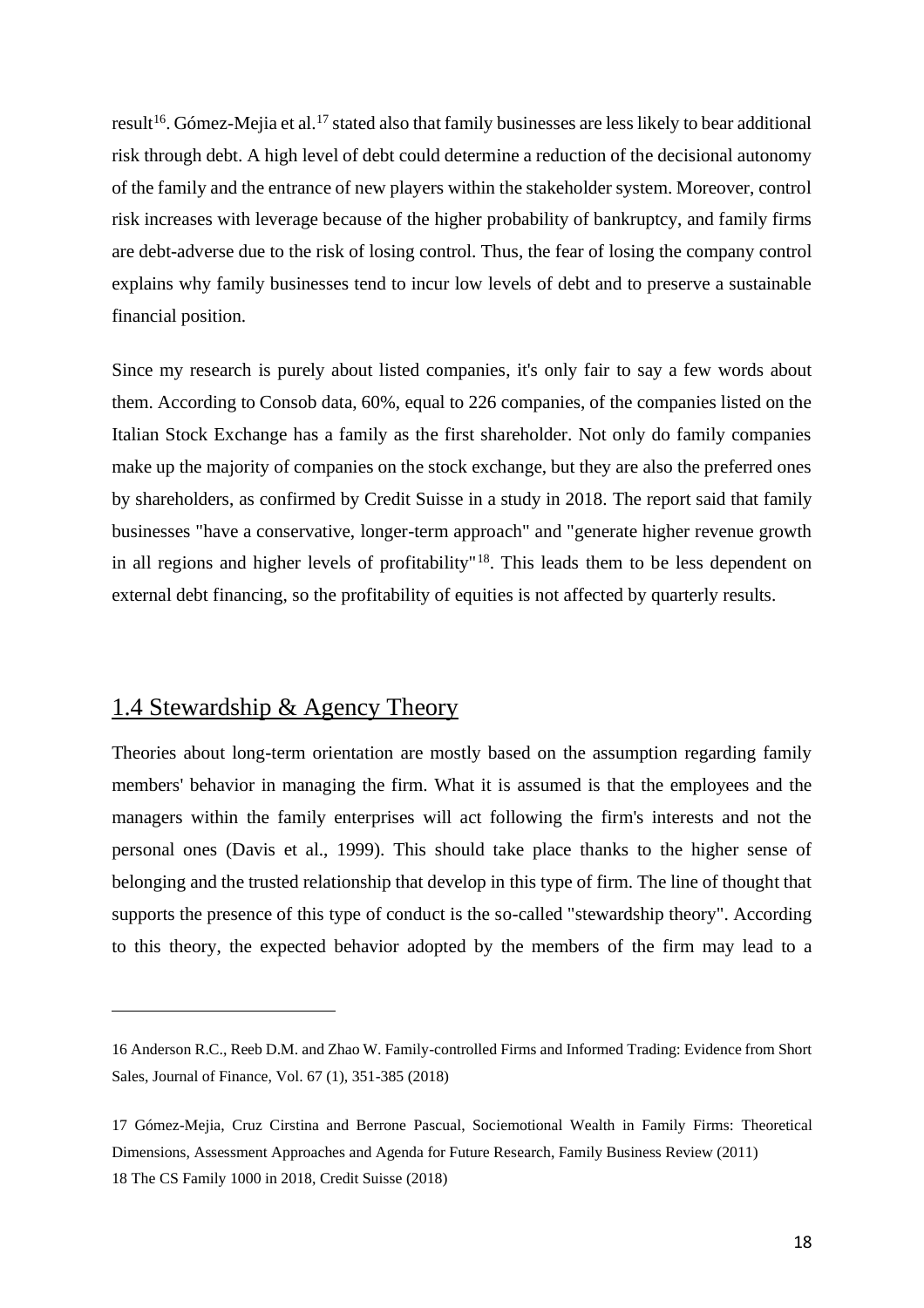reduction of agency costs, which are defined as the costs occurred due to information asymmetry and divergent interests between the principal and the agent, as argued by the agency theory.

The latter presents reasonings that are opposed to the stewardship ones the agency theory is based on the belief that each figure within the firm will act selfishly in the attempt to maximize his or her interest (Jensen, Mackling 1979). "When a firm grows beyond the means of the owners, they contract with executives who will manage the firm on their behalf. In this way the owners become principals and the executive becomes an agent. The latter is morally responsible to maximize shareholder's utility; however, executives accept agent status because they perceive the opportunity to maximize their utility" (Davis et al., 1997). The problem that arises under this condition is that the interests of the principals and the agent might diverge and be conflicting, endangering the productivity and the efficiency of the firm. In the event of this situation, owners will attempt to control agent behavior by adopting specific instruments, that entail the introduction of the abovementioned agency costs.

Villalonga and Amit analyze four main agency problems that can arise in a family firm.

The first one (Agency Problem I), is the conflict of interest between owners and managers, which results from the separation of ownership and control first denounced by Berle & Means (1932). The essence is that if an owner delegate to a manager his job this latter is likely to pursue his interests, which are different from the principal's. One way to mitigate this problem is by ownership concentration. As we can see when ownership is concentrated in one or a small group of owners, those owners will have the possibility and the incentives to at least monitor the manager so that he does not deviate too much from the principal's objectives, and family ownership is a particular case with it. Consistent with the notion that family ownership serves to mitigate Agency Problem I, McConaughy, et al. (1998) and Anderson & Reeb (2003) find that family businesses outperform non-family businesses. On the other hand, Holderness & Sheehan (1988) find the opposite result. Villalonga & Amit (2006) reconcile their findings by distinguishing among three elements in the definition of a family business: *ownership*, *control* (above ownership), and *management*.

They find that family ownership per se creates value and that family control over ownership destroys value, although not enough to offset the positive effect of ownership. On the other hand, the performance effects of family management are large enough to overpower those of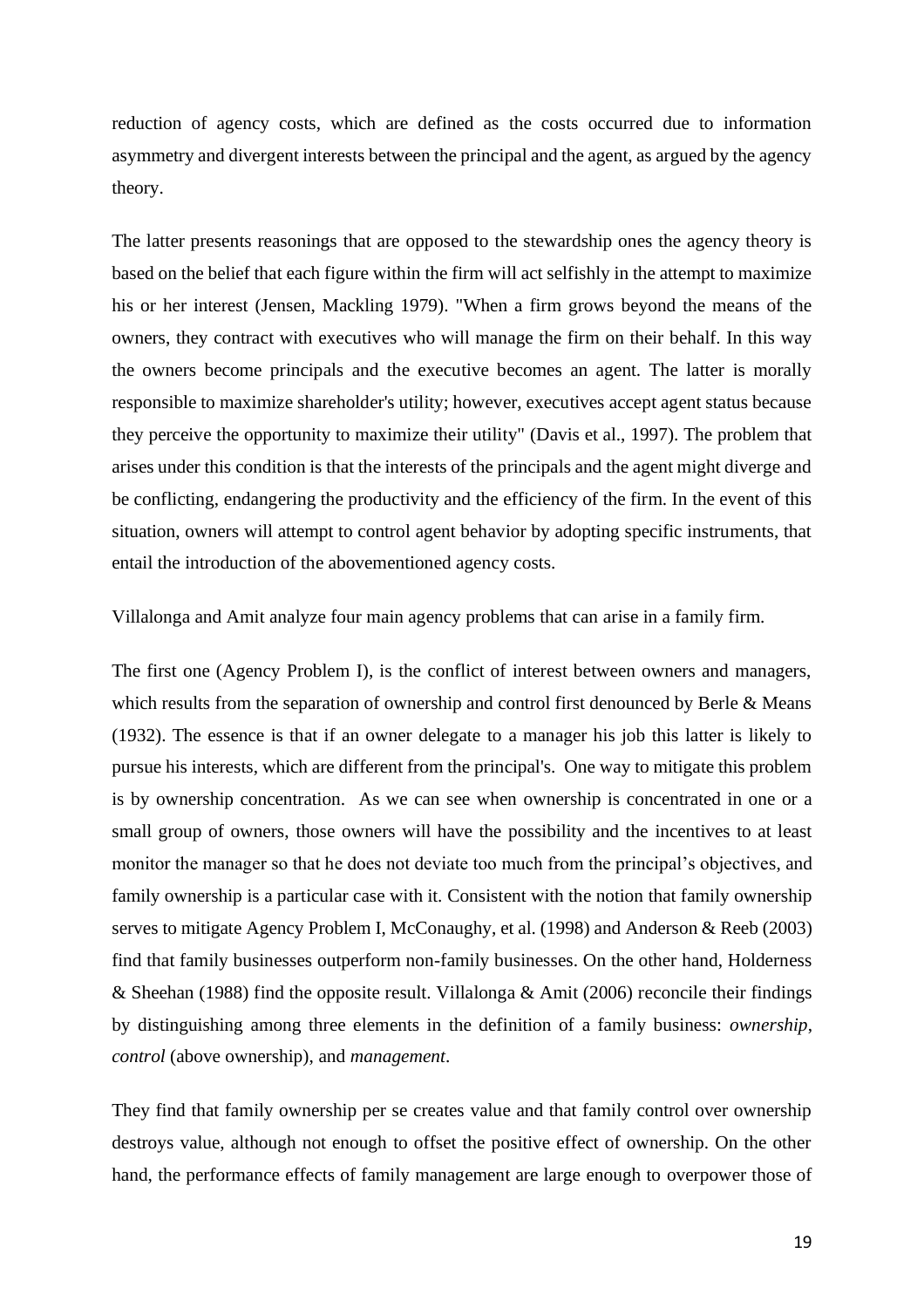the other two elements, but their sign is entirely contingent on the CEO or chairman's generation: relative to non-family businesses, founder-led firms outperform, while descendantled firms underperform. As a result of these effects, they find that, just as with the question of family firms' prevalence, the answer to the question of whether family firms are better or worse performers than non-family firms are contingent on how family businesses are defined. Family management thus has the potential to create value by nipping Agency Problem I at the bud reducing or eliminating the separation between owners and managers. However, the agency benefits of family management have to be traded off against its costs if family managers owe their jobs to sheer nepotism as opposed to meritocracy and are of inferior quality to hired professionals, as modeled theoretically by Caselli & Gennaioli (2013) and Burkart et al (2003).

The empirical evidence about the impact of family management on performance suggests that the aggregate balance of this trade-off is positive (e.g., Anderson & Reeb (2003a) for the United States, Maury (2006) for Europe). Upon careful inspection, however, the sign of this relationship has proven to be contingent on the manager's or family firm's generation relative to the founder. Consistent with the view that family management mitigates the classic agency problem, Morck et al. (1988), Villalonga & Amit (2006), Palia et al. (2008), Fahlenbrach (2009), and Adams et al. (2009) find that U.S. firms whose founder serves as CEO trade at a premium relative to other firms (both family and non-family). Subsequent studies have found similar results around the world. In contrast, Villalonga & Amit (2006) find that U.S. family firms whose CEO is a descendant of the founder underperform all other firms and that this effect is entirely attributable to second-generation family firms.

The second Agency problem that occurs is the conflict of interest between controlling (family) shareholders and non-controlling shareholders. This second type occurs when the large shareholder may use its controlling position in the firm to appropriate what Grossman & Hart (1980) label "private benefits of control," at the expense of the small shareholders. In family firms not only are the benefits of the concentration of power accentuated but also its costs. The main difference in having a large shareholder such as a bank, state, or institution compared to having a family lies in the fact that in the former case the expropriation of minority rights is lost because it would be diluted. Whereas in the second case the incentives for both expropriation and monitoring are strengthened.

Maury & Pajuste (2005), Andres (2008), and Caprio & Croci (2008) provide evidence of this comparative effect, although they reach opposite conclusions about the net effect of enhanced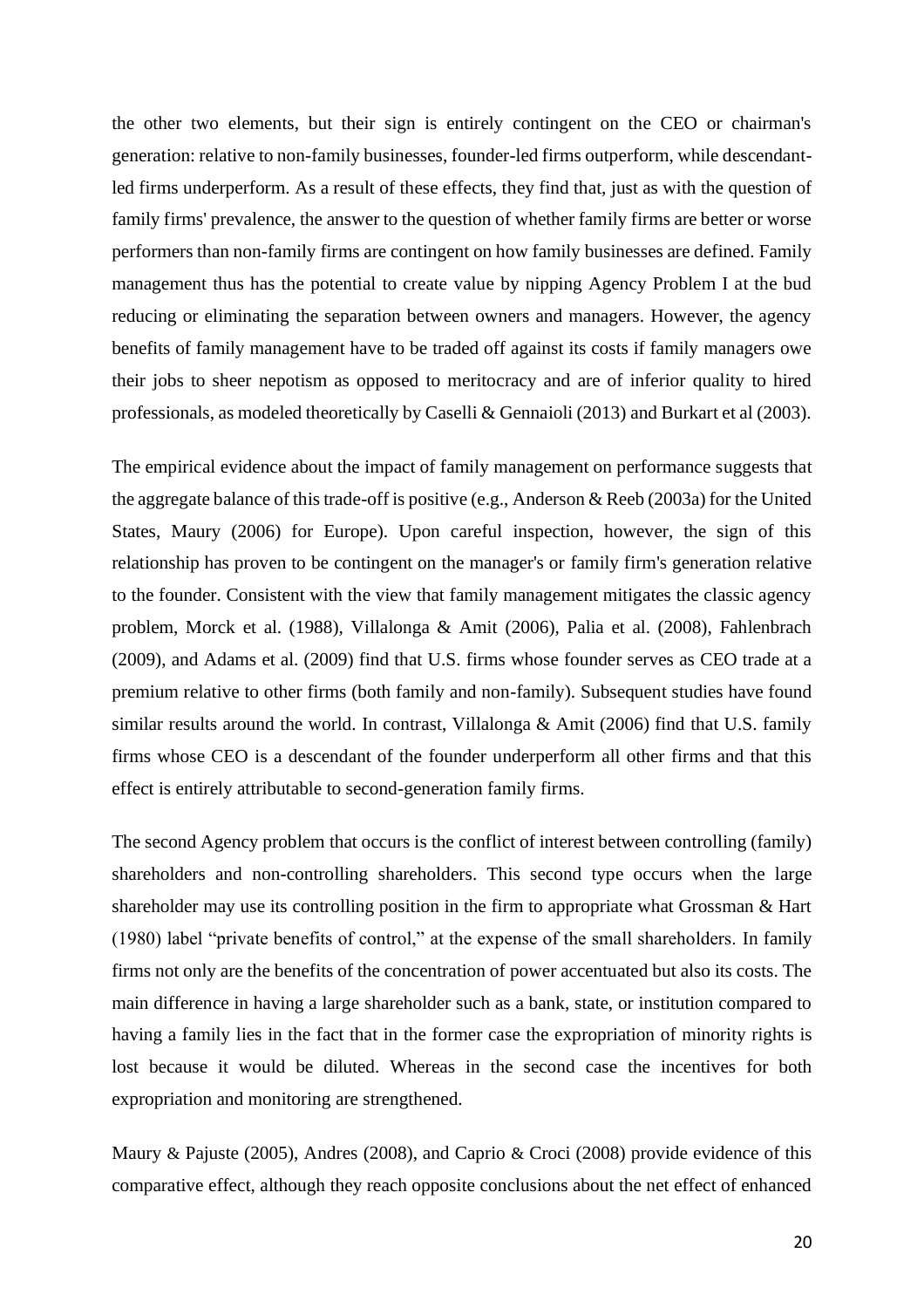expropriation and enhanced monitoring. Whichever of these two effects dominates, the conclusion is the same: in family firms, more than in any other corporation with concentrated ownership, Agency Problem II is likely to overshadow Agency Problem I.

This problem, as Morck et al., argue can also have some macroeconomics implications if few families control large swaths of the economy, these problems can affect rates of innovation, economy-wide resource allocation, and economic growth. A phenomenon called *economic entrenchment*. However, in the real world is find out that countries with high family incidence have other types of problems such as low compliance with tax laws, high official corruption, smaller firms, and capital markets, and low levels of per capita GDP.

The third agency problem is the conflict of interest between shareholders and creditors. From an agency theory perspective, debt has both benefits and costs. On the benefits side, debt can be used as a governance mechanism to attenuate Agency Problem I. On the costs side, debt creates a new conflict of interest, between shareholders and creditors. Fama & Miller (1972), Jensen & Meckling (1976), and Myers (1977) discuss the two forms this conflict of interest can take the so-called asset substitution or risk-shifting effect and the underinvestment that can result from debt "overhang." Anticipating these situations, creditors will charge higher premiums and thus increase the firm's debt financing costs. Anderson et al. (2003) argue that family shareholders' objectives such as ensuring the long-term survival of the firm, preserving the family's reputation, and keeping the firm in the family, together with the undiversified nature of their holdings in the firm that results from those objectives, make controlling families more likely to maximize firm value as a whole rather than shareholder value. Thus, the divergence of interests between shareholders and creditors will be less severe in family firms than in non-family firms. Consistent with this view, they find that founding family ownership is associated with significantly lower costs of debt. However, and consistent with the findings in Villalonga & Amit (2006), they also find that this cost advantage is attenuated when the family firm is run by a descendant-CEO but not by a founder-CEO. The amount of debt held by family firms relative to non-family firms, which is a necessary condition for the existence of Agency Problem III and another indication of the potential magnitude of the conflict, is not so clear. On the one hand, families' desire to avoid dilution in their equity stake and their lower cost of debt would suggest they might have higher levels of debt relative to non-family firms. On the other hand, the same unique family objectives that make their incentives more aligned with those of creditors (concern with long-term survival and reluctance to share control with,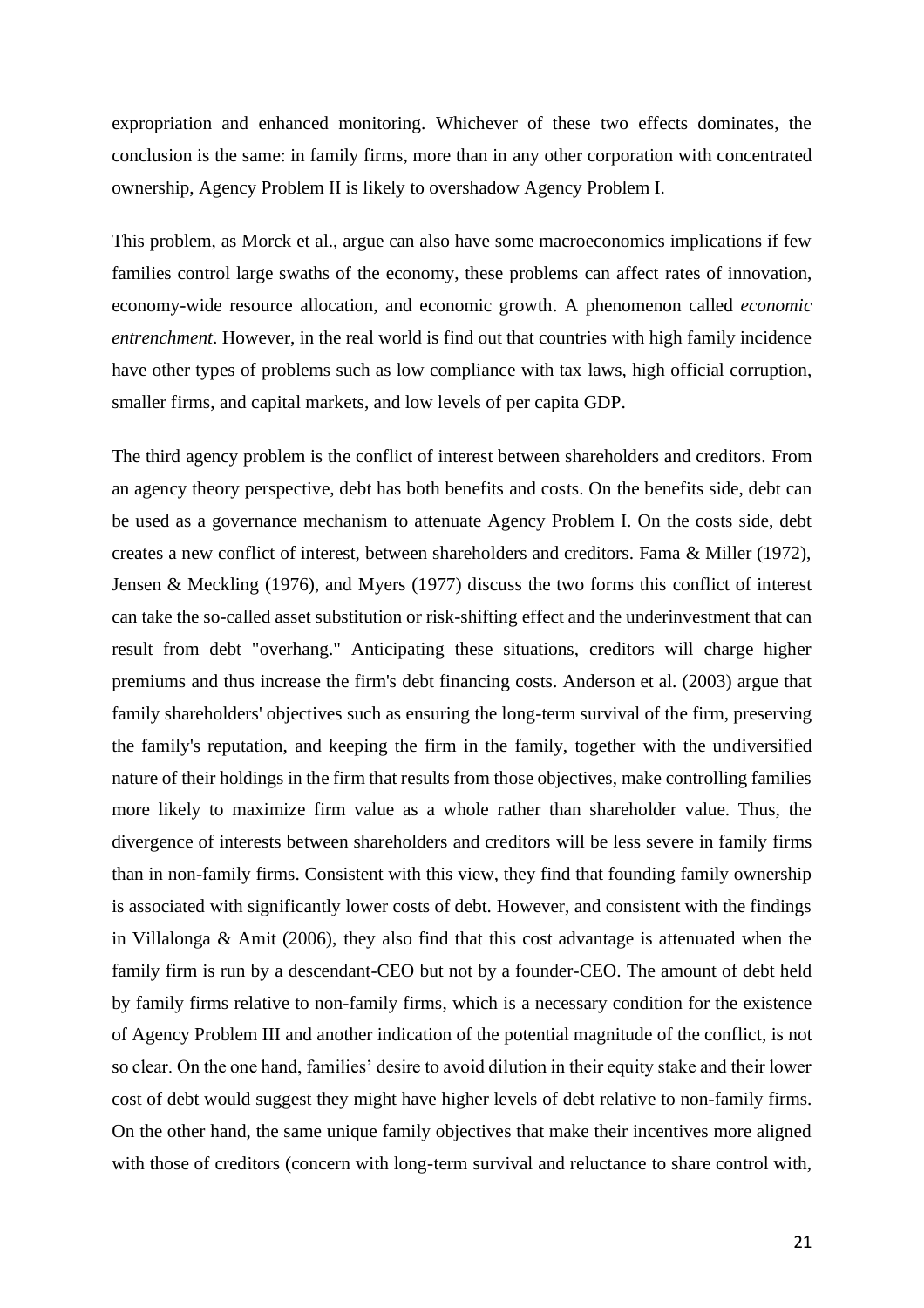or accountability to, outside capital providers in general equity or debtholders) would suggest that they should be less leveraged.

Altogether, the empirical evidence about Agency Problem III in family firms suggests that family shareholders' incentives are better aligned with creditors' than those of other types of shareholders, which gives them better and cheaper access to credit.

The last Agency problem is the conflict of interest between family shareholders and family outsiders. The family at large can be thought of as a "super-principal," while family shareholders, in this case, act as an agent for them as agents of the family to which they belong, family shareholders are for instance "entrusted" with preserving and enhancing the family legacy, given that the family firm (over which shareholders are "delegated" control by the family) is central to that legacy. However, family shareholders, being part of the larger family group, are likely to share some or all of their principal's objectives, but they are also likely to have some objectives of their own that may conflict with those of the family at large, e.g. maximizing financial returns, increasing distributions (which may limit firm growth), or having liquidity and exit options (perhaps at the expense of losing control of the family firm).

On the other hand, the agency costs are of two different types, as D'Angelo et al. define them:

- Type I: called also principal/agent problem, costs related to problems of moral hazard and adverse selection.
- Type II: called also principal/principal problem, where minority investors have weaker incentives to monitor managers and outsiders also run the risk of being exploited by other investors with bigger stakes and who may enjoy private benefits from their control.

This scenario might not be conceivable in family firms where there is a total overlap between ownership and management, but it could represent a huge obstacle in the cases where the owner's family chooses to enroll an external figure to manage the business. In any case, agency theory is useful to better understand the reasonings that have been brought to the development of stewardship theory. Adopting the stewardship perspective, the executives are seen as stewards that will act pursuing the interests of the firm, putting them above their own.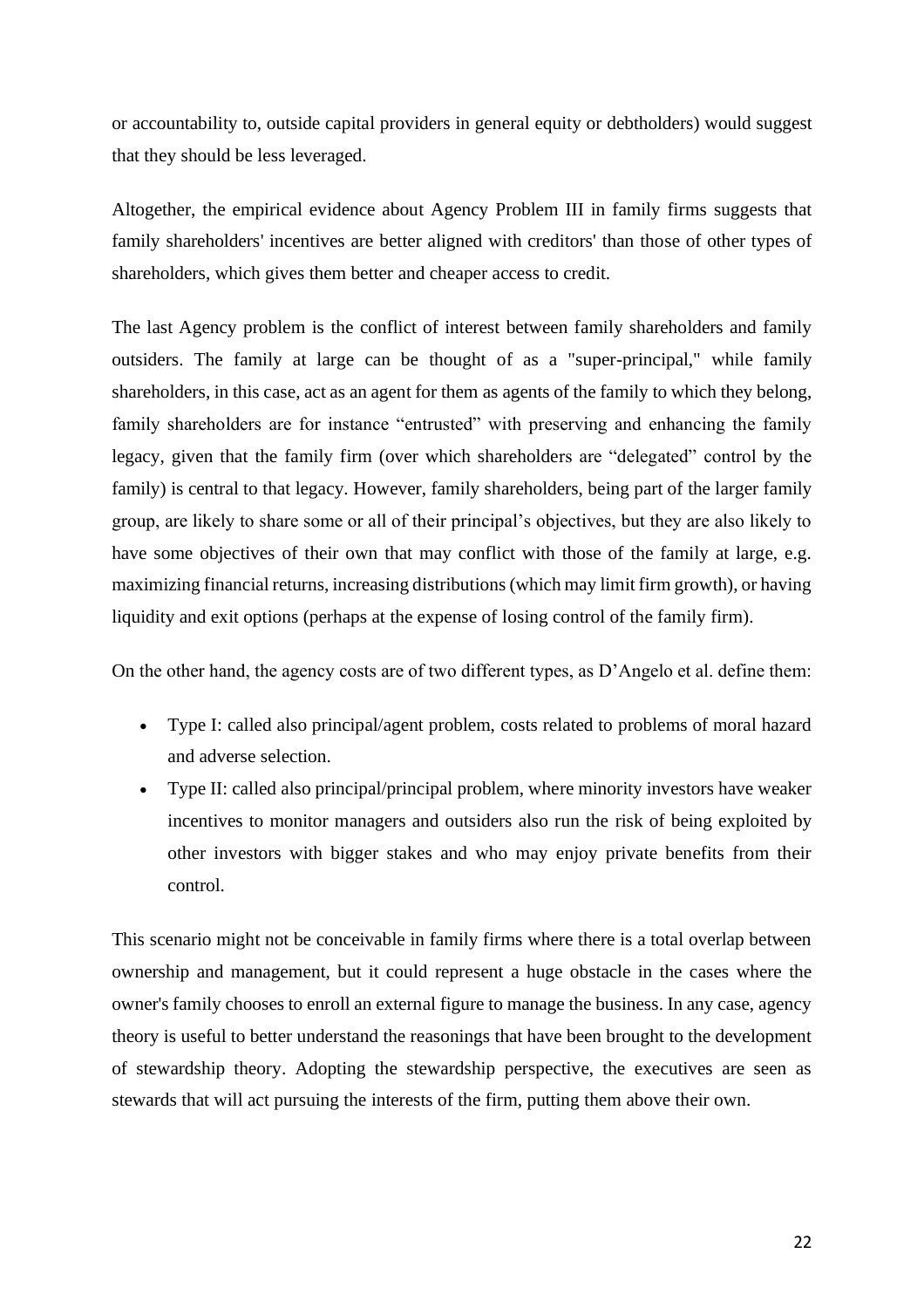Between self-serving behavior and pro-organizational behavior, the steward's behavior will follow the interests of the business because he or she will gain higher utility by doing so, even in the case where the personal interest departs from one of the firms (Davis et al., 1997). In the specific case of family firms, it is supposed that members will act for the best of the enterprise, because of the personal ties that connect them to the firm and between each other; family's concerns coincide with the ones of the firm and the overlap ensures a higher level of cohesion and lower need to control behaviors. Therefore, it is normal to suppose that Family Firms will mostly follow the stewardship theory, even though there are also cases where family firms do not possess a stewardship culture (Eddleston et al. 2010). Miller, Le Breton- Miller and Scholnick (2010) explain better how stewardship manifests itself in family firms: resuming the study done by Miller and Le Breton-Miller (2005a), they argue that in family firms' stewardship can assume three common forms:

- Continuity: ensuring the longevity of the company also for the long-run benefits for the members of the family.
- Community: for guaranteeing the continuity of the firm the family might stimulate the formation of motivated, well-trained, and loyal staff and the creation of internal connections that are not only professional but also personal.
- Connections: creating strong relationships with external stakeholders becomes extremely important, mostly in times of trouble. The development of a network based on trust and loyalty allows the family firms to get access to new resources and opportunities, fundamental for their growth.

For the asset and the theoretical implication, stewardship culture represents one of the pillars for the construction of families, and consequently of the competitive advantage of the firms. Nevertheless, the establishment of this cultural model might bring some negative consequences. The other side of the coin is that stewardship culture implies, in some cases, the adoption of decisions or strategies that cause stagnation (Miller et al., 2008). The intimate attachment to the firm is reflected in a tendency to preserve the family business and ensure its longevity, but the excessive safeguard of the health of the company means also a higher risk aversion. In this way, stewardship culture might materialize with family ownership and management that curtail the firm's ambitions and opportunity to encourage the maintenance of a conservatory approach, impedes access to capital, and precludes the possibility to grow and be more competitive.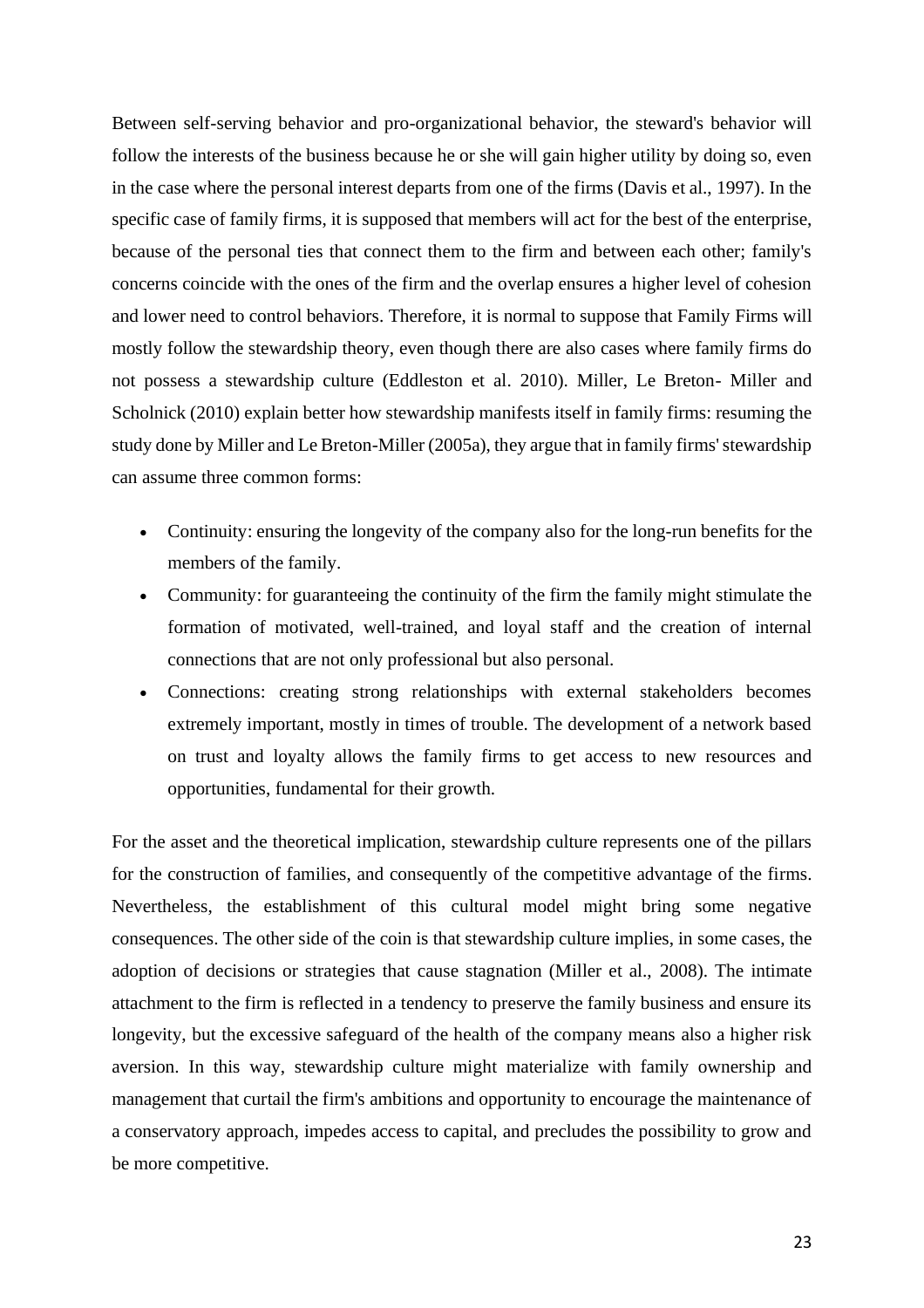Miller, Breton-Miller, and Scholnick have analyzed both perspectives and have tried to synthesize the literature about them. Basing on the studies of their sample made of small, private businesses, the authors found out that stewardship perspective has a strong response in the family firms' dynamics concerning continuity, community, and connections: almost all the companies presented "long term preservation and nurturing of their business and its markets, the fostering of talent and effective deployment of employees, and an emphasis on growing and sustaining relationships with clients<sup>"19</sup>. At the same time, they did not notice any substantial differences between family and non-family businesses about market myopia, that might be caused by the higher risk aversion, or tendencies to conservatism.

Consequently, it has been proved that there are no effective reasons to support the stagnation perspective. In other words, the adoption of stewardship culture may spur family businesses to create technological and economic wealth within their communities, guaranteeing positive support to their growth. However, despite this, it is crucial to remember that this is not a universal truth: other elements such as family conflicts and the act of transferring ownership to subsequent generations may instead increase the agency costs because of the family member pursue of personal interests and economic wealth increases<sup>20</sup>. Steward perspective can have a positive impact on the firm only if it is accompanied by participative strategies, aimed to avoid power concentration, and strong feelings of trust and loyalty to prevent relationship conflicts that could deteriorate performance<sup>21</sup>.

<sup>19</sup> Miller D., Breton-Miller I., and Scholnick B., Stewardship vs. Stagnation: An Empirical Comparison of Family and Non-Family Business (2007)

<sup>20</sup> Mitter, C., Duller, C., Feldbauer-Durstmuller, B., Kraus, S. Internationalization of family firms: the effect of ownership and governance, Review of Managerial Science, January 2014, Volume 8, Issue 1, pp 1–28 (2014)

<sup>21</sup> Eddleston K.A., Kellermanns F.W., 2007. Destructive and productive family relationships: A stewardship theory perspective. Journal of Business Venturing 22 545–565 (2007)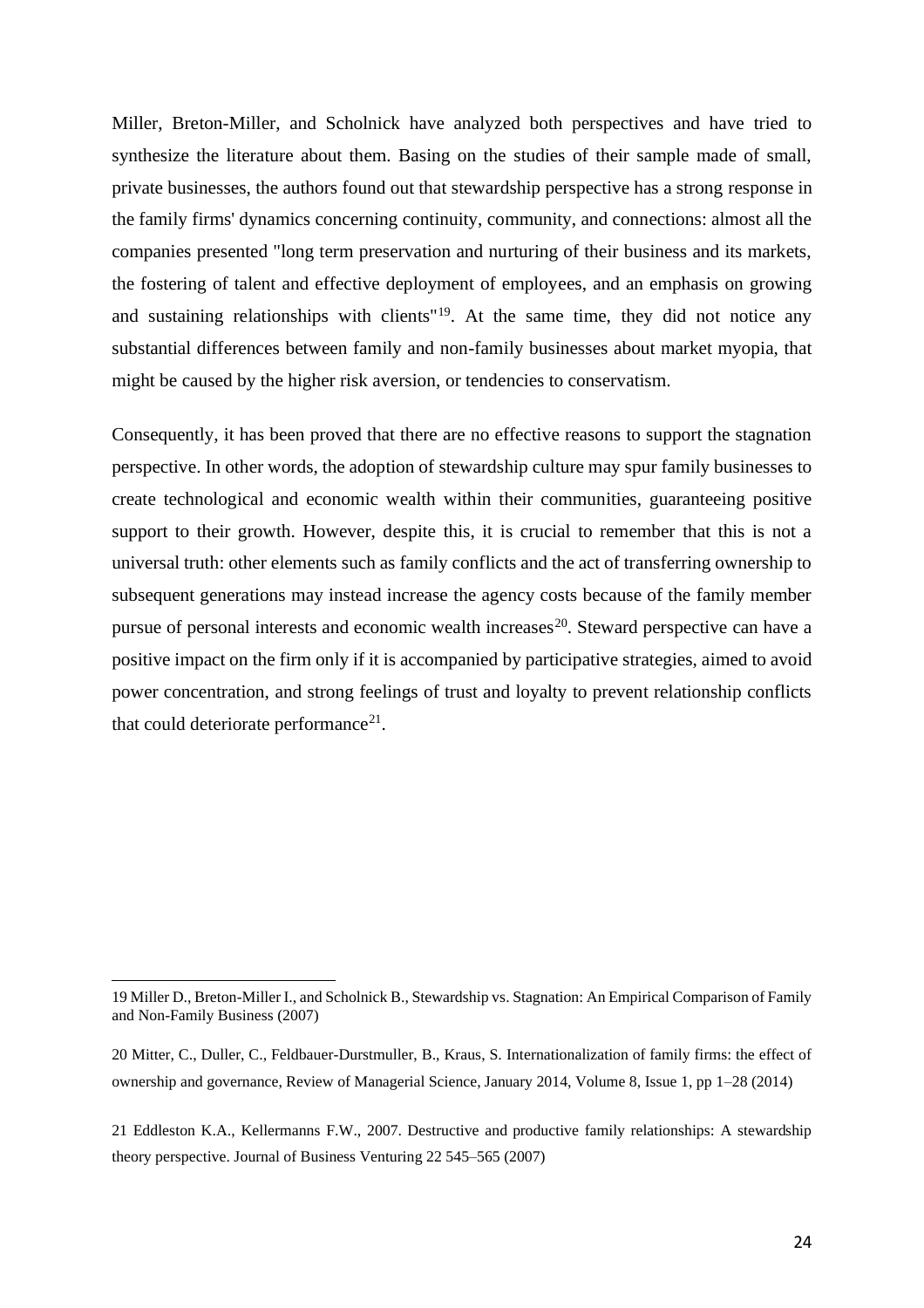### 1.5 Sew Perspective

The specificity of family firms' inner dynamics generates uncertainty and several difficulties in the definition of rules that can be adopted universally. As it is possible to notice also by the different theories abovementioned, various theoretical lenses have dominated family business research, but none of them provides consistent theoretical predictions regarding the effect of family management on performances. For this reason, Sciascia, Mazzola, and Kellermanns (2014) have introduced the so-called socioemotional wealth (SEW) perspective that refers to all nonfinancial aspects of the firm that meet the family's affective needs and may influence the firm's performance such as identity, status, ability to exercise influence, and perpetuation of the family dynasty. SEW perspective is based on five factors: family control and influence over the company; identification of family members with the firm; binding social ties; emotional attachment of family members; and renewal of family bonds through dynastic succession<sup>22</sup>. This perspective can be used, for example, for better interpreting the effect of the generational step, which is defined as the generation that controls and manages the family business<sup>23</sup>.

According to the authors, the previous theories adopted are not useful for explaining the effects of the family board, also regarding the differences between first, second, and multigenerational family firms. The literature has recognized a negative effect to generational step, because later generational stages are assumed to be less productive, as a consequence of the lower quality of the relationships among family managers, which in turn is due to higher conflict levels and lower trust. The most important contribution of the SEW perspective is that, differently from the agency costs, stewardship, and resource-based theories, it helps to identify those situations in which family managers are more oriented to the increase of financial wealth or the preservation of the socioemotional wealth. In the specific case of the effect of the generational step, Sciascia, Mazzola, and Kellermanns show that even with later generations there is a positive correlation between family board and profitability. Adopting the SEW perspective

<sup>22</sup> Berrone, P., Cruz, C., & Go' Mez-Mejia, L. R. Socioemotional wealth in family firms: Theoretical dimensions, assessment approaches, and agenda for future research. Family Business Review, 25(3), 258–279 (2012)

<sup>23</sup> Cruz, C., & Nordqvist, M. Entrepreneurial orientation in family firms: A generational perspective. Small Business Economics Journal, 38(1), 33–49 (2012)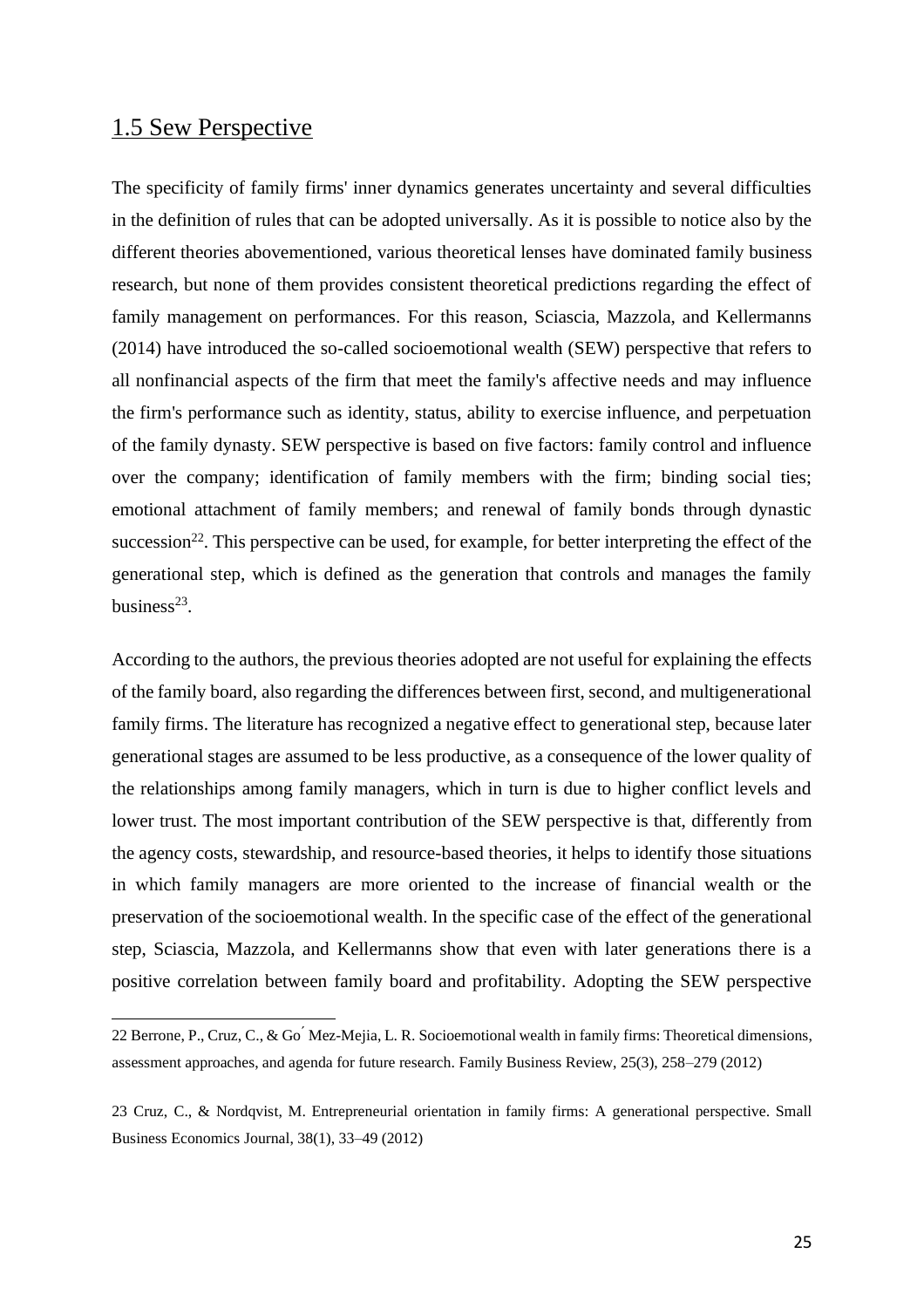they conclude that even if the sense of attachment and belonging to the firm might be lower, the later generations will simply substitute the pursue of SEW with a stronger pursuit of financial returns, ensuring the profitability and productivity of the firm.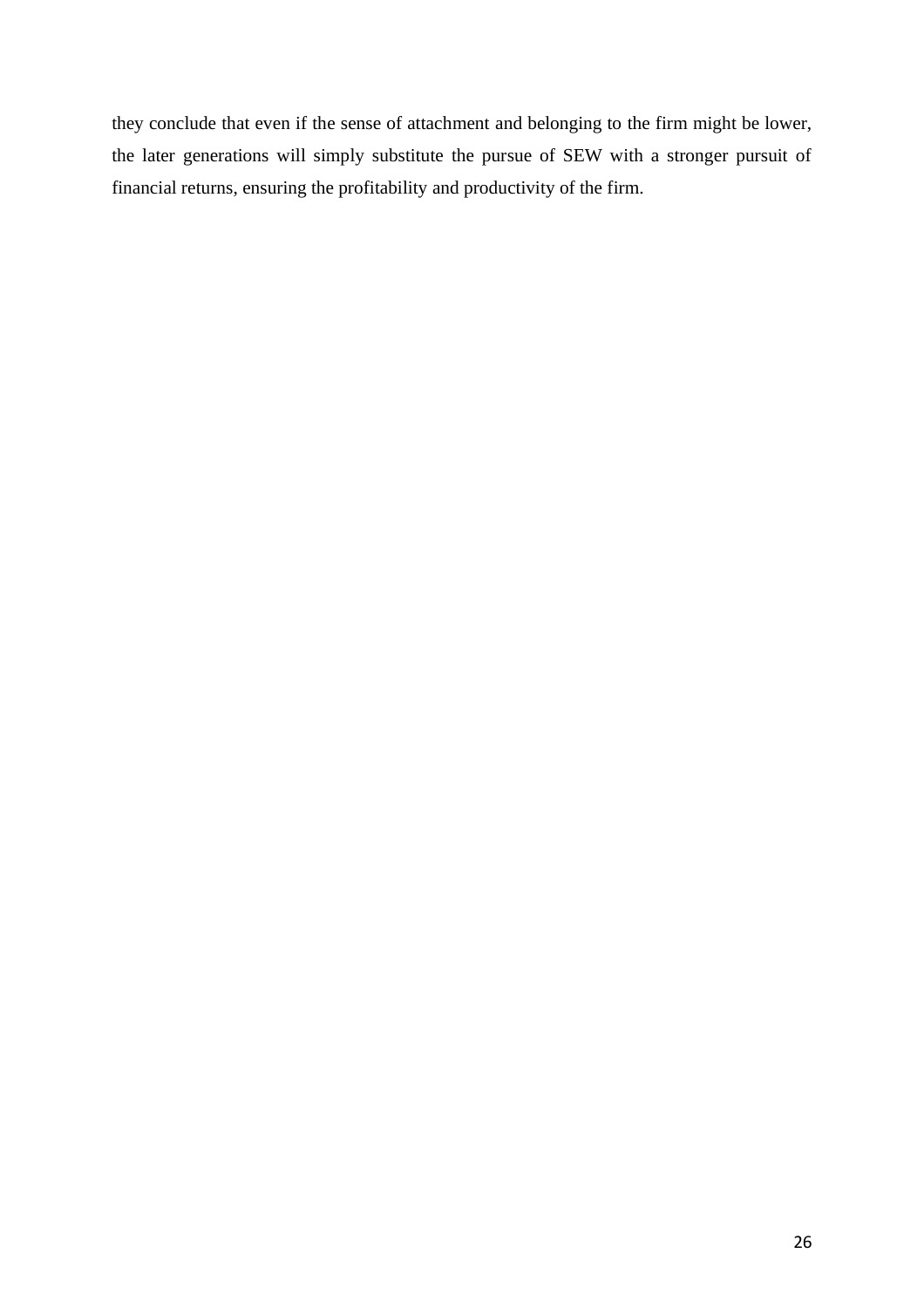# Chapter 2

*"It is not the strongest of the surviving species, nor the most intelligent, but the most reactive to change".* 

(C.Darwin)

## 2.1 Introduction and Theories

In this section of my research, I will focus on the passage from a generation to another. For doing that I decided to analyze all the theories about this issue to understand all the passages that characterize this important moment of a family business's life cycle. I intend to explain why there are so many problems, which are the causes, and how each firm can deal with them.

Bigliardi and Dormio state that: "During recent years, there has been a growing interest in the study of Family Businesses. Notwithstanding, little attention has been paid to succession planning, and only a few studies tried to identify which factors influence its success"<sup>24</sup>.

The ties that develop between the partners and between them and the company are deep and long-lasting, especially in the case of a family-run business; this is why leaving the ownership structure is difficult for both economic and emotional reasons.

There are only four possible alternatives to allow generational change:

- Cessation, preferably to be achieved in the case of a lack of management turnover planning or the presence of a productive activity impaired by a lack of investments; therefore, ending the activity does not result in a great loss of wealth
- Sale, which is more difficult and painful as the link between family and business grows
- Succession, which involves the transfer of the business to the heirs, with which the family-business relationship is to be maintained unchanged, but which inevitably leads to internal problems between the family members for the transfer of roles
- Transfer, in the absence of heirs belonging to the family, the business is entrusted to trusted persons outside the family

<sup>24</sup> Bigliardi B. and Bormio A., Successful Generational Change in Family Business (2009)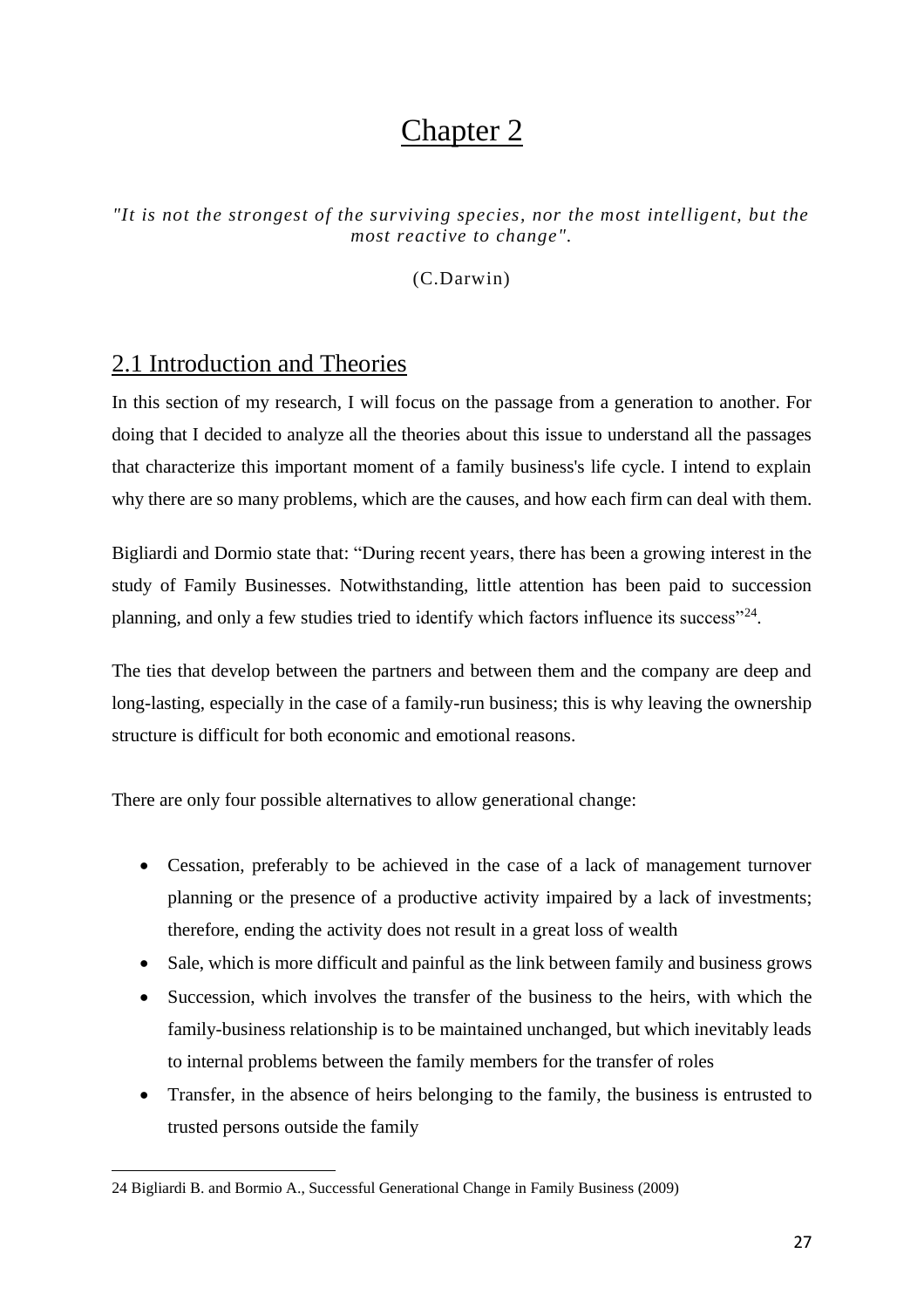Is it interesting to talk about the most challenging alternative: succession. Being a process articulated in time there is no precise moment with which to indicate the beginning, which is why scholars do not have a univocal vision on the subject; nevertheless, most of them agree on the conclusion of this phenomenon, indicating its end with the moment of the handover, i.e. the transfer of ownership and management from the old to the new generation.

It is right, to better lead the succession process, that the entrepreneur is alive, even better if he is also the founder of the company itself since he is the only one who can have an overall view of the company, indicating any strengths but also hypothetical difficulties, such as poorly functioning divisions and/or functions. In this way, the entrepreneur's continued existence during this delicate moment allows the successor to inherit a complete picture of the current situation of the company and to receive the transfer of skills and abilities necessary for the management, from the person who, before him, held the role he is about to assume.

In family businesses, especially in Italy, there is a lack of succession planning. Statistically, it has been analyzed that 95%<sup>25</sup> of successions take place without a will, which shows that planning without being prepared is not one of the most important factors on which Italian entrepreneurs rely. Despite the growth and education of the future leader, only 14% of them have perfected the necessary knowledge and skills.

All this is symptomatic of the low propensity of the entrepreneur to outline his exit in advance, but also for an inadequate formalization of the procedures for carrying out the transfer and for an approximate knowledge of the legal consequences that succession has not only on the company but also on the people involved. For this reason, in addition to underestimating the training, no account is taken of the importance of the time needed for the handover to take place in the best possible way. The entrepreneur's desire to have his children take over the company stems from the desire to give continuity to the company and to preserve the work previously carried out by him. The entrepreneur, with the involvement of his children, aims to pass on the tradition that is the foundation of the company, but he is also aware of the great job opportunity that it offers them.

<sup>25</sup> G. Feller, "Impresa di famiglia e passaggio generazionale", Azimut Wealth Management, (2014)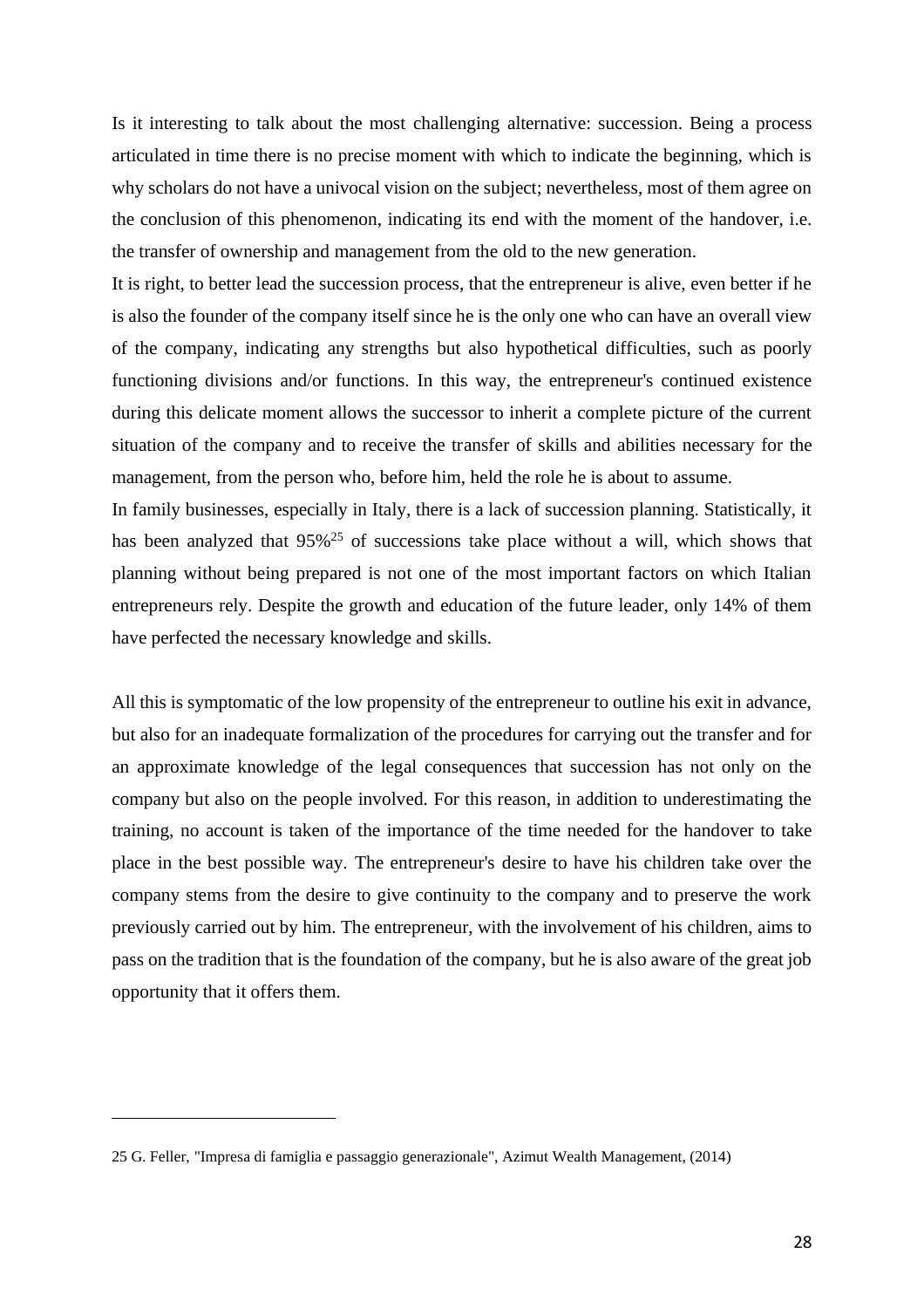However, as has been said, the process of business succession planning is strongly influenced and often hindered by the entrepreneur's inability to recognize the moment when should withdraw from the active management of his company.

Generation hinders change and innovation since the "mature" entrepreneur is inclined to the security and stability of his company and is risk-averse, therefore, to invest money or incur debts to finance himself. The company is in a state of stasis. To avoid this danger of "paralysis" of entrepreneurial activity, the entrepreneur himself must initiate a succession planning procedure in due course. This procedure should be initiated when the "full maturity" (44-55 years) is reached since the entrepreneur has the right balance between risk and protection of what he owns and is still able to directly follow the education of his children, who are often very young and novice.

In many cases could happen that planning is continually postponed due to a lack of willingness to take over and support succession, or because the entrepreneur does not recognize the need for a change in business life. Succession thus suddenly catches everyone off guard, and if it is not assessed carefully it could lead to inadequate management. In addition to the time factor, clarity is also required to ensure that everything is organized in the best possible way, which is essential for a smooth and straightforward succession process. The entrepreneur does not need to leave the company immediately and completely, the important thing is that he does not interfere directly in the management since this could lead to clashes with the new leader or even conflict with the decision to leave the company and thus confuse the family and employees.

It can be said, therefore, that succession, to be best achieved, must receive the contribution of a multiplicity of actors. However, the presence of an optimal "team working" of all the actors involved does not always make it possible to achieve a fruitful generational change; for this reason, the literature has considered it important to distinguish effective successions from those that have brought dissatisfaction.

Many studies conducted in the early 2000s, such as those of Miller, have found that the main reason for business failure is the inappropriate alignment between the organization of the past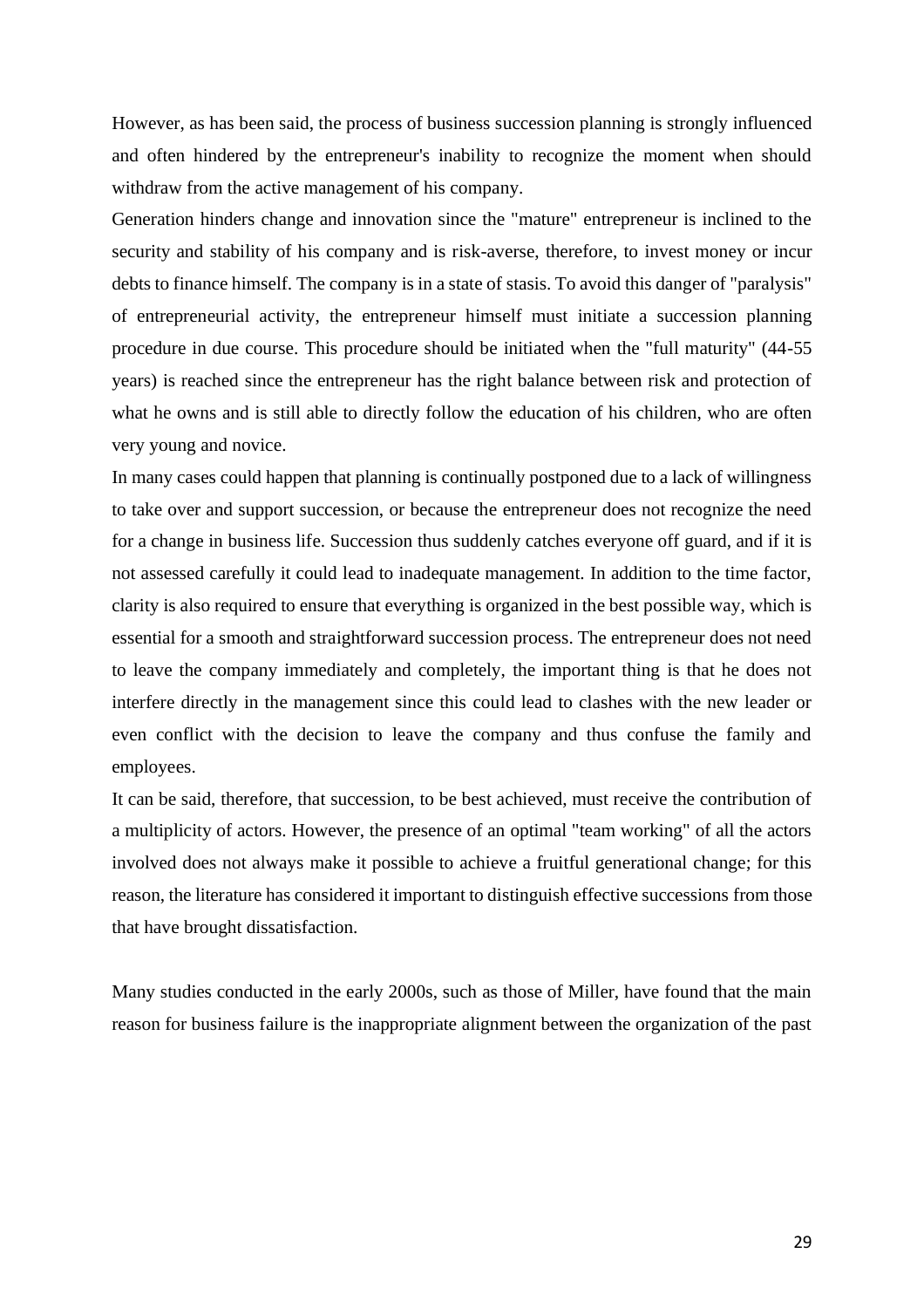generation with the future generation and the constantly changing and evolving market structure.<sup>26</sup>

Further aspects to be taken into account are human and social capital, as these factors influence decisions on the merits of the generational transition. Concerning human capital, it is necessary to identify two dimensions<sup>27</sup>: the generic one, which refers to the education and training received by the successor, which is discriminatory and necessary to choose the new leader and above all to define the roles within the company.

The second component is called specific and is given by the experience of the successor, both entrepreneurial, carried out in the family business, and managerial in another company; even if, usually, for a purely trustworthy fact, the provision of more significant roles takes place within the family business, which involves more responsibilities and consequently a good work experience that automatically increases the human capital of the successor itself, given also the aptitude match with the family business. Higher human capital corresponds to a higher probability of making better choices for the succession process. Social capital, on the other hand, is an expression of the relational skills of leaders. Relationships based on mutual trust foster the performance of family businesses. Therefore, a participatory strategy, i.e. the collaboration of family members, not just colleagues, should avoid the emergence of disputes between them, thus improving business results as the objectives would tend to coincide.

Logically, to be able to say that he or she has an excellent level of social capital, the leader's relationships must be good, not only with family members involved in the management but also with family members outside the company, with employees outside the family and with the various stakeholders.

Succession must be a participatory event for the family, where involvement is necessary to avoid internal conflicts that could call into question the entire succession process. Unlike family members, who in addition to participating have to approve the choices regarding the successor, employees who are not family members are not considered at the decision-making level; on the contrary, they find themselves undergoing the succession process without

<sup>26</sup> F. Masciarelli, A. Prencipe, "Dinamiche evolutive delle imprese familiari: il ruolo del capitale umano e del capitale sociale nel ricambio generazionale", Piccola Impresa. (2010)

<sup>27</sup> G.S. Becker in the article "Investment in Human Capital: a theoretical analysis", Journal of Political Economy, vol. 70, 9, (1962)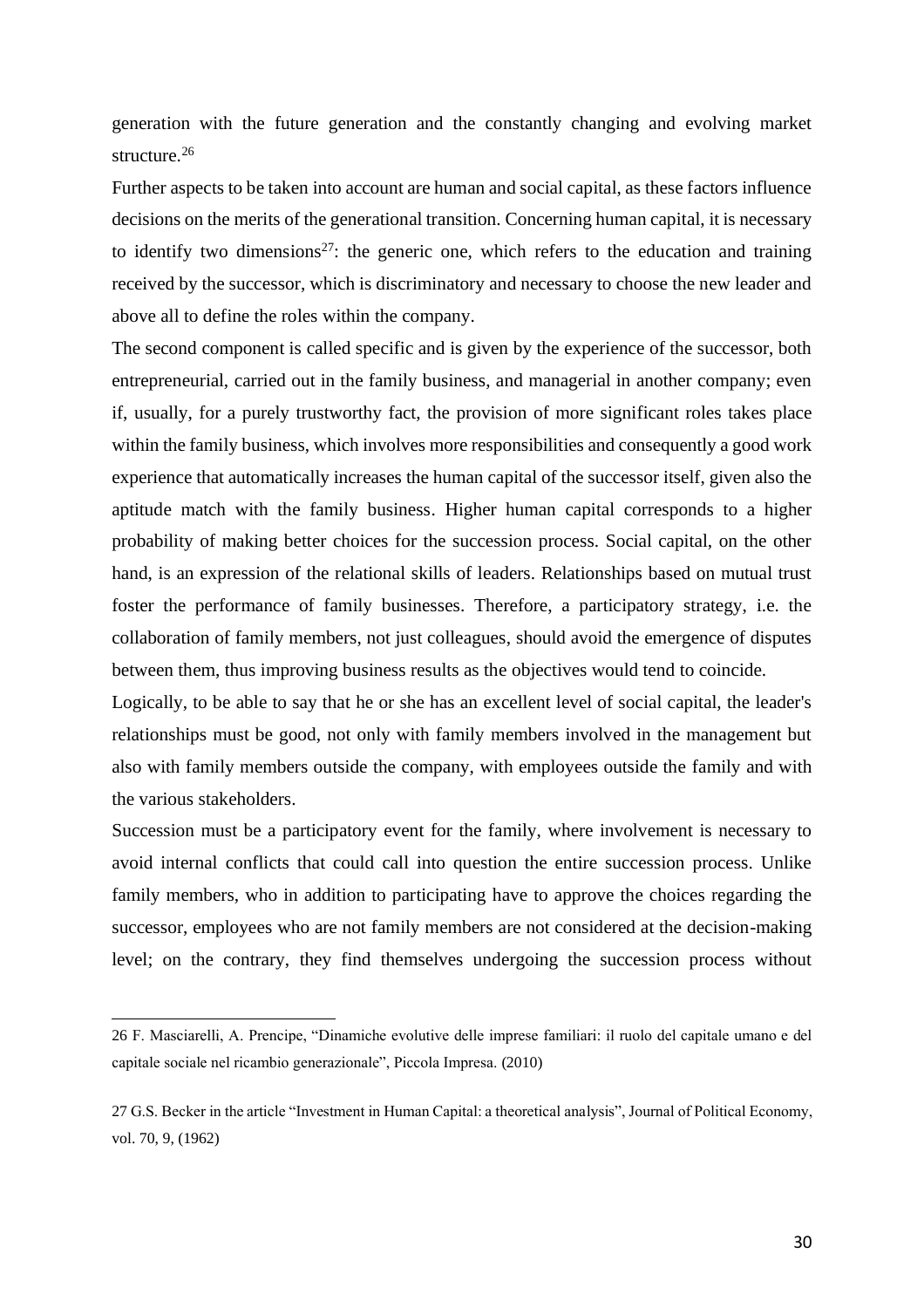expressing an opinion. This exclusion leads to a *loss of information*, as employees are precisely those who could provide an insight into the company's dynamics. The generation, which is "settled" after succession, finds itself involved in pre-existing relationships, especially those with members outside the family and stakeholders, which were passed on by the previous entrepreneur. Despite the numerous relationships that he receives in "inheritance", the successor must nevertheless expand and update the network, establishing new relationships of collaboration and trust, trying over time to strengthen them. In conclusion, therefore, a higher level of share capital (expanding the network of relationships and information) corresponds to a higher probability that succession will lead to innovation.

Briefly, it can be said that the choice of the heir should fall on a subject who has the best combination of three abilities: the first is learning, i.e., knowing how to understand the specific operating mechanisms of the context in which he finds himself and knowing how to perceive in advance possible signs of change so as not to be caught unprepared for possible problems. The second is the ability to identify, i.e., the inclination to identify with the company, to accept oneself and be accepted within it; and finally, the last ability to possess is the role ability, i.e. to understand the different conformations of the company positions that the heir will hold according to the situation in which the company finds himself at the time of its achievement. The generational succession must be measured not only by the satisfaction of the predecessor and successor, but it is necessary to take into account the company's performance once the succession has taken place as stated by Sharma<sup>28</sup>. It may happen that passages seemingly successful, in which both satisfaction of the previous leader and complacency of the current one can find problems in the medium-long term and risk failure. Thus, we return to the need for adequate selection of the successor. It is also inadvisable to choose someone as close as possible to the old leader<sup>29</sup> for future management. These errors rule out the possibility for the company to "innovate" since the people in charge of the company's management do not possess great novelty given the similarity in the choices with their predecessors.

<sup>28</sup> Topic covered in the article "Succession Planning as Planned Behavior: some empirical results", P. Sharma, J. J. Chrisman, J. H. Chua, volume 16 n. 1, (2013)

<sup>29</sup> According to M. F.R. Kets de Vries's research "Prisoners of Leadership", volume 41, n.3, (1988)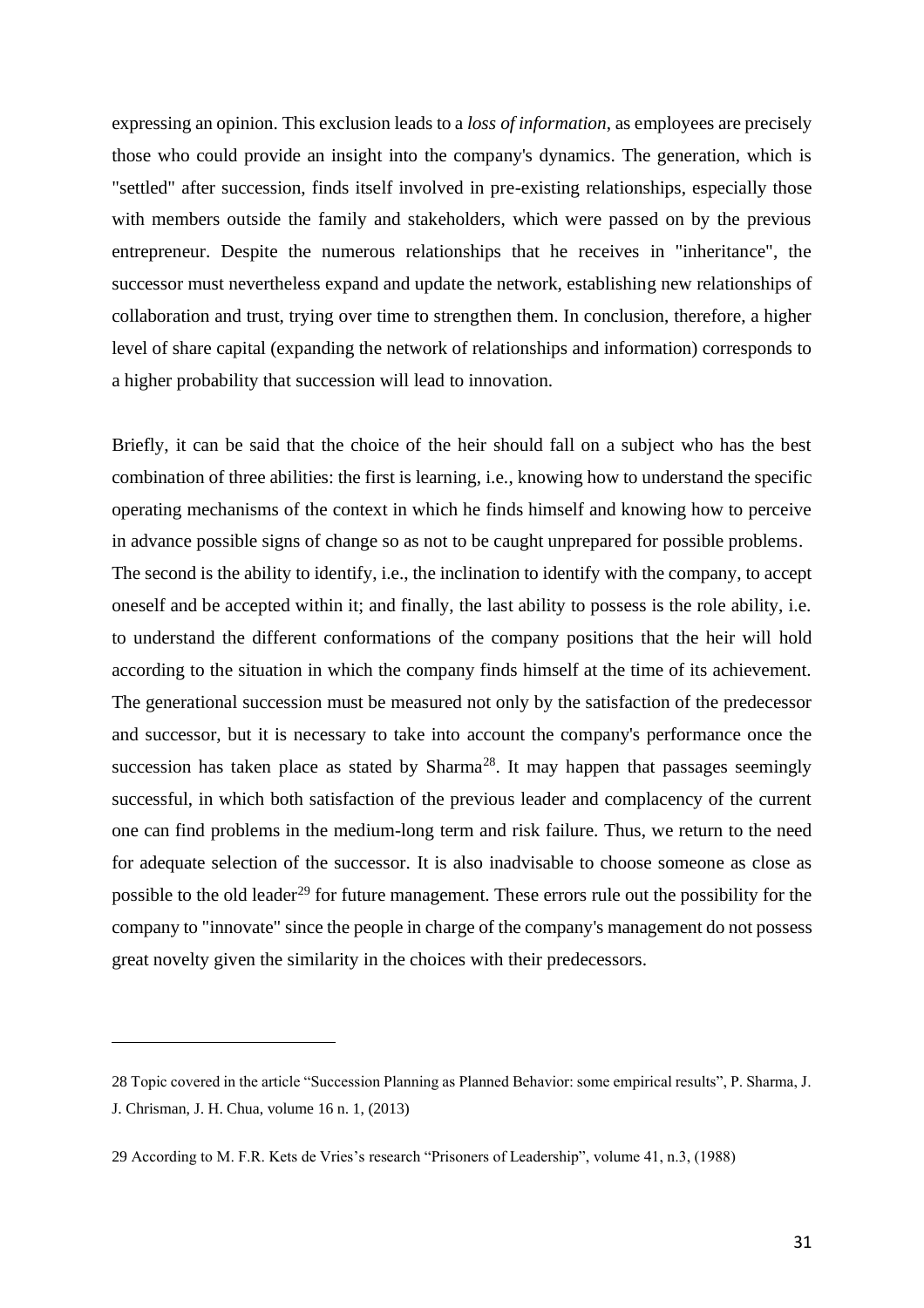Adizes<sup>30</sup> introduced the idea of the "founder's trap", defining it as the entrepreneur's temperament to hand down the models that have brought success in the past, believing that by implementing them they can still bring others. This undoubtedly compromises the new entrepreneur's vision, leading the company to decline and decay. Ultimately, it is to be hoped that the generational changeover "will be considered and addressed not as a threat, nor as a mere succession to the top, nor, finally, as an opportunity to revolutionize the company, but as a physiological stage in the life cycle of the family business, essential to its evolution and to be integrated into the strategic path that it aims to undertake".<sup>31</sup>

### 2.2 Succession Management's Description

After a preliminary planning phase comes the most complex part of the succession or the operational phase, which we can briefly list in these points:

- Acquisition of awareness of succession by the entrepreneur
- Research of the entrepreneur's figure within the family
- Degree of transparency of the characteristics that should have the entrepreneur
- How the successor enters and how he should behave
- Entrepreneurial evaluations of the new entrepreneur
- Implementation obstacles to the succession process
- Forms of reaction to change

Planning succession in the family business implies, first of all, that the entrepreneur becomes aware that he or she must one day, in a reasoned way, leave the business without this being a traumatic event.<sup>32</sup> This awareness should mature well in advance of the time when succession is deemed most appropriate, so that succession can be planned in the best possible way. However, self-conviction is difficult to achieve precisely because of the typical characteristics of family entrepreneurship, which wants a centralized entrepreneur who is deeply in symbiosis

<sup>30</sup> Management researcher and founder of the Adizes Institute.

<sup>31</sup>F. M. Cesaroni, A. Sentuti, "Nuove generazioni ed evoluzione dell'impresa familiare: la sfida della successione imprenditoriale. Analisi di alcuni casi di successo", magazine: Piccola Impresa, cit (2010)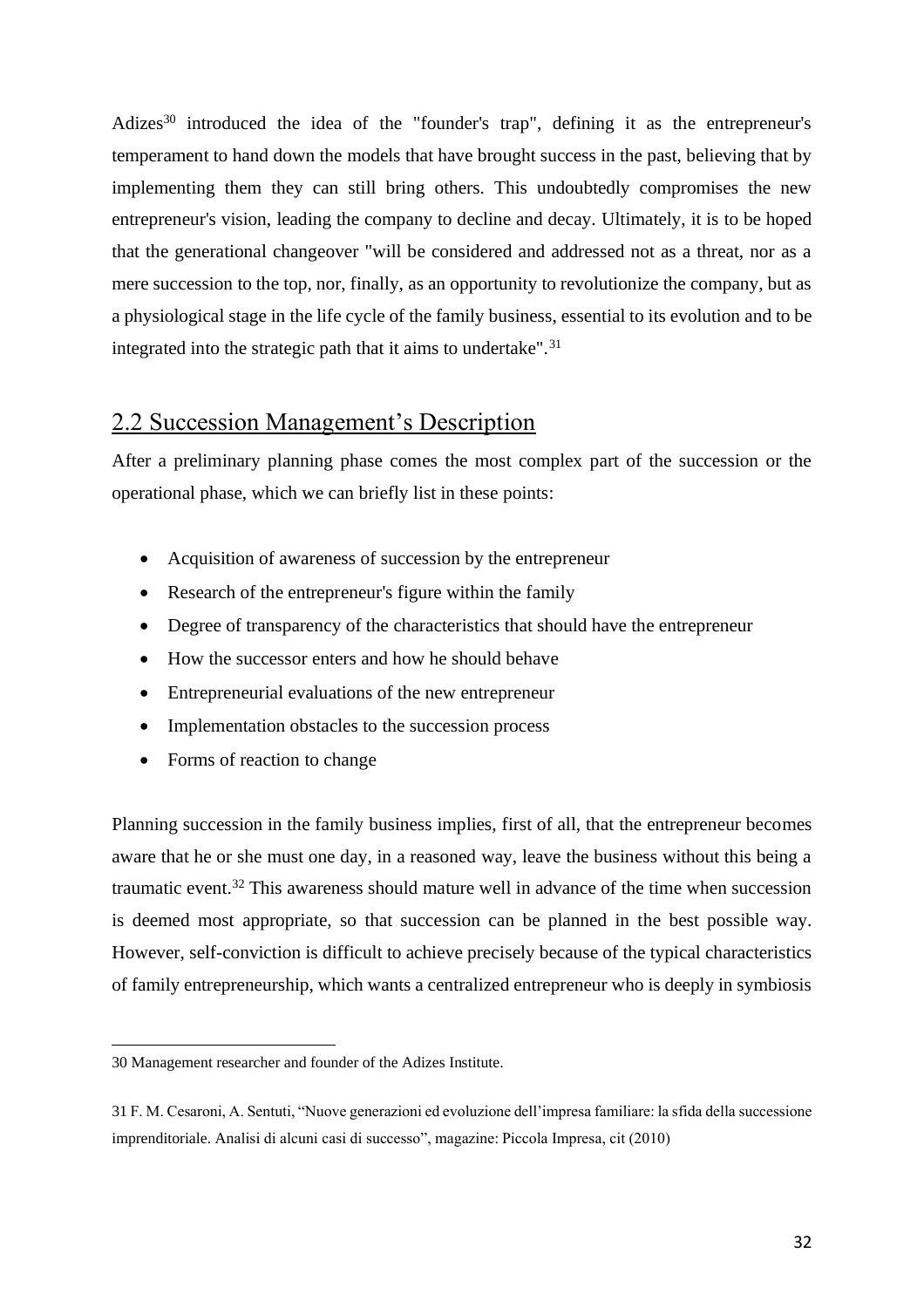with the reality he governs. For these and other reasons, the entrepreneur will always tend to postpone the problem, not considering the risks his business might run in doing so. Whenever the entrepreneur is fully aware that he or she has to leave the management of the company, he or she will see first-hand the need for his or her succession and will accept, in a spirit aimed above all at governing the succession process, to plan with the management the necessary steps for it to run smoothly. This will be the only modus operandi that the entrepreneur will have to follow. The different degree to which awareness of succession can be felt comes not only from the entrepreneur himself but also from the group of people who work in the family business and who can persuade him to retire, making him understand the problems that could be encountered if he did not. Although these individuals can only advise the entrepreneur in the best possible way, we have once again confirmed that the family is certainly at the heart of everything, but also other individuals who, as part of the company, make up the "extended family".

The question to be asked, at this stage, is whether there is a potential entrepreneur in the family who can express his or her abilities after going through an adequate training process. Especially in small family businesses, the existence of an heir capable of continuing the activity after the withdrawal of the previous leading figure is of fundamental importance, precisely because the company's affairs are often intimately linked to those of its leading man, and it is desirable that this person can be traced within the family that holds control.

In this regard, the literature has identified four paths that can be followed by an heir to demonstrate and develop his skills:

- Start a new business initiative or acquire a new company that fully responds to his entrepreneurial vocations. This is the solution that best of all allows testing the actual management skills of the heir, who is in a position to operate in the best possible way, following his aspirations and proving his worth, regardless of the surname he bears, deserving in the field the respect and trust of his collaborators
- Entrust him, in the same family business, with the development of a new business, of a new territorial area, to face the entrepreneurial reality autonomously, however, supported by a structure and organization already established on the market. Also, here, if the heir demonstrates his managerial skills, he will acquire respect among his collaborators and the generational change will become less traumatic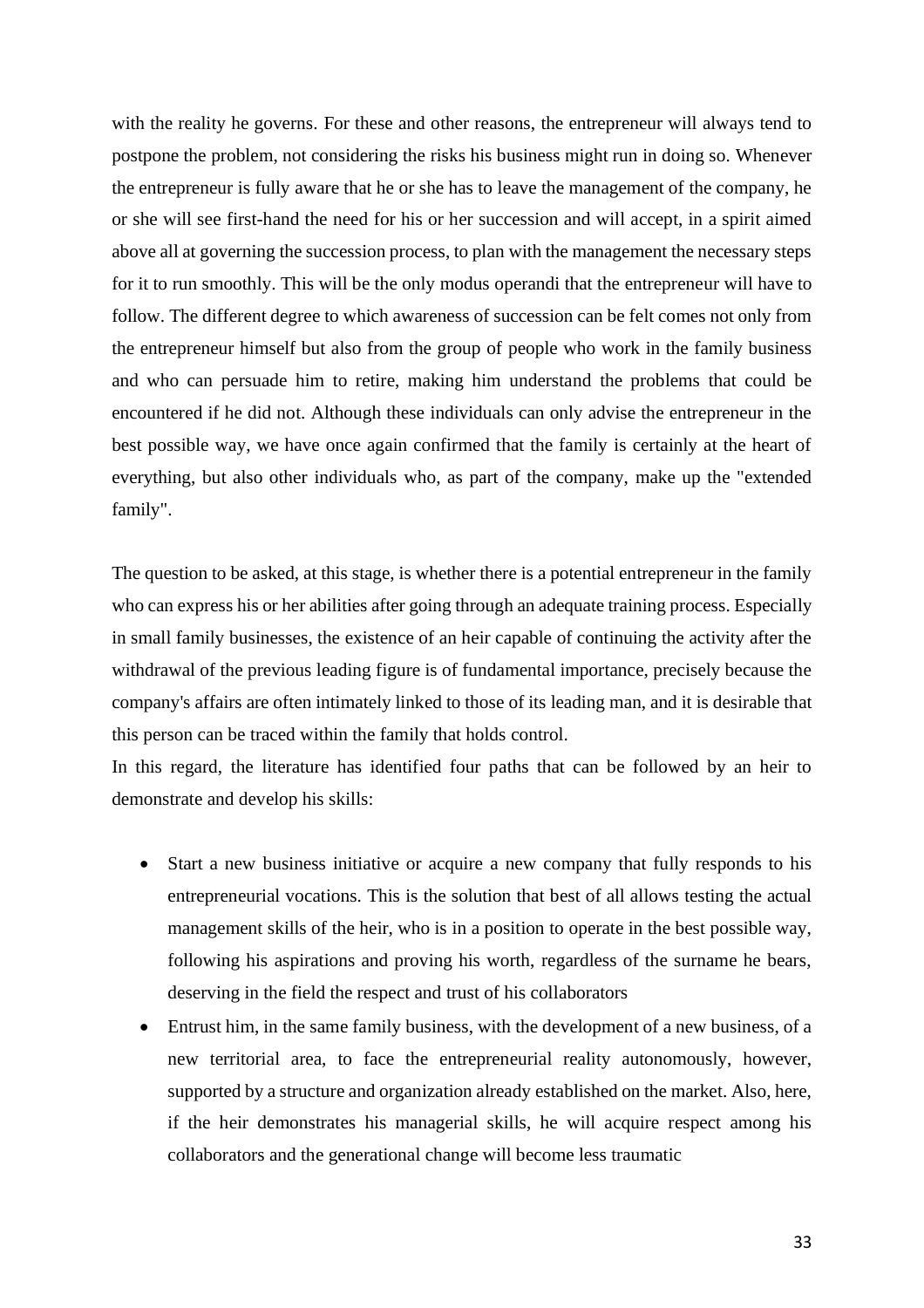- Carry out external experiences that allow him to develop his skills, even in different businesses than those managed by the family business, to better understand the difficulties of the role in question and to evaluate calmly, and not on the company's skin, the actual ability to hold such important positions.
- Carry out internal experiences in the enterprise, entering it as a member of the entrepreneur or some other important manager. This is the most uncomfortable solution, as it does not allow to fully appreciate the entrepreneurial skills of the heir, who is in an ambiguous position between owner and employee.

Therefore, inheriting the entrepreneurial role means passing a double test, on the one hand having to demonstrate his knowledge and skills, which will have to be even higher than those of his predecessor, as he will have to operate in a competitive scenario that is certainly wider and therefore more difficult to manage. On the other hand, he will be able to obtain the respect of his collaborators, family and not, through the merits acquired 'in the field', as comparisons between his work and that of his predecessor may be frequent. It should be borne in mind, however, that the choice of a successor is not convenient for a family member (although this is the solution adopted and preferred in the vast majority of cases). If none of the heirs have the ideal characteristics to successfully lead the company's future, the choice must be made by external candidates who, possessing the necessary skills, can profitably give the company, and ensure its healthy continuity. This solution, however, also requires a period of training for the successor to ensure that he has the best understanding of the problems he will face when he takes office and in the future. Later in the discussion, we will see the pros and cons of relying on an internal or external CEO.

### 2.3 Problems Between Generations

There are several reasons why problems may arise between generations working in the company. Most of these derive from the wrong attitude of the outgoing generation that is reluctant to give way to successors. In this paragraph, we will see in detail several problems and breaking points that may emerge between generations. The first frictions may arise in the designation phase, carried out by the outgoing entrepreneur. The latter will carefully evaluate all possible candidates, to find the most suitable person to pursue the aims of the company and its future development. Naturally, however, all this cannot be completely separated from the evaluator's thoughts, values, experiences, and knowledge, which will consequently influence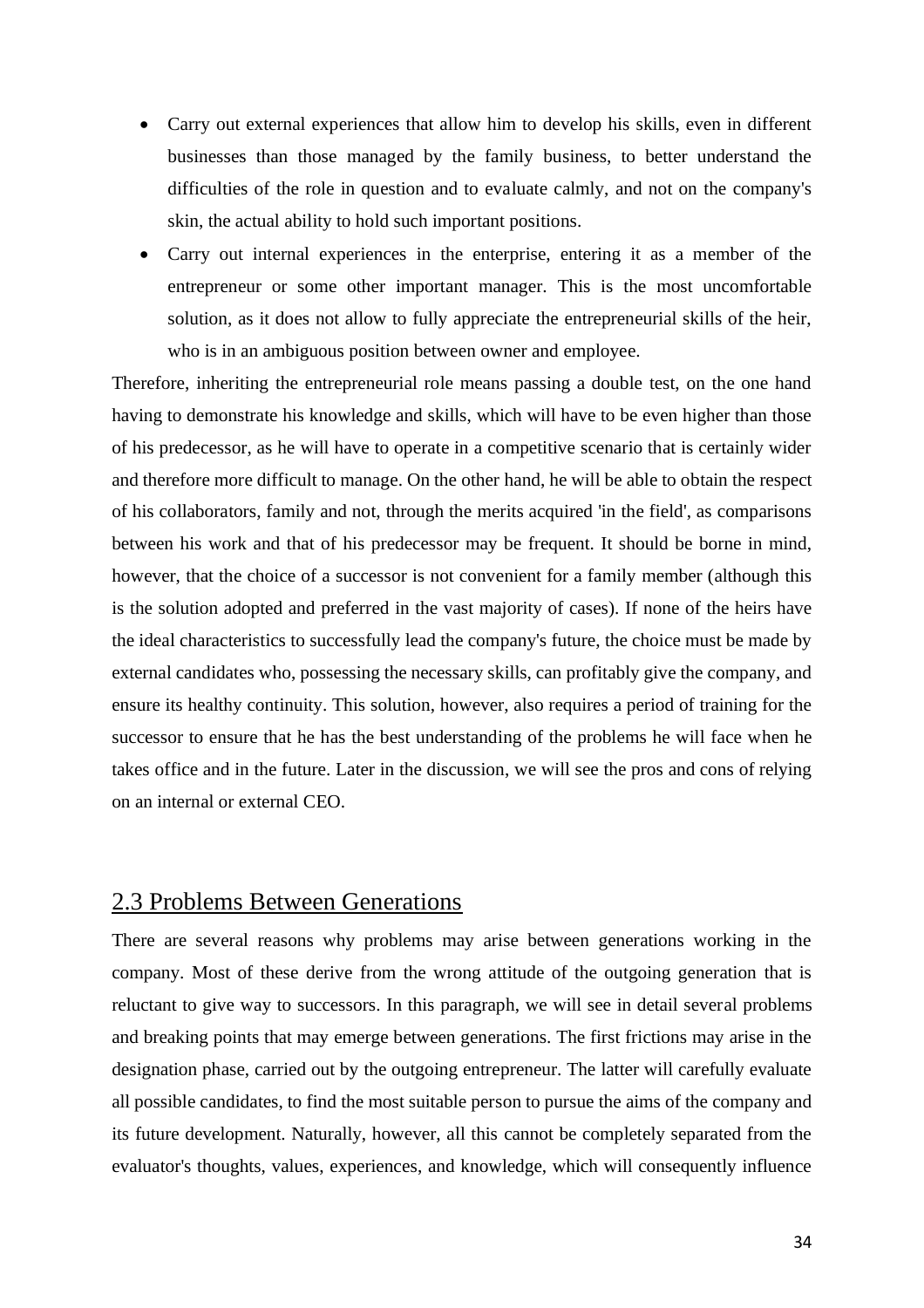the choice. Influences may reach their climax if the outgoing employer engages in one of the following behaviors:

- The entrepreneur is very attached to his role and, as a result, does not want to quit it, so he puts into practice measures aimed at demonstrating his indispensability for the company. One of these could be that relating to the choice of a candidate not suitable for succession, who, with his actions, demonstrates the thesis of the company inseparable from the figure who previously led it. This behavior also hides, in certain cases, the hope of seeing a sort of opposite transition takes place, i.e. a failure of the new generation that pushes the now-former entrepreneur to go back on his steps and thus take over the reins of his company. in this case, there will be a return from the second to the first generation.
- The entrepreneur wants the company he has created to continue to operate according to those mechanisms, developed during its management, without any substantial changes taking place. The will of the outgoing executive, therefore, will be to find a successor who reflects it in the behavior, a sort of 'clone'. Having this conviction, he will tend, in the process of choosing a successor, to eliminate, a priori, all those subjects who demonstrate the desire to implement innovative or dissenting management behavior, which, in certain cases, could, instead, represent the most suitable alternative to create a lasting development for the family enterprise. Finding a figure that fully reflects the outgoing entrepreneur's way of operating can be detrimental to the company, which represents a constantly evolving reality, so it is important to look for elements with the necessary degree of flexibility and not people linked to the past.
- A similar case to the previous one is that in which the entrepreneur tends to select a figure who does not have the necessary firmness to be independent in the role he is called to play. In this situation, he will be formally independent but dominated by the figure of the former manager, who will be able to guide the behavior of the current leader in the background, without being in the foreground. The transition process in this case is purely a formal one.

The three cases above represent the most common realities in which the transition process takes place incorrectly and this alteration is due primarily to the subject making the fundamental choice of the successor. Formally, the entrepreneur makes a rational changeover, but in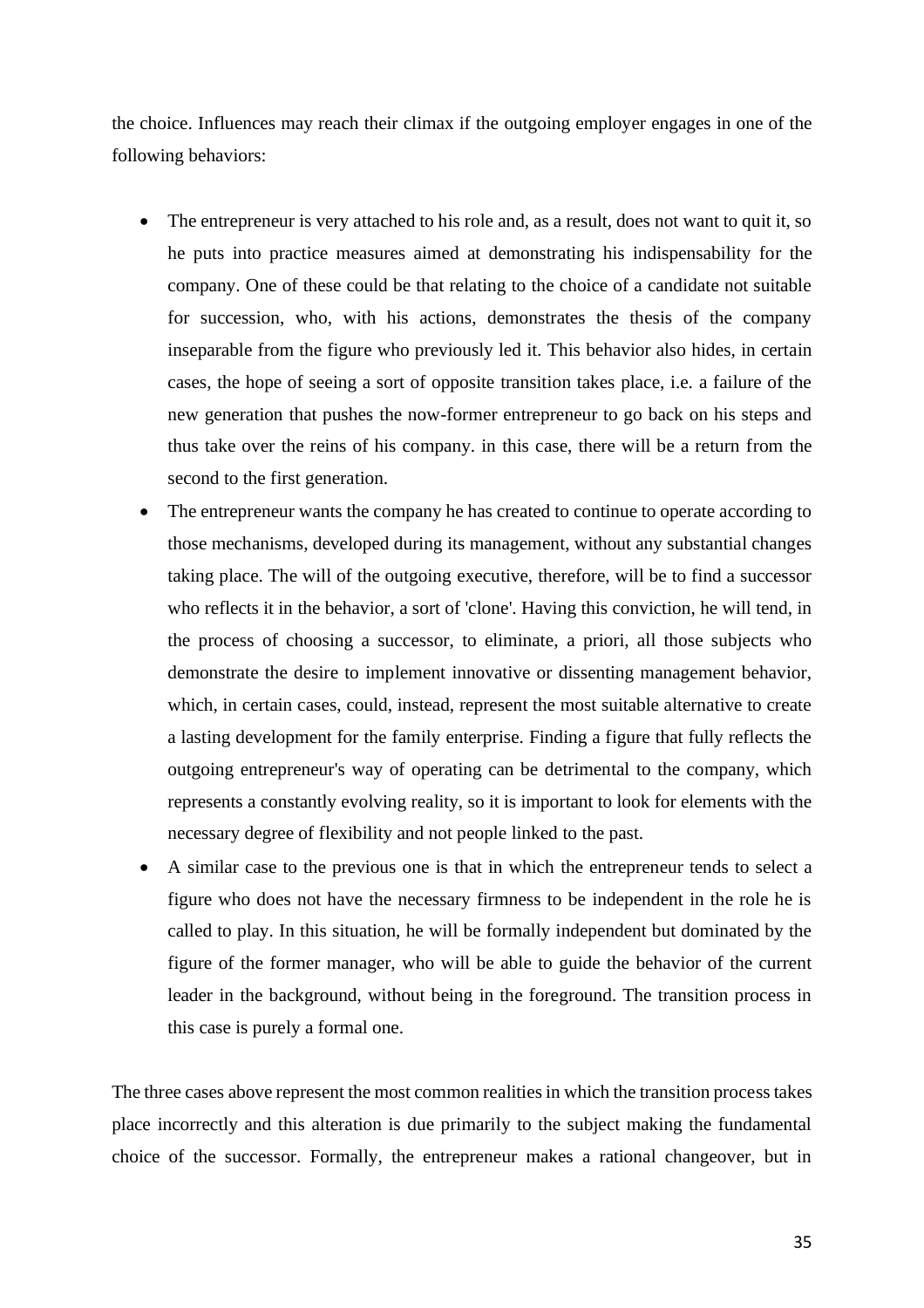essence, he does everything he can to prevent it from happening, not understanding that in doing so he only causes damage to his company. To avoid these dangers, the choice of the designated heir must be made more objectively.

Therefore, as we have said before, other people will be able to interact with the entrepreneur, in the figure of consultants, who will have the fundamental task of guiding the choice towards the right candidates and making the outgoing leader understand their potential, knowing that the final decision will be up to him.

The second class of frictions may affect family relations. In a family business, family relationships can be both emotional and professional and in particular, the outcome of the succession can be compromised by three main factors:

- The interdependence between family, property, and business makes it difficult to separate the financial plan of the company from the family's financial plan; to define the system of governance, and to assign company offices to family members and outsiders based on actual expertise. Difficulties in keeping family and business matters separate are recognized as the main cause of failure to plan the succession process and consequently as one of the causes of succession failure.
- Conflicts between family members over the distribution of company offices and shareholdings. Conflicts between family members are considered to be one of the factors complicating the planning and closing phases of the succession process.
- The relationship between predecessor and successor is instead complicated by a psychological attachment of the predecessor to the business, a lack of mutual trust, and finally a selfish interest of the successor in pursuing only his own business. A difficult relationship between predecessor and successor is considered one of the major factors hindering the successor's training and leadership transfer.

Considering some solutions concerning the interdependence between family, property, and business, the best practices suggest delegating to the Board of Directors or the CG the definition of the investment policy and the assignment of corporate offices. They should do this by involving nonfamily members on the Board of Directors and the CG, entrusting the responsibility of the Finance and Human Resources functions to non-family members, and consulting independent consultants to articulate the Family Business's system of governance. On the other hand, concerning conflicts between family members, best practices insist on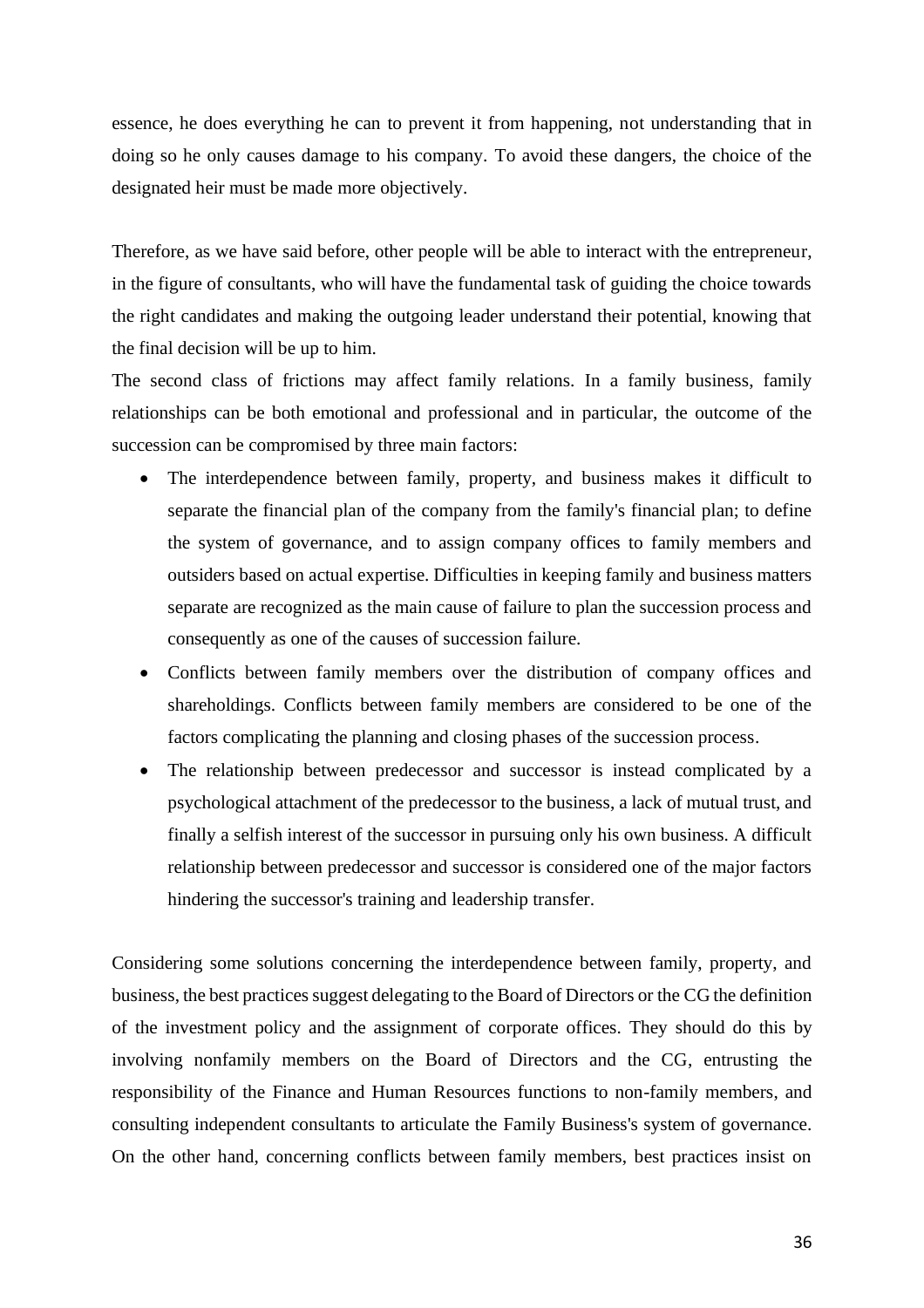fostering communication between family members. The level of communication achieved before succession affects both the ability to deal with the transformations induced by succession and the development of a shared corporate vision that can survive through generational changes.

Finally, another important point that deals with the problems that can affect the succession in a family firm is the digital transformation issue. As we have said before, many family businesses are reluctant to innovate and progress, still firmly rooted in tradition which is then reflected in inadequacy to the world around them. For many years now we have been talking about digital transformation (Big Data, Internet of Things, Analytics) and its many advantages: it increases productivity, reduces costs, improves efficiency, reduces injuries, allows a more accurate customer profiling, predictive maintenance and, thanks to Big Data, allows to analyze the correlation between distant phenomena.

According to CERIF<sup>33</sup> research, it emerged that in 28% of cases the senior (based on a sample of 100 firms), aware of his limits, leaves room for the junior and entrusts him with the introduction and subsequent implementation of the digital transformation to be developed in the company. Thus, there is a twofold generational shift: one at the level of company leadership, from father to son or mother to daughter; one at the operational level, from a traditional company to digital company (in some cases a real Industry 4.0).

Nowadays the role and impact that new technologies have on how to do business are undeniable. The digital revolution implies not only the possibility of having an interconnected world and reaching customers around the world in real-time, but it has also revolutionized the very idea of doing business. This revolution is an epoch-making change that has particularly affected the last 10/15 years. It is then clearly evident that, even if only from a purely demographic point of view, the approach of the new generations is more inclined and suitable to accept the new challenges and new sensitivities required by the pressing technological evolution in progress. Precisely this different approach constitutes, in many cases, a central element that allows the new generations to make a central contribution to the very survival of companies that have been operating on the market for decades.

<sup>33</sup> Centro di Ricerca sulle Imprese di Famiglia dell'Università Cattolica del Sacro Cuore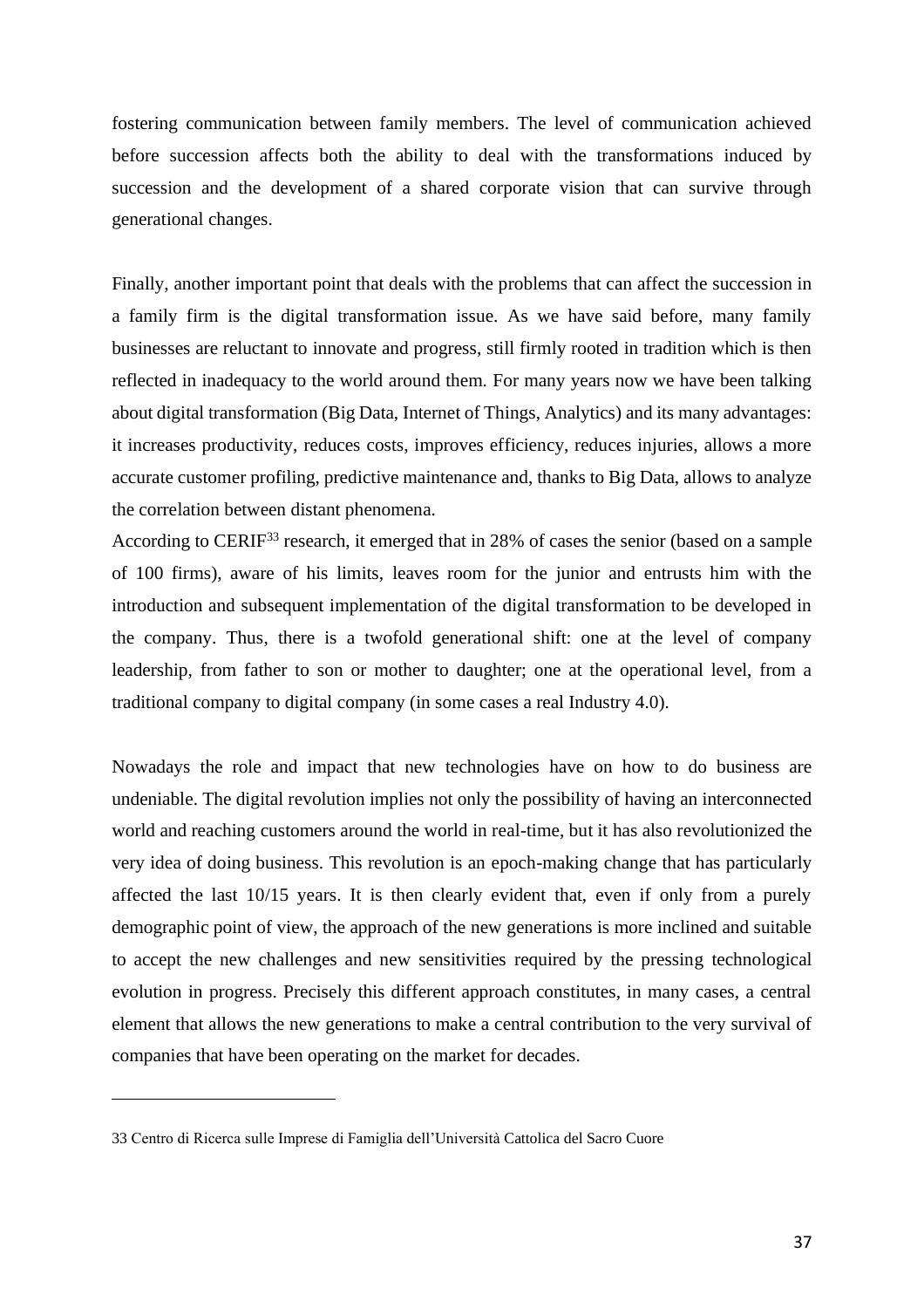The generational changeover that favors digital transformation takes place in the form of a "dynamic" generational changeover, as the senior leaves the junior with limited responsibility for a specific business aspect (in this case digital transformation) or extra-corporate aspect and, once the junior proves to be worthy and trustworthy, the senior entrusts him/her with guidance and corporate governance. Another CERIF statistic indicates the reason for the relatively high diffusion of generational changes driven by digital transformation: 90% of the seniors involved in this type of changeover admit that they would not have left the company in the hands of their children and that they had revised their positions thanks to the responsibility and passion they demonstrated on the very subject of the introduction of digital transformation.

We can therefore conclude that digital transformation helps to solve, in addition to the generational transition, another problem typical of family businesses: the attraction of talent and retention capacity. In fact, according to some studies, in companies that have carried out a digital transformation, there are more managers and key people outside the family than in traditional companies or companies that have not yet faced the digital transition. For these reasons, I decided to include the topic of digital transformation in the paragraph dedicated to the problems between the different generations. Without cohesion and cooperation between the different generations, we see that once again family businesses are destined to lag behind the others.

#### 2.4 Nepotism

A general definition that we can use to describe nepotism is the preference of the owner or manager for hiring family members (nepots) rather than unrelated job applicants. Firstly, a meritocratic aspect. Having an attitude that favors nepotism undermines what the French call "esprit de corps", which allows the company to demand sacrifices from its employees in times of need. And the fastest way to kill it is to create the impression that despite all their hard work and sacrifice, promotion within the company is based more on who you're related to rather than the merits of your work. Linked to this is the company's inability to attract and retain talented people in the company who can play key roles. If the idea that the family factor is crucial to a career is passed on, it will be very difficult to back down. Secondly, a whole series of problems and chain reactions develop as a result of the choice to elect a nepot that creates an unsettled atmosphere, which often leads to disputes that benefit no one but the competing companies.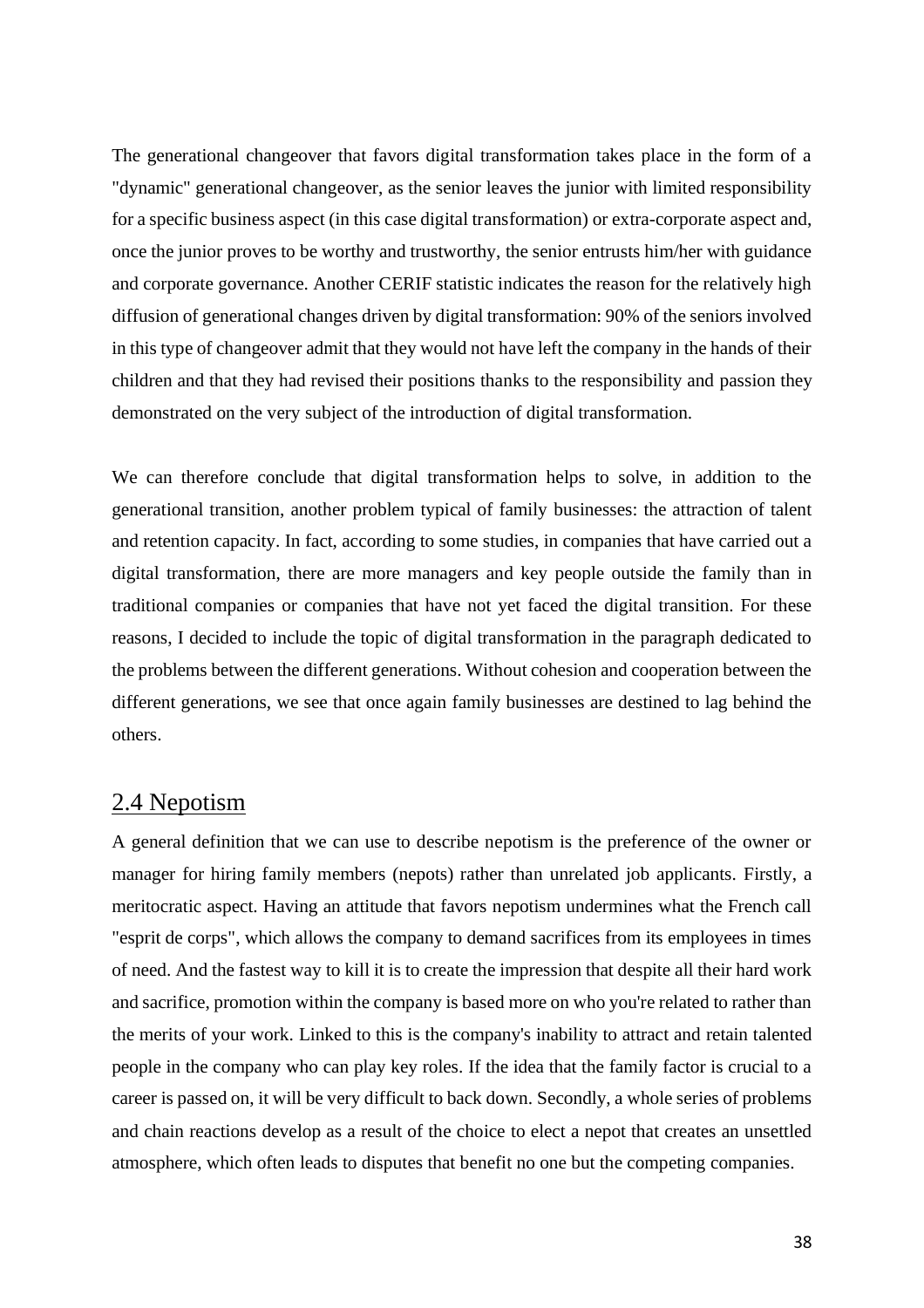In my discussion I decided to try to talk about nepotism also in a positive sense, trying to list some benefits that it can bring to the family business. To do this I focused on the choice phase. Identifying, according to the type of choice, an "entitlement nepotism", which is seen in a negative sense because it does the pair with what we said above and a "reciprocal nepotism" that will support the thesis that sees nepotism in a good way.

Hiring that is based on family ties without consideration of family conditions is what we refer to as entitlement nepotism. Entitlement nepotism can occur, be stable, and be supported by others based on family or cultural traditions. Because it can be so deeply embedded, this type of nepotism, as we just said can also be dysfunctional, dangerous, and detrimental to firms.

The dangers of entitlement nepotism are most likely to unfold in the longer term. Entitled nepots may feel little obligation to achieve performance expectations. Nepots may have been hired for altruistic familial reasons. After hiring, this rationale may be reflected in positively biased performance evaluations of the nepot and less critical feedback to nepots even when the nepot fails to achieve expected business goals. Schulze et al. wrote, "altruism compels parents to care for their children, encourages family members to be considerate of one another, and makes family membership valuable in ways that both promote and sustain the bond among them."<sup>34</sup>

However, altruistic behavior can be exploited by the nepot. The family business literature has shown that altruism toward family members can have negative impacts on the parent-child relationship when it increases the child's feelings of entitlement. When resources flow only one way (e.g., father to son), this asymmetrical altruism reflects restricted exchange relationships that can negatively affect firm performance. Empirical studies support the potentially detrimental effect of what we refer to as entitlement nepotism. However, a finer-grained analysis suggests that the effect may be associated with particular family selection conditions. One example where entitlement nepotism is likely to occur is the case of primogeniture. Primogeniture by definition favors the oldest son as a successor while discriminating against other families as well as nonfamily members. It is shown that businesses that award positions to the oldest son as a rule significantly underperform other companies. When succession is determined at birth, it is more likely to lead to restricted exchange relationships because

<sup>34</sup> Schulze W., Lubatkin M. and Dino R., Altruism, Agency and the Competitiveness of Family Firms (2003)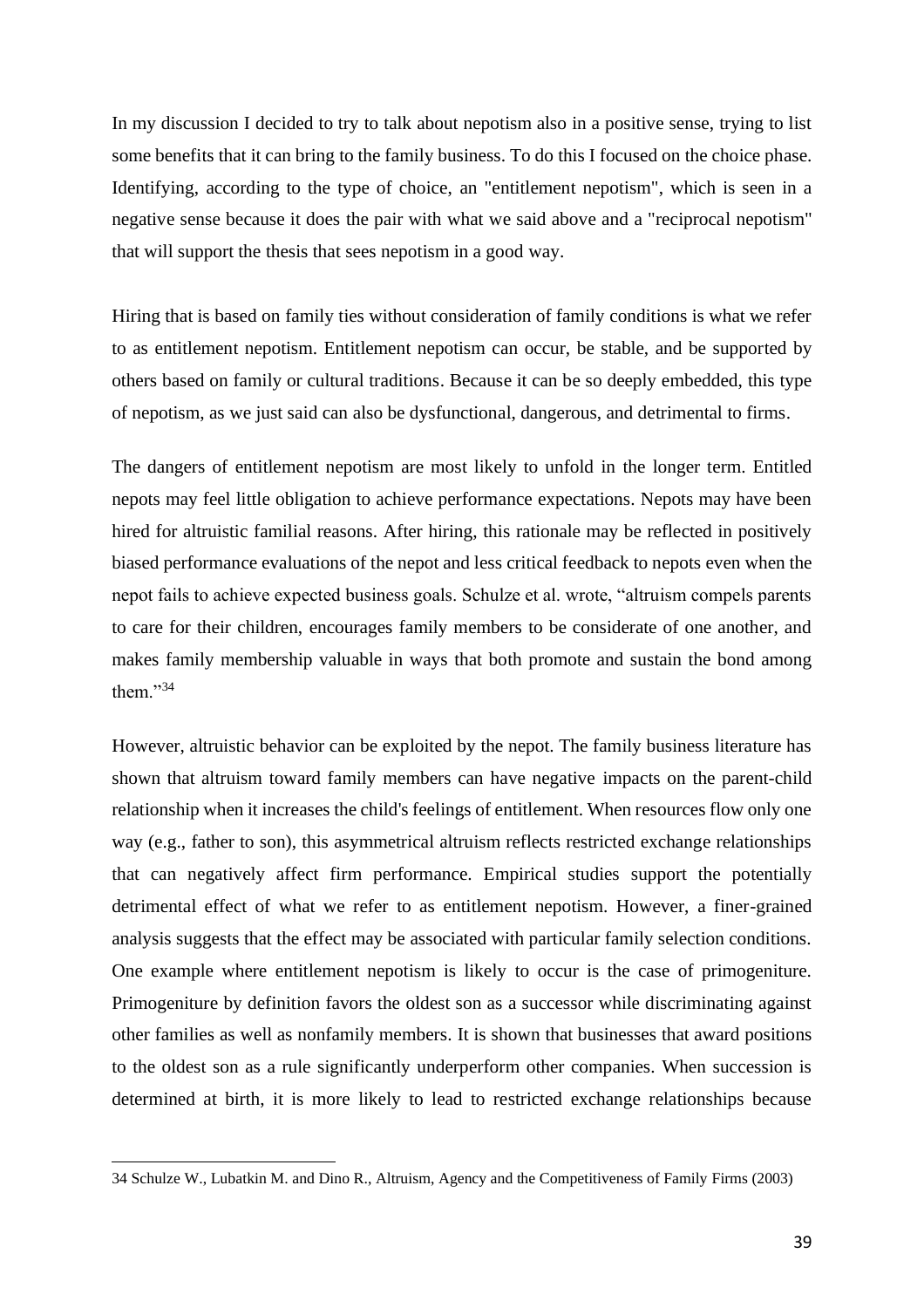interdependent exchanges between father and son are not required. On the contrary, if the nepot has little reason to develop a generalized exchange relationship with other family members, his potential long-term benefit to the family firm is severely limited. Entitlement nepotism might therefore indicate a short-term focused type of family essence. Restricted family exchange relationships can jeopardize the goal of maintaining firm control across generations by threatening family cohesion and firm performance. Entitlement nepotism hence reflects the possibility that families will hire family members who are nonbeneficial or even harmful to firm operations.

Entitlement nepotism mirrors the model of man that underlies the literature on asymmetrical altruism, agency theory, and transaction cost economics in family business the underlying assumption is that an agentic relationship between family members can involve egoistic goals, information asymmetries, low levels of trust, and eventual exploitation of exchange partners. Entitled nepots are more likely to exploit family firm resources for personal gain rather than to use them for the collective benefit of current and future family firm owners.

On the other side, there is nepotism associated with the family conditions of interdependence, previous interactions, and cultural norms that support obligations to family members which is what we refer to as reciprocal nepotism. Reciprocal nepotism extends previously established perspectives on nepotism outcomes and helps to explain the potentially superior performance of firms that take advantage of generalized exchanges among family members in their employment policies.

Although family exchange relationships vary significantly, they hold more potential than nonfamily relationships for a long-term, stable, and generalized social exchange relationship and indirect reciprocity. The act of nepotism can select a family member who shares a generalized exchange with the family decision-makers. In such cases, the nepot will feel indebted to the family member for hiring him or her. Such symbolic value of reciprocal behavior (acts of trust) has been identified as a key factor in establishing and enhancing generalized social exchanges. In this case, social exchange and underlying norms of reciprocity are not only more probable from a normative perspective (I have to) but also from an affective,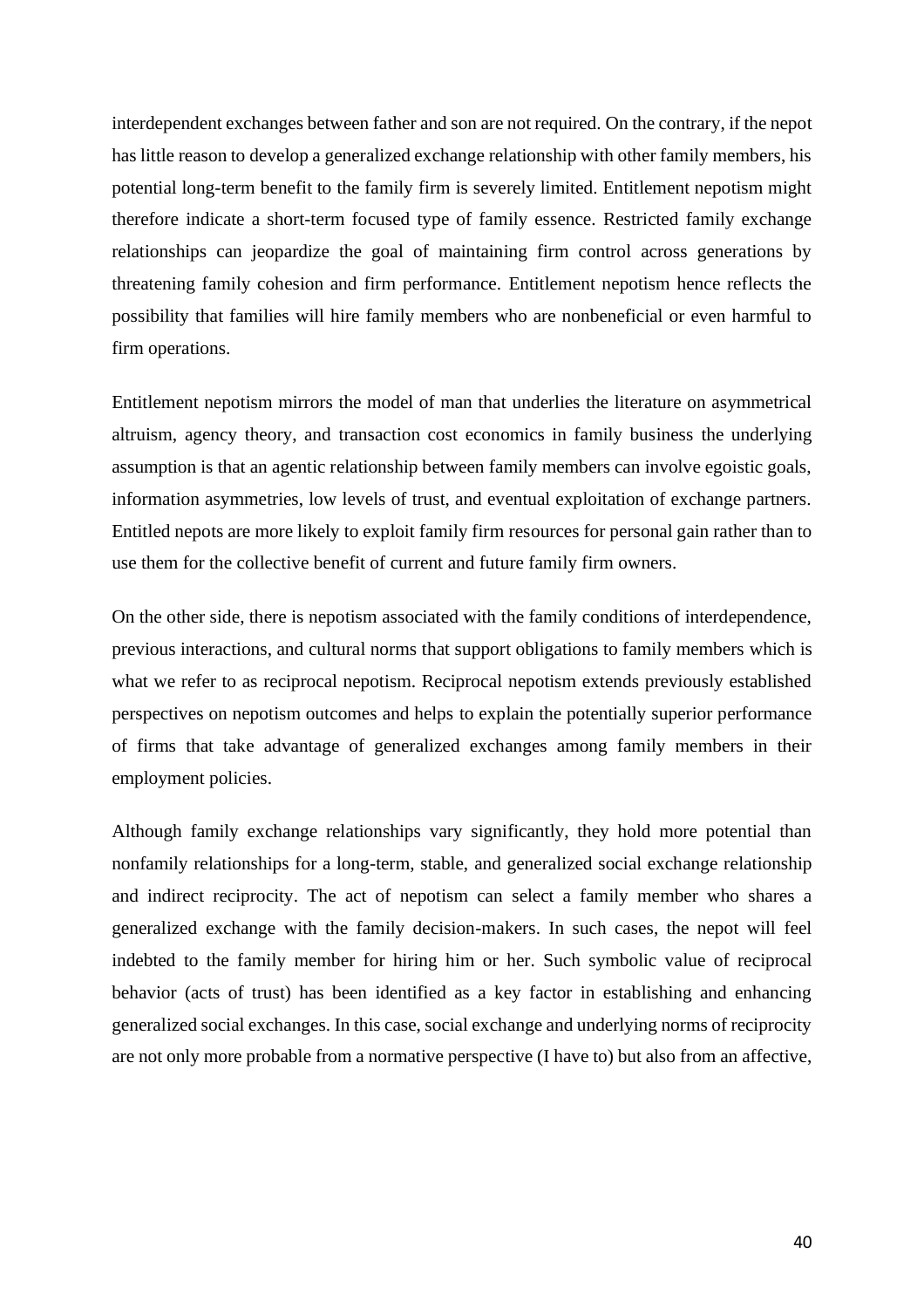stewardship perspective (I want to)<sup>35</sup>. In this context, nepotism is part of an exchange that encompasses obligations to reciprocate and strengthens the generalized social exchange relationship between family members, which in turn explains how stewardship behavior can occur in family firms. Stewardship theory suggests that goal alignment and mutual trust result in individuals putting aside their interests and acting in the organization's interest. The higher the level of mutual trust and goal alignment between a hiring family member and nepot, the greater the latter's incentives to reciprocate and to act as a steward of the organization.

An actor's perception of trust in a relationship with another actor (the trustee) is based on the actor's perception of the trustee's ability, benevolence, and integrity. When trust has been established between a hiring family member and a nepot candidate, the family manager will have confidence in the nepot's abilities to meet expected job requirements otherwise a trusting relationship could not be sustained. Besides, when a hiring family member and a nepot have established trust in a relationship, confidence in the nepot's benevolence and integrity confers an advantage to the nepot that may take other job applicants a long time to develop since trust must be earned and verified.

The tangible benefits from a pre-established trust (i.e., the easier delegation of greater responsibility, less monitoring, etc.) may even compensate for nepots who hold lesser formal job qualifications than other nonfamily members job applicants. Reciprocal nepotism can thus explain higher benevolence between family compared with nonfamily members because family ties can demand *mutual benevolence* due to underlying expectations of indirect reciprocity as a result of generalized exchanges among family members.

For these reasons, this theory can support ongoing family control across generations by incentivizing and taking advantage of generalized exchange relationships among family members. Reciprocal nepotism thus illustrates how some families can take advantage of family

<sup>35</sup> Peter Jaskiewicz, Klaus Uhlenbruck, David B. Balkin, and Trish Reay "Is Nepotism Good or Bad? Types of Nepotism and Implications for Knowledge Management" (2013)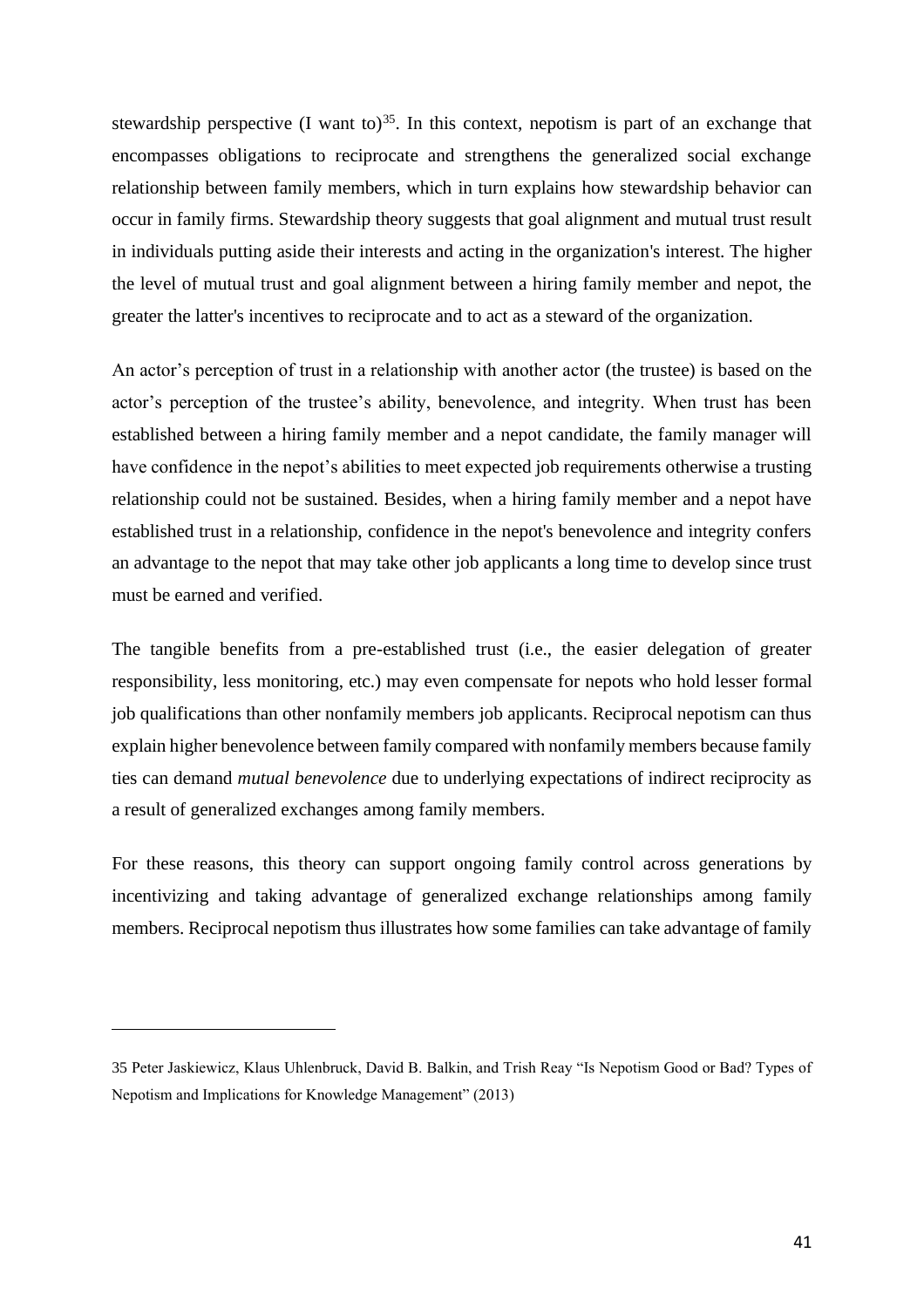social capital for their family firms. The development of generalized social exchange relationships among family members is one example of family social capital.

The second part of our apology for nepotism is focused on the generalized social exchanges. Families are a common context of generalized social exchanges. They are typically understood to offer lifelong group membership; they frequently demand indirect reciprocity among members because family members are interdependent in the creation of socioemotional goods such as love, cohesion, and so on. Family coalitions are formed to produce and share interdependent resources that would otherwise be unavailable. Outside of family groups, generalized social exchanges are rare. The human resource management literature suggests that if reciprocity occurs in a working relationship, it is usually direct in the short run and accordance with the needs of the two parties.

On one hand, generalized social exchanges are not always required. On the other hand, they develop rarely and cannot be easily replaced by market transactions because of high transaction costs. However, the idea behind this is that hiring family members provides the potential to take advantage of generalized exchange relationships that may prove valuable in numerous business contexts. Yet family ties do not guarantee generalized social exchanges. The type of social exchange relationship between individuals within a family varies because of shocks to the family system such as conflict, divorce, remarriage, or geographic separation of family members due to economic jolts or death. Nonetheless, it is expected that under certain family conditions, family ties can be a source of unique assets (e.g., family social capital) that are valuable to organizations. Reciprocal nepotism enables firms to take advantage of such assets.

Moreover, we can pass to another positive aspect, in fact by taking advantage of generalized social exchanges, reciprocal nepotism can enhance Tacit Knowledge Management in organizations. In today's knowledge-based economy, effective TKM is a key component of firm competitiveness and performance. Tacit knowledge is noncodified and nonpatentable knowledge. It is accumulated in an organization through business activities that include the production and marketing of goods or services. Compared with codified or formal knowledge, tacit knowledge is ineffable or inexpressible. Therefore, tacit knowledge is difficult to access by outsiders. It is also "personal, context-specific and acquired by experience"<sup>36</sup>, and a product of business processes and personnel interactions. From this perspective, the use of tacit

<sup>36</sup> D'Eredita M. & Barreto C., How Does Tacit Knowledge Proliferate? An Episode-Based Perspective (2006)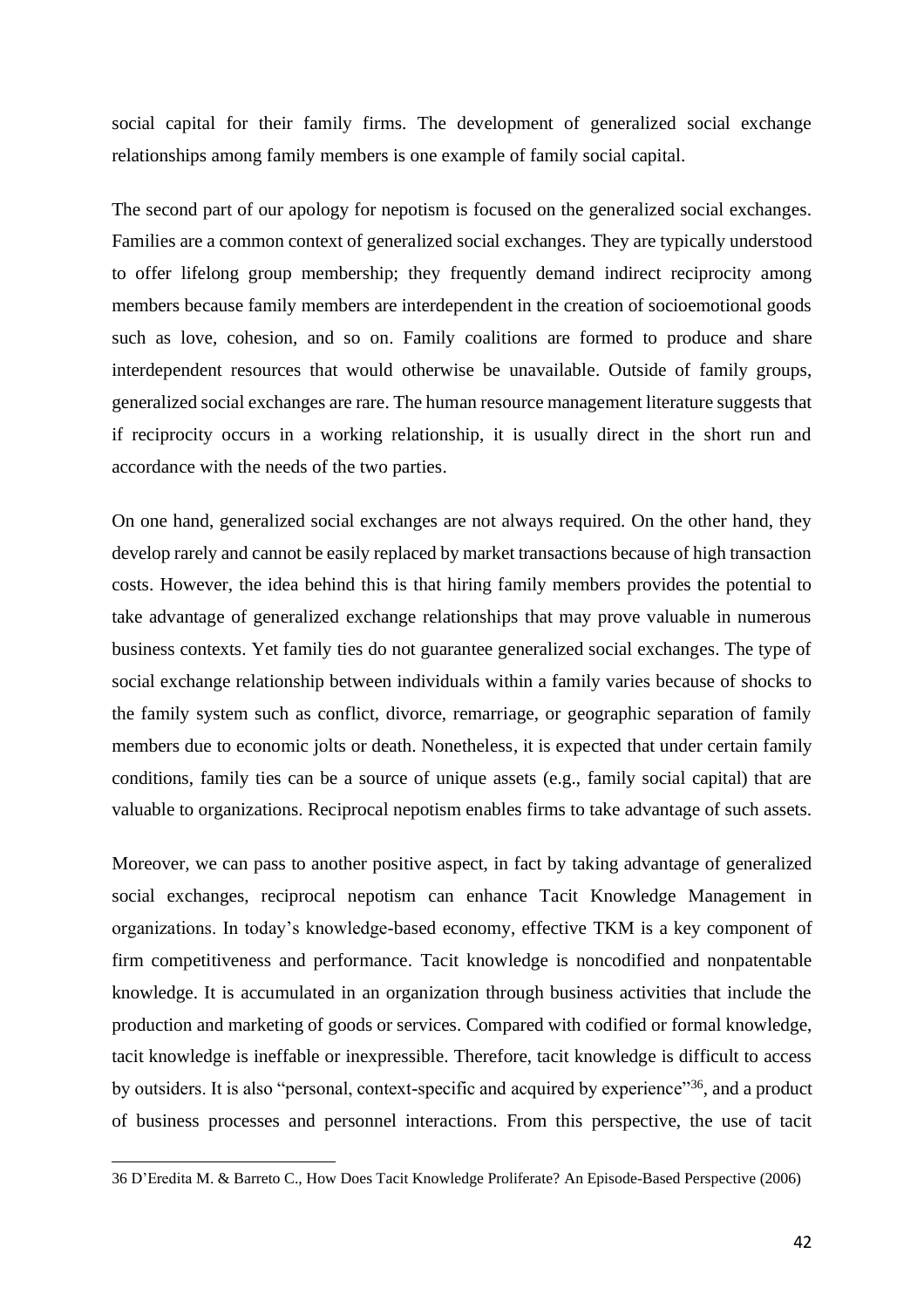knowledge is limited to people who have been exposed to it and have experience in its application.

But what nepots have to do with TKM? Generalized social exchanges also positively affect the absorptive and retentive capacity of nepots which are important for effective TKM. Absorptive capacity is the ability to understand, absorb, and apply new knowledge. It is a function of prior knowledge. Because tacit knowledge is implicit and experienced over time, the number of prior exchanges, common socialization, inherent trust, and understanding will likely enhance absorptive capacity giving family members an advantage over non-family members. These factors are also relevant to the retentive capacity of nepots. Retentive capacity refers to the extent that the Tacit Knowledge recipient will continue to use experienced knowledge. The common socialization within a family and the family's identity often being closely tied to the firm increase the likelihood that nepots will continue using this knowledge when they share generalized social exchanges with family members and deem being part of the family important and desirable. In contrast, restricted social exchange relationships and direct, transaction-based reciprocity between family or nonfamily members impede mutual, trust-based, long-term investments in TKM. Tacit knowledge has significant potential to increase a firm's competitive advantage as long as it remains and is effectively managed within the organization. In particular, tacit knowledge must remain firm-specific, difficult to imitate, shielded, and embedded to remain a source of competitive firm advantage. Consequently, we emphasize that the important components of TKM are:

- The transfer of knowledge among individuals within an organization
- The ability of employees to interpret this knowledge appropriately so that it can be continuously and consistently used within the firm over time
- Its long-term protection from unwanted transfers to other organizations, such as could happen when key employees move to compete companies and share their tacit knowledge over time

Thus, it is suggested that reciprocal nepotism can offer important advantages for a firm's TKM. Firms may also need to transfer their tacit knowledge to new employees to grow the firm, or because of retirement, sickness, or crucial employees changing jobs. Yet the process of tacit knowledge transfer is considered particularly problematic because of the stickiness of knowledge and the challenge of exchanging it with others. To accomplish tacit knowledge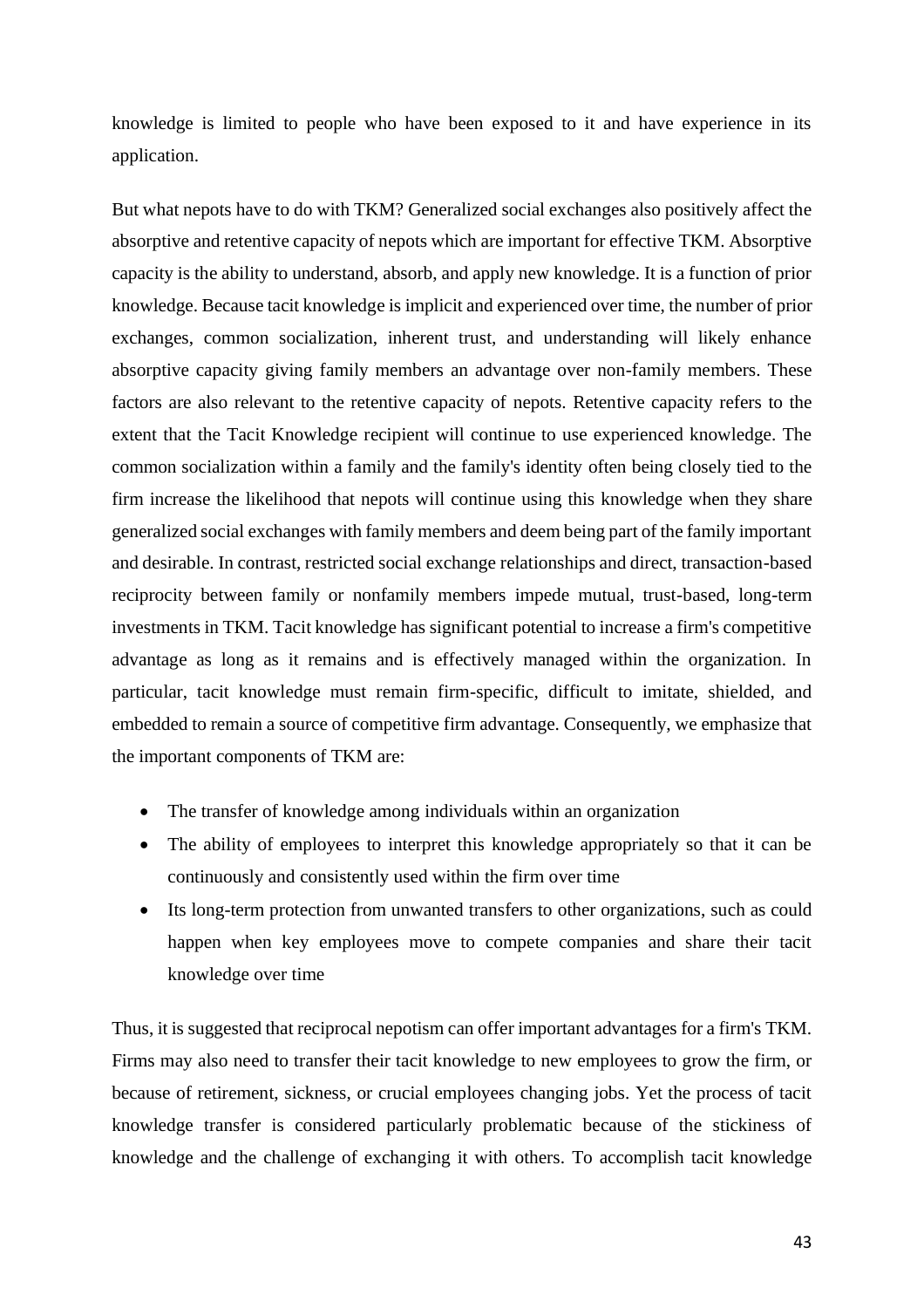transfer effectively, each person who experiences it should have appropriate incentives and commitment to the firm. In this context, reciprocal nepotism offers interesting insights into knowledge management since it shows that long-term, multilateral agreements about investments into family relationships may supersede market explanations regarding effective Tacit Knowledge transfer. In contrast, new non-family hires will usually develop restricted exchange relationships and are likely to have fewer incentives to acquire specific tacit knowledge in particular if it is not marketable. Managers as well as other employees might be reluctant to share tacit knowledge with unproven newcomers because of a lack of trust that this knowledge will be kept within the firm in the long run.

However, in the case of reciprocal nepotism, the family members and/or other colleagues' incentives to share all nuances of tacit knowledge will be stronger. In firms with family member hiring practices, an antecedent for effective tacit knowledge transfer is thus trust between the hiring family member and the nepot that is an important characteristic of generalized social exchange relationships. In this case, the manager would have confidence that the nepot respects the value of tacit knowledge as a source of potential differentiation and competitive advantage for the firm. Therefore, a generalized social exchange relationship between a manager and a nepot improves the likelihood that tacit knowledge will be effectively shared and transferred within the organization over time. In summary, reciprocal nepotism leads to generalized exchange relationships between family members, which provide incentives for family and nonfamily employees of the firm to share tacit knowledge and for a nepot to experience and acquire this tacit knowledge over time.

As we have just seen it is possible to give an alternative interpretation of nepotism, a good one, which justifies its use. However, every firm that wants to favor family members over nonfamily ones must be aware of what it does since first of all these theories there is a human being, with emotions, thoughts, interests and above all skills, both hard and soft skills. These must be the first criteria of choice for the entrepreneur, although it is very difficult for the entrepreneur to remain impartial when it comes to making decisions about his family.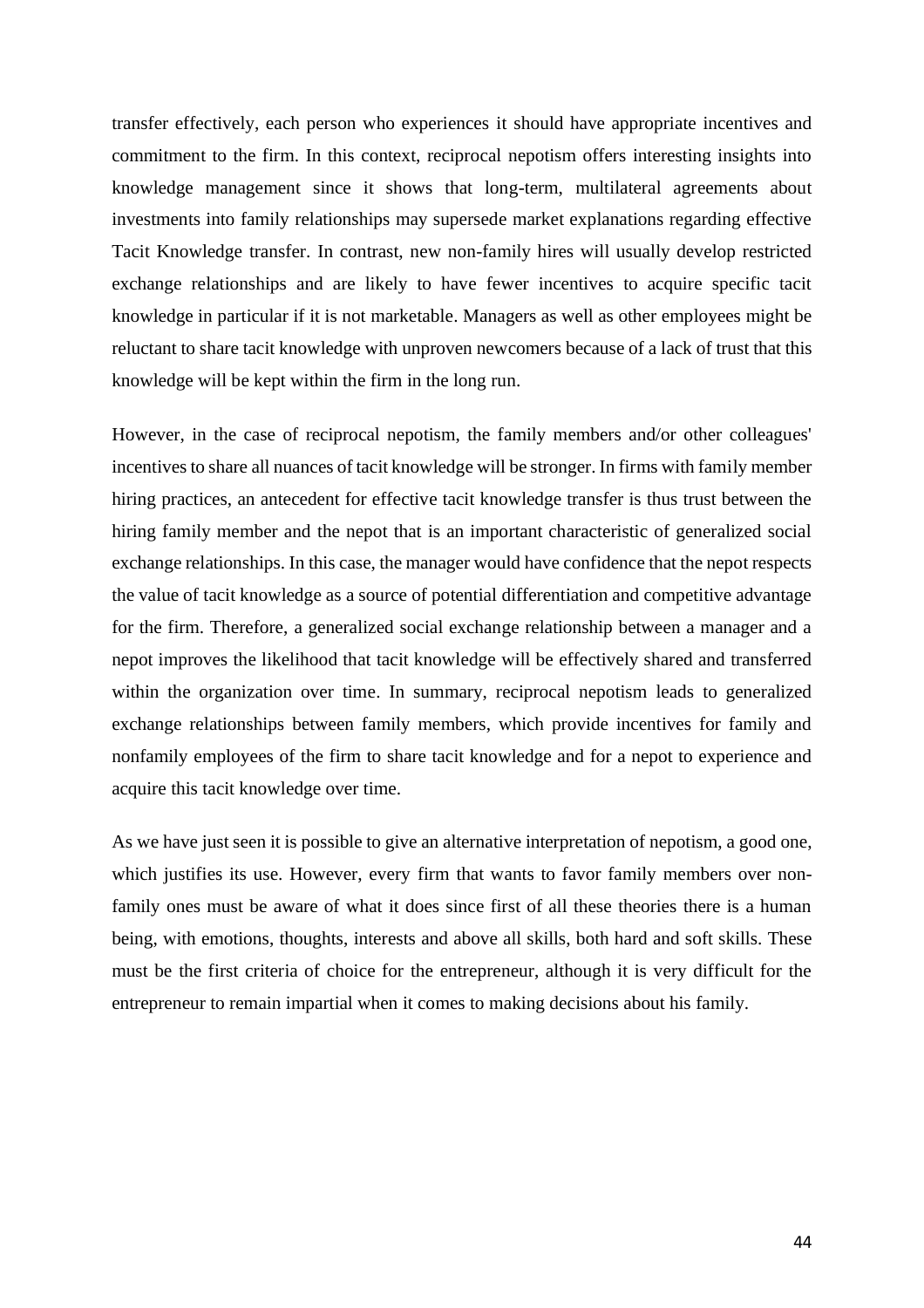#### 2.5 Internal vs External CEO

Whenever the time comes for succession in a family business, the entrepreneur has to ask himself who will be in charge. He has to understand whether he should remain within the company, handing over power to an internal CEO or whether for several reasons he should prefer to turn to an external CEO to run the company. The logic behind internal promotions is simple: employees within an organization know the company well. They understand the industry, context, and environment which are all important knowledge for a CEO to have. Internal succession candidates are also known to fit within the organization. They have established relationships with other members of the senior leadership team and are likely aware of, if not involved in, the strategic direction for the company. Moreover, internal candidates give a sense of continuity and stability, which may be a priority for some companies when selecting a CEO. There are other benefits of choosing external succession candidates as well. It can be motivational for an individual to know they are being considered for the top role and other members of the organization. Watching an employee rise through the ranks can be inspirational for other employees to develop their skills and map out their careers. Outside of the organization, research has shown positive stock market returns when internal candidates are promoted to CEO. These motivational and financial aspects of promoting internally cannot be overlooked when considering the long-term success of a company and its employees.

Ironically, the strengths of promoting internally can also be weaknesses. Internal hires are often entangled with the organization in more ways than one. First, they are often used to thinking in terms of how the organization does things it may be difficult to consider new approaches to old problems. Additionally, pre-existing relationships and office politics can be difficult to balance with the long-term interests of the company.

In terms of office politics, if the company's succession plan is not transparent, the promotion of one employee over another can be a challenging transition. When selecting a CEO from internal candidates, the entrepreneur has to be sure that the qualifications and requirements for a job are clear, and that the decision to promote an individual was made objectively. Communication about the qualifications for the job and the way the succession candidate meets these requirements is a must.

On the other hand, we can consider several positive reasons to choose an external candidate as well. The traditional argument says that selecting a CEO from another company or industry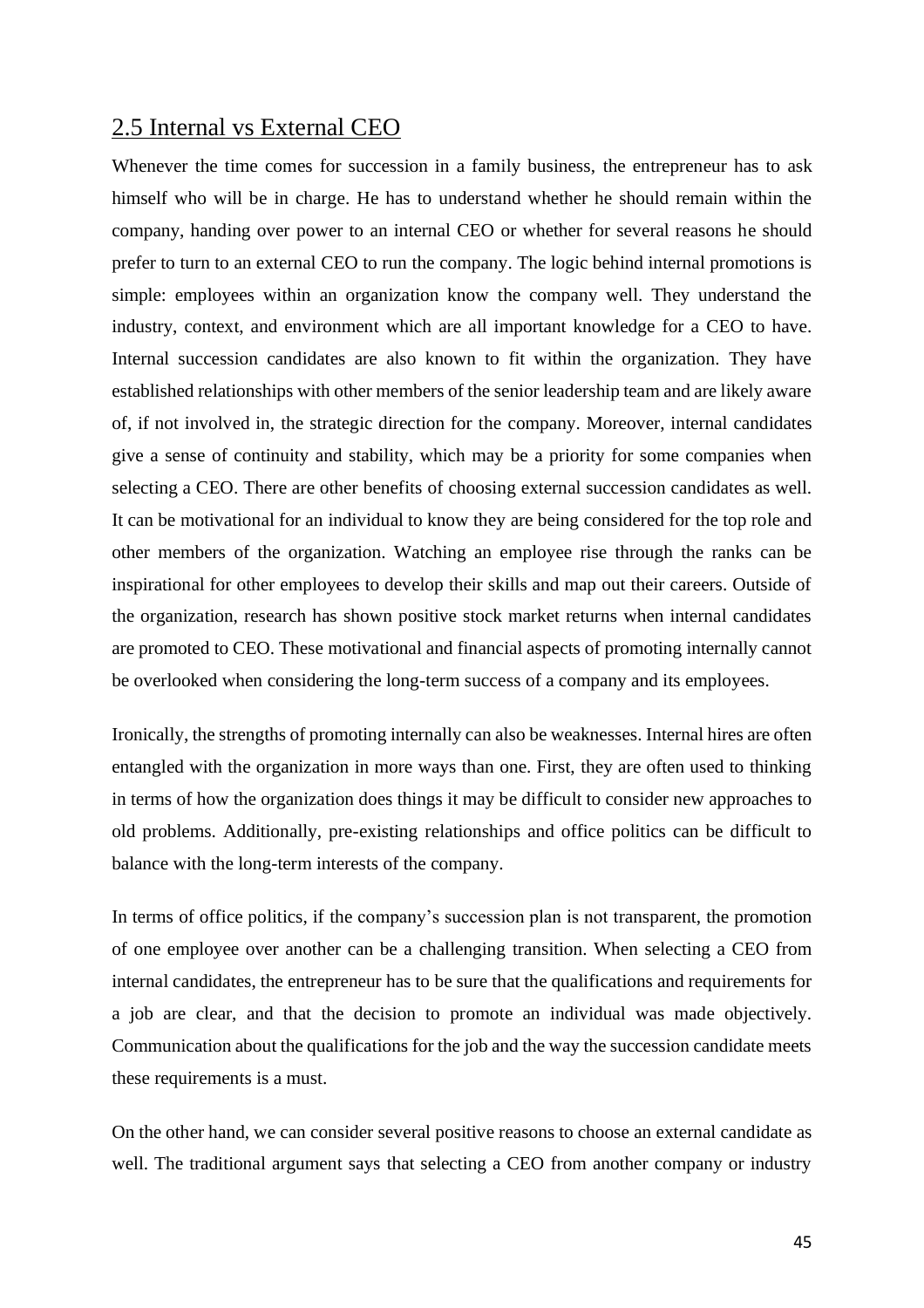can bring a new perspective, experience, and innovation to a management team. They can bring improvements to methods and processes due to their experience beyond your company. Sometimes, a fresh set of eyes can see issues or possible solutions that a team of the brightest minds may have overlooked.

Beyond their potential for new ideas, external CEOs are valued because of their status as an outsider. Their lack of existing linkages to employees and traditions makes it easier for them to shake things up and introduce new initiatives. They are also seen as more willing to try a novel strategic direction. Finally, their lack of personal relationships with staff or departments makes it easier for them to make tough calls about budgeting and personnel decisions.

Hiring an external candidate comes at a cost literally. External candidates require an extensive search, which costs your organization time. Additionally, the search process generally costs your organization money and manpower to ensure you are selecting the best fit for your organization. This may be fine if your CEO is planning to leave and prepares for their absence in advance, but in the case of sudden leader loss, this search period can set a company back. Additionally, external hires tend to cost more. They earn, on average, 18 to 20 percent more than internal promotions. Once in the role, there are additional time costs to external hires. It tends to take longer to learn the industry, organization, and specifics of their role. There's no denying that external hires are the more costly choice between the two options.

As with internal candidates, the strengths of external hires can become weaknesses. A lack of solid relationships with others in the senior management team can make it hard for a new CEO to be effective. Innovation always comes with risk, and the new ideas of an outsider CEO may cause friction among the leadership team. Their new ideas may be naively constructed if the external CEO is unfamiliar with the industry or context in which a company exists.

With so many things to consider, how can a company decide which choice is right for them when selecting a CEO? Context is key.

If the organization is on a good path when the leader leaves, with solid revenue, promising projects, and bright prospects, an internal CEO is more likely to stay the course. Internal hires will be able to use their knowledge of the company, its history, and its current trajectory to ensure the positive path is maintained. If developed internally, leaders will have the necessary traits to be successful. A transparent succession planning process will mean other senior leaders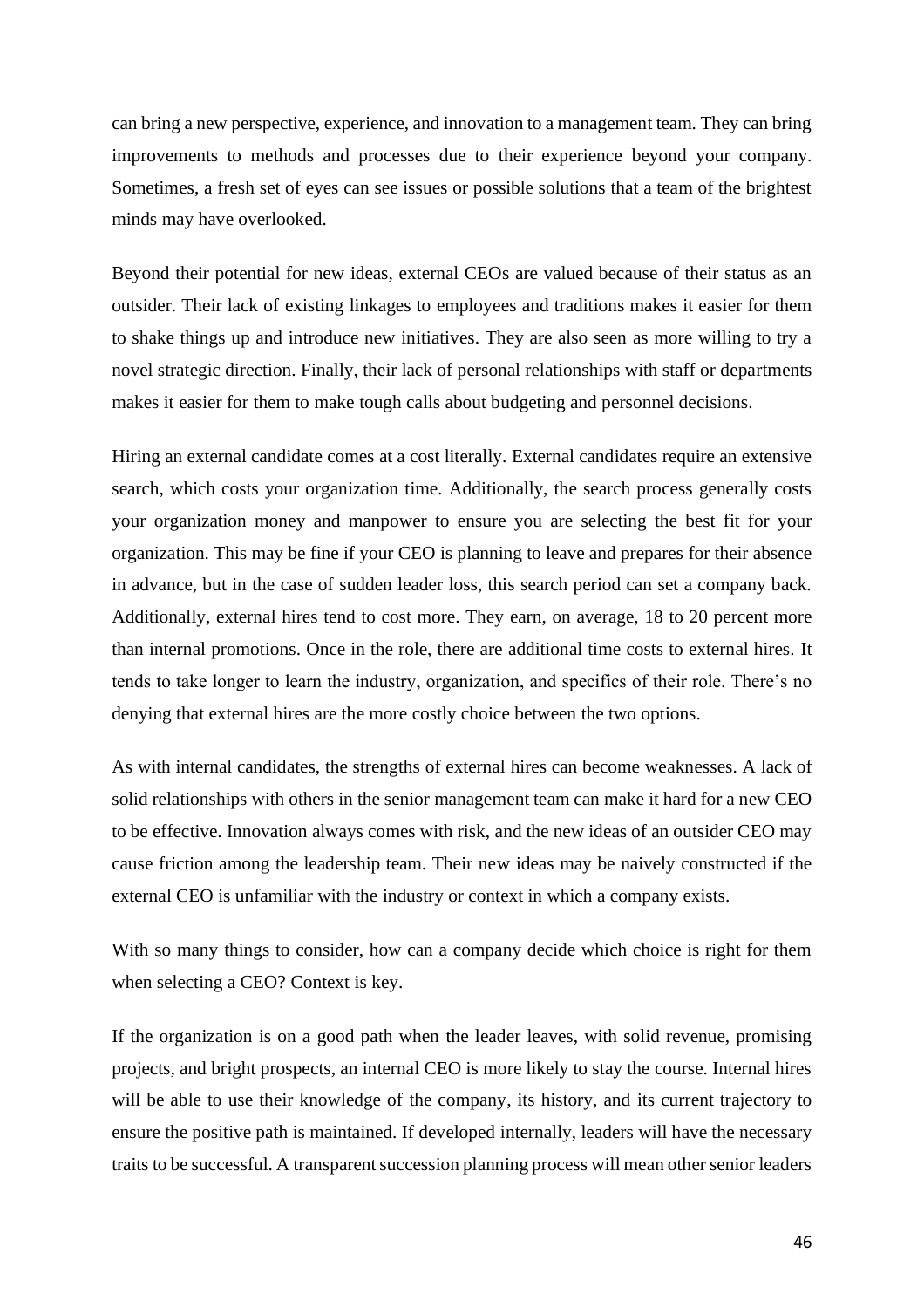and members of the organization accept this internal hire as the best fit for the role and will be likely to support their decisions.

However, if the company has a future that is uncertain or worse, trending in the negative, an external hire can be a breath of fresh air. They can offer new ideas and perspectives to help turn the company around, and they likely won't be married to a failing strategy. They will be able to make tough cuts to keep a financially faltering company afloat. The company will pay more for their novelty, but if the company is at risk, the entrepreneur may not be able to afford not to go external.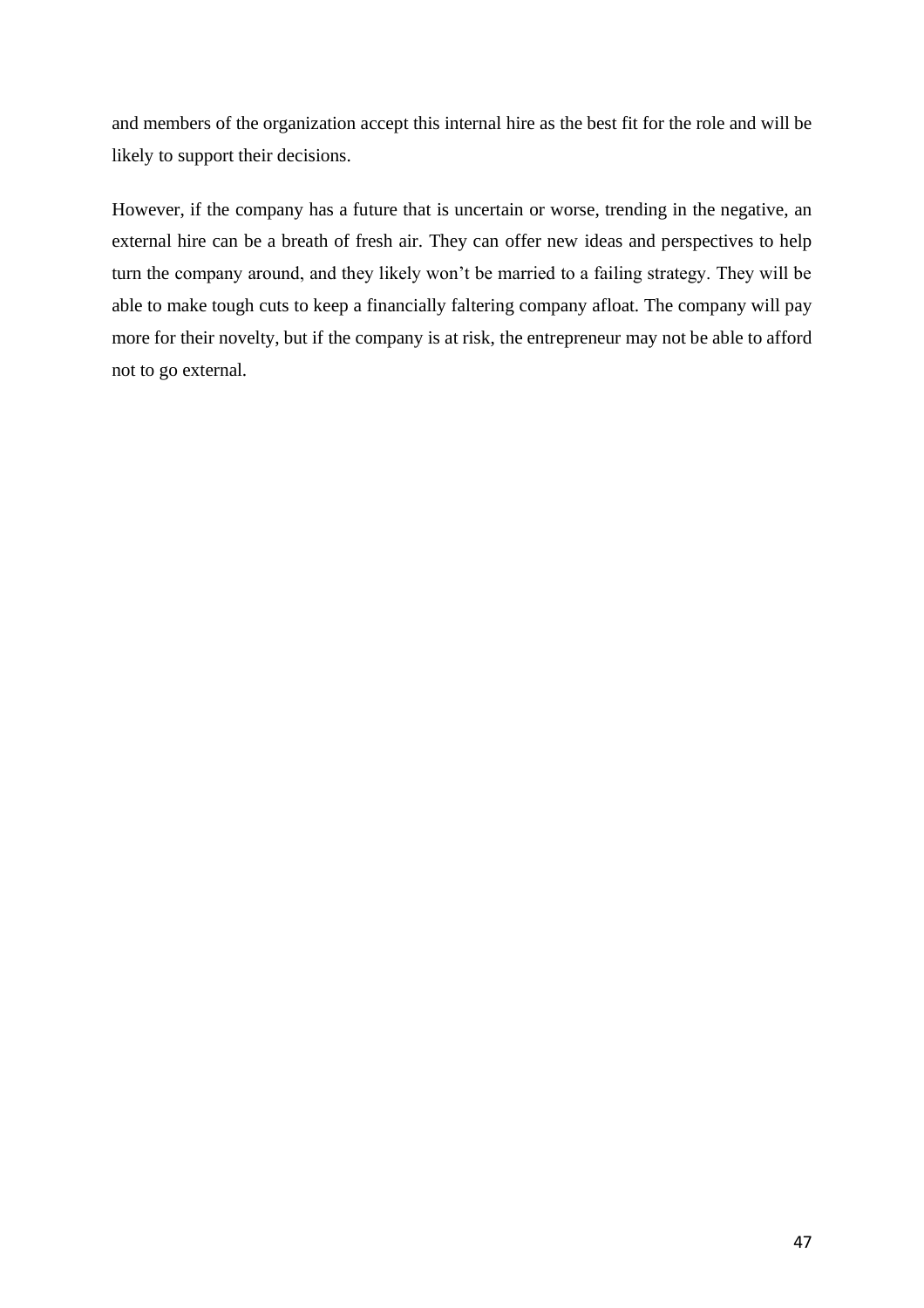# Chapter 3

### 3.1 Corporate Governance Definition

"Companies are Republics. The ultimate authority rests with the voters (the shareholders). Voters elect the representatives (Directors) who delegate most decisions to bureaucrats (managers). As in any Republic, the actual power-sharing relationship depends on the specific rules of governance. There is one extreme, which tilts towards a democracy, reserves little power for management, and allows shareholders to quickly and easily replace directors. The other extreme, tilting towards a dictatorship, reserves power for extended management and places strong restrictions on shareholders' ability to replace directors. Shareholders are inclined to accept restrictions on their rights in the hope of maximizing their wealth, but little is known about the ideal balance of power".

This is the introduction to "Corporate Governance and Equity Prices" by P. Gompers. This analogy represents the starting point to deliver a definition of corporate governance to be used in the following research that I am doing.

As Gompers affirms, through the rules of governance is defined and shared the power relationship. A relationship is poised between the democratic extreme, which allows shareholders to exercise their rights, and the dictatorial extreme, which prevents it. A "good corporate governance", therefore, will be the point of balance between these two extremes and will manifest itself with the effective maximization of the wealth desired by shareholders. The concept of balance is also taken up in N. Angiola's definition<sup>37</sup>: "The cornerstone of business management consists in seeking a condition of stable equilibrium concerning all those who are, for various reasons, interested in its development" where "stable equilibrium" means the satisfaction and involvement of all stakeholders (internal and external) that can be achieved not only in the short but also in the long term.

The system of governance is based on the balance between the interests of the various stakeholders (shareholders, creditors, management, employees, suppliers, etc.) in a given context of institutional and market rules. Each company, depending on the system of

<sup>37</sup> N. Angiola. Corporate Governance e impresa familiare, G. Giappichelli Editore, p. 11 (2000)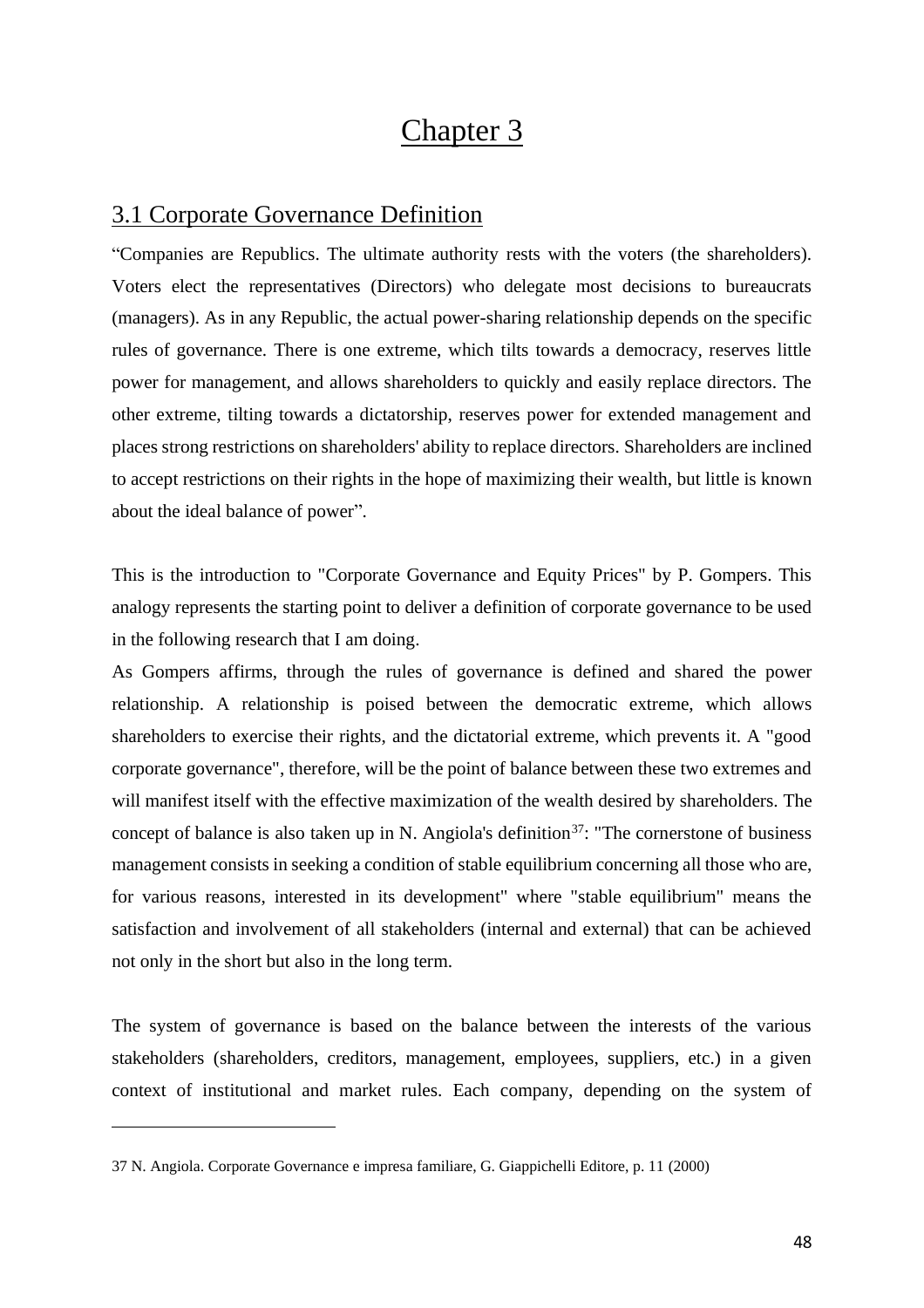governance to which it is subject, has more or less favorable conditions for the efficient use of capital and labor.

Two aspects stand out more than others from the two definitions above: the company's governance system, which influences the efficient use of capital and labor; and the search for a stable balance. As far as the first aspect is concerned, is important to remind that the issue of corporate governance became relevant before the 1980s, following the privatization processes involving Western Europe, Latin America, and Asia, and in the following 1990s due to the violation of the rights of important corporate players. As is also stated in the above definition, there is no universally accepted definition of the meaning of the term corporate governance. However, the search for a definition shared by all countries is complex due to different cultures, legal systems, and their historical excursus. As far as the second aspect is concerned, on the other hand, the doctrine gives us two different models regarding business purposes.

The first model, called *shareholders view*, states that the company must set itself the goal of maximizing shareholder value. This definition is supported by the Agency Theory, which highlights the possible problems arising from conflicts of interest and asymmetric information between the two parties involved in a contract. Individuals engage in opportunistic behavior when one party to the contract, the agent, tends to behave in their interest rather than in the interest of the other party to the contract, the principal, creating moral hazard and adverse selection. The costs incurred during the detection process, to solve these problems or prevent them, through tools such as control or incentive systems, governance structures, etc., and the economic damage caused by opportunistic managerial behavior (e.g. free riding are part of the agency costs. One of the fundamental hypotheses of the Agency Theory is that these costs derive from the separation of ownership and control (Fama and Jensen 1983).

A different approach is that of the *stakeholders' view* model, which broadens what was stated in the previous definition and provides that managers and directors should not be limited to the mere interests of shareholders, but of the company's overall portfolio of stakeholders. It is stated, therefore, that the expression corporate governance means the "composition of the interests converging on the company, of the relations between management, control and governance "<sup>38</sup>. Measuring corporate governance will therefore mean analyzing the system of

<sup>38</sup> W. Zocchi. Profili Economico-Aziendali del "Family Business", G. Giappichelli Editore p. 172. (2012)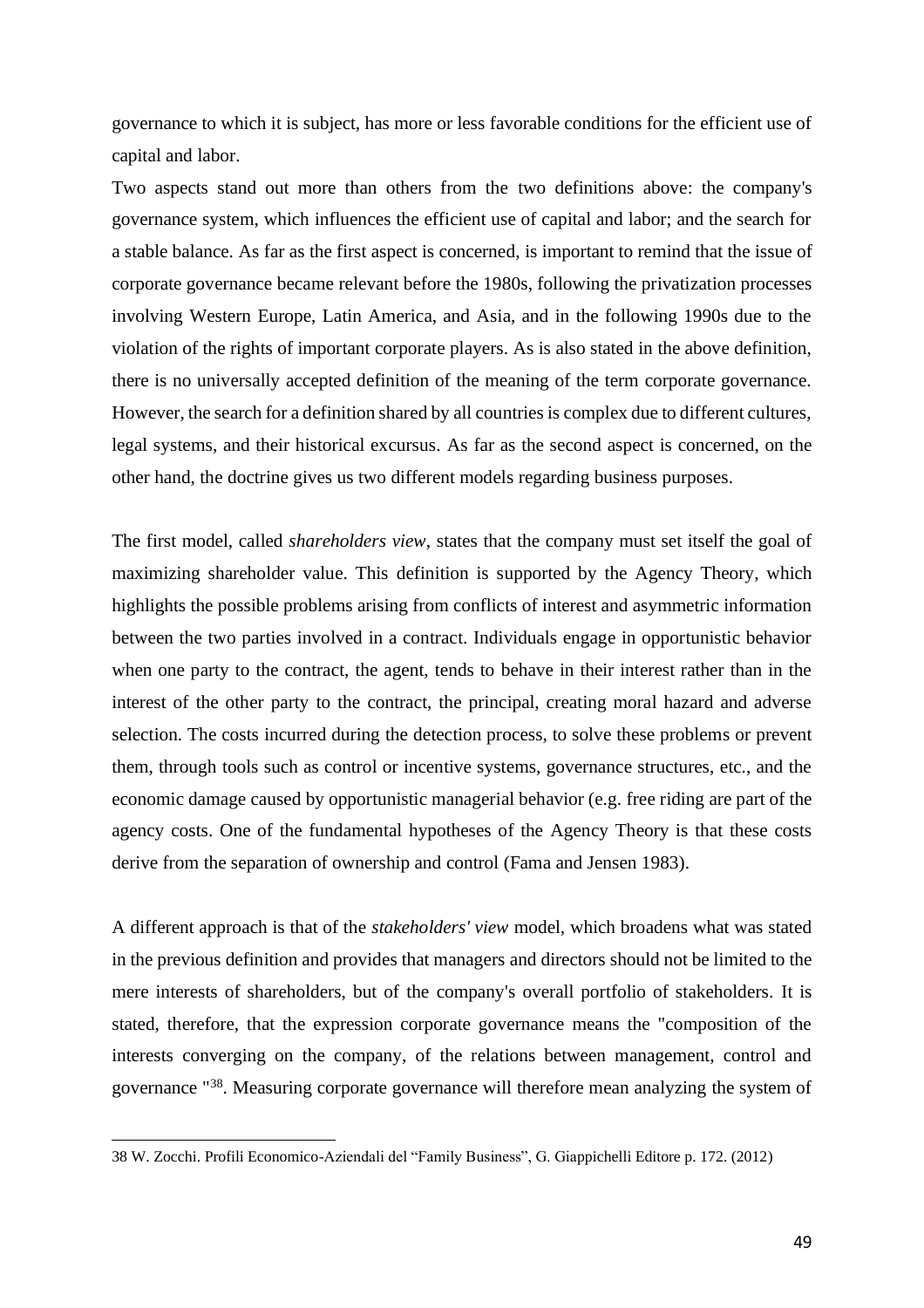rules, mechanisms, and tools that allow us to guide, monitor, and evaluate its progress towards the creation of value for shareholders and stakeholders.

Corporate governance models can be classified according to how the separation of ownership and control is conceived. In the distinction between insider and outsider system models, it can be seen that the former is characterized by ownership concentrated in the hands of a limited number of shareholders with strong internal decision-making power. In these models, the Italian owner company falls within these models. In the latter, instead, ownership is pulverized and unstable, there is a high degree of contestability of control and the role of the manager assumes importance. This model of governance includes the Anglo-Saxon Public Company.

The Italian capitalist model is one of the insider models, and our nation is defined by Melis (2002) as a country with "weak managers, strong majority shareholders and unprotected minority shareholders". Precisely because of these characteristics, problems and shortcomings of the Italian model have been identified over the years and the last 15 years have been years of reforms and corrections referring to the Anglo-Saxon models. Legislative Decree no. 58 of 1998 (the so-called "Draghi Law"), the Self-Regulatory Code of Borsa Italiana S.p.A., Law no. 366 of 3 October 2001, Legislative Decree no. 6 of 2003 and Law no. 262 of 2005 (the socalled "Savings Law"), are all documents produced for this purpose.

After having defined corporate governance at the macro level, we will now go into the characteristics and peculiarities of the corporate governance of a family business.

#### 3.2 Corporate Governance Management in Family Firms

Governance is widely recognized as a determining factor for the success and failure of the activities of the whole organization. The involvement of the family introduces a unique dimension to corporate governance, which we define as the mechanisms used to ensure that the actions of the organizational coalition are consistent with the objectives of the dominant coalition. Three functions are attributed to governance: *strategic function*, *monitoring function*, and *environmental management function*. The first function is responsible for contributing to the formulation of the strategy. The monitoring function has the task of monitoring "the activity of top management, foreseeing and sanctioning any opportunistic behavior of top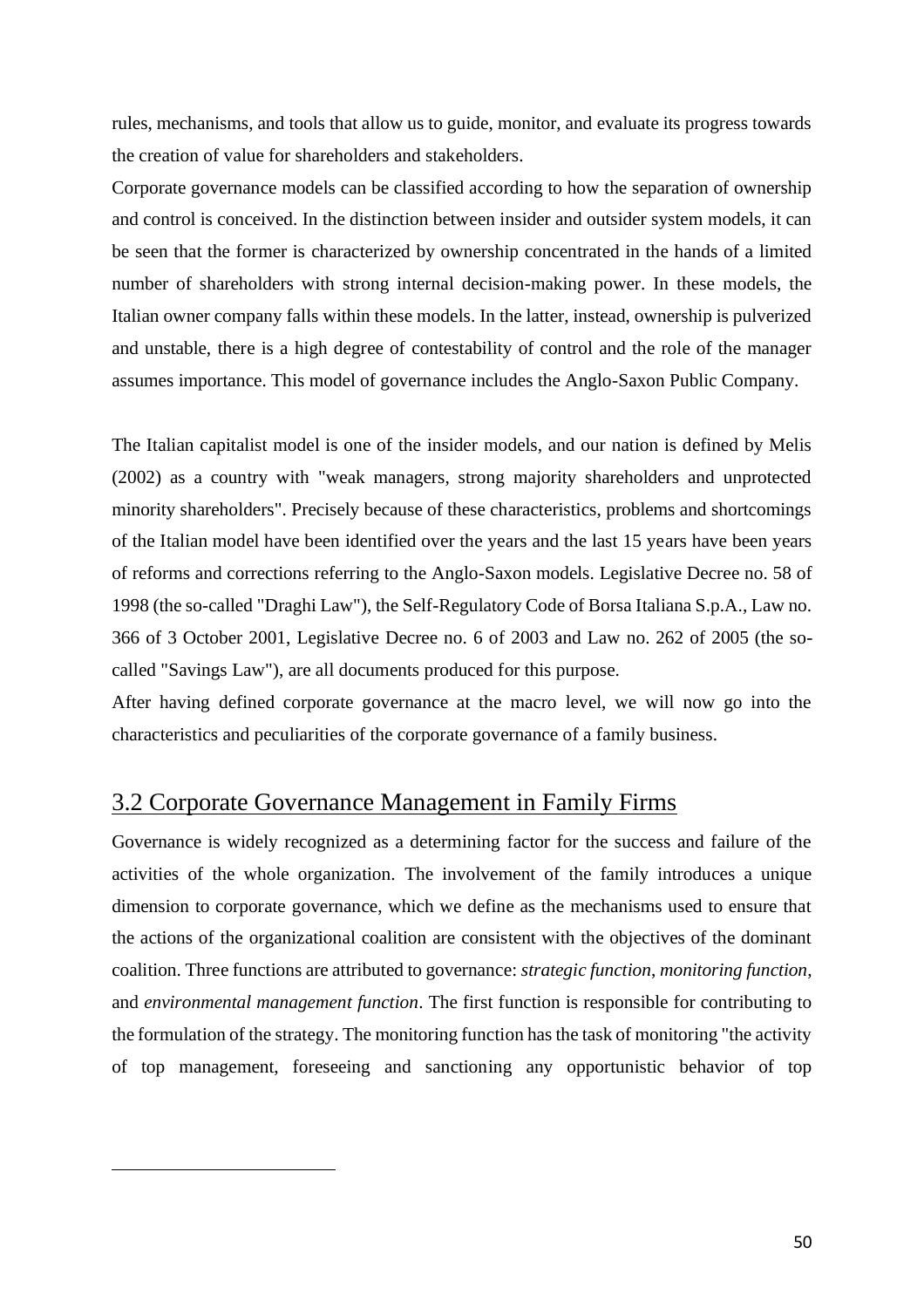management<sup>"39</sup>. The environment management function, third and last function, is the one that takes care of the interface between the company and the outside world. It is "aimed at creating value for the benefit of all stakeholders". In his book, Zocchi represents governance as a tree whose trunk, a visible part of the company, is composed of rules, credibility, leadership, foreign communication, image, stakeholders, and planning.

The tree's roots, i.e., its origins, tradition, management, and shareholders, remain hidden. Through the use of this analogy, it can be understood how governance, whose purpose is to represent a system of roles and relationships visible inside and outside the company, cannot disregard a set of hidden elements. This representation is important for a family business, which presents a system of roles and relationships that are not visible due to the main peculiarity of these business models: the union between the company and the family. This interaction is one of the reasons why problems arise.

Governance has a pre-established character that risks not being aligned with the informal character of the family business. In a family business, therefore, governance rules must take into account the needs of the family as well as the needs of the business. Precisely about this aspect, two logics may emerge that would compromise the family-enterprise system, preventing governance rules from being better implemented; they are family and business first than logic.

According to the first, "any decision of certain importance can never be taken under the responsibility of a single member or one of the family members", but after consultation in plenary of the whole nucleus. Business First, on the contrary, "tends to exclude from decisionmaking processes family members who are considered incapable or unprepared". Another important aspect is that the governance structure of a family business changes over time. Referring to the life cycle model proposed by Quinn and Cameron (1983) it can be seen that in the first cycle the company has more substantial problems than the formal ones and most of the decisions are taken by the founder. The situation changes in the following phases when new generations join or replace each other, and the management of the company changes in the face of new ideas and the introduction of new values. This process is called

<sup>39</sup> Ibidem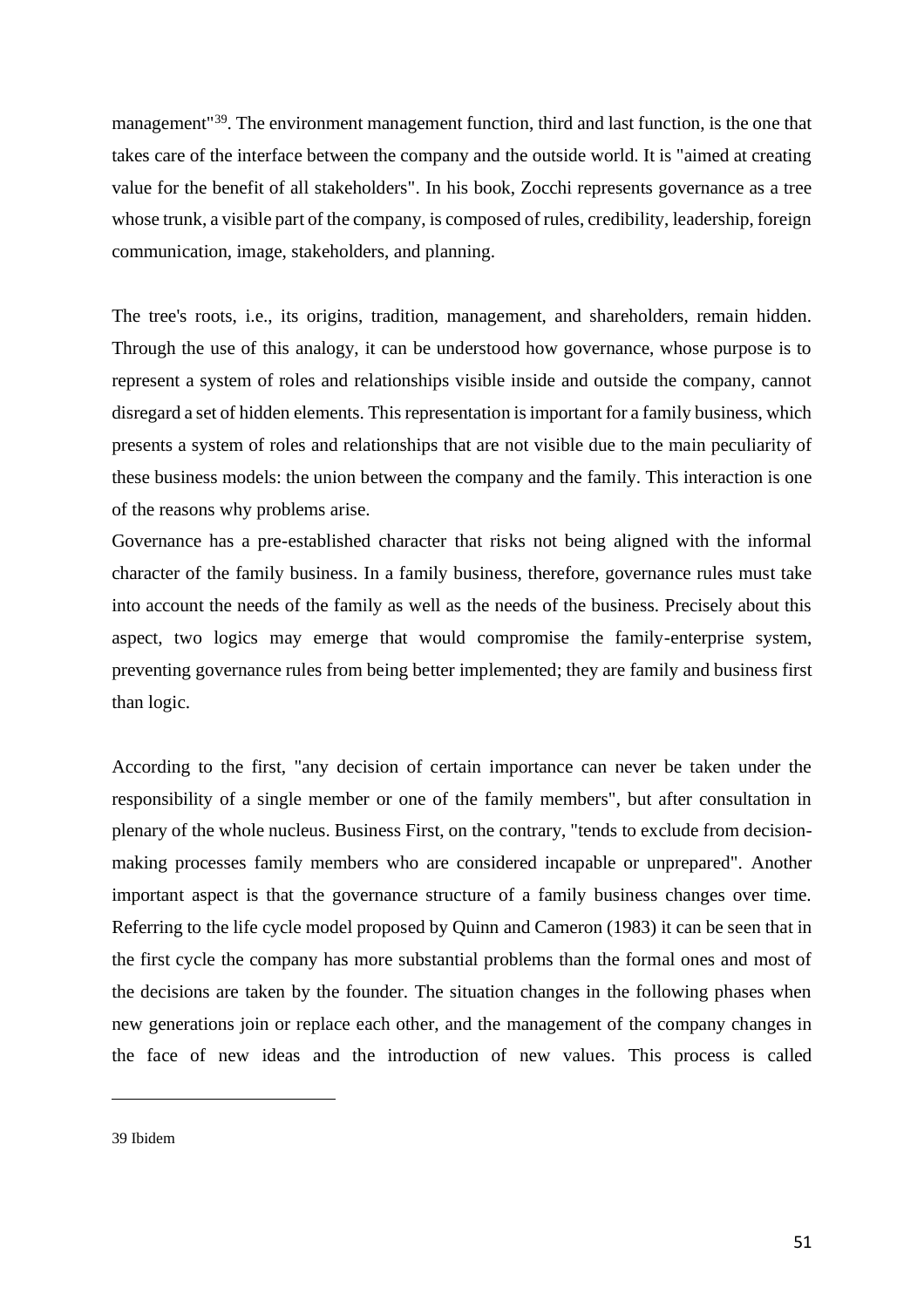"professionalization". Professionalization can generally be defined as the process by which professional managers become part of the family business in management or ownership. This process involves the appropriate formal training of individuals, but also involves an increasing adoption of formal mechanisms and systems within the family and the business (Songini, 2006).

Among the resources a company needs to survive, continuous leadership plays an important role in motivating and organizing the company's activities. A well-managed company, therefore, will not only have short-term results but also long-term results.

To proceed in our analysis, it is necessary to highlight the points of difference between family and non-family business. As mentioned above, governance is widely recognized as a determining factor in the success or failure of a business. The main element, which distinguishes the governance of a family business from a non-family one, is the presence of two systems: the family system and the business system. This peculiarity is important because the aspirations of the two business models are different. The presence of the family is a relevant element as it carries with it a portfolio of characteristics, tangible and intangible, and of values that influence the governance of the company.

Two subsystems make up the governance of a family business: that of corporate governance and that of family governance. The former is defined as the management and control organization of the business and consists of the top management team, board of directors, and shareholders' meeting. The second is designed to ensure and organize cohesion within the family and consists of a family governance system. The board of directors and the family board are fundamental elements of the governance structure of a family business.

The intersection of these two systems gives rise to several governance issues (Wellalage & Locke, 2011) due to ownership, control, succession, performance, and governance structure. In the governance system of a family business, attention is also paid to the skills that the members of the organization are supposed to have. The competencies are divided into formal competencies and cultural competencies. The first group includes formal education and professional experience. Both can be acquired outside the family business and represent those threshold competencies to be able to fulfill that role. The second category includes: understanding the objectives and ethical foundations of the family. These "non-transversal skills" require formal and informal communication and are transferred to family or non-family members during the professionalization process. As we said in the first chapter, Gomez-Mejia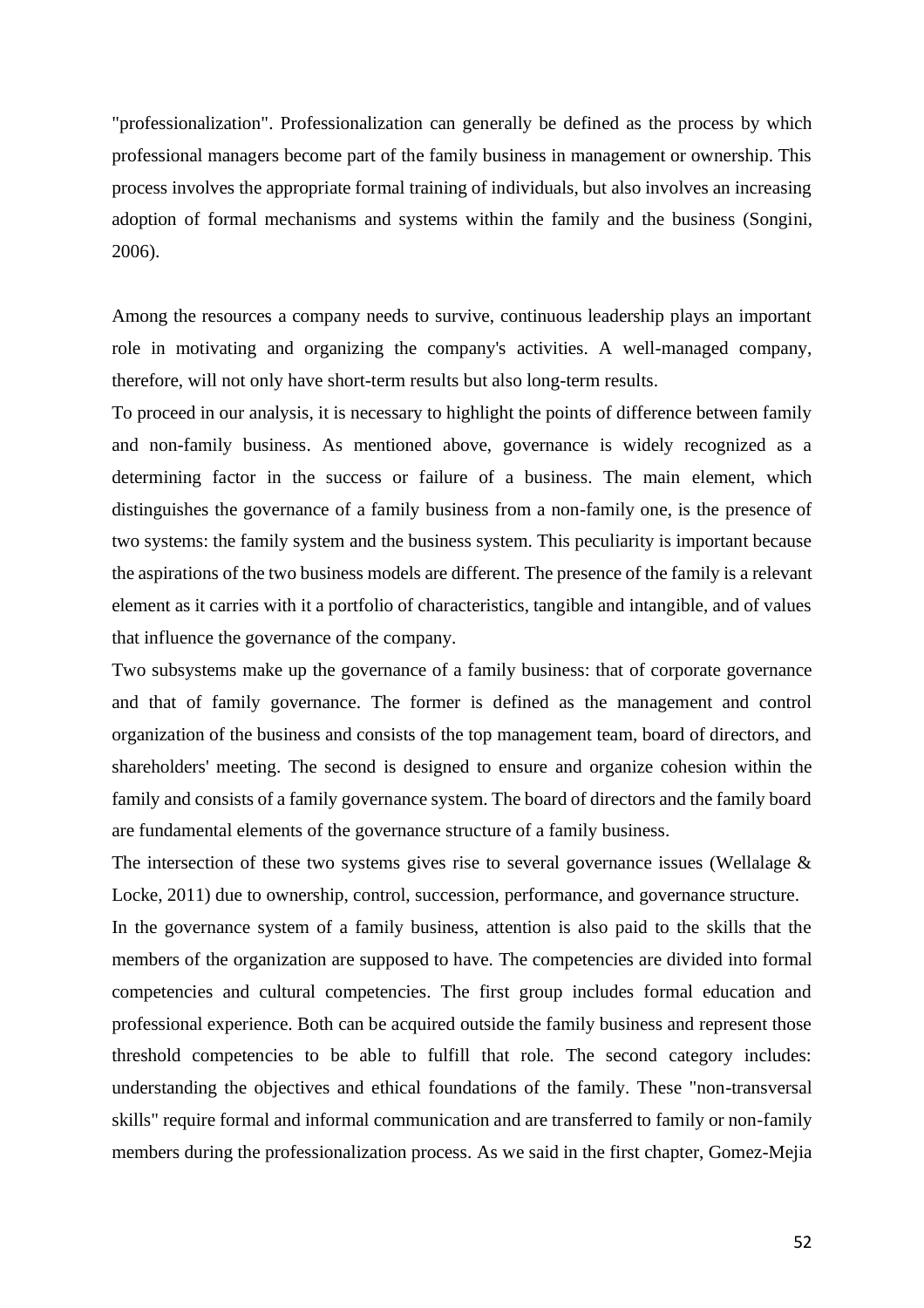et al. research introduced the concept of socio-emotional wealth (SEW). This means that the governance of a family business will also aim to protect its values and intangible assets.

García-Álvarez, Lóopez-Sintas, and Saldaña-Gonzalvo (2002) have shown that the founder's vision can influence the culture and performance of the company, depending on the extent to which the activity is considered as a means to support the family or as an end in itself. From this point of view, the concept of knowledge includes contextual information, experience, beliefs, values, intuition, as well as the know-how and skills to perform tasks. In light of this, therefore, it can be said that the governance model of a family business is one that can foster the consolidation of its values, reducing conflicts, facilitating the generational transition, and designing a business structure aligned to the benefits of the family that controls the firm.

The separation of ownership and management is one of the most discussed topics when it comes to family businesses.

Jan-Folke Siebels in his research points out that family businesses have different demands on the governance structure than non-family businesses. The central theories, to which the abovementioned authors refer, are three: agency theory, resource-based view, and stewardship theory. Concerning the first theory, already presented earlier, Dollinger (1992) argues that family enterprises require less investment in control mechanisms. However, Schulze (2001) argues that family businesses are exposed to different types of agency costs, resulting mainly from the shortcomings concerning altruistic behavior, nepotism, and radical management when the roles are covered by persons outside the family. The concept of altruism is rooted in the family and has been described by Batson (1990) as a moral value that motivates people to take actions that benefit others without any expectation of reward. The altruism model suggests that an individual's utility function positively links his or her well-being to the well-being of others (Bergstrom 1989). Translated into the context of the family business, it is possible to note that some authors consider altruism as a beneficial element for strengthening the family bond, creating, in fact, collective property and reducing information asymmetry through greater communication and a source of competitive advantage. The stewardship theory was established on the opposite model to that of the previous theory. The characteristics of this model are the collectivist approach, the socio-emotional involvement of the family and the company, useful for the collective good of their enterprise, and the alignment between the objectives of the agent and those of the business. According to this theory, the presence of these characteristics would reduce agency costs.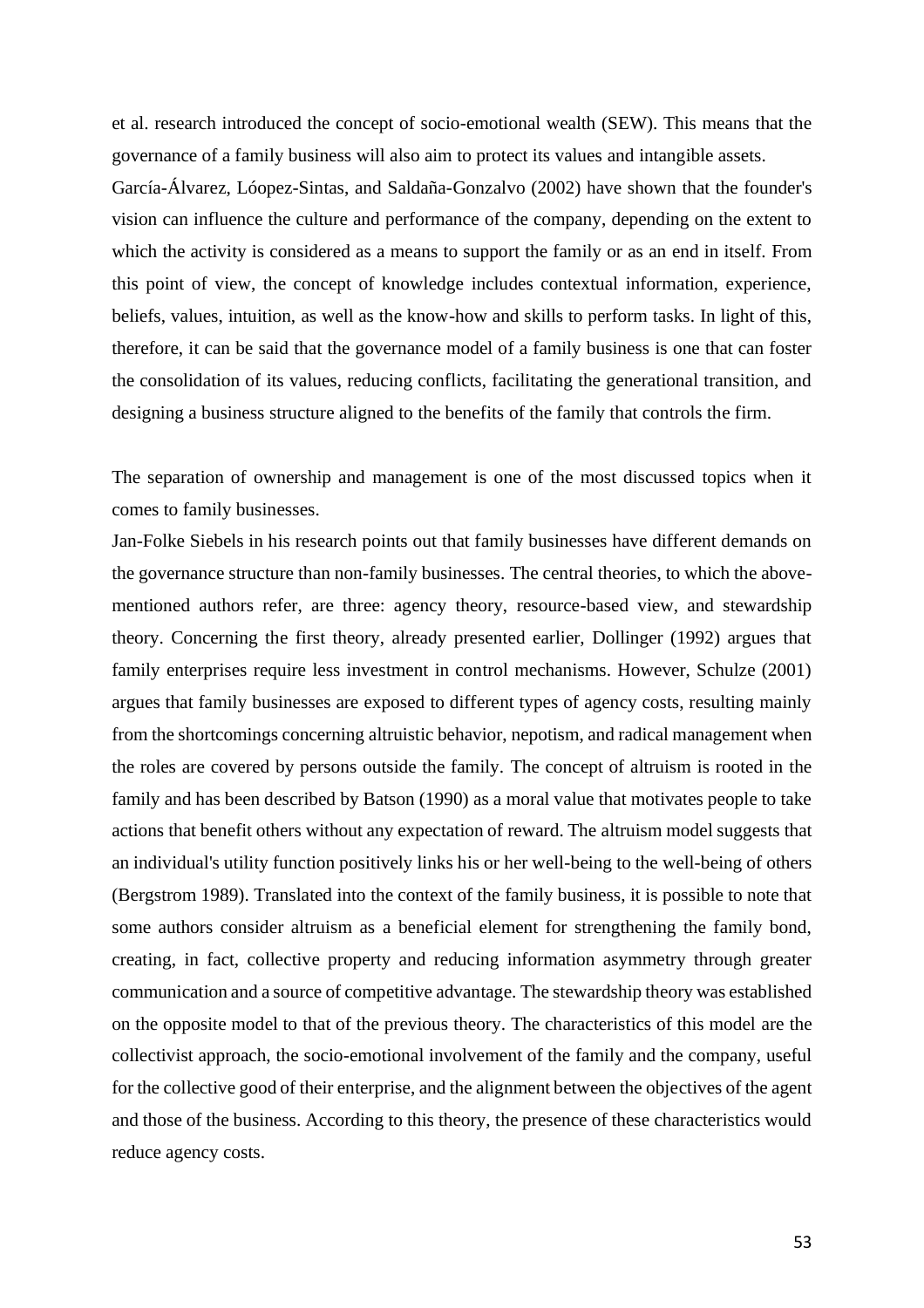The third and last theory taken into consideration, to highlight the differences in governance between a family and a non-family business, is that of the resource-based view.

While the first two theories focus mainly on the transaction of costs related to the governance and performance of a company, the resource-based view (RBV) assumes that the returns achieved by companies are largely attributable to their resources. According to RBV, the source of sustainable competitive advantages is based on the availability of strategic resources. The literature suggests that family businesses have a unique mix of resources considering family and business. These resources fall within the definition of "families" of a company. Their effective and efficient use results in competitive advantages and superior performance compared to other businesses. The resources of a family business are divided into:

- Human capital
- Social capital
- Capital maintenance capacity.

Human capital means the knowledge acquired and the ability of a person to perform organized actions. Researchers assume that family businesses can gain a competitive advantage over nonfamily businesses in terms of capital accumulation and customer orientation. Studies of family business relationships show that the quality and frequency of contacts is higher in family businesses. Capital maintenance refers to the personal resources that family members are willing to share or lend for the benefit of the enterprise. The RBV provides valuable information on the configuration of the resources and how the distribution of these resources in the family-enterprise can lead to competitive advantages. It also offers some explanations of how these resources can be acquired, managed, and stored.

Finally, for non-family businesses, the governance mechanisms typical of a family business also tend to regulate the relationship between business and family, and sometimes the difficult field of relations between family members, often influenced by the choices made in the company. In the face of these requirements, governance mechanisms, including informal ones, have become established, ranging from "family pacts" and family offices, which in the last years have found broad consensus in practice, to "kitchen tables". i.e., family meetings "around the table" during which decisions are also taken which are relevant to the company. The governance structures of family businesses tend to be defined as stable, or "inertial". because once a balance shared by the different actors has been achieved, it is often necessary to wait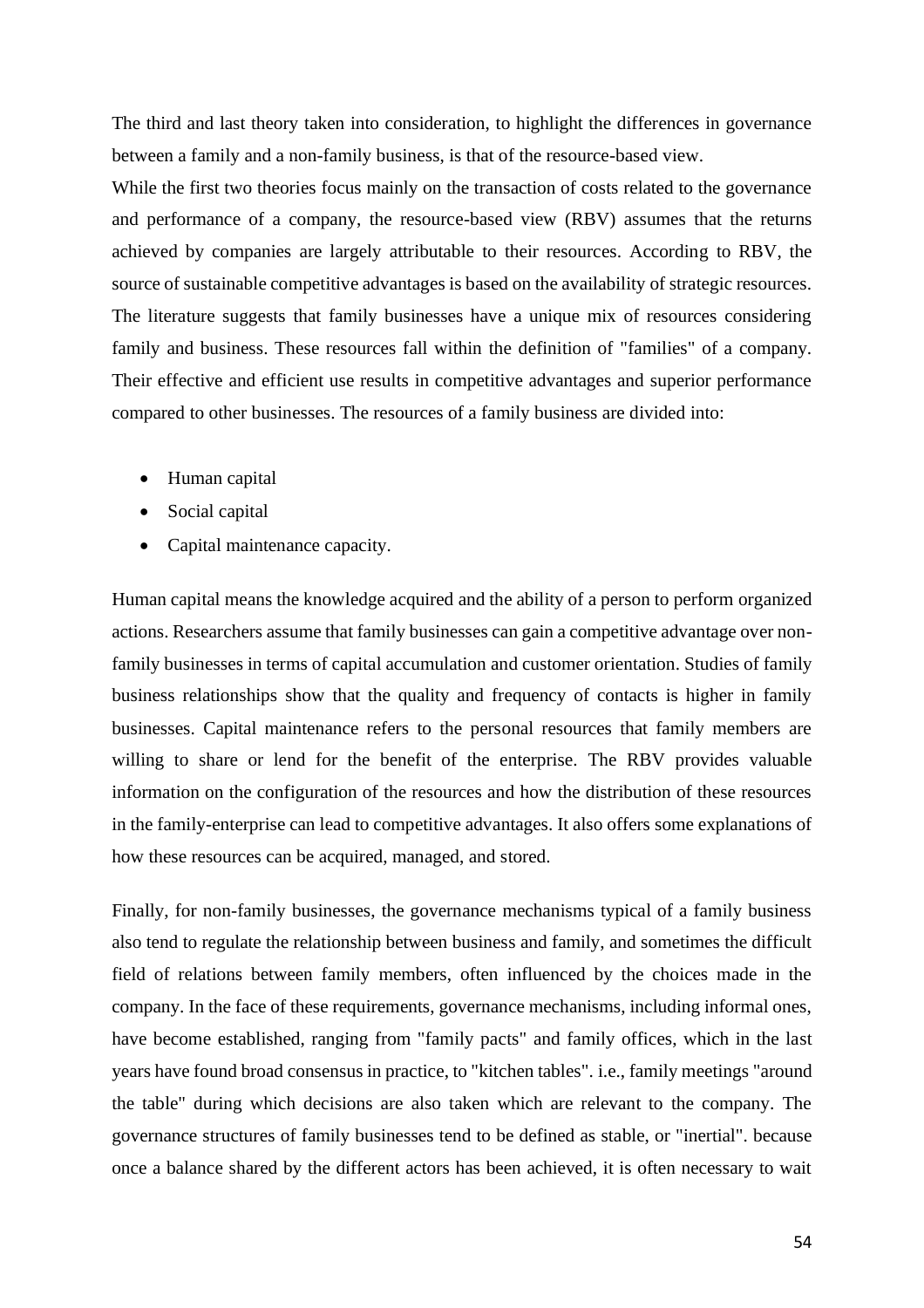for important events, such as generational succession or a change in ownership (to be limited to the two main ones), to see a substantial change in governance mechanisms.

Empirical studies on governance in Italian family businesses have come to strongly conflict conclusions: while some economists have pointed out in a very critical way the absolute lack of adequate mechanisms in Italian businesses, others, on the other hand, have highlighted how, at least from a formal point of view, Italian businesses are in line with what has been observed in the USA.

## 3.3 Strengths of Family Corporate Governance

Recent international literature on family business and corporate governance has given considerable importance to the issue of corporate ownership structures, considered one of the elements that have the greatest impact on forms of corporate governance. The owners of a business, especially those of small size and family character, represent, in fact, the economic entity of the company, those who hold the "supreme volitional will".

From this position of clear predominance over the other stakeholders, they can also exercise undisputed power in the definition of the mechanisms of governance of the company. Understanding the role of ownership therefore helps to better interpret the real function of governing bodies in family businesses.

These companies, as mentioned above, have very varied ownership structures, distinguished by a threefold order of reasons:

- 1. Degree of concentration of ownership
- 2. Type of ownership subjects
- 3. Role of ownership in the company's choices

The degree of concentration of the property is indicated both by the average value of the share held by the main shareholder and by the number of owners; both measures indicate the existence of a centralized property or whether there is a certain dialectic within it.

The expression "type of owners", on the other hand, refers to the characteristics of the various shareholders: whether they are family or external, and within the latter category, institutional investors or private individuals. This distinction is very important because it affects the mechanism of contributions offered and rewards expected from each of the owners. Finally, when one looks at the "role of ownership in business choices" one refers to a qualitative aspect,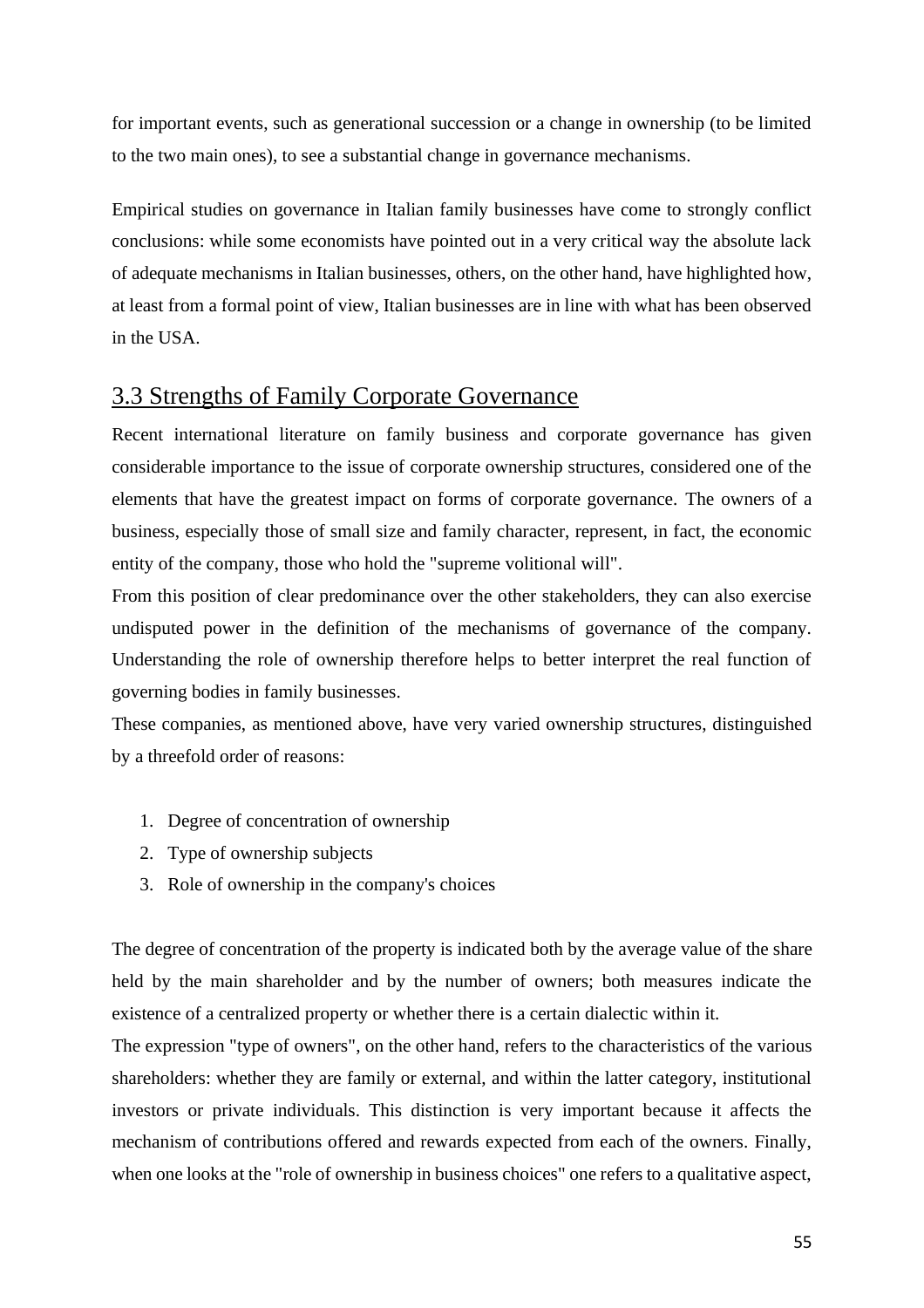i.e., the level of "interference" of family members within the business, i.e. the ability to consider the business as an autonomous economic activity and not exclusively as a family business.

The phenomenon of the concentration of ownership in Italy presents aspects of extreme interest: compared to other countries such as Germany and the USA, in our country among the top 100 companies in terms of size and turnover, as many as 42 are attributable to family groups, unlike what happens in the other two countries where this value drops to  $17^{40}$ . The presence of such a frequent family in charge generates a problem of dimensional imbalance compared to large companies in other countries, which have an average turnover of 5 to 16 times higher and 3 to 11 times more employees. A similar situation can also be found in the hypothesis of abandoning the observation of large enterprises and focusing on the whole universe of enterprises. The generality of Italian companies not only has a closed and concentrated ownership structure, as can be found in most countries of Continental Europe, but there is even an exasperated trend towards totalitarian ownership. From the comparative analysis of the 1997 research with that of 2004 carried out by the authors Corbetta, Gnan, and Montemerlo, the same trend is confirmed (even more accentuated in smaller firms): not only are the family-owned firms in 85% of cases, but even 72% of the entire sample has totalitarian control by a single-family nucleus. As regards the number of shareholders, the survey highlights once again the extreme closure of capital in Italian companies. These companies have an average of 3.9 members while the median value is approximately 2.3<sup>41</sup>. The first three classes by the number of members represent more than 2/3 of the entire sample selected, and the figure appears to be linked to the generation: in 70.45 of the cases the companies are between the first and second generation, therefore the founder (generally unique in the Italian reality) either continues to be the sole owner of the shares or begins to "open" the capital to future heirs.

There is very little to add to the type of owners. Italian companies have a very homogeneous ownership structure and only rarely is the capital open to parties outside the family, such as

<sup>40</sup> Corbetta & Marchisio, "Elaborazione su dati Mediobanca" in Montemerlo, pag. 20.

<sup>41</sup> The median value in this circumstance is even more significant than the average and indicates that 50% of companies have less than 2.3 owners.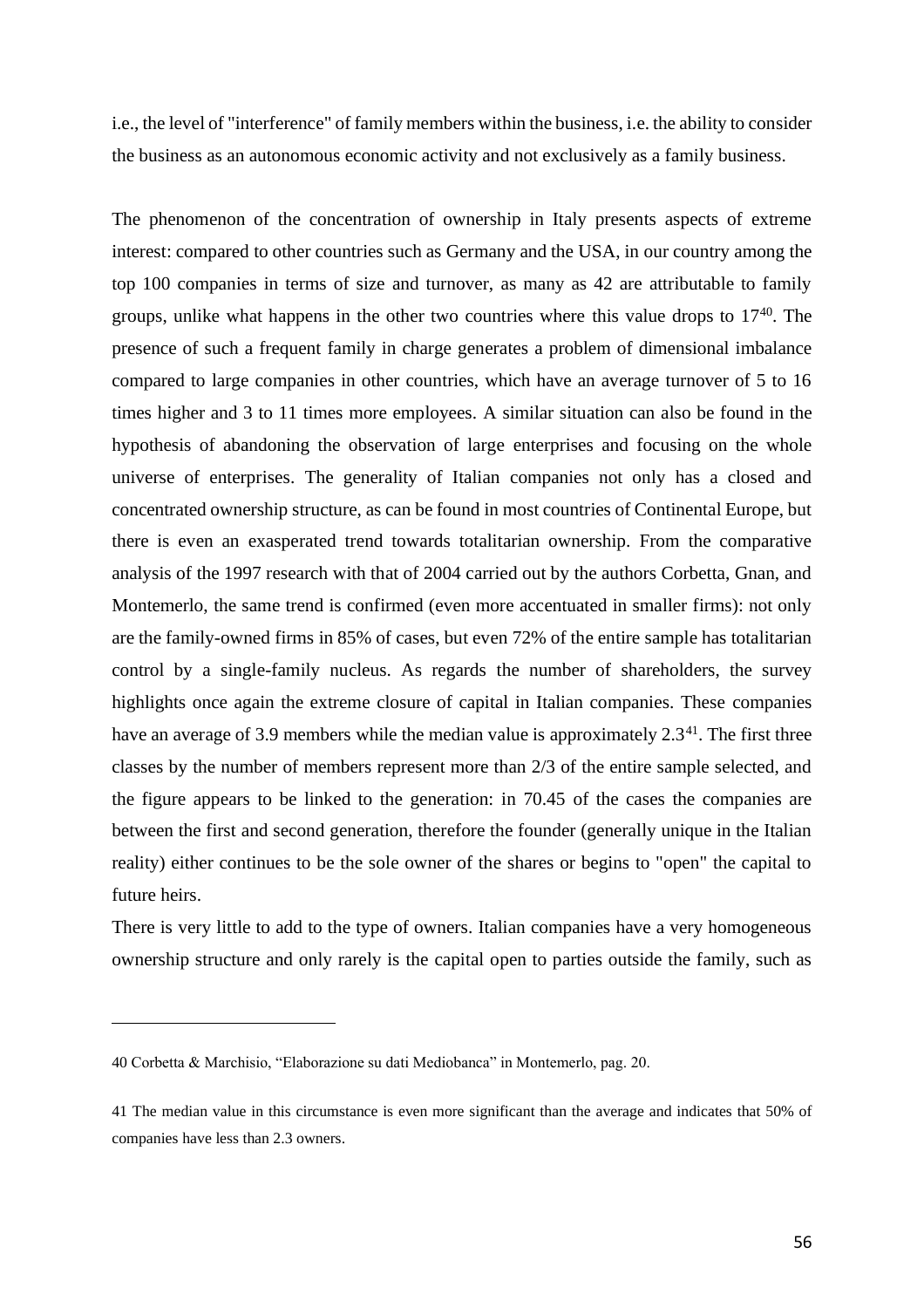institutional investors or other individuals interested in medium-long term investments. On the other hand, the data are very significant: family businesses with an ownership share of less than 100% are only 13% of the sample and there are no indications of particular interest when investigating the type of subjects involved. The shares of Italian companies are held by natural persons in 65% of cases, while financial companies (family holding companies) are the secondlargest shareholder with a share of 13%. Very rarely is ownership by foreign companies (5%), banking institutions (1%), or public bodies (0.5%). The figures just illustrated confirm a widespread perception in the economic environment of the ownership structure of Italian family businesses, the share owned by the family is in most cases totalitarian, with a very poor attitude to "open" the capital to subjects outside the family entourage. The structures and governance mechanisms of these family-owned enterprises are strongly conditioned by such a strong ownership concentration, both in form and substance. Without wishing to enter into the discussion on the real effectiveness of forms of governance in family businesses, some considerations seem evident. First of all, the desire to maintain 100% of the capital is the result of the conviction (even unconsciously) that the company is a family business and is not intended as an independent external economic activity. In cases of totalitarian control, the overlap between family dynamics and that of the company is maximum, with a clear predominance of the family hierarchy also within the company. This aspect is to be considered pathological, especially if referred to the criteria of entry into the organization: people are rarely chosen according to the real needs of the company, in terms of required competence, dedication, and ability to perform an entrepreneurial and managerial function. There is a widespread tendency to assign both managerial and governmental positions according to criteria that are far removed from meritocratic criteria, which could guarantee or at least safeguard the autonomy of the company.

The intrinsic resistance of Italian entrepreneurs to the opening of capital to parties outside the family is equally evident when it comes to assigning management or administrator positions. The two variables analyzed regarding the ownership structure (degree of concentration and type of subjects involved) do not seem to be able to explain the considerable difference that emerges in terms of governance in family businesses. The remarkable homogeneity in terms of ownership structure is not equally evident when looking at the governance mechanisms of family businesses. Other factors intervene in the definition of forms of governance, both for aspects related to the system of representation and in the attribution of different roles and purposes to the governance bodies.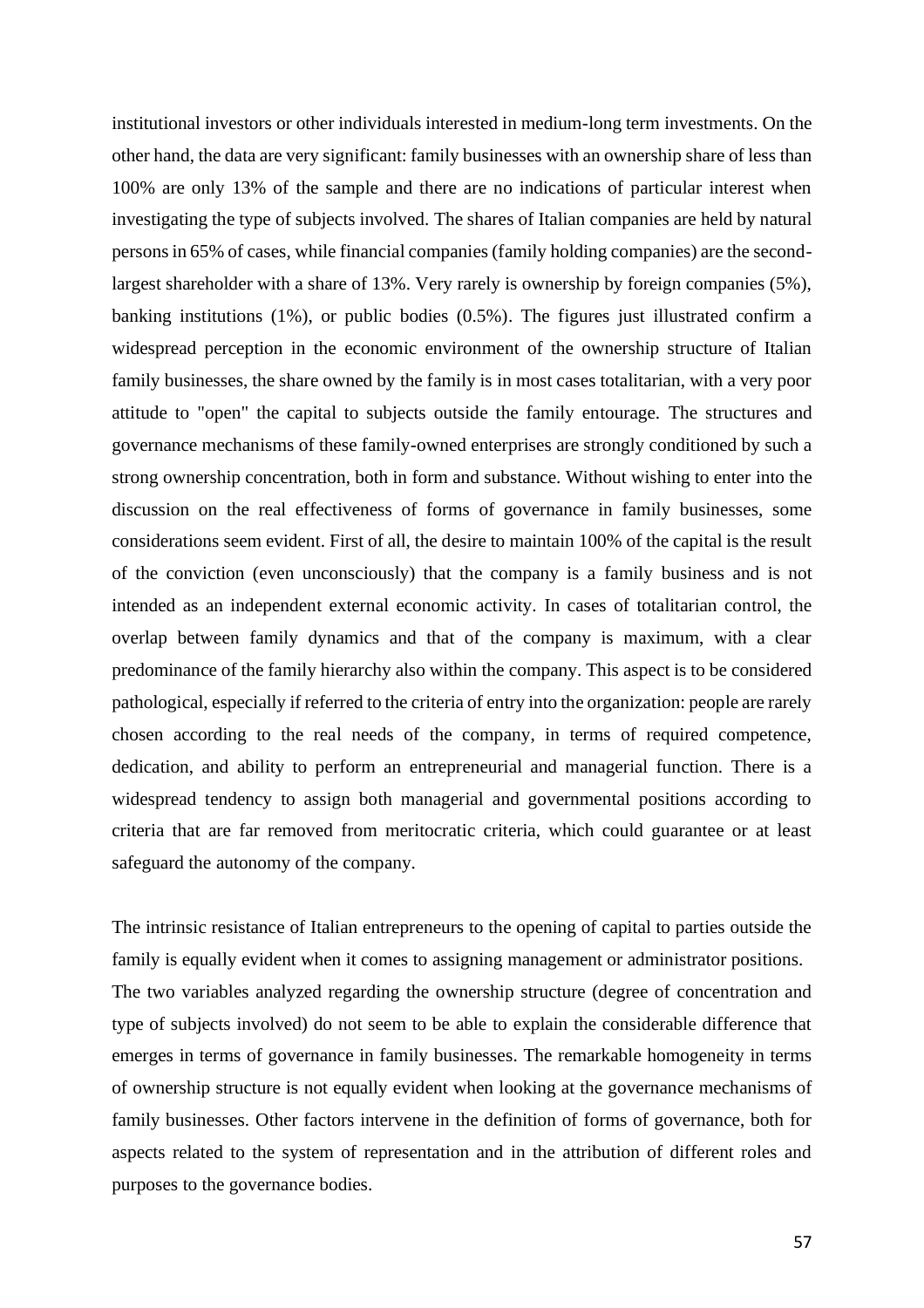One of the main aspects, however little investigated by corporate governance scholars, is the "type of leadership exercised "<sup>42</sup>: very present ownership, unwilling to delegate even important functions within the company, able to exercise its power through charismatic leadership, leads to a flattening of the entire structure on a single figure, emptying all the other decision-making bodies of effective power. On the contrary, in the presence of shared leadership, the involvement of more people involves the development of more collegial management, less linked to the intuitions of one or a small group of individuals.

Ownership has a direct impact on corporate governance also through the identification of the main objectives to be pursued; these vary greatly according to the context in which the company operates, its life cycle, age, and the education of the owners. Various family business objectives have been listed in the literature, and as family business objectives prevail, or more properly corporate objectives, the function of governance bodies also changes corporate growth, innovation, creating value for society profitability, maintain absolute control over the business; ensure family welfare, transfer the business to heirs, offer employment to family members. It is improbable to think that ownership pursues only the listed objectives but depending on the prevalence attributed to some rather than others, a prevalence of the family component over the company one is generated.

### 3.4 The Governing Bodies of Family Business

Another element that strongly distinguishes the governance mechanisms in family businesses is the generational succession: having faced and overcome the delicate moment of change at the top of the company involves a change in governance mechanisms. First of all, the ownership (while remaining genetically family) expands, and it becomes more complex to manage relationships between relatives and relatives that may have divergent objectives and not share the same values; access to the positions of director or manager also constitutes a governance problem to be managed. Companies that successfully face two or more processes of

<sup>42</sup> Empirical investigations of qualitative variables are less widespread than others that investigate the static aspects of the ownership structure; on this specific topic, Nordqvist, Ownership and Strategizing offers interesting food for thought.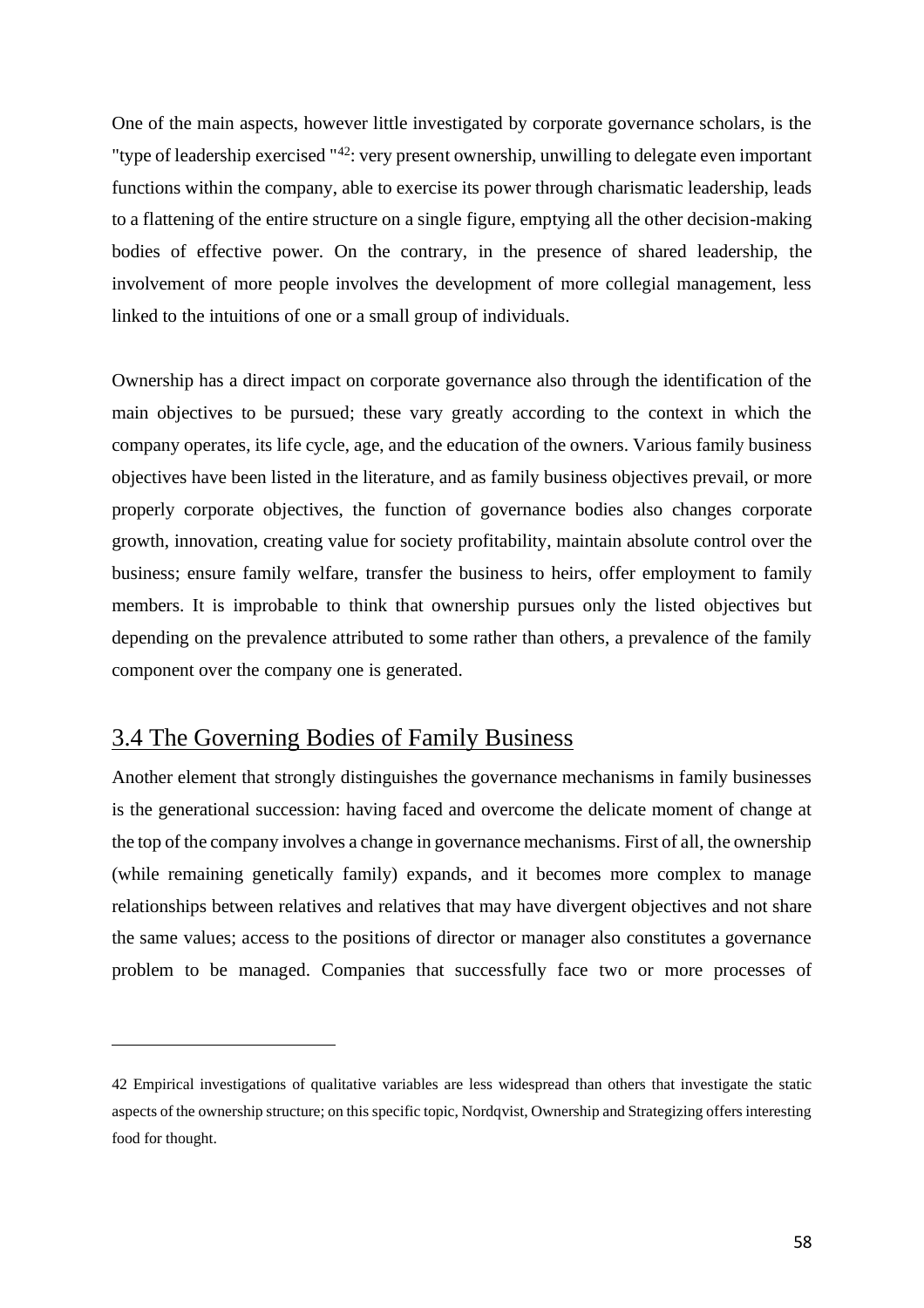generational<sup>43</sup> transition present more effective forms of governance with a real function, that is to balance the different instances of a more articulated ownership structure. As I've said at the beginning of the chapter corporate governance is a fundamental element for the transparency of company information and the correct separation between ownership and control. More specifically, not only does the corporate governance model adopted by the company influence its ability to set up correct relationships with the various corporate stakeholders present and, in particular, with the financial capital providers, but it also influences the prevailing relationship model that top management adopts with its corporate stakeholders. This is particularly relevant for the field of financial services and consultancy and for the possibility that a professional interlocutor, such as the bank, could be perceived by the client company not only as an undifferentiated supplier of money (product component) but also as a person able to propose solutions to the company's financial problems. The importance that the corporate governance model assumes for the description and interpretation of the company's behavior has been widely recognized in the relevant corporate literature. A governance model understood by the company's stakeholders makes it possible to manage broader levels of business complexity: the level of business complexity faced with given governance makes it possible to catalyze external resources and expertise at critical moments. The assumption of an appropriate governance model is therefore a prerequisite for achieving this goal.

On the contrary, a company with a low level of complexity can afford to adopt an opaque and closed corporate governance model. In defining the descriptive variables, into which the structure can be broken down, the corporate governance model of the segment of family businesses listed on the Italian Stock Exchange was taken as a point of reference, as variables I considered:

• Degree of openness of the ownership structure

<sup>43</sup> We speak of two or more generational transition processes because at the time of the first transition, from the founder to the first heirs, there is a very strong tendency for the entrepreneur to remain in the company, even without formal assignments, and to maintain a key role in the decision-making process. On the other hand, the most critical aspects emerge in the transition from the second to the third, because in most cases it is the transition from the first to the third: it is not uncommon for the second generation to be "crushed" between the other two.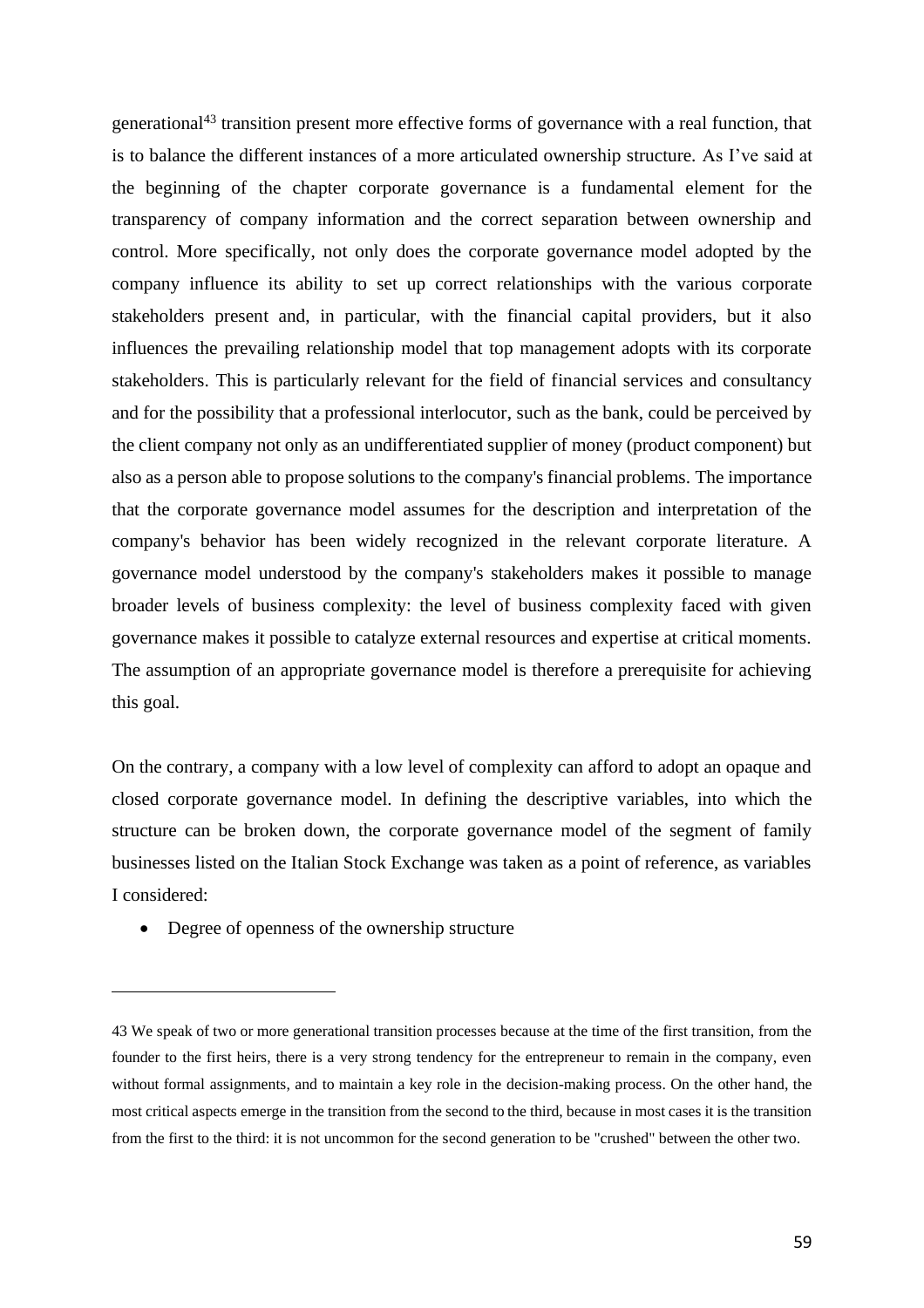- Degree of separation between ownership and control presence of external and independent members on the Board of Directors
- Type of family present in the company
- Presence of size growth objectives
- Degree of attention to the generation of value for shareholders

Recent empirical research conducted in our country, first and foremost that of the Bank of Italy, has shown the difficulty for many large and medium-sized Italian companies to reach such a size that they can achieve leadership positions at the international level. This difficulty depends on many factors including, in particular, the fact that the ownership and control of these companies have been concentrated for decades (and in many cases still are) in two classes of subjects, without sufficient capital for development: typically, large families and the State, before the wave of privatization. These studies have made a fundamental contribution to the knowledge of the ownership and governance structures of Italian companies. Concerning family businesses, which are the subject of our work, we have mainly focused on the problem of how to facilitate the transfer of control outside the family, which is, therefore, one of the main issues in terms of the family business. On the other hand, the stability of the government can be a factor for development if a correct conception of the relationship between business and family is rooted, combined with a responsible exercise of ownership and control.

Therefore, it is not enough to keep the family sphere separate from the corporate one, but it is necessary to be aware that an incorrect design of governance rules can lead to imbalances and management inefficiencies. In other words, the achievement of the corporate purpose, which most often consists of achieving the common good of the business and the family, can be frustrated by inadequate governance rules that refer to insufficient knowledge of the subsystems and mechanisms underlying the family business. It is therefore necessary to identify processes and structures capable of ensuring the inviolability of both the family and the enterprise. The main obstacle to achieve a general interest is the ever-present temptation to favor the family to the detriment of the company or vice versa. The conclusion we come to is represented by the need to provide the family business with effective and efficient management, which takes into account all the interests of the actors, in various ways, involved in the business. This framework must be able to keep the family and the company firmly united; it must create a symbiosis between the two institutions, creating the conditions for a relationship of mutual exchange. To achieve these results, a real "rethinking" of the rules of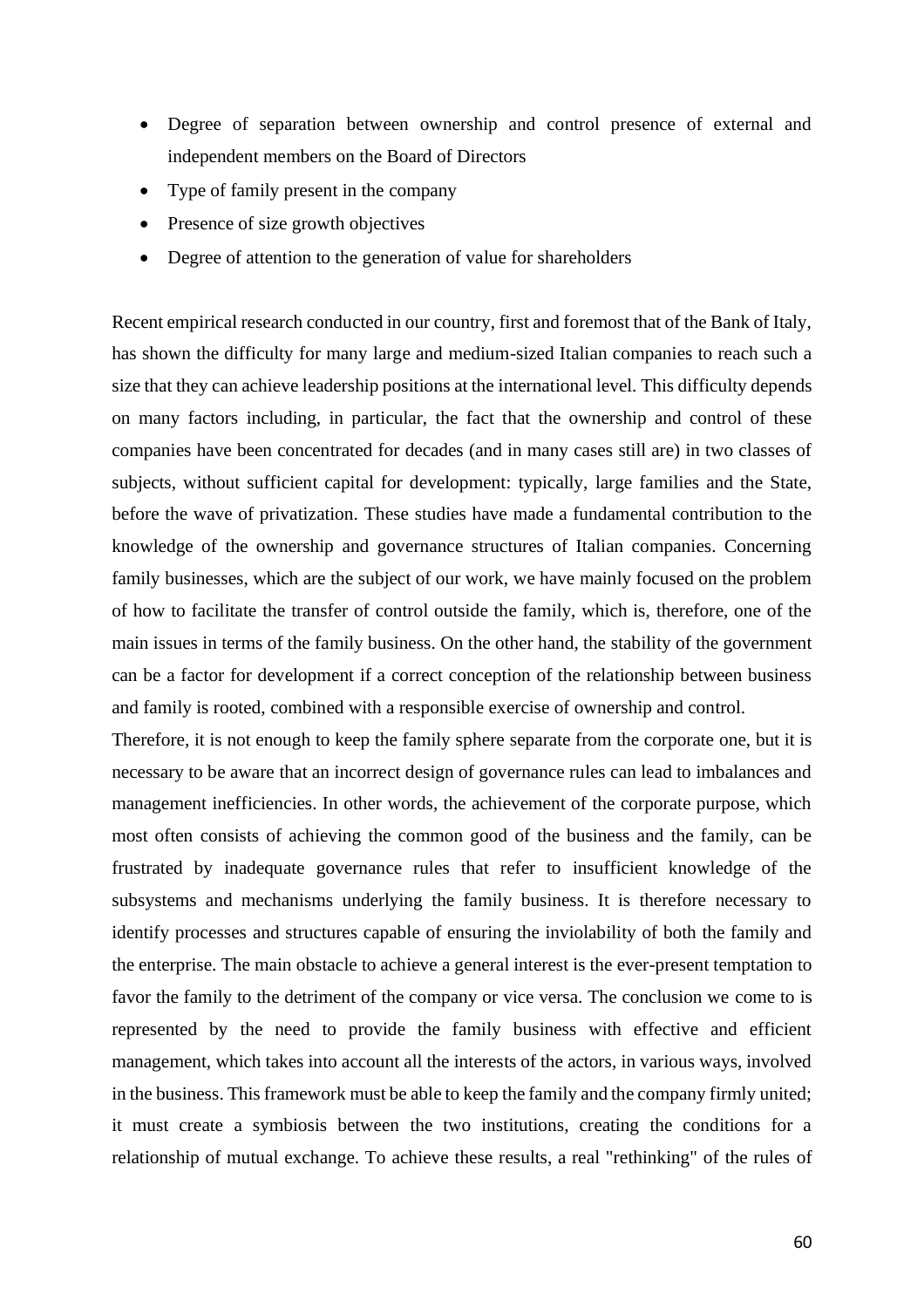governance will be necessary. Some guiding principles that we can formulate about the governance of family businesses, concern, in a nutshell: the planning of the relations between the company and the family; the formalization of the plans in written form; the integration between the different types of plans; the bodies responsible for the choices and governance processes. In general, the role of economic governance can be analyzed along three dimensions, represented by contents, structures, and processes. The "content" dimension concerns the content of governance choices in their "invisible" profile, in terms of their underlying values and orientations; and in their "visible" profile of decisions taken based on these values and orientations.

The governance choices of family businesses are of two types: on the one hand, we have the governance decisions of the company in the strict sense, i.e., the set of decisions and basic business choices regarding the establishment and extinction of the company, the direction and guidance of the company in operation. Choices and decisions due to their systemic and longterm structural impact are generally strategic. Decisions that may be the responsibility of the owner, the board of directors, and, where appropriate, the senior management. On the other hand, we have the "ownership" governance decisions, i.e., relating to its internal configuration, the rules of operation, and the setting up of relations with the company. Property governance decisions have a considerable impact on the governance choices of the company, as they determine the context in which these choices mature and are implemented. The second dimension concerns the structure of economic governance, represented by the so-called decision-making tables, i.e., the system of governance bodies. This system includes, in the family business, the presence alongside the so-called "official" bodies (shareholders' meeting, company president, the board of directors, executive committee, etc.) of typically family governing one, such as the family board, which is a support body for the governance of this category of businesses. The body may be variously articulated and formalized, i.e., structured in the form of periodic informal meetings. The third dimension concerns the processes, i.e., how decisions are formulated and implemented through the management of the bodies mentioned above or through the use of mechanisms typical of family businesses such as the conclusion of family pacts or other similar agreements. Another key issue concerning the governance of family businesses is that the key actor directly or indirectly responsible for the governance decisions is considered to be ownership. In conclusion, it should be stressed that choices, structures, and processes must be designed and built based on the complexity of ownership and business; for example, if the social structure is very concentrated and the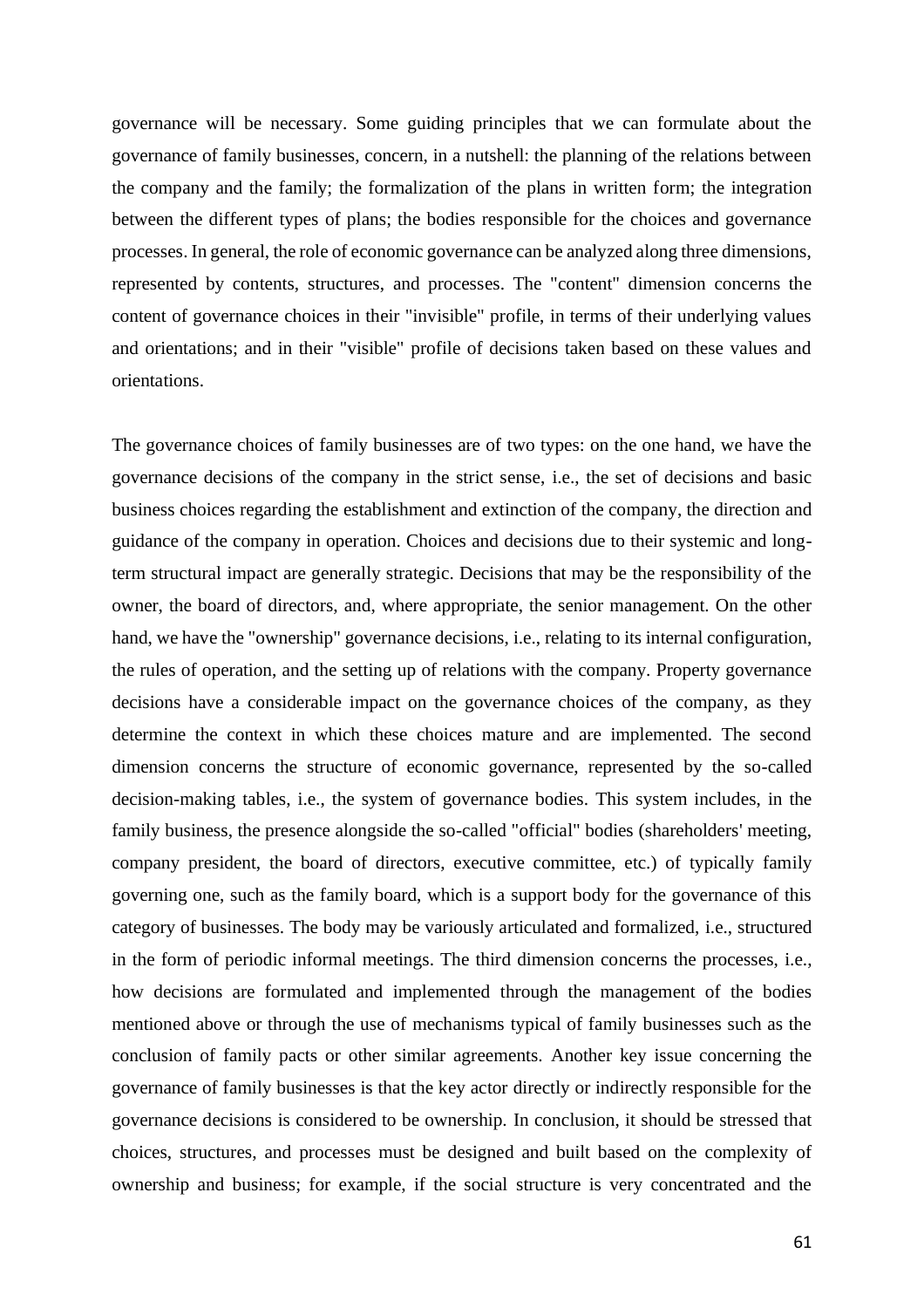economic structure is very simple, the governance system will necessarily have to be composed of a limited number of bodies composed of the controlling entities. Therefore, a streamlined structure, functional to the small size of the company and the degree of simplicity of the corporate structure. Starting from the theories on the institutional structure, many of them have been analyzed and formulated in the vast field of corporate governance studies. Contributions that have served to fuel the line of studies are called "corporate governance". The concept of the company as an open system is the main justification for the existence of multiple corporate institutional structures, each of which is distinguished by a specific system of corporate governance. This term has a very broad concept in business economics but mainly refers to issues concerning corporate governance. In particular, we are referring to all those rules (legislative, jurisprudential, statutory, negotiating, and even customary rules), which characterize a particular institutional structure; in our case, we will deal with the rules and regulations of the "family business" institutional structure. Such rules condition the structure and dynamics of the enterprise, putting it more or less in a position to achieve and maintain conditions of overall balance. In other words, we can define corporate governance as all the "rules of the game", through which the most important business decisions are made and developed; those rules that contribute most to determining its prosperity or failure.

#### 3.5 Family Holdings and CoCeo

The use of any type of company to regulate succession allows the entrepreneur a significant margin of choice, given the wide variety of corporate solutions that can be used and the possibility of drawing on past experience. This wide range of possible options makes it difficult to precisely categorize all the institutions in the category of corporate solutions.

It is important from this point of view to evaluate the contribution in advance: it represents an important tool in the generational succession of the family business as it allows the creation of corporate vehicles that allow the transfer of corporate control from one subject to another. In our case, the transfer, which may involve the entire family business as well as a branch of the company and part of the related shareholdings, allows us to achieve some important goals in this transition phase. It is necessary to specify that a company means a universality of tangible and intangible assets, of legal relationships such as, for example, receivables and payables inherent to the operation of the company.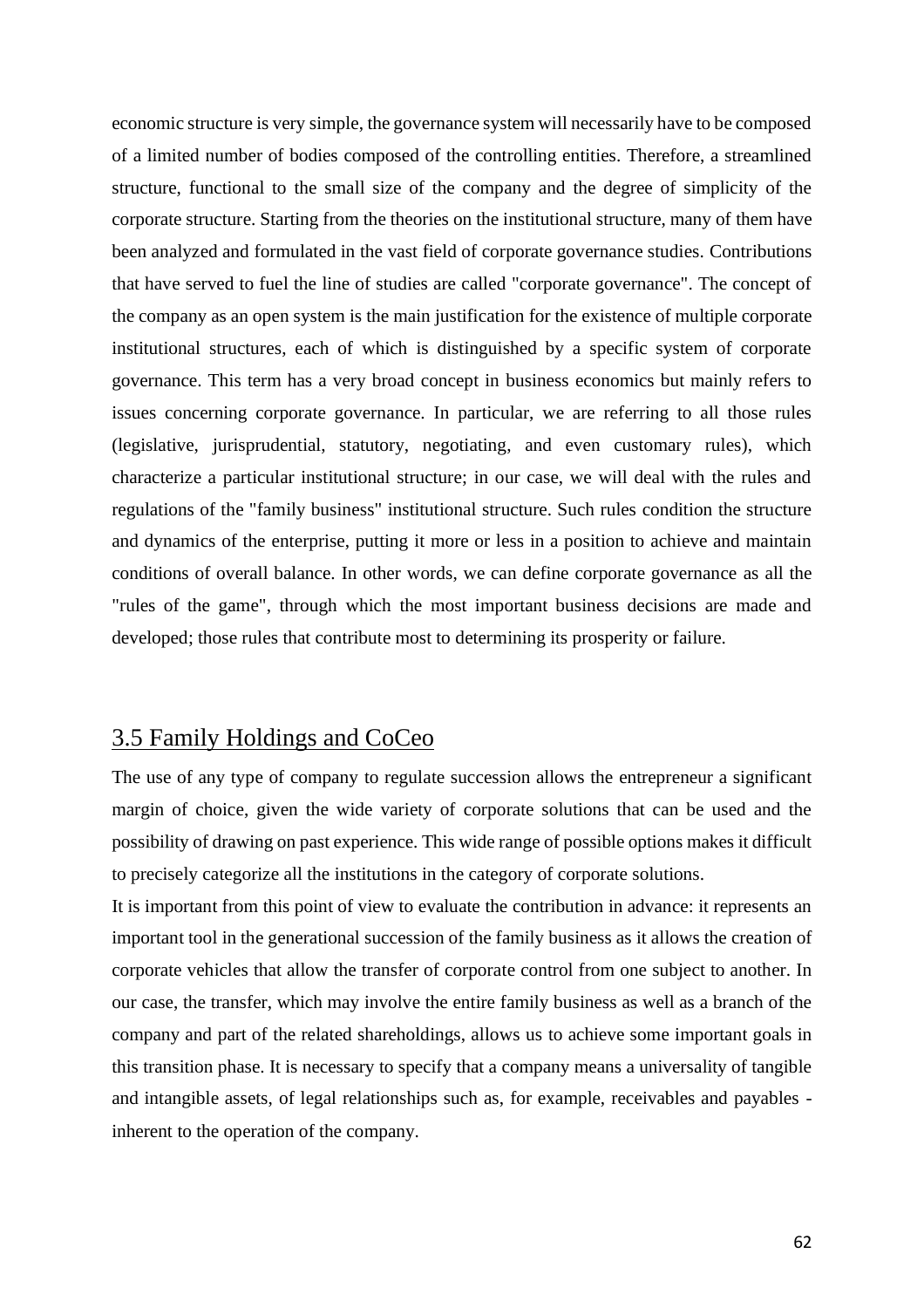First of all, by means of a contribution it will be possible to separate the company's assets from the personal assets of the family members, thus distinguishing the various levels of risk based on the participation of each member in the company's capital; it will then make it possible to set up the so-called family holding companies, which constitute an intermediate element between the family and the operational activity and represent the place of comparison between family members. Discussing then, about the decision-making aspects of the family business, directly within the holding company, it is possible to avoid that possible conflicts paralyze the operational activity of the same. Finally, the possibility of making non-proportional contributions, allows to give specific weight to the various successors of the entrepreneur and to give them a participation that, regardless of the contribution from the same work, can reflect the interest of their presence in the company. social structure.

Therefore, the entrepreneur who is thinking about succession should first of all evaluate hypotheses of direct use, so to speak, of the company form: he confers the company or part of it, thus transferring indirectly also the business activity to a joint stock company owned by the family members. In this way what is created is a holding company that by virtue of the participation of the members of the family is controlled and managed by them. The establishment and use of the holding company as presented is a central part of the question of the use of corporate institutions in the generational transition.

The contribution in analysis, compared to the simple transfer of the company, is characterized by the fact that the consideration is constituted by a shareholding: the transferor, against what is given, receives in exchange a shareholding in the transferee company that benefits from the contribution-; therefore, the consideration of the transferor will be shares or quotas that the transferee issues specifically against the contribution, as a normal consequence of the increase in share capital that the same contribution has determined.

The Civil Code governs the transfer of business and corporate contributions; it is useful to point out that the rules governing the contribution differ according to whether it is a contribution to a joint-stock company (S.p.a.) or a limited liability company (S.r.l). In the case of S.p.a., the provision of works and services for contributions in kind cannot be the subject of the contribution and the sworn appraisal report by an expert appointed by the competent court and carried out by the directors in relation to the consideration due for the contribution must be subject to review. As far as the S.r.l. is concerned, on the other hand, there are no limits to the possibility of conferring all the elements of the assets that may be subject to economic evaluation, therefore, work and services will also be included. As already mentioned, the possibility of making non-proportional contributions, both within the scope of the S.p.a. and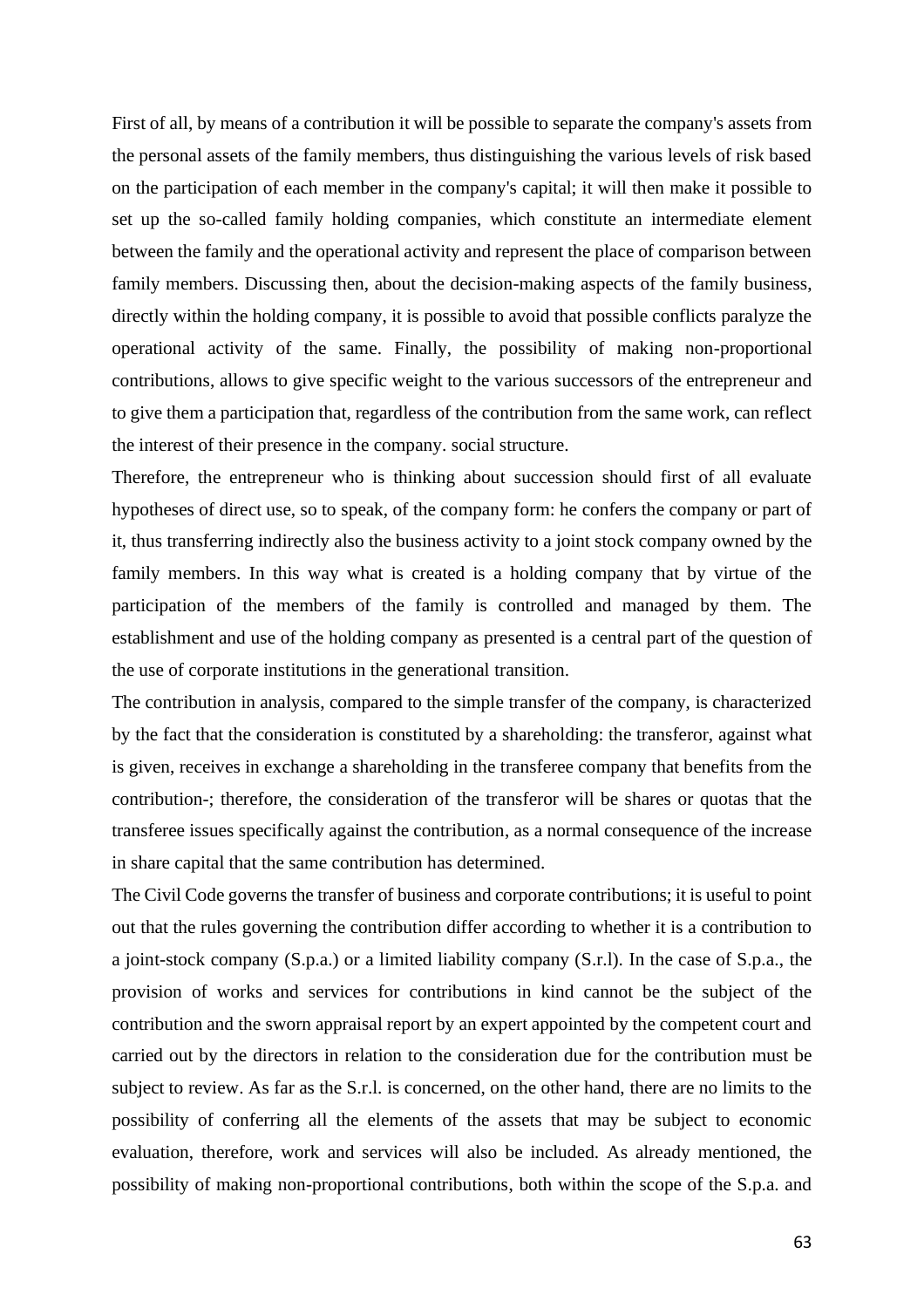the S.r.l., becomes important in the particular of the succession: the company's by-laws may provide for this option, provided that the provision does not in practice lead to a prejudice to the formation of the share capital, which can never by law be lower than the value of the contributions made. The non-proportionality has no direct effect on the company, making its effect explicit only in the relationship between partners; since the weight of the shareholding attributed to a partner is also the unit of measurement of the social rights that he can exercise in the company, the result of a non-proportional contribution will be to give a subject more weight, in the sense of a greater right to administer, receive profits and vote in the company than another.

Therefore, as a result of non-proportional contributions, in general, one receives a shareholding that is not proportional to the value of the contribution made, to which the rights due, which are also non-proportional with respect to the contribution, are parameterized. In the specific case of the S.r.l., the by-laws can, in any case, possibly derogate from what has been said so far; providing for special ad personam rights for some partners, it could be the further situation in which some of these rights are then not proportional to the contribution paid, while others are proportional as established in the by-laws. A similar faculty is not granted to the S.p.a. but alternatively they can issue categories of shares with different rights from the ordinary ones; since they are linked to the shares, the rights incorporated in them will circulate with them, which is not the case in case of transfer of shares to a S.r.l. to a new subject, since in this case the objective of giving non proportional rights to the shares is achieved through explicit provisions of the by-laws.

The operation of conferment, as part of the process of generational succession of the family business, usually takes the form of the transfer by the family entrepreneur of his company to a NewCo in which the descendants participate in order to achieve a co-management guided, for a period of time more or less long, by the parent himself. Therefore, the non-proportional contributions could be used in this area precisely to assign different roles to the various descendants, according to their skills, aspirations and willingness to participate in the business risk. On the occasion of the transfer of the family business to a new company, it could also be envisaged to exclude certain company assets from the transfer: these assets could be leased to the new company and constitute an annuity for the entire family, in the event that only a few descendants participate in the NewCo. It must necessarily be clarified whether the allocation of non-proportional shareholdings to the descendants may or may not take place in order to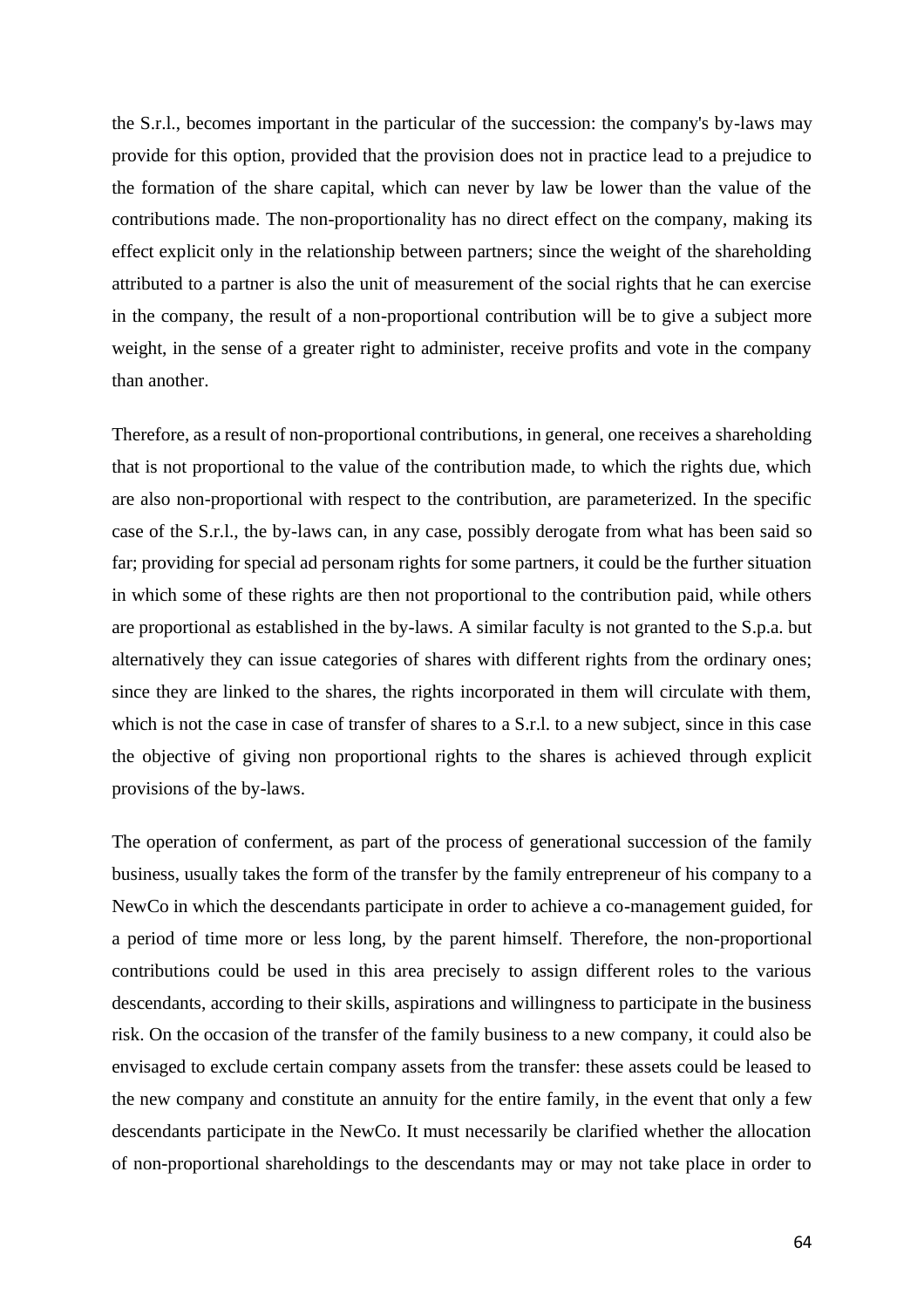protect the legitimacy in the succession, they could in fact call into question what the entrepreneur has done up to that moment for the transfer. In this sense, the so-called indirect donations made by the de cuius in favour of some legitimates are relevant: these donations, in fact, must be considered for the purposes of calculating the respective legitimate shares. The operative problem that arises, therefore, and if the non-proportional contributions determine indirect donations or not and therefore if they are to be calculated in the legitimate quota or not. At the time of conducting his evaluations about the succession in the family business, the current entrepreneur could come to the conclusion that not all family members, who with a normal opening of the inheritance passage would be among his heirs, are equally interested and inclined to the continuation of the activity; they often lead to this approach, different from relative to relative, elements of an emotional nature, which may push some people to engage in the activity without having previously made an objective analysis about this opportunity. Certainly, where a plurality of subjects is involved in the process of generational transition, it will also be appropriate to take into account, with reference to the future performance of the business activity, the different degree of commitment and interest of the participants, as well as the different managerial skills. In this sense, it might be appropriate, for different needs, to attribute particular powers to the shareholdings held by the various family members, through the provision of shares or quotas with particular rights, for example, guaranteeing, to those subjects more interested in the mere economic aspect of the business, a right to receive increased profits, this provided that they give up part of their influence on the organizational and more properly entrepreneurial aspects of the activity; the related disciplines to carry out the above are different even within the same corporations. We speak of shares referring to the means that represents the minimum unit of participation in the share capital of joint-stock companies, limited partnerships for shares and cooperative societies constituted in corporate form, and, as such, includes a set of rights and obligations of the member of the aforementioned company. As far as our speech is concerned, it should be noted that the characteristic of autonomy leads to the consequence of making each action autonomous and distinct; therefore, even the possession of a single share entails the arising of rights and obligations for the member. In the same way, the extent of the rights that can be exercised, and therefore the weight in the management of the company, depends on the number of shares owned. Finally, with regard to the equality of shares, it must be understood as relative, in the sense that it will be possible to create categories of shares with different rights but within the same category there is always the principle of equality between shares. The special categories of actions may concern specific administrative or patrimonial rights, even regulating them separately. The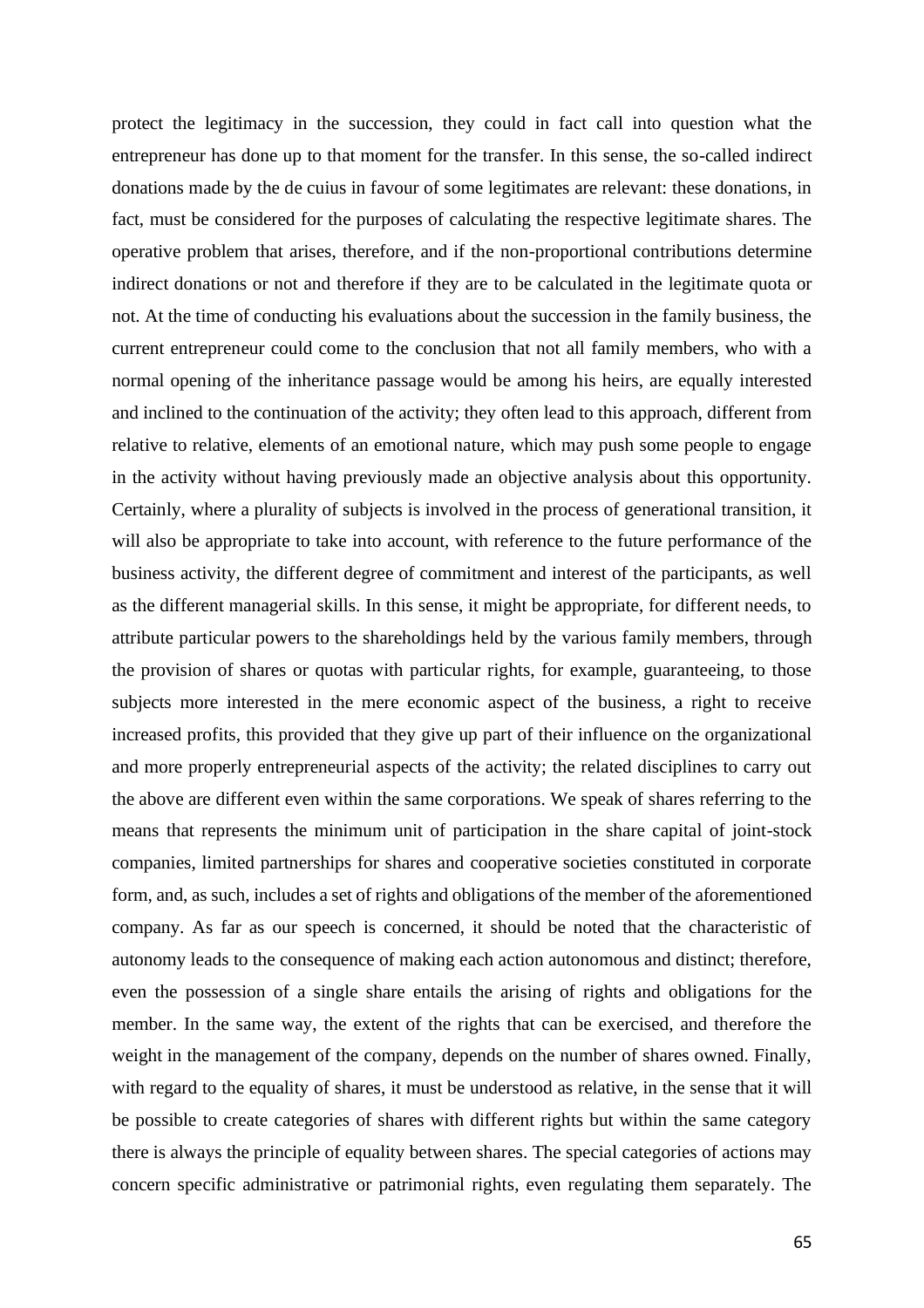administrative rights concern, for the most part, everything related to the right to vote such as: its total exclusion, its limitation to particular subjects or the possibility of providing for scaled voting. The patrimonial rights, on the other hand, cover the area related to the measure and the modalities with which to allocate patrimonial advantages and disadvantages due to the shareholder, in fact, those shares characterized by particular rights will be called "privileged", saying that they represent a fraction of the share capital; the initial number of shares will correspond to the number of shareholders who participate; therefore, each shareholder will be the owner of a single shareholding.

Finally, we treat the use of the conferral tool as an alternative with which you can create a family holding company. The term family holding company means a holding company controlled by members of the same family; it has two main characteristics: I) it can protect the family's assets; II) it is able to allow the generational transfer to settle disputes typically arising in such a place in the family nuclei. The activity of holding can be exercised through different types of companies but the fundamental distinction concerns first of all the different responsibilities of the shareholders in the case of partnerships or corporations; this regardless of the requirement of commerciality, given the non-commerciality of the activity of mere holding of shareholdings. Among the group of institutions proposed in the context of partnerships, the family holding company can take the form of a simple company S.s.s, general partnership S.n.c or limited partnership S.a.s. The S.s. offers many advantages such as allowing the shareholders a wide discretion in regulating both internal and external relations as well as in managing the degree of profit participation, it is not obliged to keep accounting records, it is taxed for transparency and does not require any particular formalities at the time of incorporation. However, it is subject to certain limits such as, first of all, unlimited liability, the possibility for the personal creditor of the shareholders for social obligations.

of the shareholder to ask for the liquidation of the share and the difficulties encountered in the transformation of the simple Company into a commercial company. The S.n.c. and the S.a.s. for their part are both partnerships of a commercial nature with the simultaneous obligation to keep accounting records and more complex reporting obligations than the S.s. In this case, the income received by the subsidiaries is considered business income both for the holding company and for the shareholders, therefore the individual shareholder may possibly compensate the income received with a loss incurred in the exercise of another business activity. Both the S.n.c. and the S.a.s. enjoy a wide marginality of internal and external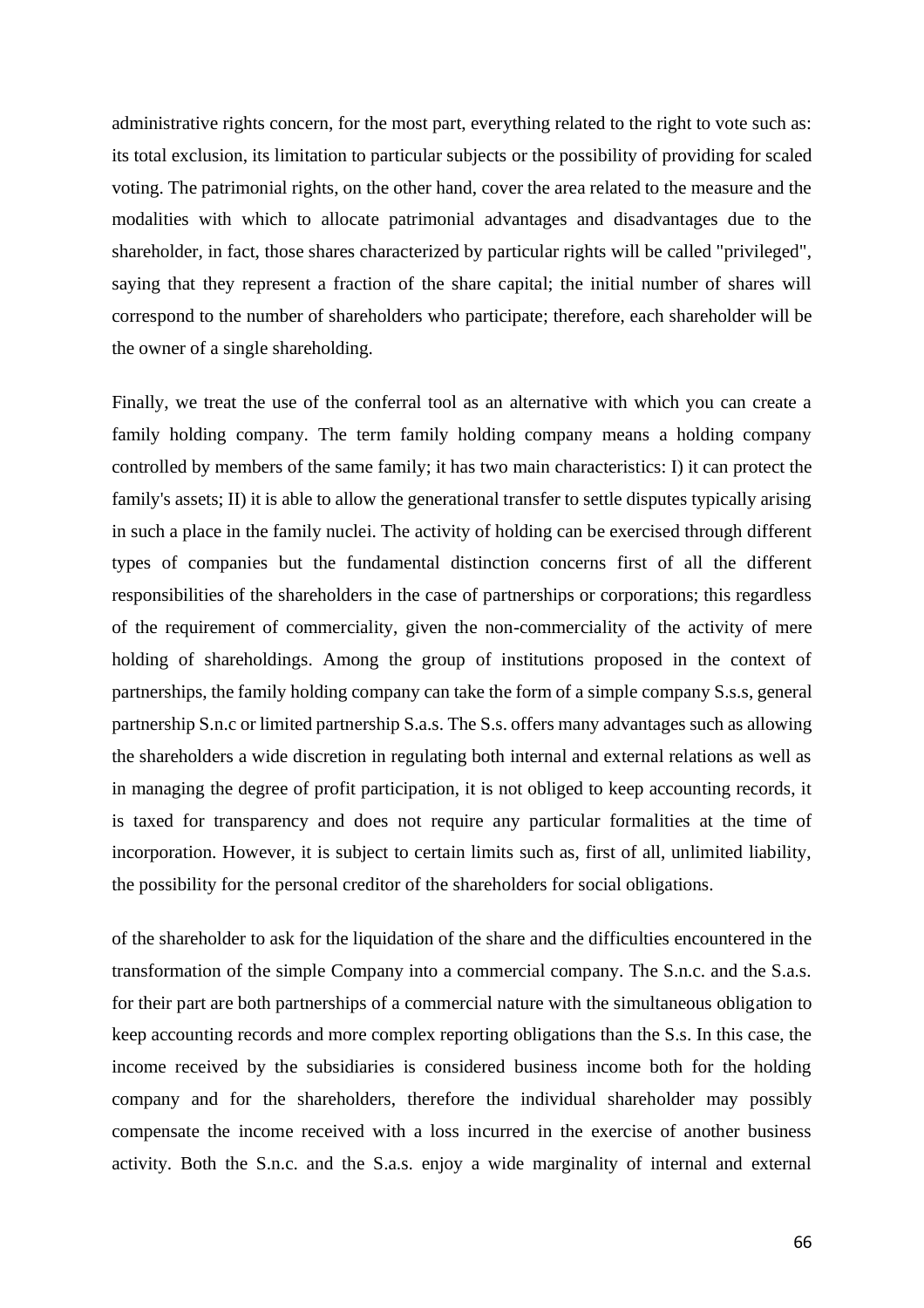organization with the impossibility for the personal creditor of a partner to ask for the liquidation of his share while the company lasts. Specifically, the S.a.s., allows to accurately plan and manage the dynamics of generational transition in cases where there are members of the family interested in the administration - such as limited partners with unlimited responsibility - of the company and others who are not interested - such as limited partners with limited liability. Turning instead to the analysis of capital companies, the family holding company can take the form of S.r.l, S.p.a. or limited partnership for shares - S.a.p.a. -. The disadvantage of a choice oriented in this sense are the higher management costs and a more complex decision-making process but, conversely, the partners are limitedly responsible for the obligations assumed by the company, they can entrust its administration to third parties so as to adapt the corporate governance to their needs and skills - and finally plan directly the corporate and tax structure that best reflects their particular need for each inheritance. In addition, the provisions of TUF108 and of the Italian Civil Code109 relating to shareholders' agreements make it possible to regulate relations between shareholders in a complementary manner with respect to the provisions of the articles of association with regard to the exercise of voting rights and the transfer of their shareholdings; as in the case of the so-called voting and blocking syndicates: the former concern agreements aimed at regulating voting procedures within a cohesive group of shareholders, while the latter concern mutual commitments between shareholders not to sell their shares or to sell them only under certain conditions. This makes it possible to keep the company structure more united and "controlled", avoiding moments of decisional impasse in the event of a dispute between family members.

Ultimately, we can say that the choice of the type of company through which to set up a family holding varies profoundly in consideration of the needs of the family itself. In the case of a family composed of a few subjects, only a part of which are interested in management dynamics, the most suitable form would seem to be the limited partnership. On the contrary, in the case of a family composed of numerous subjects and with a considerable patrimony that sees the participation also in foreign companies, it would seem preferable to set up the family holding company in the form of a joint stock company in order to have a professional management of the company and at the same time limit the risks due to the typical problems that a family management brings.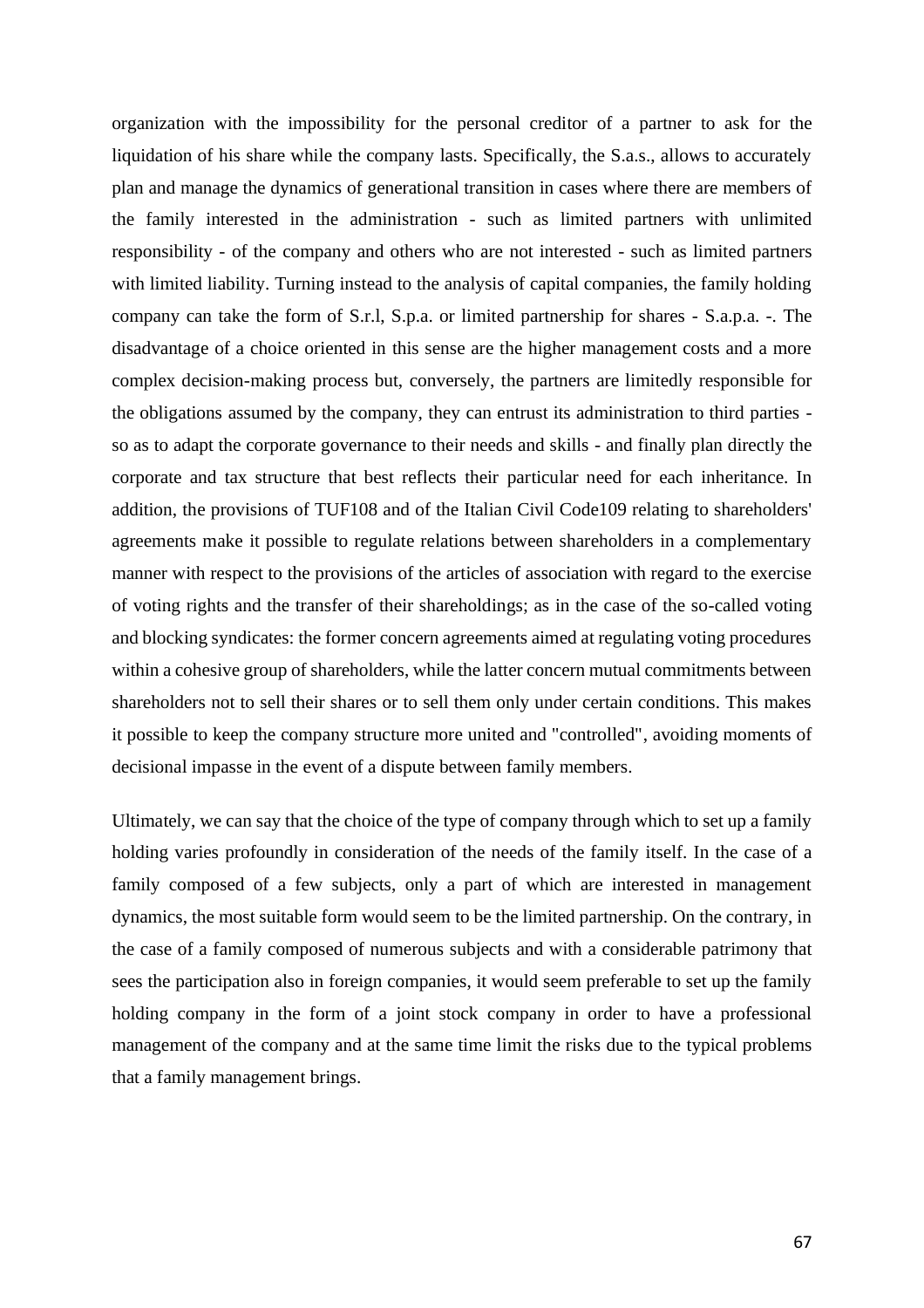## 3.5.1 SAPA in the Agnelli's Family

As far as the generational changeover of the Agnelli family is concerned, the choice to initially use the Sapa institute is probably due to the twofold necessity of: managing the interests in the family business of a large number of people - even when the shares arrived at the founder's grandchildren it was already a matter of various heirs interested in the company, to date there are more than seventy family members as partners within the B.V. under Dutch law that controls the group - and ensuring that the control of the family business remained within wellestablished boundaries. Sapa's advantage lies precisely in being able to establish by statute, on the one hand, which persons, among the participants, have among their powers those relating to the management of the company and therefore of the business and, on the other hand, which is the regime of circulation of shares and the related pre-emptive rights due to family members. The disadvantage could be represented by the fact that part of the shareholder base is exposed to unlimited patrimonial responsibility towards the company; this kind of problem is perhaps partly mitigated when Sapa does not directly control the company, or the various companies belonging to the group, of the family. It is true that the general partners remain jointly and severally liable for their social obligations, but it also makes sense that this type of exposure can be limited if Sapa does not directly manage and own the company, but rather only collects and distributes the shareholdings of family members in the holding company that in turn manages the company or group. Certainly, in the choice of the use of this institute has influenced a lot the fact that in the case of the Agnelli the use of this means has allowed to overcome some difficulties related to the generational transition responding positively to the particular needs of that succession. In fact, an initial phase of generational transfers, which took place over the years on the basis of what had been established by the statute of Sapa, allowed the family to maintain control of the holding company in which all their properties were grouped; an example can be December Srl which was the company that in turn held the shares of Gianni Agnelli in Sapa and participated by the grandchildren of his daughter. However, the situation has been further changed over time. Over the decades, the structure has evolved, moving closer and closer to a holding company that manages the group, which in turn is controlled by the various members of the family through Sapa. The objective to be achieved was probably to make the control of FIAT easier and culminated in a success when the move to the Netherlands allowed the participants of Exor N.V. to hold shares with multiple voting rights, definitively securing control; at the same time, the participants' exposure to business risk was limited, transforming Giovanni Agnelli Sapa into a B.V. which, as far as the capital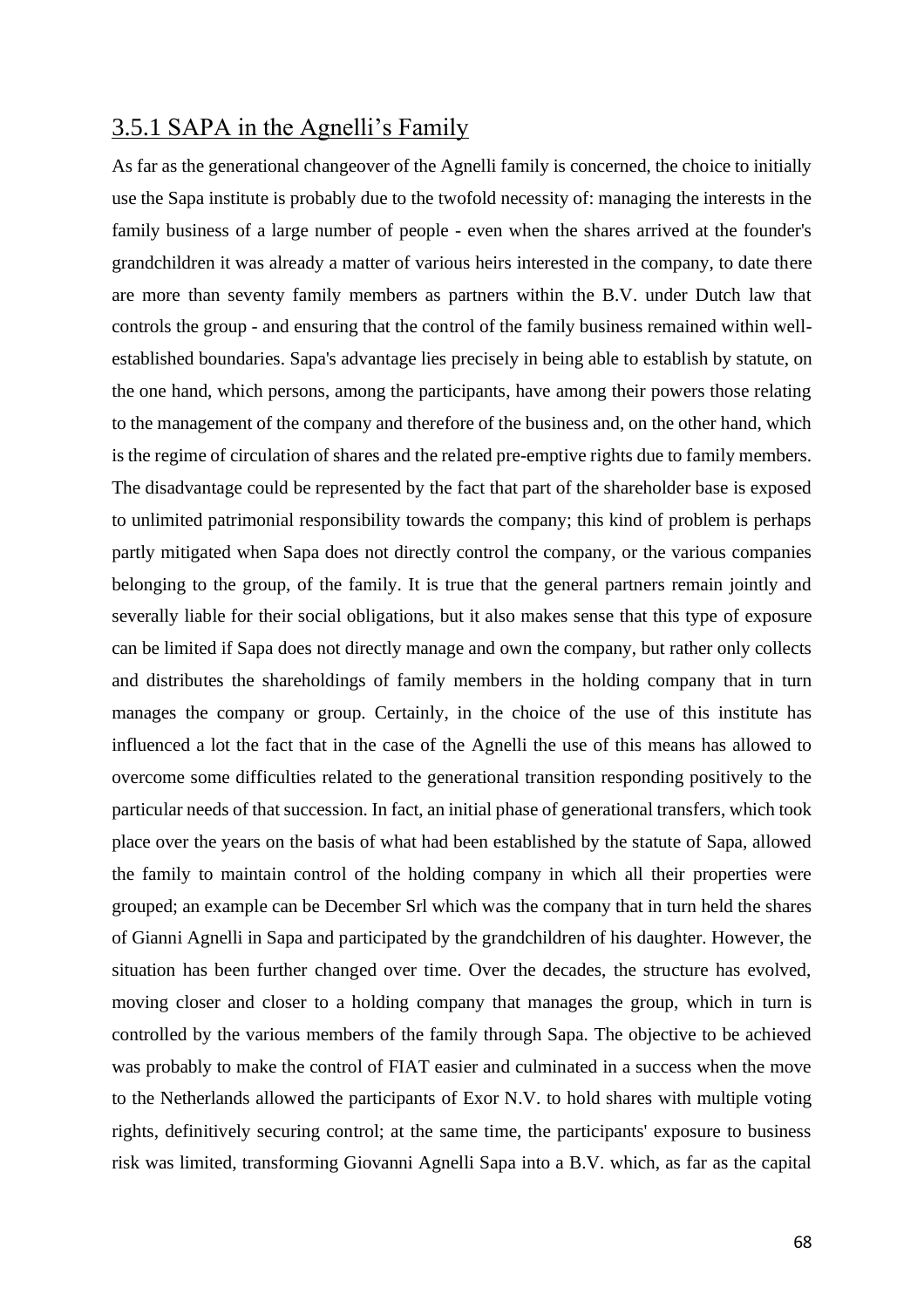regime is concerned, is similar to a limited liability company. The creation of a Sapa makes it possible, when a further generational changeover following the first one that created it is necessary, to already have pre-established rules that can accompany the process; moreover, there is nothing to prevent this further changeover from taking place by transforming Sapa into another type of company that provides for limited liability when the time is more mature and perhaps the person who will have to take over the management of the business is tacitly recognized from the start, either on merit or simply by a majority in the shareholding structure.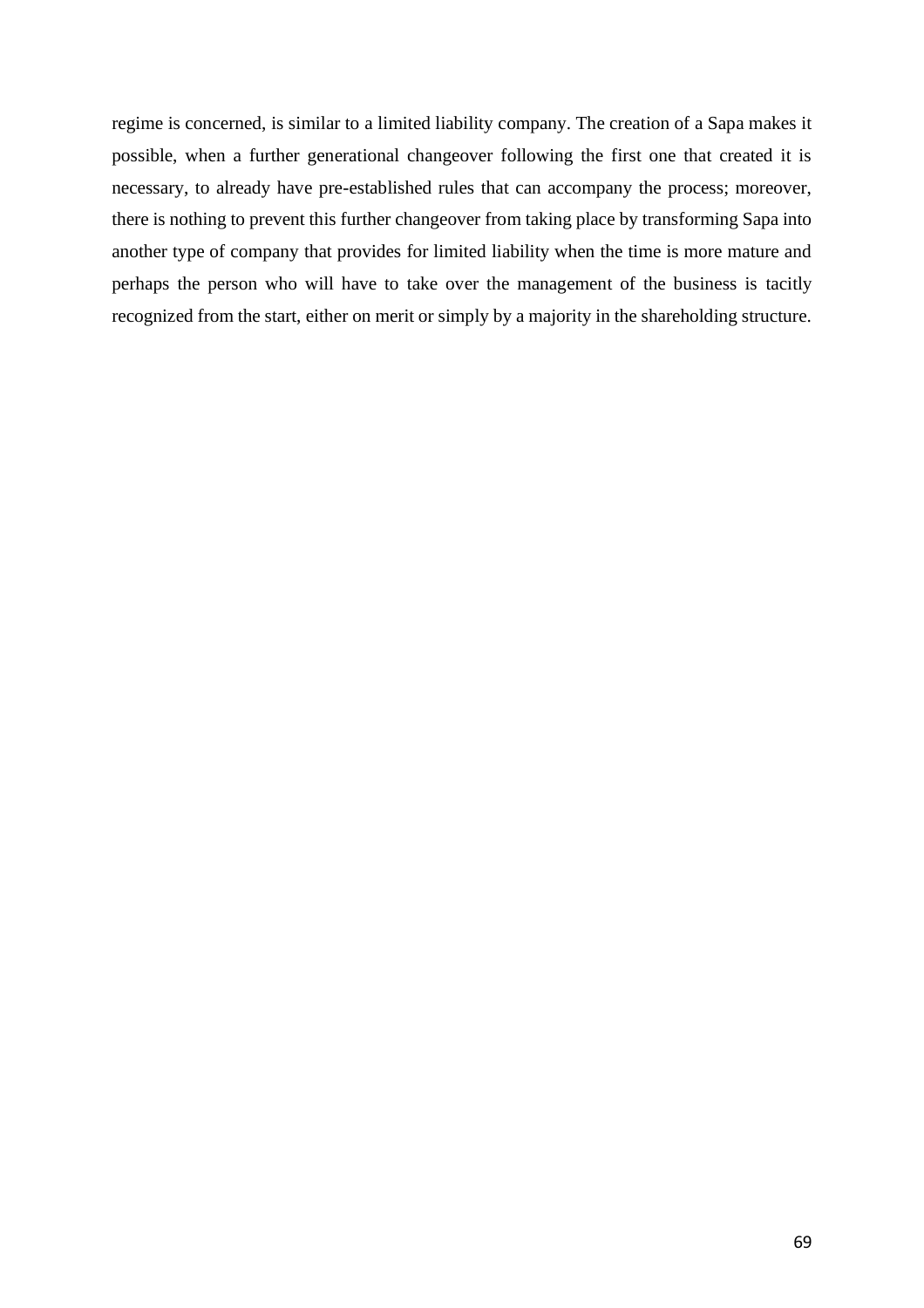# Chapter 4

# 4.1 Introduction and Methodology

Following what has been stated in theoretical terms in the previous chapters, the purpose of this last chapter is to empirically verify the characteristics of Italian listed family businesses. The basic question is whether, and if so what, the characteristics that a listed family business must have in its governance structure to achieve superior performance. As we have previously stated, the literature on the governance models of family businesses is sufficiently rich, and given the impossibility, here of analyzing in detail all the possible variants of governance that could affect the performance of the company in various ways, I have decided instead to focus on some particular aspects. In some cases, these factors have been extensively dealt with by various scholars, sometimes with similar and sometimes discordant results; in other cases, despite the literature largely identifies the problem, no significant research has been carried out in this regard. In particular, in this analysis, I want to analyze whether family ownership and control are good, bad, or irrelevant for the performance of the company and whether this greater or lesser result could be somehow related to the type of family ownership and control adopted. The question is whether a family effect can be identified and if so, what it is.

Taking cue from the literature analyzed above, we have come to identify a governance model that, according to our idea, could help to achieve better results for the company. The empirical analysis, which is the subject of this chapter, has been structured to verify this hypothesis. The governance model that the company should aim to build should, in my opinion, seek a form of balance. In particular, we have seen how the family business, to be such for the definition we have adopted, must not only provide for a family majority within the property but must also provide for the presence of at least one family member within the governing bodies. This ideology allows the company to be classified as a family business, but to improve its performance this presence must not be excessive.

A too marked presence of family members on the Board of Directors or Top Management Team, as well as the presence of a family member holding the highest management positions (such as CEO or Chairman of the Board), may not necessarily bring positive elements. I agree with the view held by some authors such as Lubatkin and Schulze<sup>44</sup> that on average a family

<sup>44</sup> William S. Shulze, Michael H. Lubatkin, Agency Relationships in Family Firms: Theory and Evidence, (2001)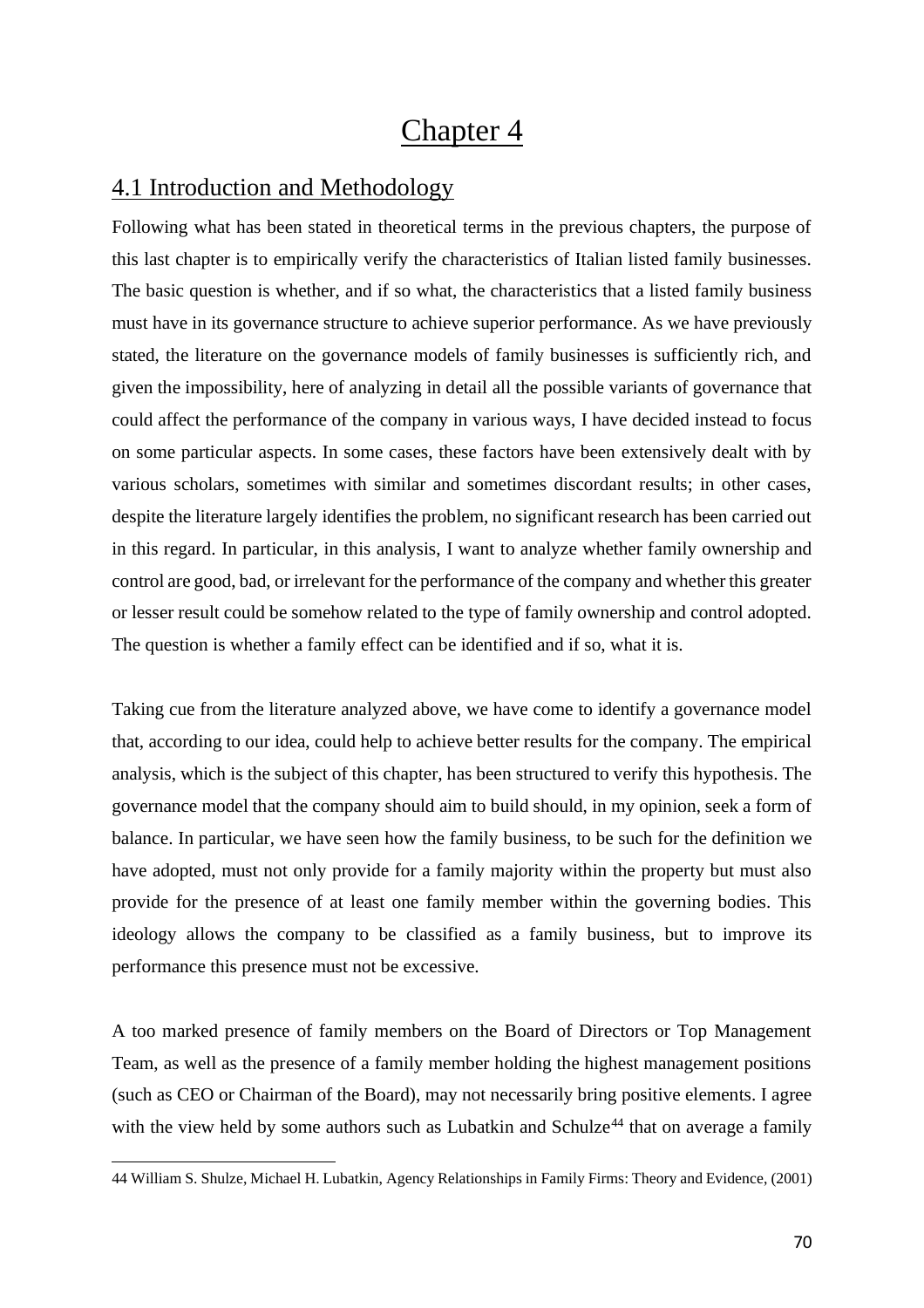CEO can perform better than a non-family member when the size of the business is very small, and ownership is concentrated.

As the company grows and the shareholding structure disappears, the benefits associated with a family CEO tend to diminish, the benefits associated with passing on tacit knowledge among family members become less and less important when compared with the greater experience that an external manager can bring to the company.

To conclude, before getting to the heart of our analysis, we can assume that the best solution to govern a family business is a hybrid. The search for a balance between family subjects and subjects outside the company could be a discriminating factor capable of favoring the positive elements and reducing the negative ones associated with family businesses. The presence of family members inside the company could favor a long-term orientation and reduce the aspects linked to managerial shortsightedness typical of public companies.

# 4.2 The Importance of the Founder

Starting from this last topic, I introduce the first key point of this analysis, which focuses on the leadership issue, to better understand how it is linked with performance.

It is right to make this premise valid also for all the other parts that will make up my analysis. The empirical analysis carried out in this fourth chapter refers to a sample of 196 Italian companies listed on Borsa Italiana SpA. Analyzed in the period 2005-2014, where the observations are unbalanced as data for all the companies were not available for the whole period indicated. The data were collected using the database: Thomson Reuters Eikon, AIDA, the websites of Borsa Italiana, Consob, and the individual companies if necessary.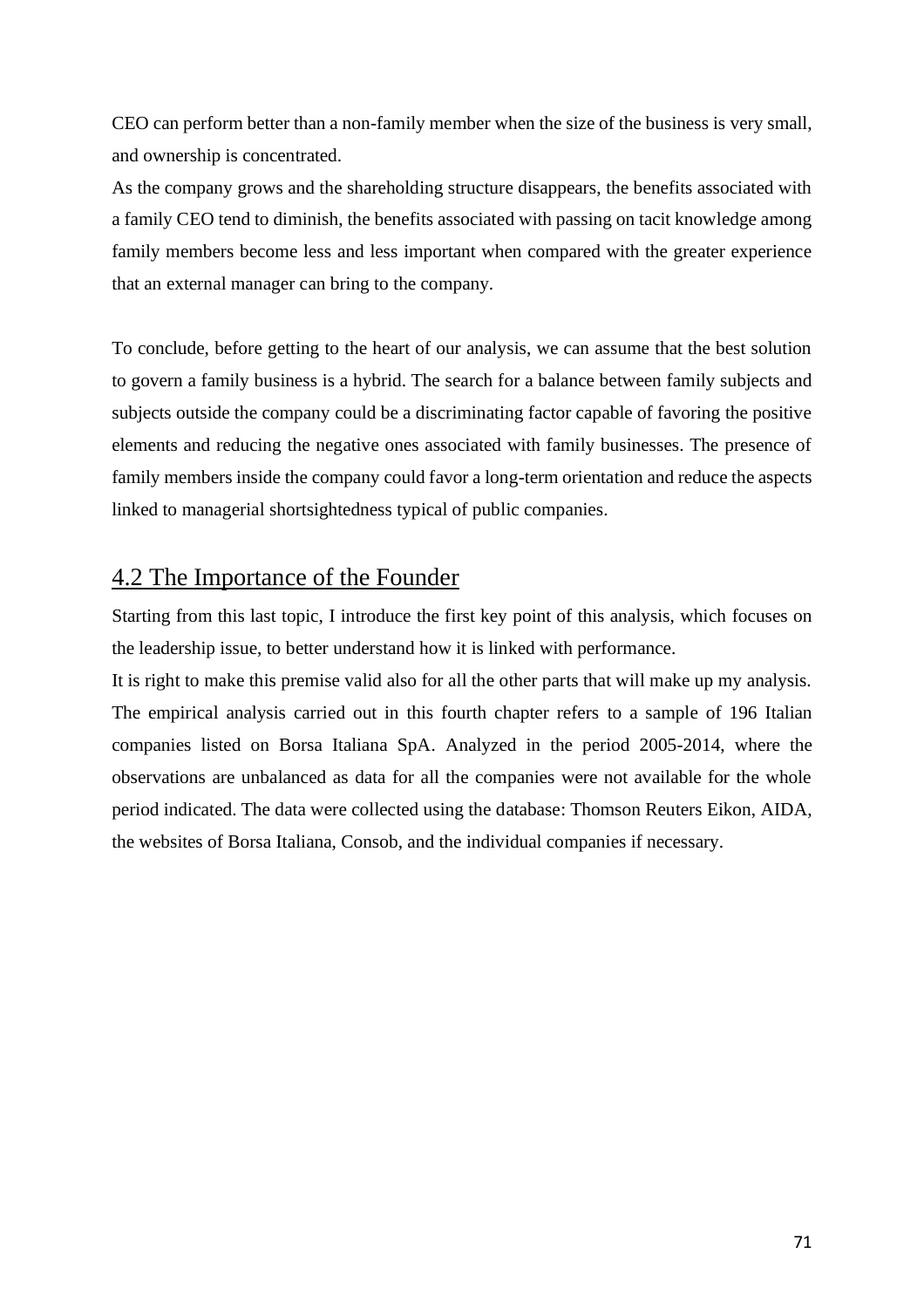*Table 3: Number of Firms Belonging to Each Generation in the period 2005-2014*



Firms Generation Trend

All data refer to the consolidated financial statements of the companies that therefore have a pyramid or group structure. To identify a positive or negative effect of the family on the company's performance, the pyramid structure plays an important role. For this reason, I have only used data from consolidated or group financial statements to verify this condition.

The first point of the analysis deals with companies with a founder who also holds the role of CEO. In the entrepreneurial reality, as we have seen extensively during this research, we try to understand what are the factors that can ensure success and continuity to the company. Putting financial factors aside, the company certainly needs strong leadership that can carry out it through many challenges that the market, competitors, and technologies place before it. In addition to the common difficulties that a company encounters in the course of its life, family realities are also faced with an "almost" obligatory generational changeover. I say almost

because we must always keep in mind that the transfer of the holding or the exit of the family are true options to be taken into consideration in order not to see all the work done by the founder or previous generations go up in smoke. Other common problems of family businesses are undoubtedly the change in operating conditions and "owner fatigue"<sup>45</sup>. These situations

*Source: Thomson Reuters Eikon*

<sup>45</sup> AIDAF, "Il Top Management nelle aziende familiari", (2006)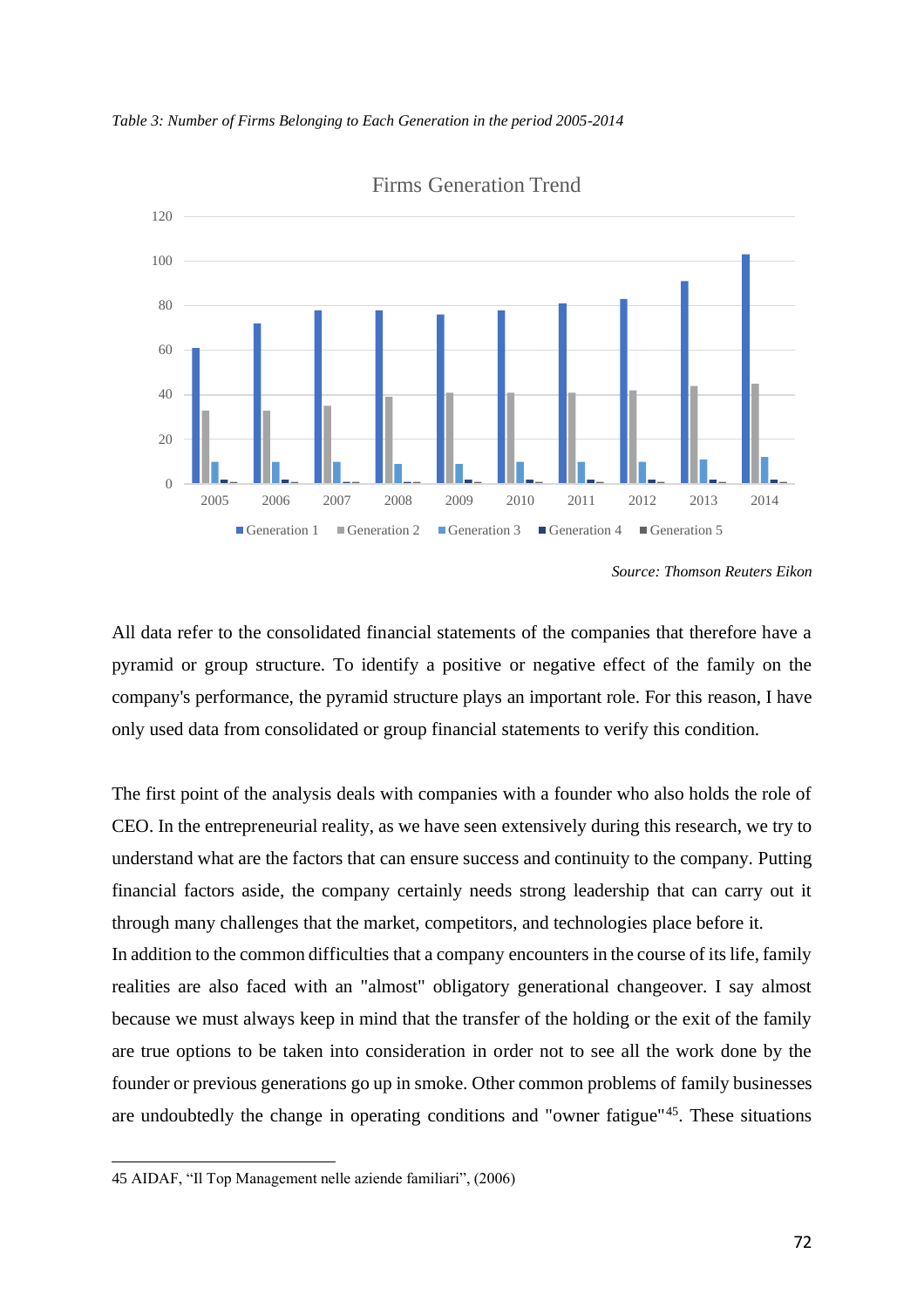become difficult to identify, especially if the evaluator is directly involved in the management. Over the last 15-20 years, experience has shown that it is useful to continuously monitor management performance to adapt it to changing circumstances through a process of control and comparison (check and balance) between top management and a strategic decision-making body, typically the Board of Directors. In family businesses, the control and comparison of strategies can also be managed within the family itself, through the Family Council or by delegation to people other than the company manager. However, this may present additional risks, as possible conflicts of opinion and interest may be accompanied by emotional problems. It is in the wake of this thought, which I will resume later, that I begin my analysis.

The sample I examined is made up of 196 companies, but for 6 of them there was not much data to take into consideration. Therefore 45 of these 190 companies, corresponding to 23.1% of our sample, have a managing director who is also the founder of the same, while the others (76.9%) have a managing director, who is either a family member but not a founder, or an outsider. It is important to specify that the data taken into account for companies with the Ceo=Founder are sometimes only taken for the individual years in which this criterion was met. Therefore, the results that emerge from the analysis should be framed with particular attention to the fact that the founder effect may persist even when the latter has recently left the role of Ceo. The founder-Ceo variable taken into consideration is presented as a dummy variable. In the database collected if the founder was also Ceo the value 1 has been entered, otherwise the value 0. I took a lot of different KPI to have a general overview and make a more complete analysis; however, the first figure that certainly catches the eye is market value. In companies that have a founder at the head of the company there is a 23% lower middle value than the others, this shows us that for the former there is a lower growth presumably linked to management which, as mentioned above, becomes stagnant and does not give an incentive for business growth.

The competitive advantage that family businesses that do not have a founder as their CEO also seems to be supported by the market value trend in the years 2008-2014. For this small analysis, only those companies in the sample for which data could be found in a sufficiently large period were taken into account.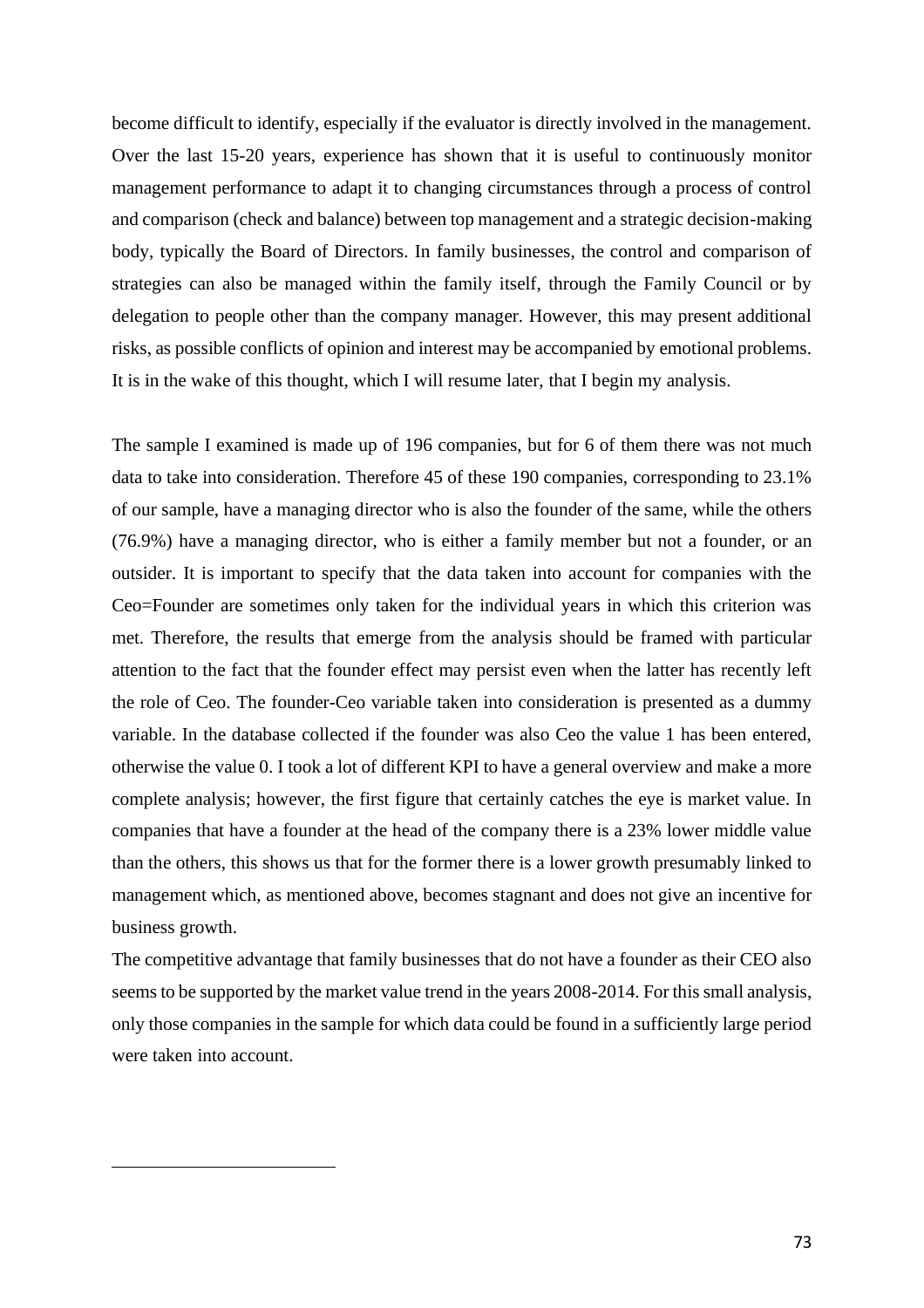The graph below shows the opposite trend between the two samples, as the companies headed by the founder tend to have a more marked downward trend than the others do, which have remained constant over the aforementioned period. In recent years, however, there has been progressive growth for both. However, due also to the lack of data, this data has been included in the analysis but is not considered completely exhaustive to provide a detailed analysis.





Market Value Through the Years

A similar trend can also be noticed by the analysis of international assets and operating income values deriving from trade with foreign countries. For companies that have the CEO who is the founder, the values are significantly lower, international assets are less than half and operating income generated by the foreign business is about one-sixth of those of non-founder companies.

*Source: Thomson Reuters Eikon*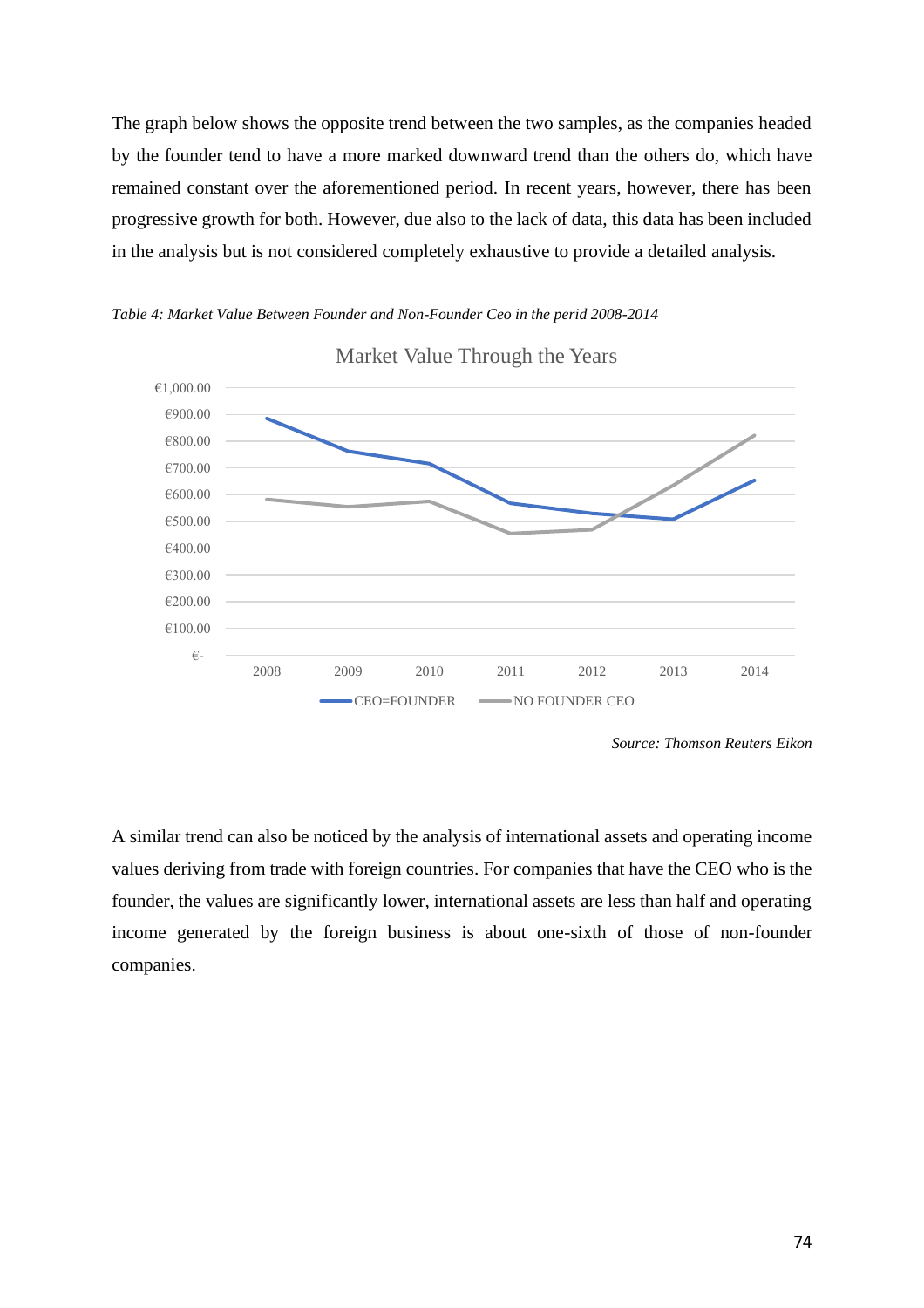

*Table 5: Three KPI of Founder Ceo's Firms in the period 2005-2014*





No Founder Ceo

*Source: Thomson Reuters Eikon*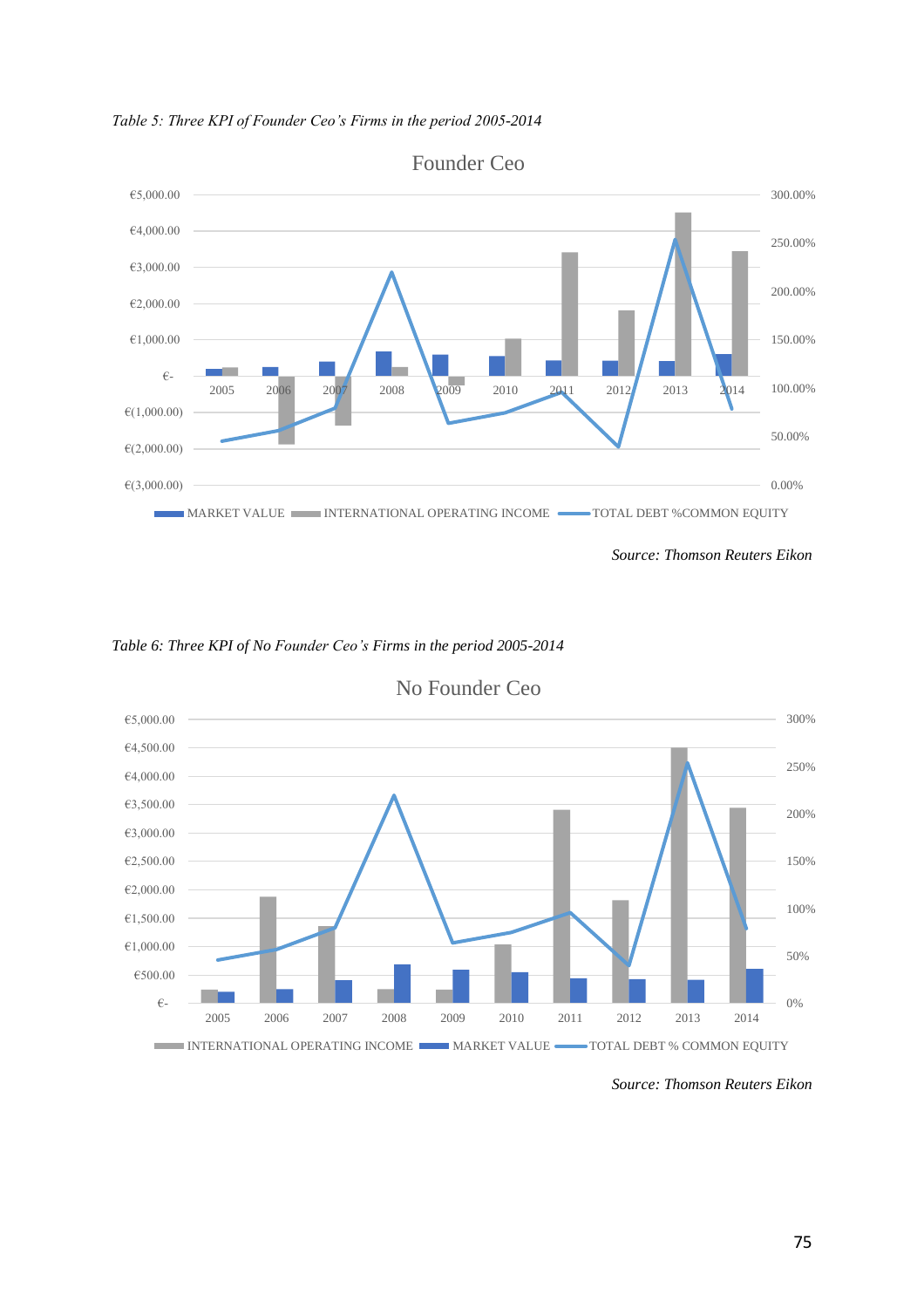These aspects can be linked to the idea that family business, especially if managed by the founder and therefore by the first generation, are mainly focused on the consolidation of the local and national market without thinking about a future perspective of internationalization. This latter would allow the company to have a larger consumer base and a more attractive brand on the world market.



*Table 6: Comparison Between Founder e No Founder Ceo of International Sales and Assets (average of the period 2005-2014)*

Investments from this point of view can also help us to understand how there is a distinction of course between the two types in question: in the former, there is less recourse to external capital, even if the values are not too far from each other, as they are generally financed with family money. The percentage of debt compared to common equity is almost higher in each year of the period considered. Taking into account an average value, we got 100% compared to that of non-founder companies, which are 125%. Especially companies managed by external managers see debt as an opportunity, a means through which they can achieve important revenue targets, even at the expense of the financial strength of the company. Finally, a clear difference deriving from the observation of net loans suggests that the founders as CEO decide to opt for a much more prudent attitude to avoid having to face the difficulties that the future may present them.

*Source: Personal Elaboration of Aida's Data*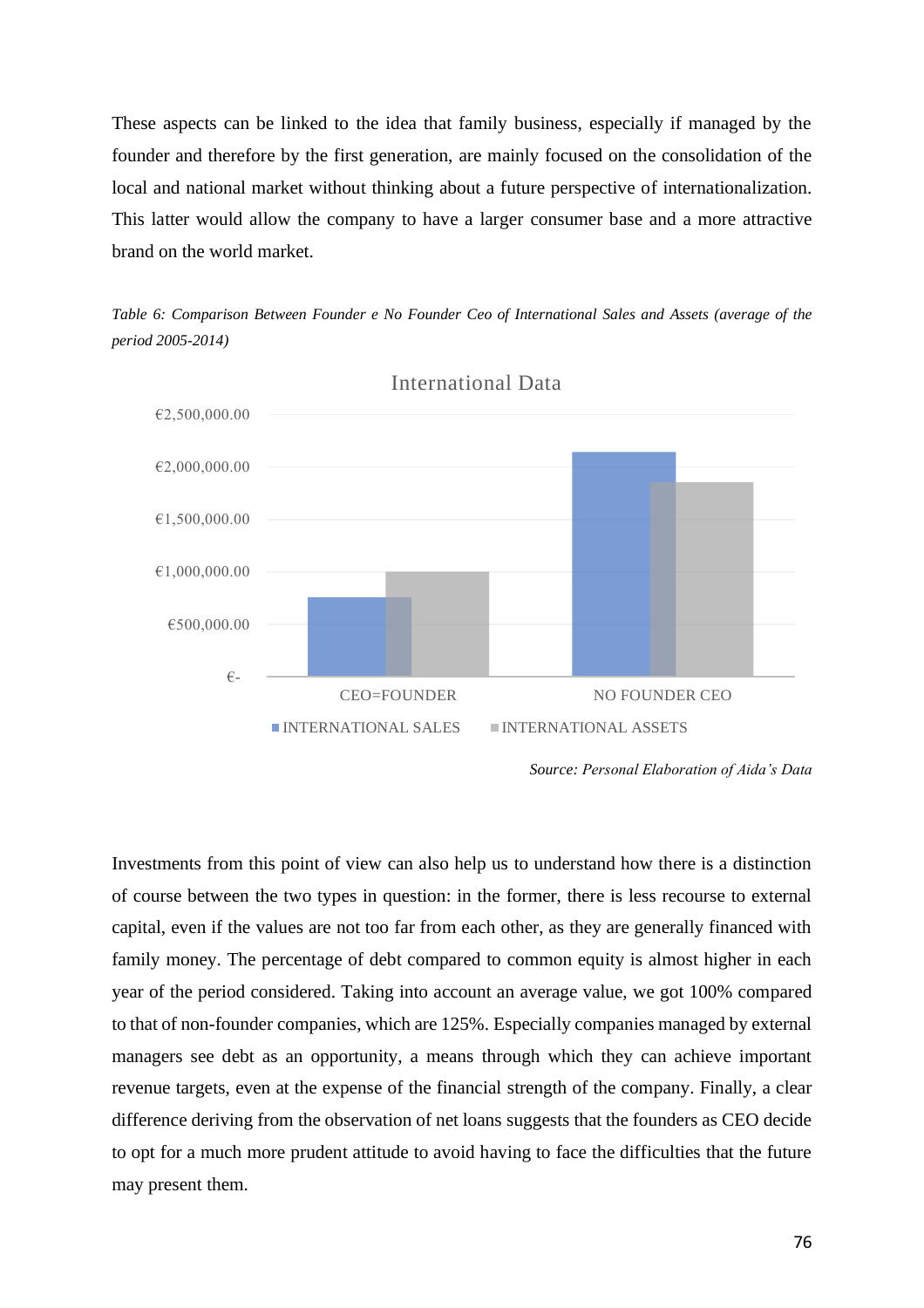If we wanted to draw a hasty conclusion, we could easily note that, except for some data in favor of the companies that benefit from the founder-Ceo, the results show the superiority of family businesses that decide to rely on another person. This conclusion would go strongly in contrast with the numerous studies that have highlighted how the presence of the founder could somehow influence the business results succeeding with his charismatic and entrepreneurial spirit and create a positive effect in terms of resources, skills, and competitiveness of the company, identified with the term founder effect. The data that emerged from the analysis carried out are in contrast with the study of Amit and Villalonga<sup>46</sup>.

The two professors during their study came to demonstrate how the Tobin q (Market Value to Assets) in companies with a founder-CEO and president had a Tobin Q average of 3.12. Companies with a founder as president and an external CEO scored almost as high (2.81). However, it is necessary to make a clarification that prevents a proper comparison between different family businesses, namely, the failure to adopt a universal definition of Family Business, which leads most of the studies conducted so far too conflicting results. In the above essay, the two authors use nine different definitions to categorize family businesses, a subdivision that weighs on the possibility of having a certain figure on the value of the companies' performance.

Within this model, however, we want to interpret the founder effect from a different point of view, that is, as the ability of the founder to transmit to his descendants a strong attachment to the company, which must therefore be developed and preserved as part of the family's inheritance. In this vision, the presence of a founder able to transmit a strong culture to his descendants should be able, as generations go by, to have a positive impact on the company's performance. This aspect is linked to a conception that family businesses develop a form of altruism that encourages all family members to collaborate in the interest of a common good: the business. The core values of this theory encourage the founders to pass on ideas of commitment, respect, and mutual trust, and to provide their descendants with a workplace and company resources that they can exploit. A vision based on seeking a balance in governance mechanisms should be able to open up to external parties, thus allowing capable and professionally competent managers to operate within the company.

<sup>46</sup> R. Amit, B. Villalonga "How Do Family Ownership, Control and Management Affect Firm Value?" (2006)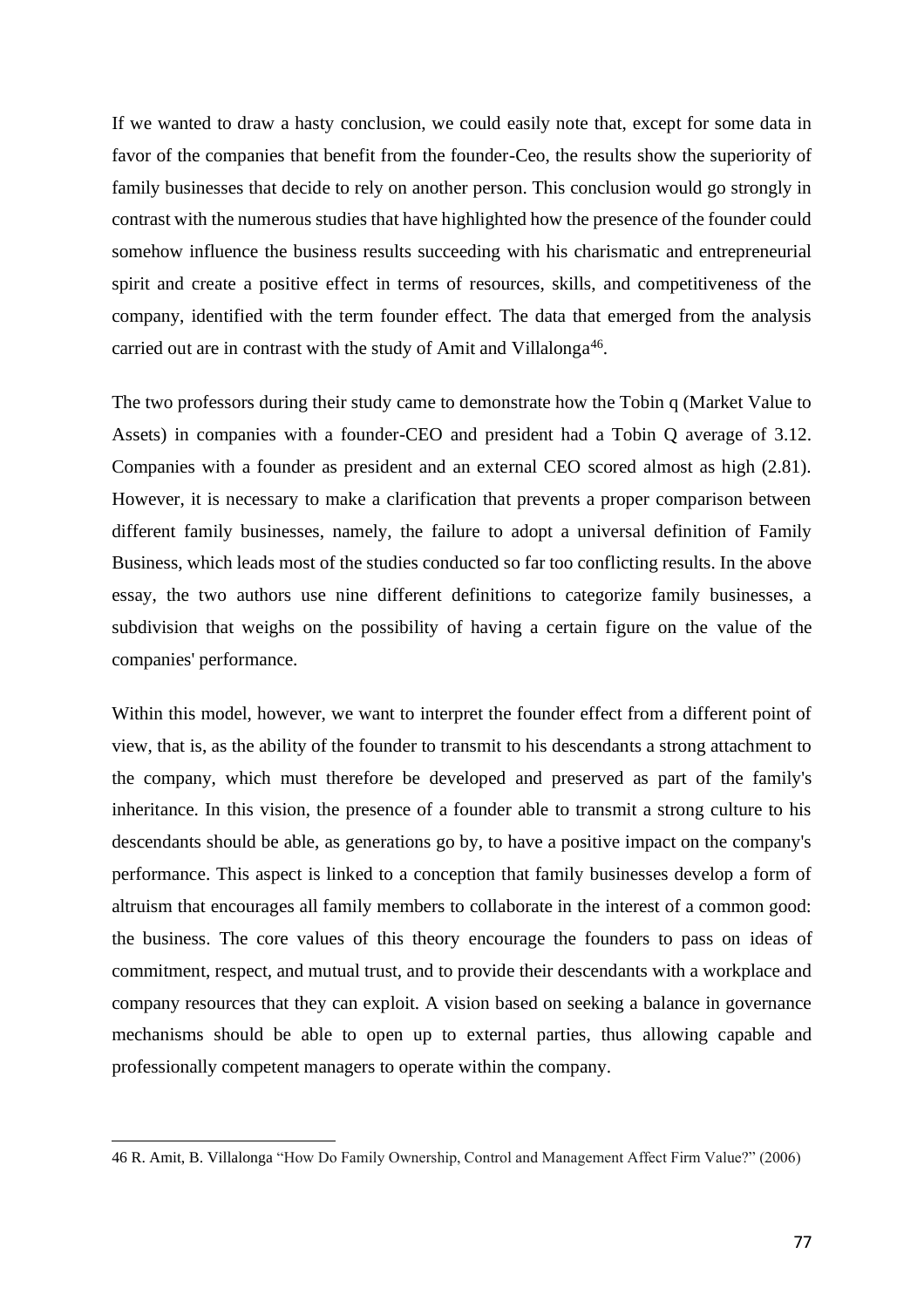Another positive aspect to consider is the reduction of problems associated with the management of relationships between managing and non-managing members. This form of balance allows one to exploit the inimitable family resources and at the same time to diminish the effect of nepotism, a typical problem of this type of business. In synthesis, the family presence in the property, and more limited terms also in the management, turns out to be a positive factor in our vision as long as an excessive concentration of power is not generated.

### 4.3 Performance in the Different Generations

The second point of our analysis focuses on an extremely sensitive topic for the survival of the company. The topic in question is the generational transition that, as we have seen in the second chapter, presents many difficulties. My intention in this part of the analysis is precisely to exemplify these difficulties through data extrapolated from the sample we analyzed previously. Our sample in the analysis is always composed of 196 family companies listed on the Italian Stock Exchange, even if the observations were made only on 179 companies since the data were available and relevant only for these, the variable under examination is generation 1, 2, 3, 4 assumed as a dummy variable, which assumes value 1 if the management is entrusted only to generation 1, 2, 3, 4 and 0 if entrusted otherwise. Before going into the analysis, I wanted to dwell on different data to have a general view of what is the panorama of the generational transition for Italian companies.

According to the Family Firm Institute of Bocconi University, the family businesses that manage to reach the third generation are 13%, those that survive the founder are 30% and only 4% of these reach the fourth generation. Still very high the percentage of companies that rely on a leader over seventy years old. About 23%, this figure is illustrative of the difficulty that surrounds the generational transition because it is preferable to always have the presence of a leader who has experience instead of worrying about the latter transmit his knowledge, preparing the company to make the transition. You should not be surprised if only 18% of companies plan to plan or undergo a generational changeover. After this brief statistical part let us see what emerged from the data I extrapolated. The main trend that seems to emerge and we will see it better with KPIs that we will select, is to have the companies that follow almost all the same path.

We see a growth in performance between the first and second generation, a clear sign that, even if there are not as many as we said before, those that manage to survive those that do have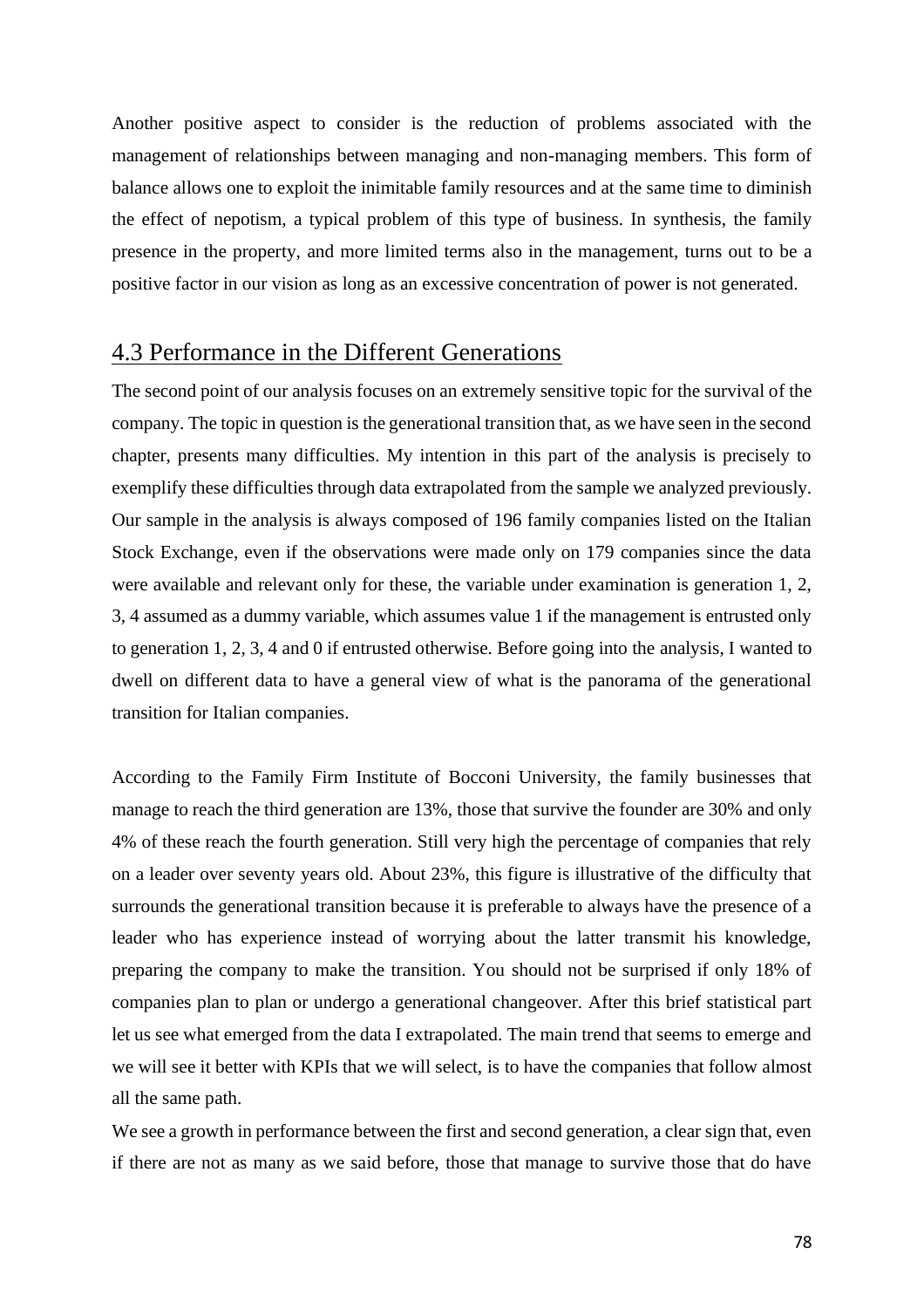certainly done a good job with medium-long term projects. Following this first step, we have a moment of slight downturn when we reach the third generation, where all the KPIs either decrease or remain more or less similar. As if to emphasize that we enter a phase of adjustment where the only goal is to hold on and not give up ferrying the company to the next generation, which is why those few companies that reach the fourth, in our example only 3. Two of which belong to the same family: the Agnelli, have far greater values, has now become established companies that have fully completed their journey.

#### *Table 7: Number of Firms of Each Generation*



Firms Belonging to Each Generation

The first indicators that we are going to consider are ROE, ROI, and ROA respectively. The ROE has a trend very similar to what we said in our premise, the only difference is that already from the first generation starts from a negative value to then rise by almost 160% in the second generation and then undergo a decline in the third-generation companies. Widening the mesh of our reasoning we move on to the ROI that indicates the profitability and economic efficiency of the characteristic management of the company, regardless of whether the source invested is the capital of the company (share capital) or the capital borrowed from banks and financial intermediaries (debt capital). We see that this indicator follows a path similar to ROE. Finally, the last index is the ROA which measures the profitability of the activity carried out by the

*Source: Personal Elaboration from my Database*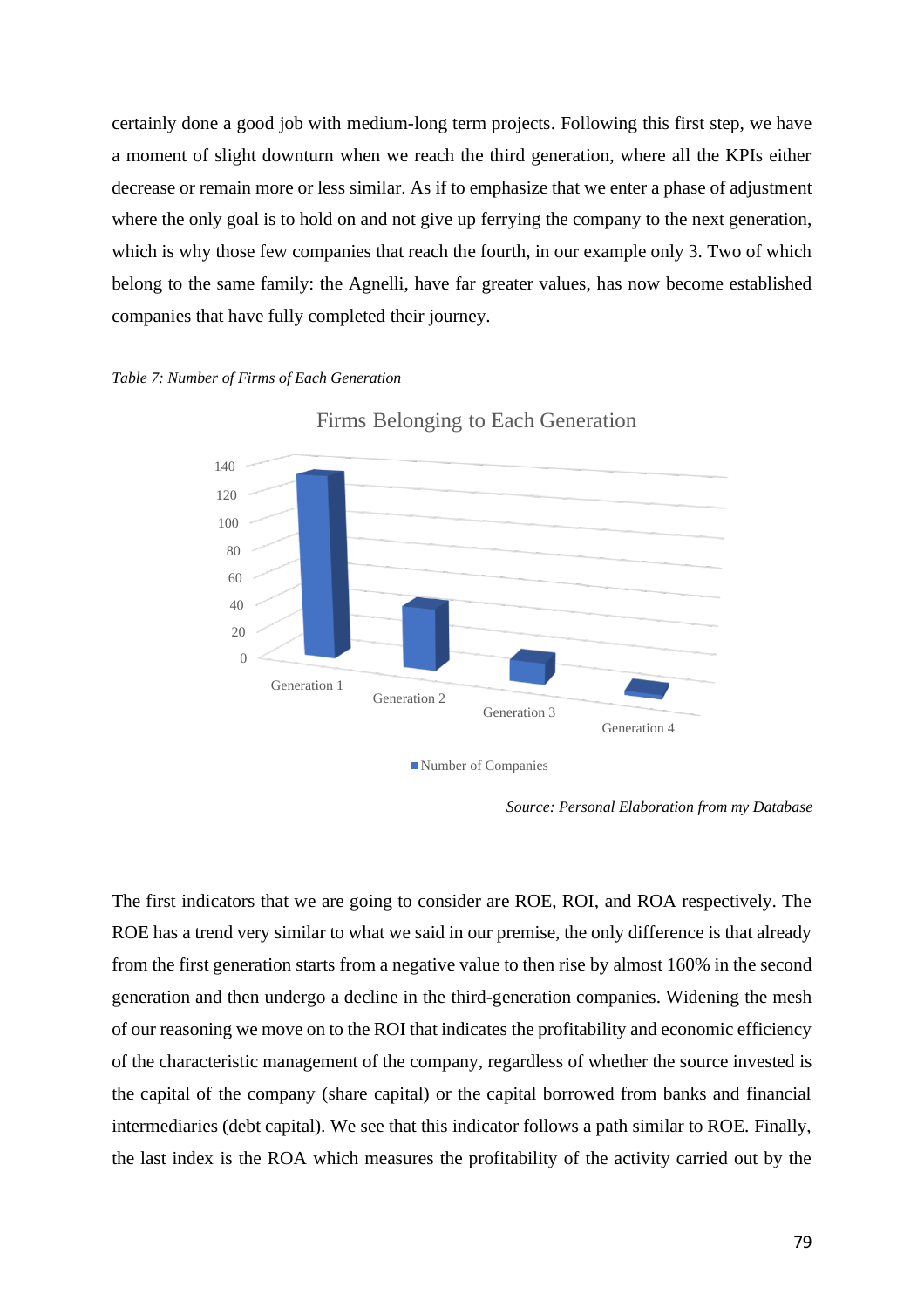company, as can be seen from the graph, in the first two generations this value is almost equal (52% in the first and 48% in the second), in the last two generations there is a dizzyingly lower return on activity.



#### *Table 8: Comparison Between the Four Generation by Using ROE/ROI/ROA*

*Source: Thomson Reuters Eikon*

Intending to increase the size of the market share held by companies when they pass from one generation to the other, we see that the market value between the companies of the first and fourth generation differs by about 15 times its value, always presenting a decrease for the companies of the third generation. The other indicator we take into consideration is the P/E ratio, which indicates the ratio between the market value of a share and the profits generated by it. Although it should be compared with the P/E of the sector of the company in question, a division that I have not adopted, we can make a general but significant speech about the idea that investors may have of the companies in our sample.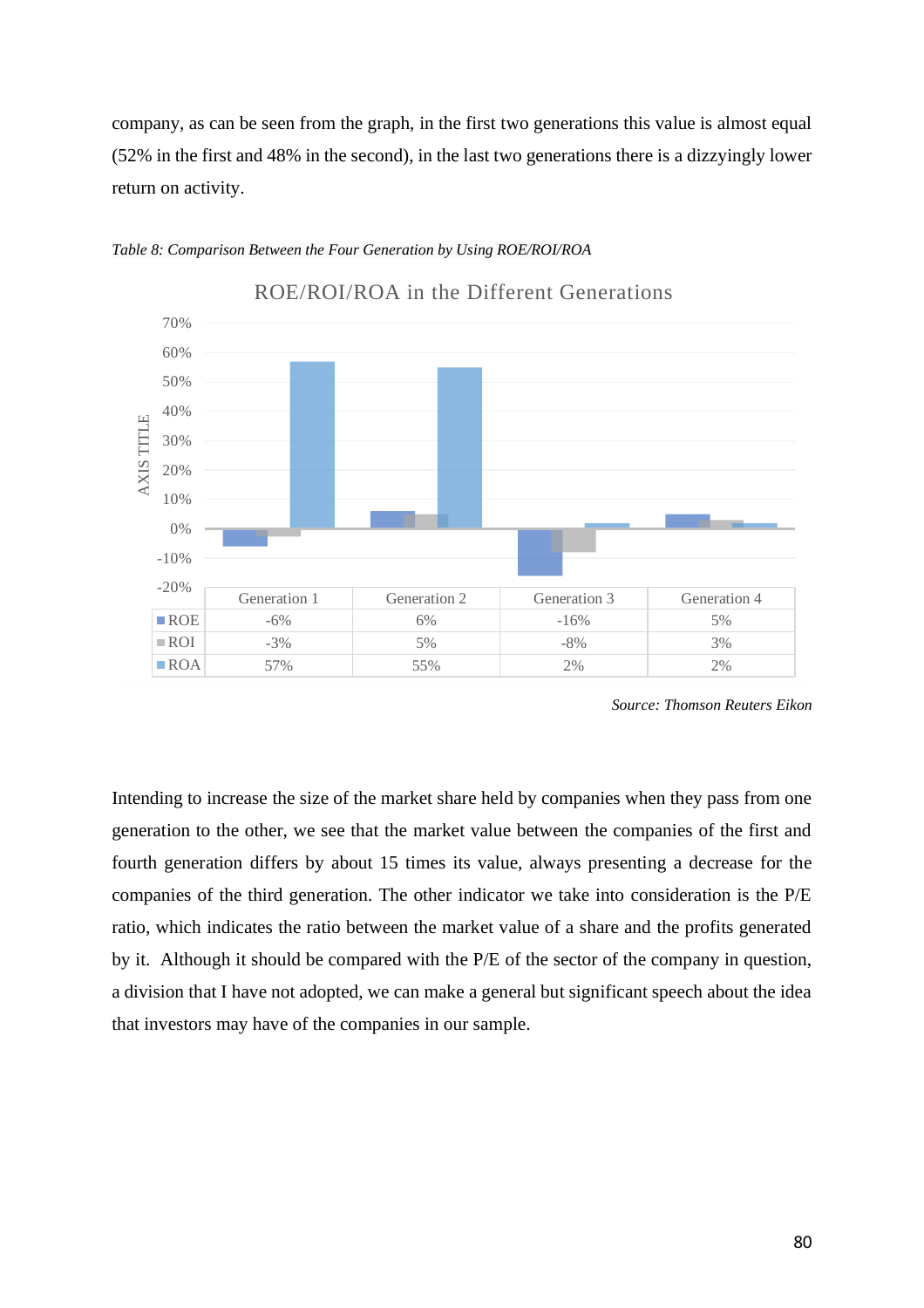*Table 9: P/E Ratio Trend Between Generations*



P/E Ratio for the Generations

*Source: Thomson Reuters Eikon*

The main rule that is applied when you go to see this indicator is to believe that a low P/E indicates an undervalued company while for a high value you have an overvaluation; this means that investors have high expectations of companies with a high P/E because they expect profit growth rates of a certain value. Referring to our sample, we note that the value between the first and fourth generation has almost tripled. If we wanted to draw general conclusions, we can imagine that investors are more reluctant to give confidence to new companies, with a still unripe family at the head. While they expect more and more as the company grows in size, thanks also to the possibility of having a comparison with the experience over the years, for a young company this is impossible because it lacks a historical data. It must also be considered that trust is generated at the basis of the "relationship" between company and investors in the case of family businesses. First of all, in the founder and subsequently also in the family in the event that it is included in the company's work. In fact, we will see in the fifth chapter the case of Luxottica, where the founder, despite deciding to make risky decisions, will eventually be supported by investors.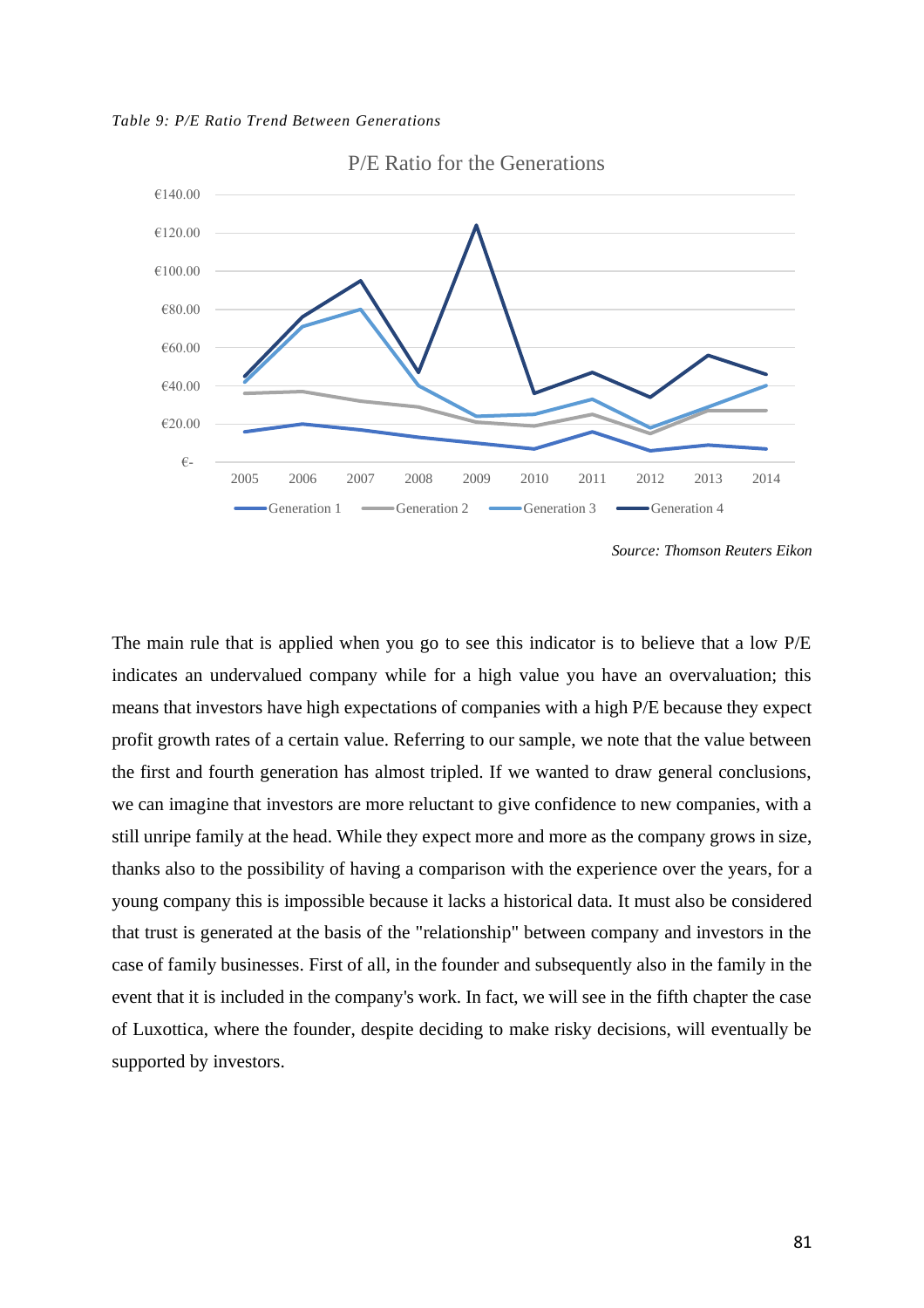*Table 10: Market Value of the Firms Belonging to Each Generation (average of the period 2005 - 2014)*



Market Value Through Generations

*Source: Thomson Reuters Eikon*

The next point provides an analysis of the debt part of the companies, to see what strategy the companies adopt according to the generation. The indicator that we are going to consider is the Debt-to-Equity Ratio; the latter is one of the main financial indicators used by banks, for example, to judge the level of sustainability of a client company. It is clear that the higher the ratio indicated above, the smaller the margins to lend further money to the requesting company, as the debt is already high, i.e., the financial strategy pursued has been aggressive. This correlation between the value of the debts and the shareholders' capital can be explained in consideration of the fact that the money borrowed from third parties must be remunerated and this implies a cost in the form of interest for the debtor company. At the same time, the shares purchased by the partners and whose share capital is formed at a certain date must be remunerated. When a company registers an increase in the debt-equity ratio, the level of debt rises, so that the resources to be set aside for interest also increase in absolute value, as well as generally as a percentage of the degree of debt, reflecting a higher credit risk. The consequence of this is that operating income tends to fall since the higher interest to be disbursed reduces the result generated by ordinary operations. Fewer profits are translated over time, if not immediately, into lower dividends distributed to shareholders so that in the face of higher remuneration to be paid to creditors, the shareholders will have to make do with fewer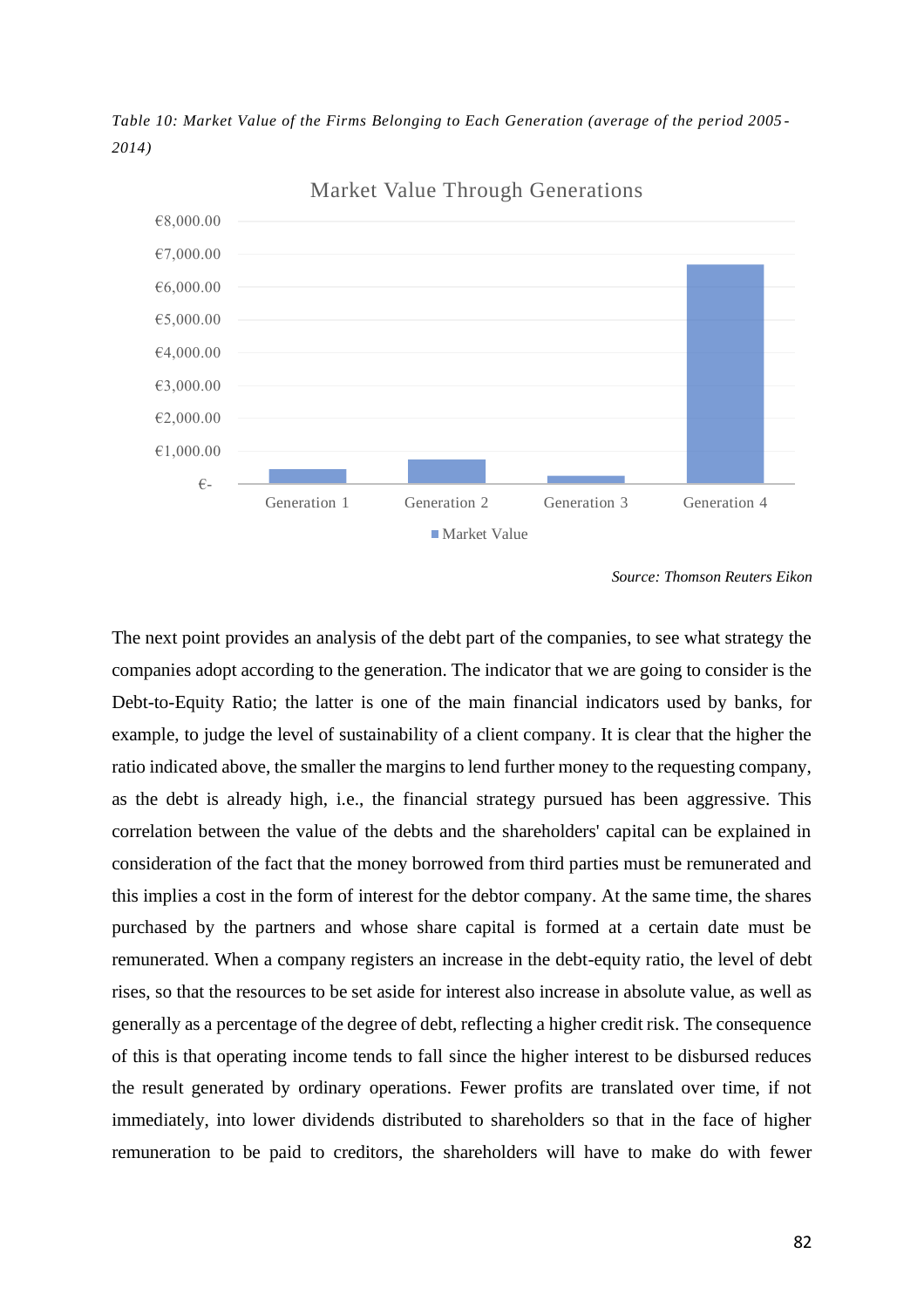resources. In other words, the debt displaces the capital on the front of the distribution of resources. A heavily indebted company pays a lot of interest and pays few dividends.

This is the reason why the value of shares tends to fall over time as the degree of indebtedness of the listed company increases. The values for the different generations are all quite high, all well above 100%, with a surge in the third generation, in my opinion, this should not be seen as a wake-up call but as a necessary consequence of going to raise capital from the third parties once the size of the company is growing. Previously, we have said that at the beginning of the company, when the founder is still present, the average size of the company is reduced and the use of third-party capital is reduced, but this, especially for ambitious companies, does not last more than 10-15 years because then it becomes, an obligatory step, to a larger size and notoriety of the company also corresponds to facilitation in access to credit.

## 4.4 Relevance of the CEO-Shareholder

In this last part of the analysis, I decided to focus on the shareholding structure of companies, with a particular focus on the CEO shareholder, both family and non-family, and dividing the former into the three different generations. In the past, especially in small and medium sized family businesses, the idea that the family always held the majority of the capital was ingrained, and this was then also reflected in a greater shareholding held by the CEO.





ROE With Different Percentages of Shares in Family-Ceo

*Source: Personal Elaboration Taken from my Database*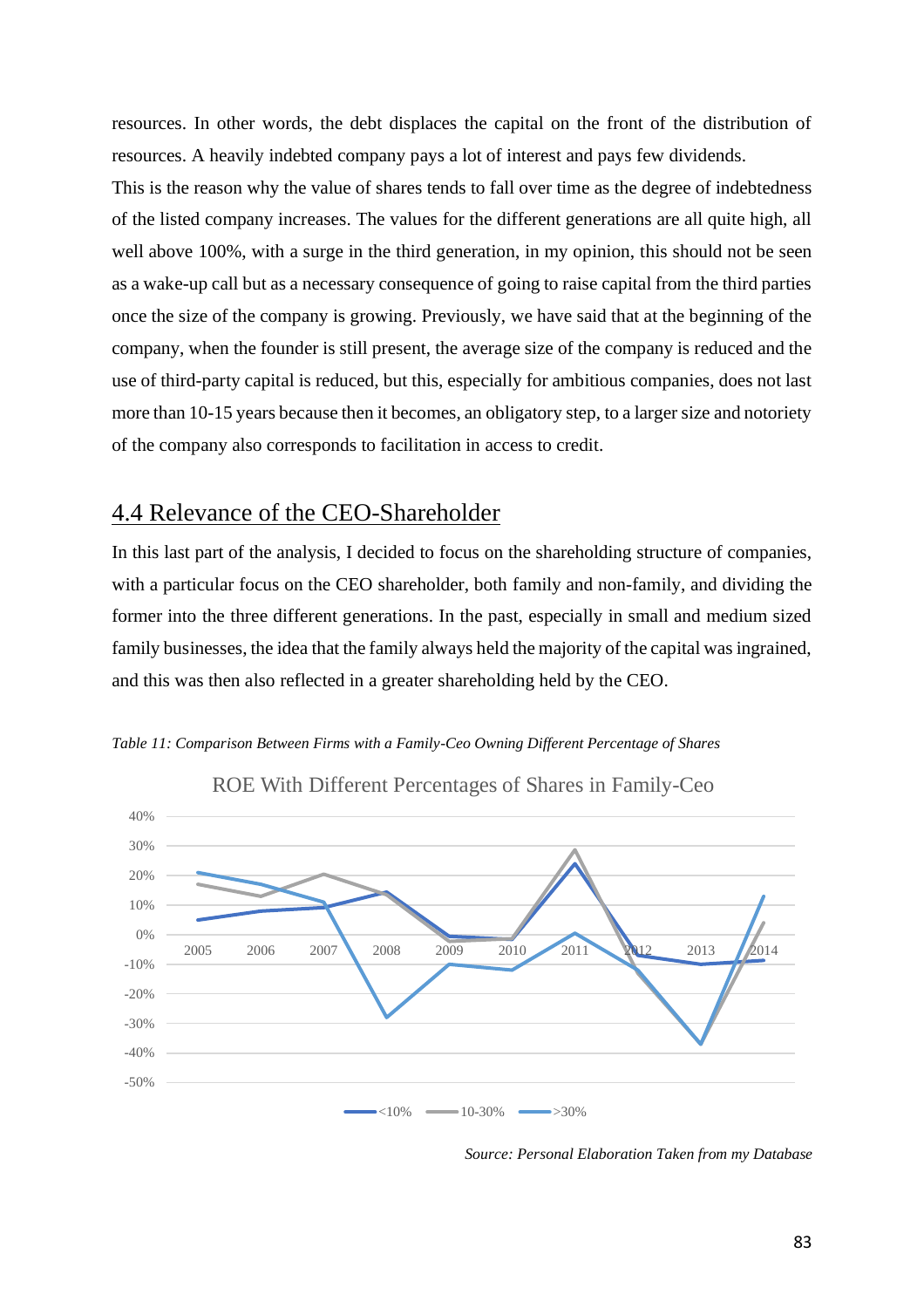In recent years, as we have said many times before, large companies have been leading the way in reversing this trend, starting to open up to third-party investors and CEO-Shareholders outside the family. In the table below it is clear that over time there has been a depersonalization of the CEO's shareholding across generations, to the average value of non-family CEOs, which is as low as 1%.

|                | Generation 1 | Generation 2 | <i>Generation 3</i> | Non-family CEO |
|----------------|--------------|--------------|---------------------|----------------|
|                |              |              |                     |                |
| % CEO's Shares | 27,6%        | 20%          | 3,2%                | 0,9%           |
| Net Debt       | €466.569,00  | € 289.129,30 | € 2.247.038.06      | € 627.682,34   |
| <b>ROA</b>     | 50,36%       | 53,12%       | $-0,29%$            | 37,17%         |
| <b>ROE</b>     | 10,56%       | 1,90%        | 2,25%               | 1,30%          |

#### *Table 12: Different KPI between Three Generations's Ceo and Non-family Ceo*

*Source: Thomson Reuters Eikon*

When the CEO is external, performance is much less brilliant in terms of profitability, cash flow and debt sustainability. This result is compatible with two very different phenomena. On the one hand, my view is that hiring an external director reduces management efficiency, for example because it increases agency problems with the separation of ownership and control, or because family businesses struggle to attract capable external managers. On the other, it could be that families rely on an external CEO when the business is going particularly badly. In this case, the worst performance of external directors would be a legacy of particularly inefficient family management.

I then tried to understand how much the percentage of shares held by CEOs, both family and external, could influence performance. I lost consideration of the time horizon from 2005 to 2014, distinguishing three macro-areas (percentage of shares held: <10%, 10-30% >30%). As a judgement parameter for analyzing performance, I considered the level of ROE, an indicator that we have discussed extensively in the previous paragraphs.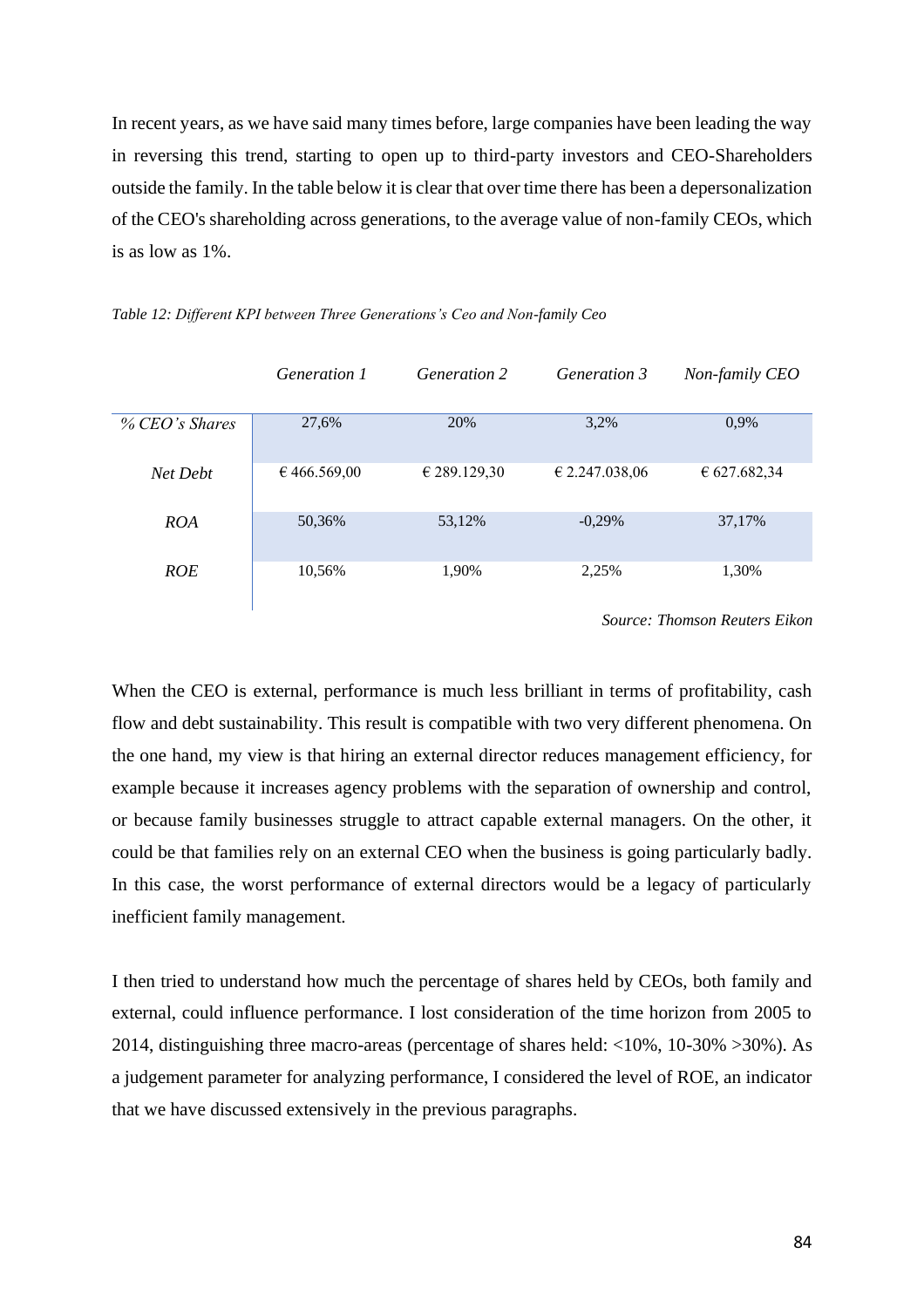In the first graph we see how the holding of shares that allows for fairly constant levels of performance over time is the one where the family CEO holds a percentage below 10%, this position could lead to a greater comparison between shareholders and put the CEO in a position where he always has to take other opinions into account before making a decision. The second graph uses the same data for Non-Family CEOs. Unfortunately, due to a lack of data, I was only able to examine the situation of shares below 10%. We can see that both situations are almost similar, apart from more or less high peaks, the trend followed is very similar; an upward trend in the first few years, a downturn after the crisis and a recovery. In the last few years, companies with an unfamiliar CEO have better numbers.



*Table 13: Comparison Between Family and No Family Ceo that Own <10% of Shares*

*Source: Personal Elaboration Taken from my Database*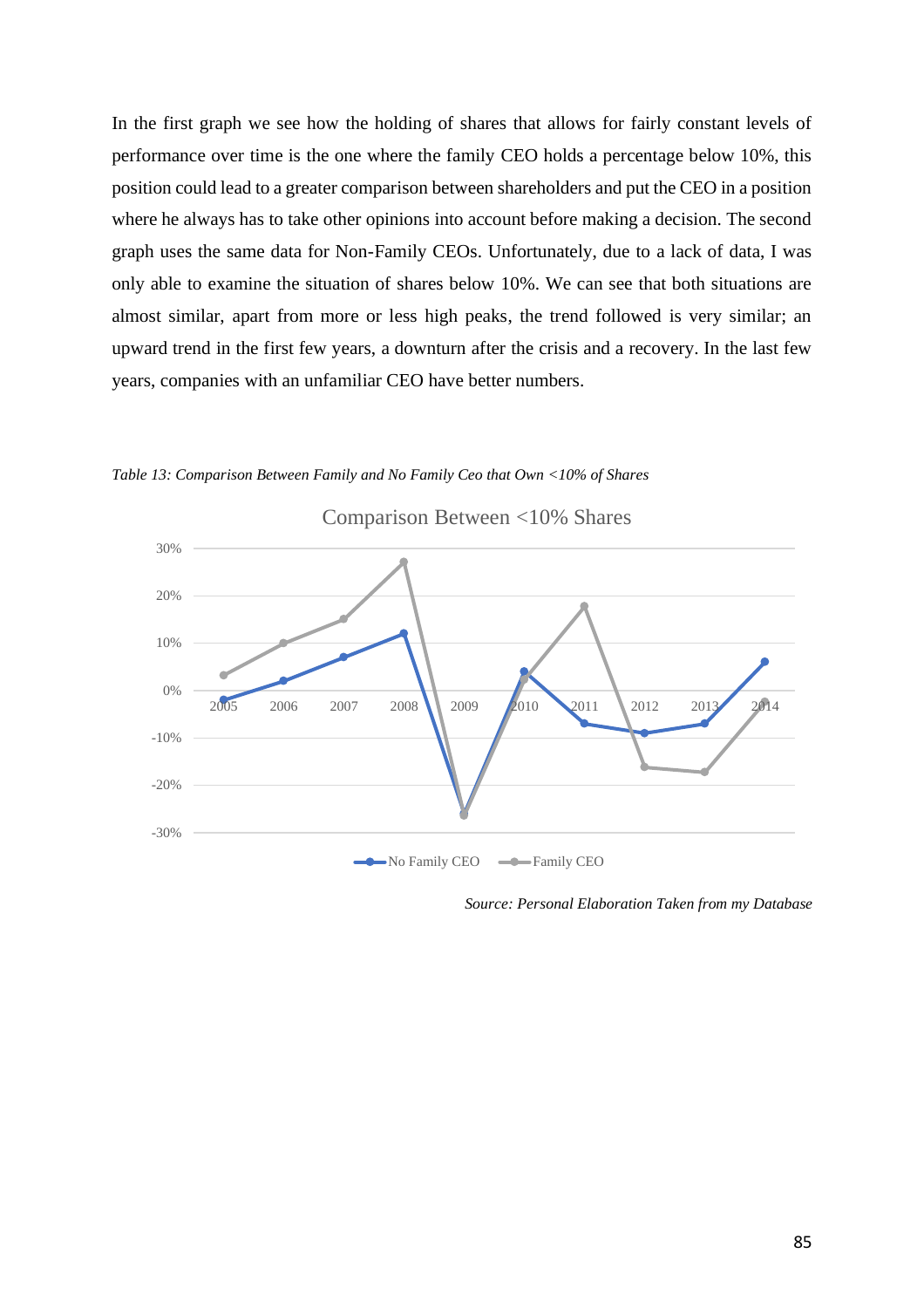# Chapter 5

In this last chapter I decided to analyze two Italian excellences who made up the sample of family businesses under examination that I used for all my work. The two companies in question are: Luxottica and Safilo Group, two of the largest Italian and world companies in the eyewear sector. The two companies were founded about 30 years apart from each other, but nevertheless have an important overlap period in which it is, in my opinion, really interesting to analyze the different management methods that have determined the definitive rise of the Luxottica brand and, at the same time, the decline of the family ownership percentage of Safilo. Specifically, my attention will be focused on Safilo's second generation unsuccessful management, and on Luxottica's founder management in which he took advantage of the misstep of the direct competitor, deciding to adopt an ad hoc configuration for the succession within his company.

### The Eyewear Industry

The eyewear business is a rapidly growing sector, in which there are three main branches that are the lenses, the frames and the armature<sup>47</sup>. From a global point of view, we are witnessing the presence of two large geographical areas of production, which are South-East Asia and Latin America on one hand and the West with American, European and Japanese producers on the other. The two areas are distinguished mainly by the production segment in which they operate, respectively the first focused on the low-end production while the second mainly focused on the medium-high and high-end production. In order to identify the main players in the eyewear industry, it is necessary to analyze the lens sector separately from the frames one. As far as lenses' business, we find a market consisting mainly of foreign companies, of which the leader is certainly the multinational Essilor International SA, a company that we will also mention later, with a market share in 2015 of 30.6%, followed by the German Carl Zeiss AG, with an 8% market share, and by the Japanese Hoya Corp, with a 6.2% market share.

<sup>47</sup> This includes, for example, companies that manufacture machinery for the production of spectacles or spectacle components or manufactures of spectacles accessories such as cases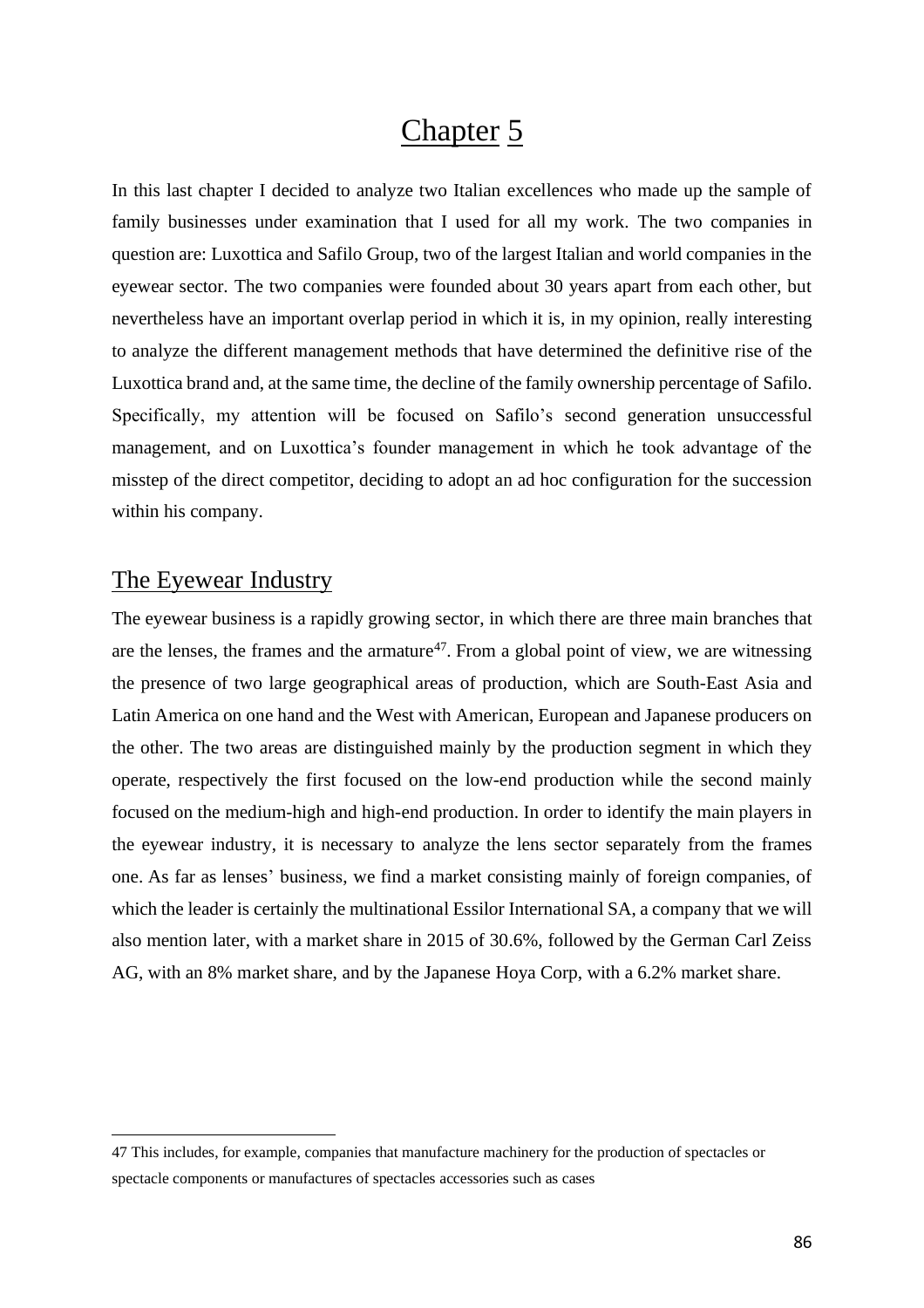#### *Table 14: Market Shares of the Three Major Players of the Lenses Sector*



*Source: Banca Dati Il Sole 24 Ore*

As for the frames' business Italian firms play a major role; in fact, among the leaders in the sector, in addition to Luxottica, there are also Safilo, De Rigo and Marcolin, and at last Allison and Italia Independent. There are also significant foreign players, among which the most important is the American Marchon, owned by the international insurance company VSP Global. It is also crucial to mention the presence of large groups in the luxury sector that in recent years have been directly entering the eyewear market, thus choosing internal integration and production rather than licensing the brand. In particular, this refers to Kering, which has already started this strategy some years ago, and to LVMH which recently announced the foundation of a joint venture with Marcolin. Looking at market shares in the frames sector, the top three companies in 2015 were Luxottica with 22.9%, followed by Safilo with 5.8% and VSP Global (Marchon) with 2.1%; in the sunglasses segment we always find Luxottica in first place with 43.7% of market share, in second Safilo with 13.4% and in third Essilor with 4.3%. In this context, Luxottica certainly plays the leading role with a market share of around 16% with reference to the entire global eyewear market.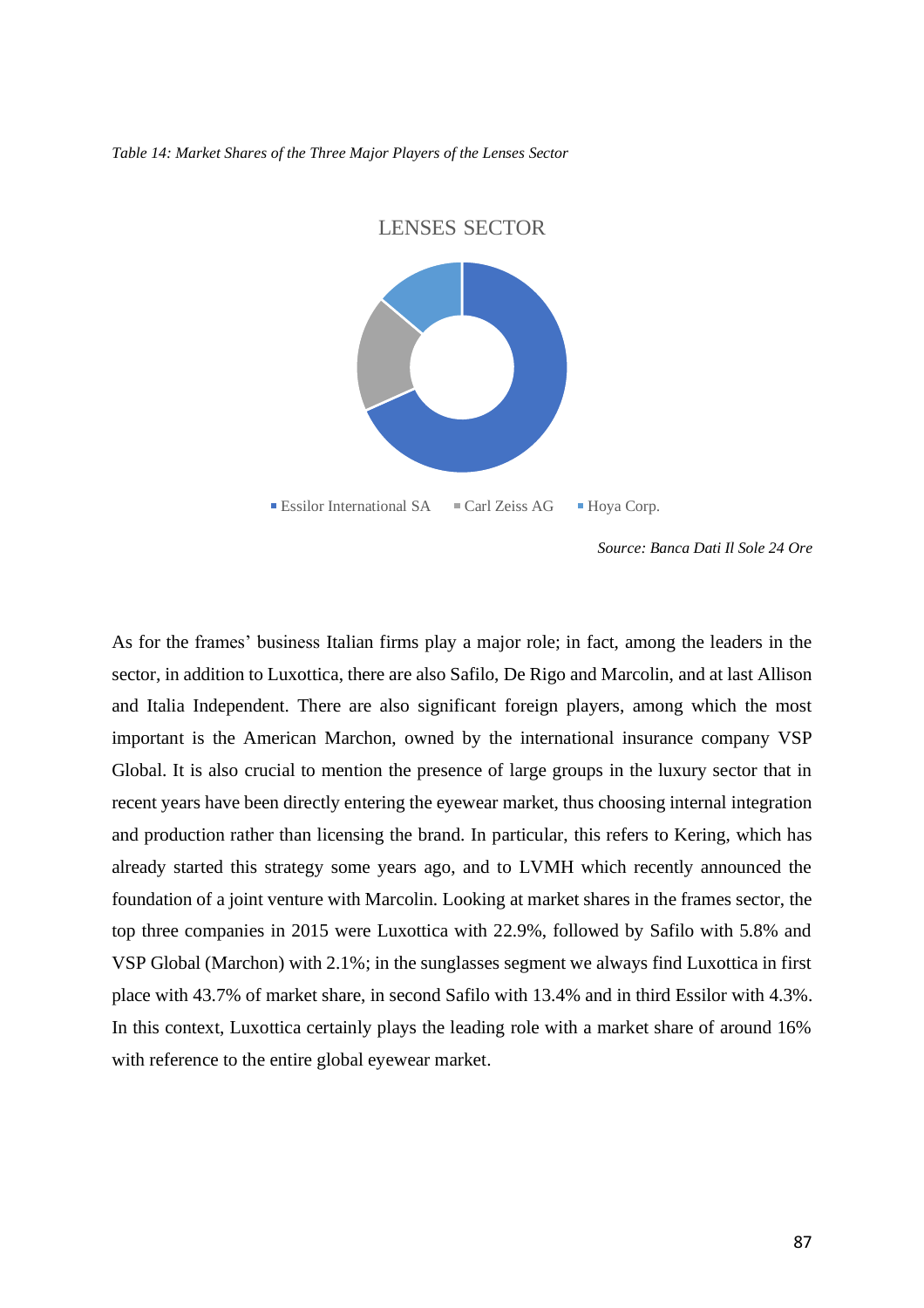#### *Table 15: Market Shares of the Three Major Players of the Frames Sector*



FRAMES SECTOR

*Source: Banca Dati Il Sole 24 Ore*

Luxottica strongly believes in the continuous growth, in fact, in the 2015 Annual Review, the Agordo-based company estimates an increase in sales of frames in the next five years of around 20% thanks to the presence of three main drivers that positively influence demand. The first of these phenomena is demographic change; in fact, it is estimated that in 2030 there will be about 2.9 billion people with vision problems worldwide. This number will have on the one hand the growth of the population and its aging and other lifestyle that is spreading where there is more exposure to TV, PC, tablet and smartphone. The second factor will be the increase in product penetration. To date, it is estimated that 60% of the world population needs vision corrections but only 25% of the population has satisfied this need. This gap in penetration constitutes an important opportunity for the entire industry as it means that most of the potential consumers still have to be reached. The latest phenomenon is the gradual transformation of glasses from a medical instrument to a fashion accessory. This means that more and more people consider eyewear an essential part of their style, thus influencing the purchasing habits of many consumers. In fact, today we are witnessing the reduction of the glass lifecycle and the increase of the number of consumers buying more glasses simultaneously. The eyewear sector within the luxury sector is growing very quickly today, thus showing its enormous potential, also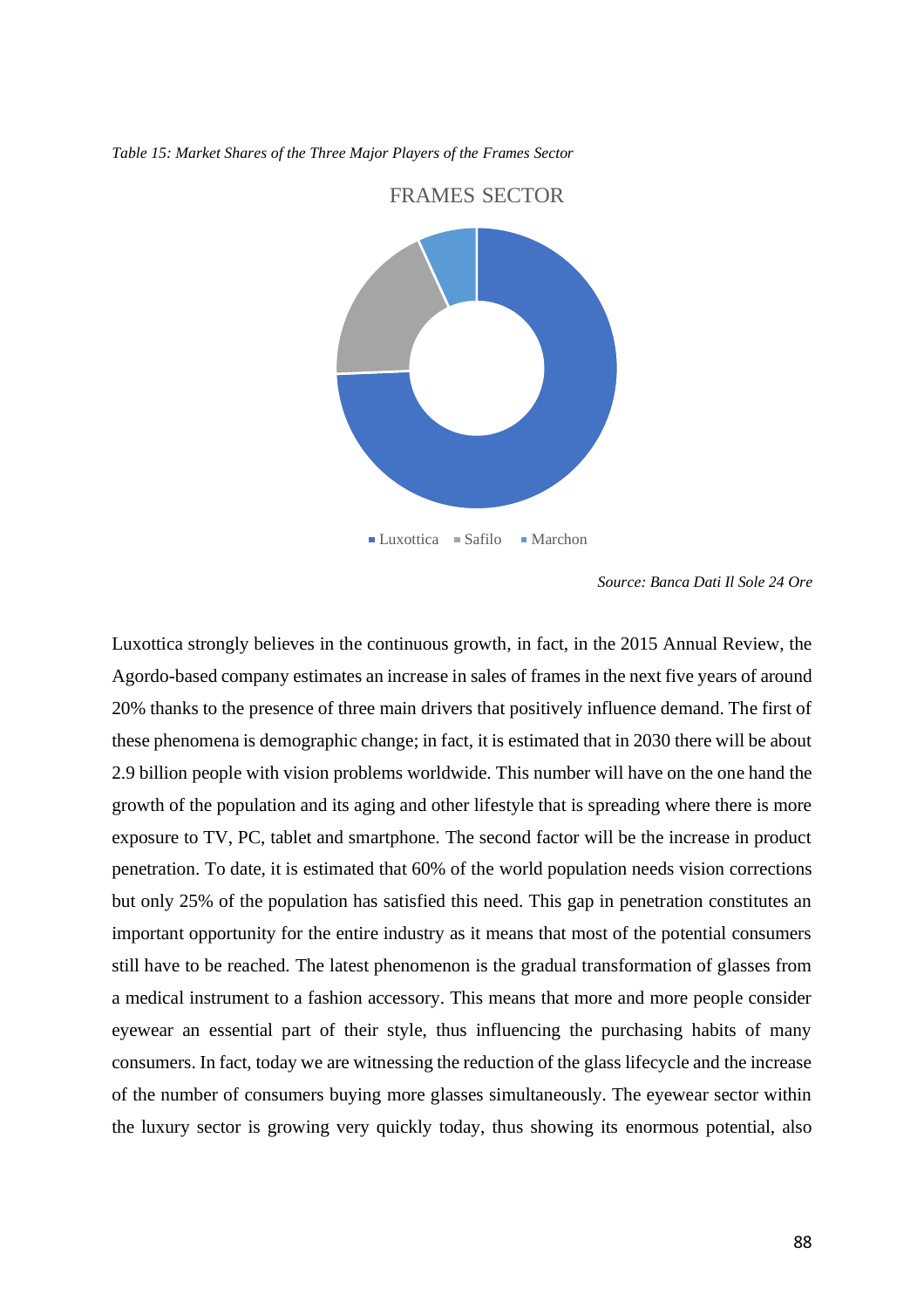confirmed by the increasing presence of eyewear in typical luxury distribution channels such as travel retails and department stores.



*Table 16: Timeline of the Eyewear Sector*

*Source: Personal Elaboration*

### 5.2 The Safilo Case

The Safilo Group (Share Company Fabbrica Italiana Lavorazione Occhiali) is one of the world's largest manufacturers of sunglasses and eyeglasses, and a world leader in the high-end eyewear sector. Located in Padua, the company has been operating in the eyewear market for over seventy-five years and is also one of the three world leaders in the production and distribution of sports eyewear. Safilo directly controls the entire product lifecycle, from design and production to distribution and sale, and it is strongly oriented towards the design and development of collections.

The history of the Safilo Group begins in 1934, when Guglielmo Tabacchi buys the first Italian industrial complex that produces lenses and frames, active since 1878 in Calalzo di Cadore, and founded the Group's operating company, Safilo Spa. In order to provide a proper development, in 1964 a new factory was opened in Santa Maria di Sala, in the province of Venice, where the whole production was transferred. The Padua Service Center was purchased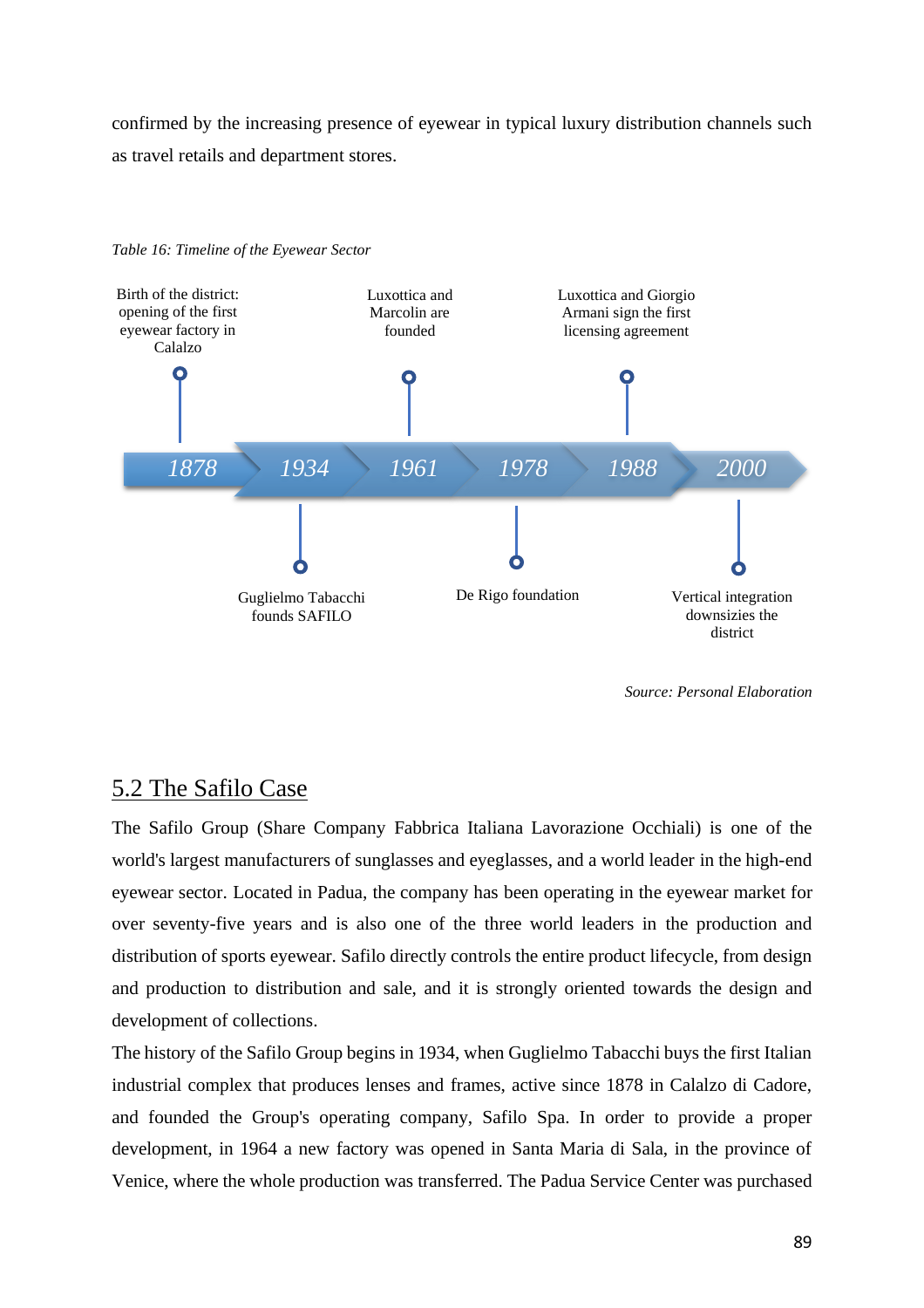in 1973 and the product distribution was moved in later in 1975 and the offices and the headquarters in 1977. With a view to commercial expansion abroad, the first commercial branches in various European countries such as Belgium, Spain, Germany, France and Sweden have been established or acquired since the 1980s. In 1986 the Group acquired control of Starline Optical Corp., one of the most important commercial companies in the US in the eyewear sector. At the death of its founder in 1974, the three sons Vittorio, Dino and Giuliano take the reins of guiding the group toward going public on the Milan Stock Exchange in 1987. In fact, since the 80's, the Safilo Group has joined new market segments located in the luxury eyewear area, sensing the potential of the market and promoting a redevelopment of the eyewear product that is now identified as a fashion accessory and no longer just as a corrective means of sight. In 1990 the new Longarone plant came into operation, which represents one of the most technologically advanced companies in the sector. In March 1996 he joined the Group's producer American Society of sports eyewear Smith Sport Optics Inc. and in the same year is the acquisition of the Austrian company Carrera Optyl, allowing Safilo to become the sports eyewear leader.

As we can see by drawing the lines of its history, the second generation at first proved to be up to the founder by perpetrating the success of the company and making its own those principles of innovation and development that we have seen must belong to the generations that follow. The problems that gradually led to the destruction of the Tabacchi's family property within the company started at the beginning of the new millennium. In fact, in 2000, Vittorio Tabacchi pushed to acquire the American Ray Ban, which was on the verge of bankruptcy, while the two younger brothers rejected the operation; Del Vecchio, founder of Luxottica, joins the negotiations and buys the American company. We will see later that the owner of Luxottica will exploit the differences in the Tabacchi family to grow at the expense of its main competitors, demonstrating how it is essential to realize that the family unit is required to maintain their power both inside the company and on the market.

In fact, due to family conflicts, in 2001 the eldest son Vittorio launched a takeover bid on Safilo worth one thousand billion lire, liquidated his family but was forced to discharge all the debt deriving from the acquisition of the company. And so, while Luxottica was buying chain stores in the US and Australia, Safilo had to write off the liabilities of the takeover bid; this operation, followed by other managerial events, was a double issue for Safilo, as it will first wear out the finances and consequently the property of the Tabacchi family and will give a definitive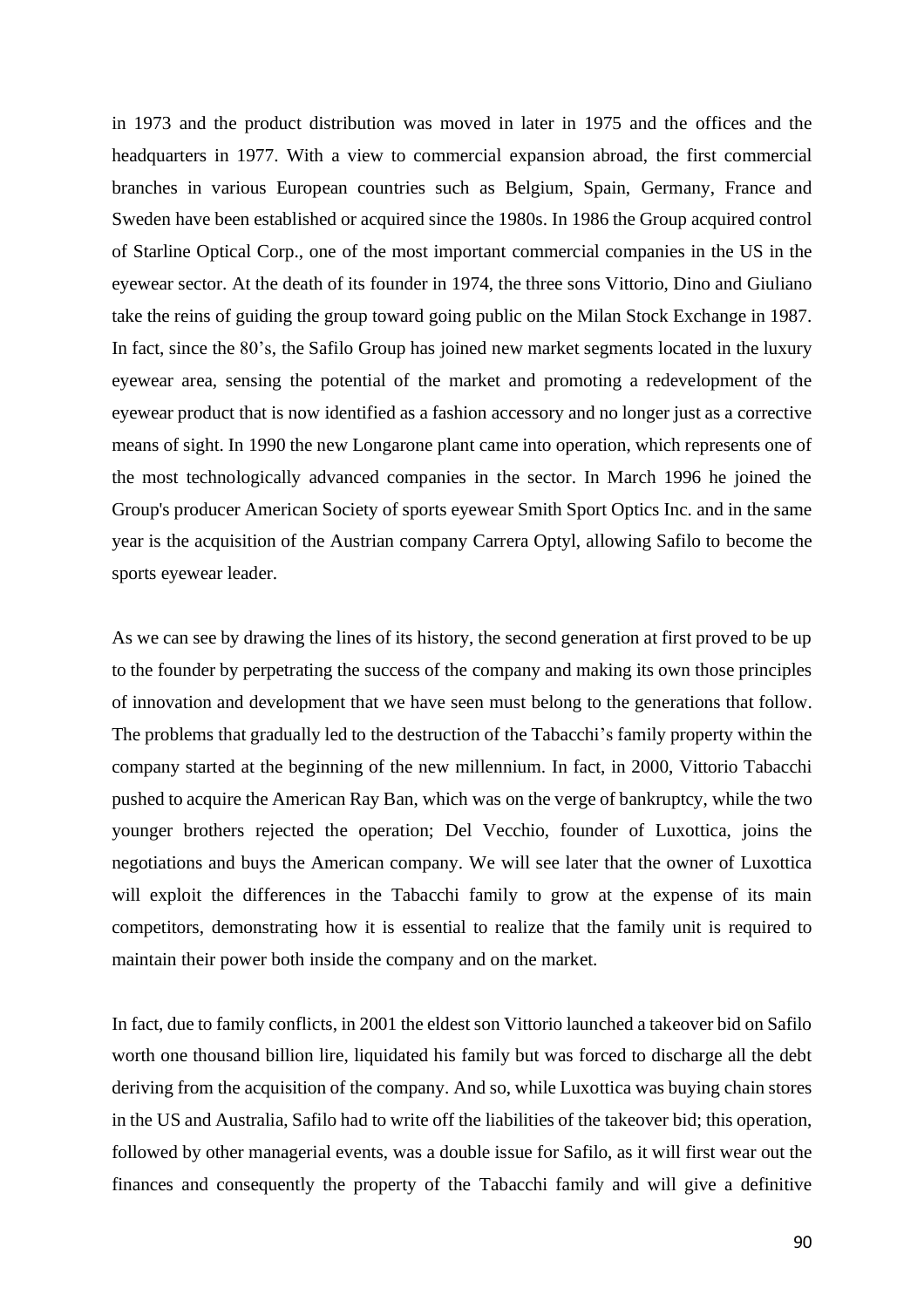competitive advantage to the main competitor, Luxottica, to create a gap even today unbridgeable.

Analyzing the events in detail. Is the 2001, when Vittorio Tabacchi launches takeover bid offer, offering to other shareholders the same price paid to the other two brothers; again in 2001, it acquired all Safilo securities through a leveraged buyout transaction and withdraws the company from the stock exchange. Four years later, at the end of 2005, Vittorio Tabacchi, flanked by his sons Massimiliano and Samantha, brought Safilo back to the stock market with a very heavy debt (about 710 million euros) due to the financing of the costs necessary to carry out the leveraged transaction buy out. In 2009 there is a need for a robust recapitalization: the Dutch fund "Hal Investments" thus intervenes and becomes the reference shareholder, first with 37.2%, then with 42.2%. Vittorio Tabacchi's participation drops to just over 9%: the Tabacchi family is definitively ousted from the Safilo ownership. But Safilo's downward trend was also a lesson for Luxottica, as we will see shortly: the Padua group, which was stronger than that of Agordo, began to falter after the passing of the baton between the first and second generation, and a triumvirate at the top prevented Safilo from making crucial decisions, such as buying Ray Ban, which in hindsight would change the fate of the company. Safilo is now worth a 25th of Luxottica and is very dependent on the licensing model, which is starting to falter: it is no coincidence that it trades 14 times the expected profits for 2014 on the stock exchange, half compared to the shares of the giant of Agordo (28 times the p/e). Luxottica, on the other hand, is the only eyewear manufacturer to have a global distribution network and where license revenues represent only 13% of the group's 7.3 billion revenues.

### The Luxottica Case

Luxottica was founded in 1961 in Agordo, by Leonardo Del Vecchio. Analyzing the eyewear components market, he saw the opportunities and decided to specialize in this sector with a company of his own. So, in 1961, Del Vecchio decided to leave Milan and moved to Agordo where he founded a small business.

Thus, Luxottica was born mainly as a subcontractor, but a few years later Del Vecchio understood that the quality of his product, of his production processes and of the technologies used were superior to the competition and vertical integration would have been the best strategy to exploit these advantages. The first step was the assembly of individual parts to then lead to the production of a finished frame with the Luxottica brand. In the following years Luxottica was committed to streamlining production processes by looking for the best and least expensive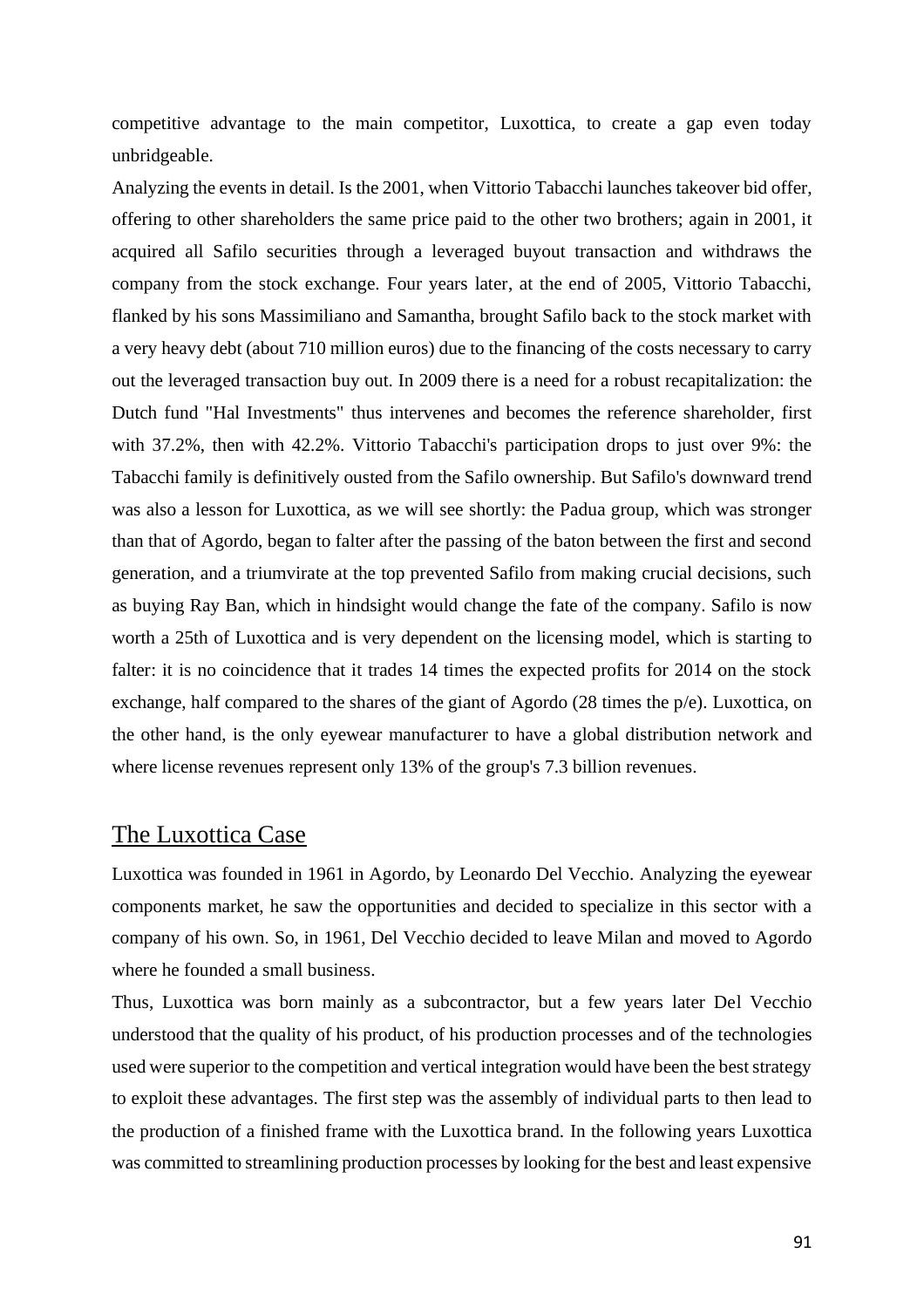way to produce quality products in an integrated way. In fact, the company already in 1974 held every production process internally for the production of frames. The strategy chosen by Del Vecchio and Francavilla, his historical advisor, was that of vertical integration for the creation of value, setting aside the horizontal extension. The next step was what to look out on wholesale distribution purchasing a distributor of glasses, Scarrone Spa to of Turin. By purchasing this distributor, Luxottica had the opportunity to better control its positioning and sales choices, which are partly limited when there are independent distributors with their own strategies. The decision to integrate was also motivated by the desire to reduce final costs by eliminating the margins of intermediaries. In the following years, the development of the wholesale network took on international importance with the opening first of a branch in Germany and then with the acquisition of Avant-Garde Optics Inc., one of the largest distributors in the United States, to then continue with numerous other acquisitions, joint ventures and branch openings in the most relevant markets.

1988 is the year of a new turning point with Luxottica's entry into the fashion market by signing a licensing agreement with Giorgio Armani, who will also be a significant shareholder of the company, thus anticipating a trend in the years to come. Del Vecchio's intuition is that eyewear is no longer just an eye correction tool but a real accessory. However, 1990 is an important year for Luxottica for another reason as well: in fact, this will be the year in which Luxottica will be listed on the New York Stock Exchange<sup>48</sup>. This choice will allow the company to have a greater international prominence accelerating growth and especially increasing its visibility in the US, one of the markets strategic for Luxottica.

After entering the wholesale market more than ten years earlier, in 1995 Luxottica decided to integrate even more deeply into distribution by entering the optical retail market. The company became the first manufacturer to enter directly in the business retail and does buying The United States Shoe Corporation, owns LensCrafters, the largest chain of optical stores worldwide. This will allow Luxottica to establish a real relationship with the consumer by consolidating its leading position. But the most iconic acquisition, for what it represents the brand in the eyewear industry, takes place in 1999 when Ray-Ban passes under the control of Luxottica following the acquisition of the division eyewear of Bausch & Lomb Inc. The desire to establish itself in the market of sunglasses pushed to the acquisitions of Persol and Vogue

<sup>48</sup> In 2000 Luxottica will also be listed on the Milan Stock Exchange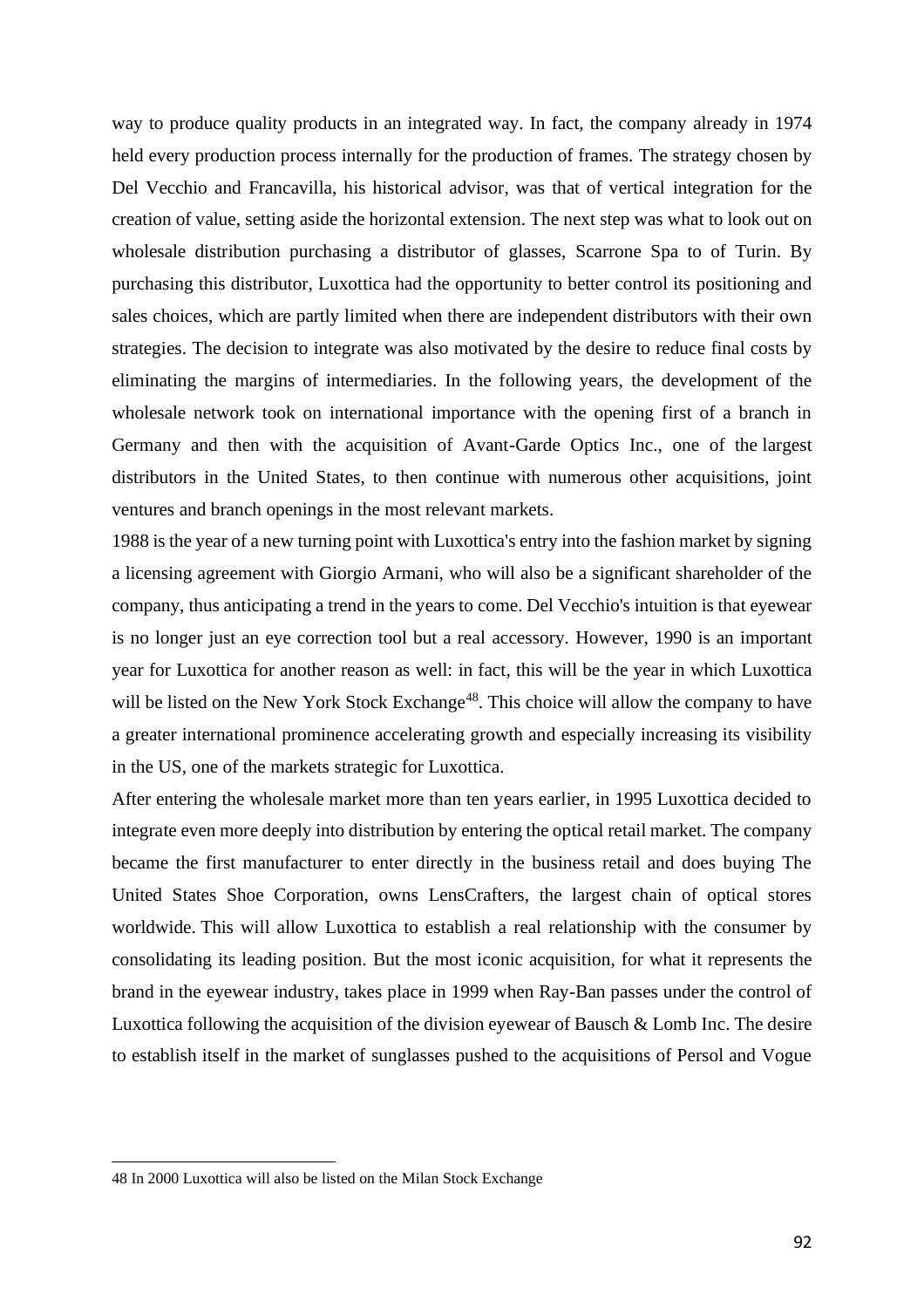as well as the contracting of new licenses with Bulgari<sup>49</sup> and Chanel<sup>50</sup>. However, the acquisition of Ray-Ban, a brand born in 1937, was also a challenge, as it was the acquisition of a giant in the sector. Luxottica intervened by restructuring and Italianising its production by investing in efficiency and in eliminating waste.

The first decade of the 2000s is characterized by the expansion of the presence in the retail sector and of the proprietary brand portfolio. Therefore Luxottica, already present in the wholesale and retail distribution, decides not to stop, to take advantage of the new trends and also enter e-commerce. It does so first in 2008 by creating dedicated platforms for Sunglass Hut, Oakley and Ray-Ban and then in 2014 by purchasing Glasses.com from WellPoint Inc. Glasses.com is one of the most advanced platforms for the digital optical sector that allows consumers to try on glasses thanks to a try-on technology, managing to capture the customer's face in 3D and then add the frame. This acquisition allows Luxottica to hone its e-commerce skills while keeping innovation alive. Innovation, has always been one of the values of Luxottica, marks a turning point with the creation of intelligent glasses through the agreements signed in 2014 with Google and Intel. Luxottica will collaborate with Google in the creation and production of the Google Glass. The first result of the collaboration with Intel will be the Oakley Radar Space launched in 2016, smart glasses that can be activated with the voice that assist sportsmen during training allowing them to improve their performance.

Finally, in the last few years, there have been two important events for Luxottica. The first, relevant acquisition for the Italian context, was the one of Salmoiraghi and Viganò, the first Italian eyewear and optician chain with four hundred and thirty stores and more than one hundred and fifty years of history behind. The second, on the other hand, had a resonance also outside the optical industry and was the announcement of the merger with Essilor, a French company world leader in the production of ophthalmic lenses and optical equipment. With this announcement, Luxottica enriches its range of action by being able to produce complete eyewear, from frames to prescription lenses, and subsequently also distribute them. The new giant Essilor-Luxottica will have a capitalization of over fifty billion euros with an expected annual turnover of over fifteen billion and one hundred and forty thousand employees. These are the words used by Del Vecchio, who will be the future executive president of the new company, to describe the operation: "With this operation, my dream of giving life to a

<sup>49</sup> Occurred in 1997

<sup>50</sup> Occurred in 1999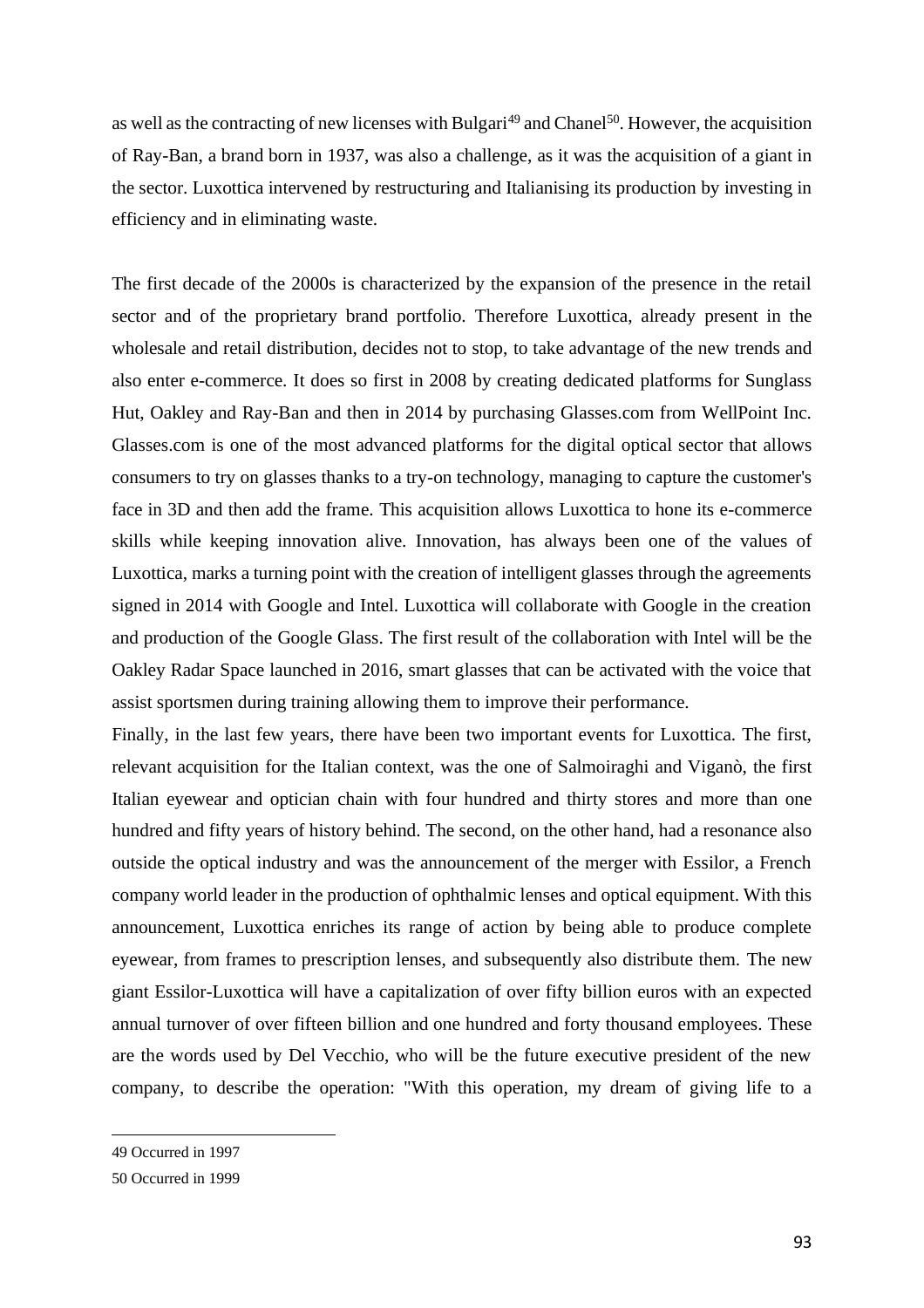champion in the optics sector that is totally integrated and excellent in every its part"<sup>51</sup>. It is precisely starting from this last operation that we enter into the heart of Leonardo Del Vecchio's succession plan, to which I have decided to devote more attention as it is more complex than Safilo's that we have seen above.

First of all, it is necessary to clarify the ownership situation of Luxottica. At the top of the equity pyramid is the Delfin (acronym for Del Vecchio financial company) based in Luxembourg, of which Del Vecchio owns 25 percent, which will pass to his wife Nicoletta Zampillo on his death. The rest is divided between the six children.

In the nineties the group was controlled by two financial companies: Leonardo, which was headed by the founder and held 56 percent of the shares, and Delfin with 15 percent in the hands of the eldest son. However, the position of the other heirs remained uncertain. To change the ownership structure, Leonardo Del Vecchio merged the two holding companies in Delfin and thus strengthened his control. Its stock holdings before the pandemic were valued at \$ 4 billion.

At first the designated heir seems to be unique and is the eldest son, who demonstrates commitment and determination by bringing Luxottica overseas and then dressing in Brooks Brothers; later, however, following some differences, Del Vecchio decides to opt for a different solution so as to be able to equally divide the entire estate with the other heirs. It is important to underline that this period coincides with the founder's apparent desire to take a step back and separate management and control, thus definitively preparing his heirs and the company for the dreaded generational shift. This was the case in 2004 when Del Vecchio entrusted the management of Luxottica to Andrea Guerra. Under his direction, Luxottica puts an extra gear and takes a second leap, after the American one. It enters China, Turkey, Mexico and extends to new branches, without moving away from the main trunk. But the new equilibrium is broken ten years later: Del Vecchio, in fact, decides to return to the helm of his company. Just the second marriage with Nicoletta Zampillo, with whom he met in 2010, push Del Vecchio to review the plans already established, which provided for a rigid division of the shares of the family safe, there in Delfin, among the six children, who were therefore holders of 16.38%

<sup>51</sup> D'Ascenzo M, Fusione Luxottica-Essilor da 50 miliardi, nasce colosso degli occhiali. Volano i titoli, Il Sole 24 Ore, 16 January 2017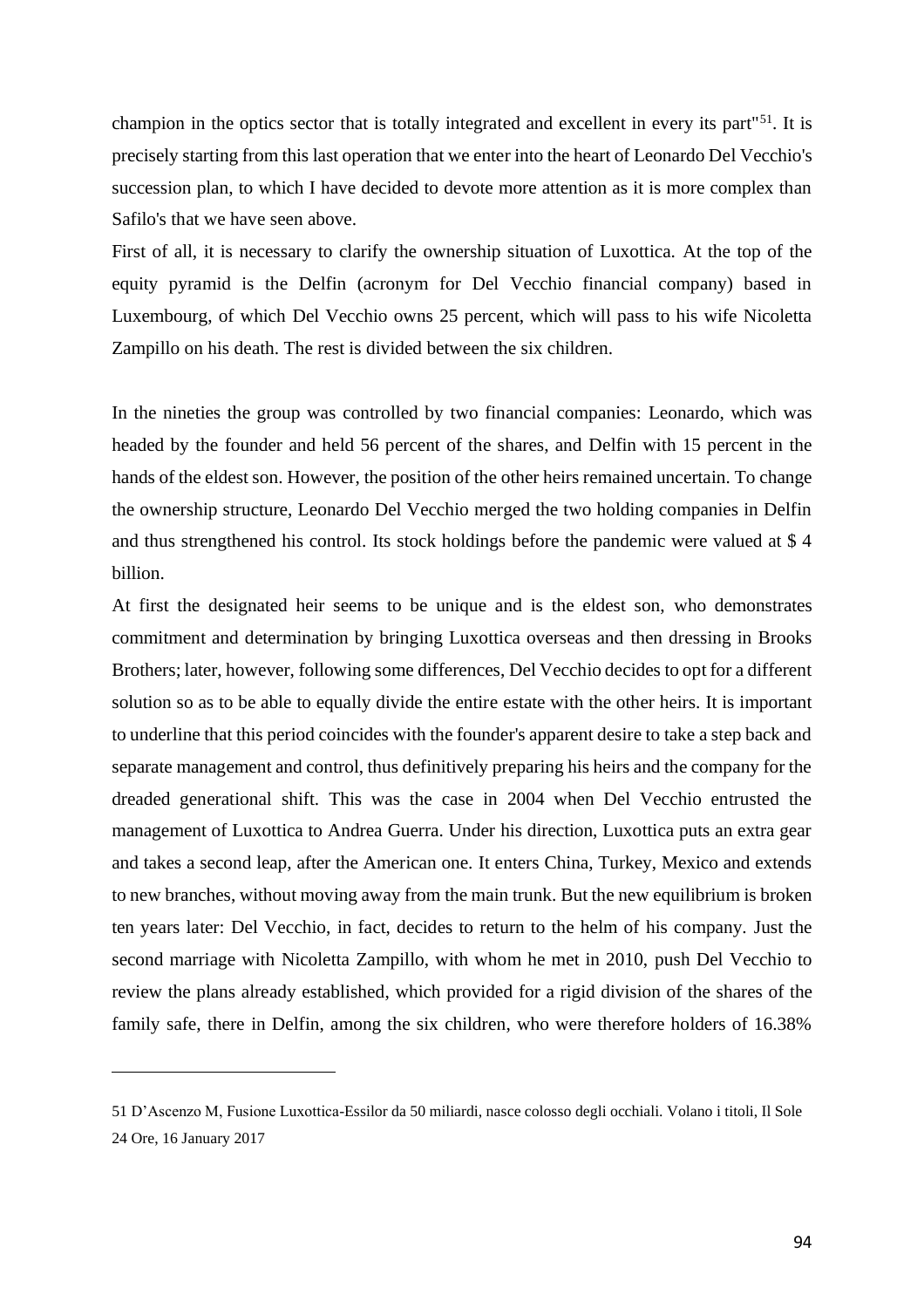each. Towards the end of 2014, shortly after the noisy exit from Luxottica of the manager Andrea Guerra, it emerges that Zampillo is asking for space in the Delfin: he wants the 25% that would be due to it on the basis of legitimacy. He gets it and still has it in his hands, while the rest of the holding shares, of which Del Vecchio has the bare ownership, is divided equally among all the entrepreneur's children, who therefore own 12.5% a head.

A design that, even after Zampillo's entry into the financial institution, makes no difference between the children born of different unions and that was designed precisely to try to avoid that in the future tensions may arise between the brothers, whose relationships over the years, also thanks to the rivalry between Del Vecchio's current wife and Sabina Grossi, they have not always been idyllic. Always with the aim of bringing peace to the family, the Delfin statute provides that all decisions are taken almost unanimously, with the favorable vote of 88% of the capital. In practice, only one child can disagree, and no decision can be made against Zampillo's will. Which, in any case, together with his son Leonardo Maria forms an important block in the capital of Delfin, equal to 37.5%, equal to the percentage put together by the three children of Del Vecchio's first marriage, while those born from the union with Sabina Grossi hold the remaining 25 percent. This is the structure with which the Delfin of the Del Vecchio family presents itself at the crucial moment of the merger between Luxottica and the French Essilor, which gives life to a new Italian French group based in Paris of which the Luxembourg safe holds the majority stake 32.2 per cent.

After a first part more focused on the history of the two companies, I now intend to continue through a numerical analysis, so as to retrace the crucial moments of the two giants of eyewear, trying to give my interpretation to the events through the use of balance sheet data. I decided to focus on the 2005-2015 period because I think it is very important for both of the two companies, for several reasons.

For Safilo 2005 is a very significant year because returns on the stock market after the massive Opa launched at the beginning of the new millennium, which greatly reduced the company's finances, and then 2009 is the year in which he entered in at stake HAL investment fund: we will therefore see how much this situation has impacted on the company's numbers and if there has been a recovery.

For Luxottica I decided to make a different speech, I considered the same period that coincides with the direction by Andrea Guerra: the well-known manager succeeded in impeccable management, making the company grow like never before. My intent is to demonstrate that,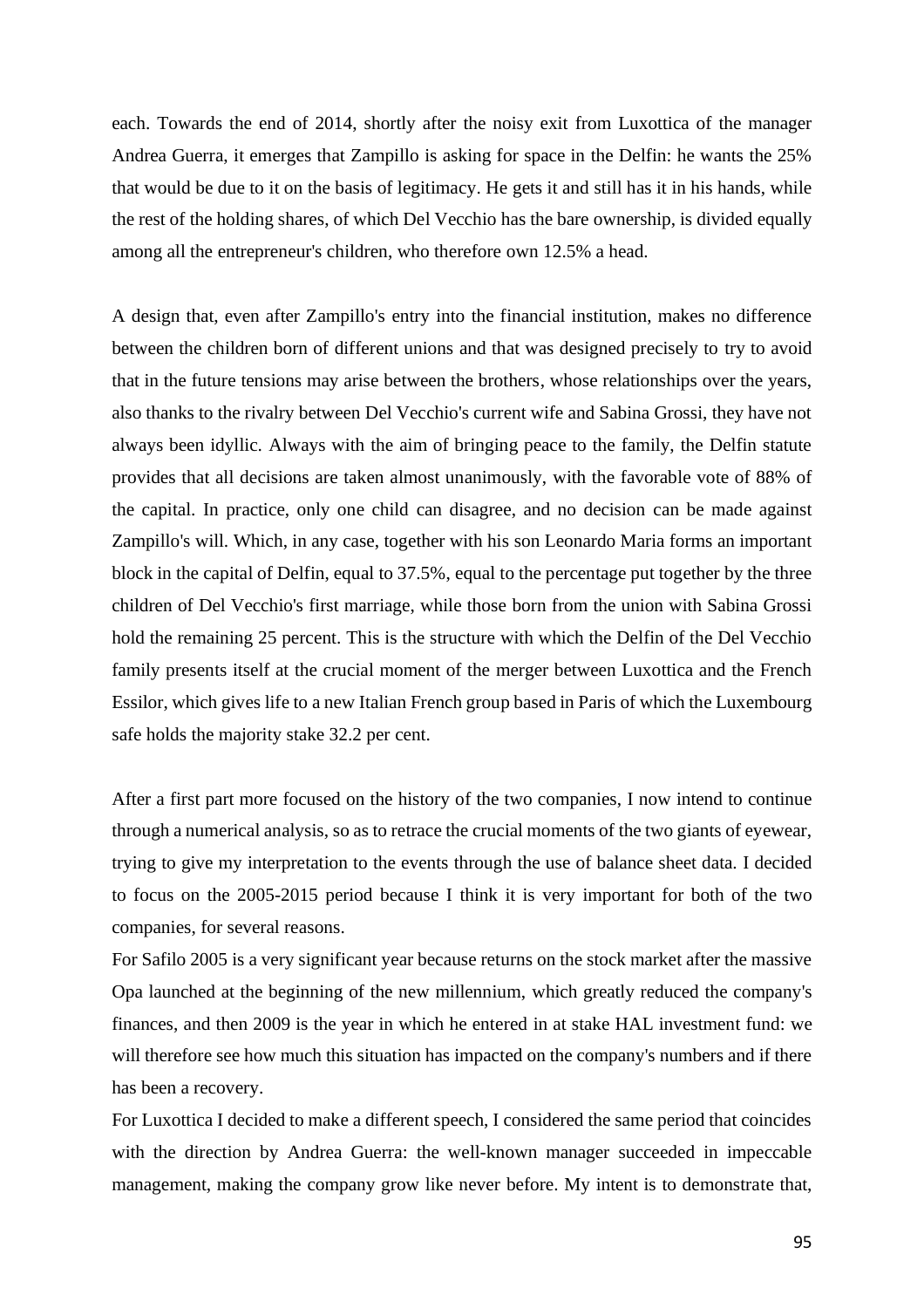numbers in hand, perhaps it was not necessary for Del Vecchio to return to lead his company but to focus more on the succession plan, which certainly cannot be considered free of criticism.

Let's start with Safilo, and let's start talking about the takeover bid which was launched in 2001 by Vittorio Tabacchi; as we have previously said, this operation was subsequent to numerous differences of opinion on the part of the three brothers, especially relating to the non-purchase of RayBan two years earlier. The Opa is an operation that provides that the bidder purchases the shares by paying the shareholders of the company subject to the offer in cash: the latter, if they accept the offer, are therefore liquidated and leave the shareholding structure. In Safilo's case, the acquisition of the shares of the outgoing shareholders is worth approximately one trillion old lire and discharges a debt onto the company that will be very difficult to face. To deal with this difficult situation, Roberto Vedovotto was called in the role of CEO, who was responsible for managing the turnaround of the group which ended with the listing on the stock exchange in 2005. Furthermore, the task of renegotiating the debt with the improvement of guarantees is also important. and margins by signing a new contract.

Unfortunately, due to the absence from the Stock Exchange data up to 2005 are not available, however, through these numbers we will try to rebuild this decade. In 2005 the Group was forced to contain costs in order to try to improve the operating results, but in addition to the difficult situation in which it was concerned, the company in the last 5 years also found itself having to bear the operating and financial costs for the listing on the stock exchange. However, 2005 is a significant year as there is a strong reduction in accumulated debt, which records a decrease of 40%. The next two years see a slow improvement deriving from the new corporate reorganization, and the results are positive by virtue of the halving of financial charges that occurs thanks to the capital increase carried out at the end of 2005.

The most significant and relevant year for the Group is 2009, as can also be seen from the results in the table, in which it enters the company HAL Investment, followed by a recapitalization of the group and a restructuring of the financing with all banks; 2009 was a difficult year for the entire market, and Safilo was also affected by the cautious expectations on the recovery of the market worldwide. The aforementioned recapitalization process ends in March of the following year, while in the meantime the management team is strengthened and new partnerships are made with luxury brands, first of all Carrera, which will drive the important results of 2011, recording record sales in the major markets, such as the United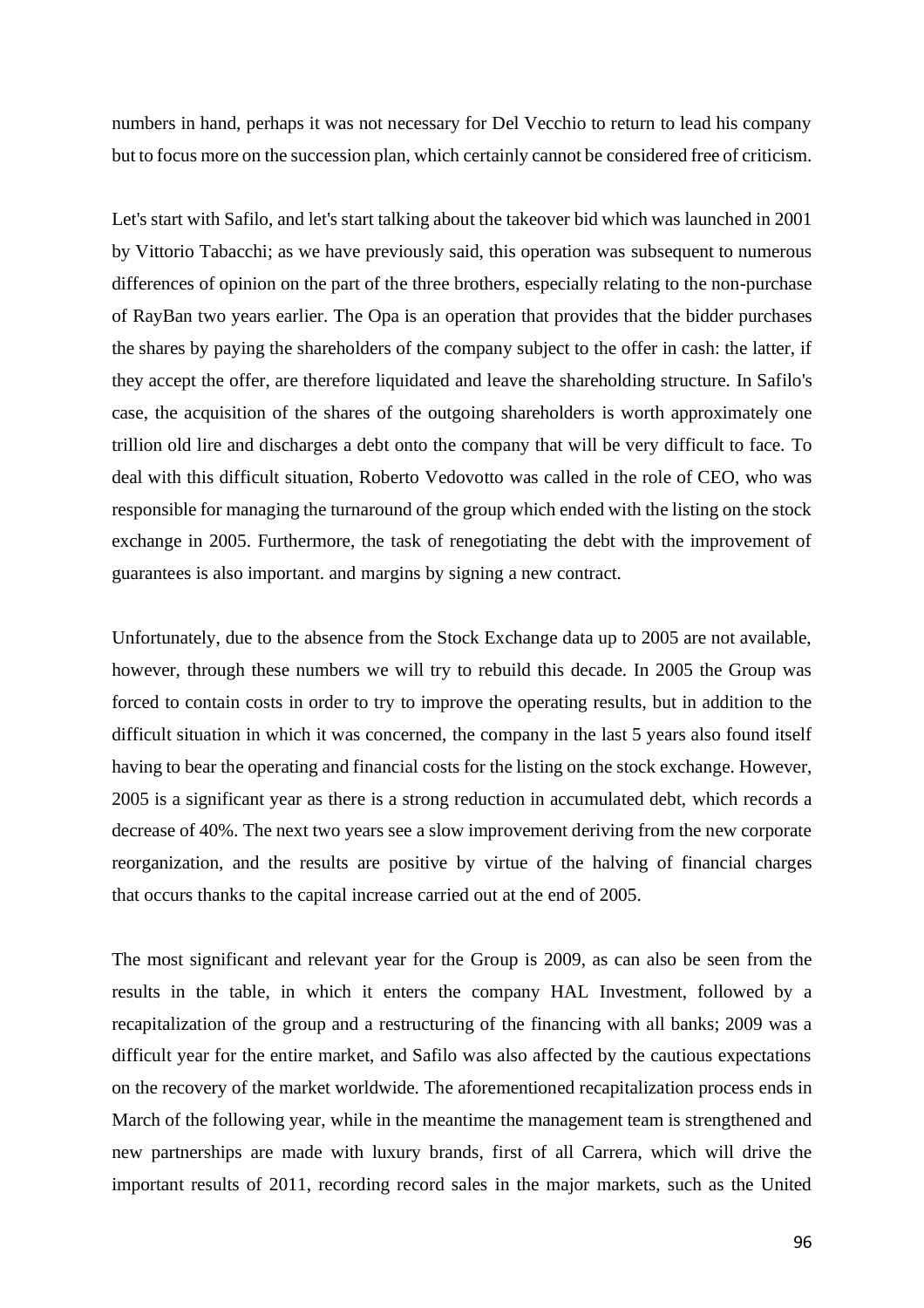States. From 2010 onwards Safilo will adopt a different strategy with licenses, which in the long term, as we can also see from the growing results, will prove to be successful: it will in fact decide to focus on the main brands, not renewing with the smaller ones, to try to have a portfolio increasingly varied and competitive, which enabled him to cope with the phase out of the Armani licenses. These licenses were in fact granted by Armani to Luxottica, thanks to the excellent mediation work by Andrea Guerra, which we will discuss in the next paragraph. That just mentioned are therefore the main events that can better explain data in the table. The most interesting data in my opinion is the relationship between NFP/EBITDA, in which we see a slow process of reduction, thanks above all to the help of the HAL fund, which will determine the exit from the family property but will allow the company to save itself and recover its activity at its best after the problems of the beginning of the millennium.

| <b>Safilo</b> | <b>EBITDA</b> | <i>NFP/EBITDA</i> | EV/EBITDA    | MKT. CAP.        | <b>ROE</b> |
|---------------|---------------|-------------------|--------------|------------------|------------|
|               |               |                   |              |                  |            |
| 2005          | 114.568,00 €  | 4,102             | $\mathbf{0}$ | 1.371.525,00€    | 0%         |
| 2006          | 148.605,00 €  | 2,239             | 9,136        | 1.274.328,00€    | 4,51%      |
| 2007          | 173.112,00 €  | 2,457             | 6,056        | 653.553,00 €     | 6,09%      |
| 2008          | 112.497,00€   | 4,361             | 5,835        | 171.950,00€      | $-2,86%$   |
| 2009          | -228.206,00 € | 5,792             | 7,638        | 165.529,00 €     | $-56,95%$  |
| 2010          | 96.273,00 €   | 2,243             | 8,203        | 756.300,00 €     | 0,12%      |
| 2011          | 111.176,00 €  | 1,528             | 4,178        | 277.519,00 €     | 3,57%      |
| 2012          | 105.112,00 €  | 1,924             | 5,557        | 411.497,00€      | 3,11%      |
| 2013          | 98.407,00€    | 1,076             | 8,747        | 1.057.399,00 €   | 1,83%      |
| 2014          | 110.490,00€   | 0,718             | 5,361        | 674.127,00 €     | 4,30%      |
| 2015          | 23.603,00 €   | 0,575             | 5,509        | $670.766,00 \in$ | $-5,36%$   |

*Table 17: Five KPI of Safilo Group in the period 2005-2014*

*Source: Thomson Reuters Eikon and Safilo Investor Relations*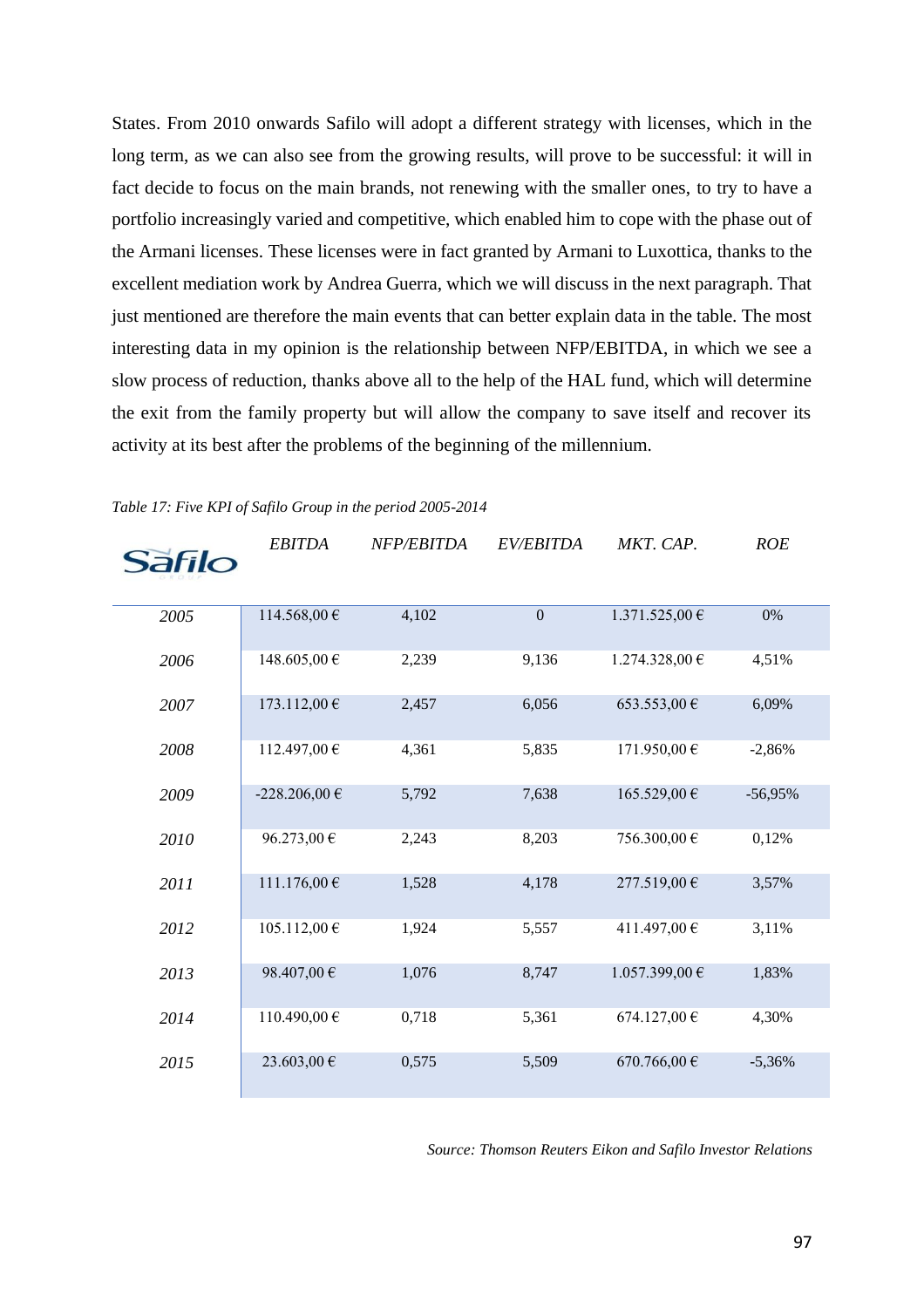"Today the era of Andrea Guerra in Luxottica is over - says Del Vecchio - but I don't feel like saying that mine will start again: my return is obviously in time, also given my age, and for this reason I wanted replace the figure of the full-potential CEO with an executive committee made up of three CEOs. We will have a modular and flexible structure, which will find synthesis in the new steering committee: each will be responsible for an operational area and everyone will report to me. I no longer want a super-manager at the top: Guerra was very good, but no one is irreplaceable. And I do not deny that I made this decision even thinking of my children, who are many: when the time comes, each of them will find a place in the triumvirate and will therefore be able to enter the company without creating great management tensions"<sup>52</sup>.

With these words Leonardo Del Vecchio in 2014 replied to an interview with the Sole 24 Ore in an attempt to explain how Luxottica's management would evolve after Andrea Guerra's farewell. In the interview, Del Vecchio speaks by continuing to emphasize the fact that this choice was adopted for his children, thus putting a firm point in what will be his succession, even if, as we have previously said, a few years later his choices will be changed again. In fact, in 2018 it seems that Del Vecchio wants to divide everything equally, without giving welldefined tasks and this, in my opinion, also based on everything I previously said in the chapter on Succession, creates a lot of uncertainty, totally clashing with the concept of succession plan. In fact, also due to the tender age of many of the children, there is no possibility for the latter to grow and learn being supported by those who have lived the company fully. My intent in this paragraph is to try to consider the hypothesis that Andrea Guerra, as we will see through the economic results, fully embodies the example of an external manager to whom the founder could leave the leadership of the company over time by becoming "Accompany to the door" in favor of his children.

Luxottica in the decade from 2004 to 2014 achieves impressive results, both from the economic point of view of market expansion, especially in emerging markets that until then were not as probed. The real turning point in the competition between Luxottica and Safilo is the acquisition of RayBan, and a very important detail is the fact that this acquisition was made entirely in cash. This aspect is relevant as Luxottica's tendency has always been to have a high cash flow in order to be able to seize new investment opportunities, an attitude also pursued by Guerra's management. In fact, the CEO has used the cash flow for new investments but above

<sup>52</sup> Plateroti Alessandro, La nuova Luxottica non ha bisogno di Guerra - Ora è pronta per i miei figli Il Sole 24 Ore, 2 September 2014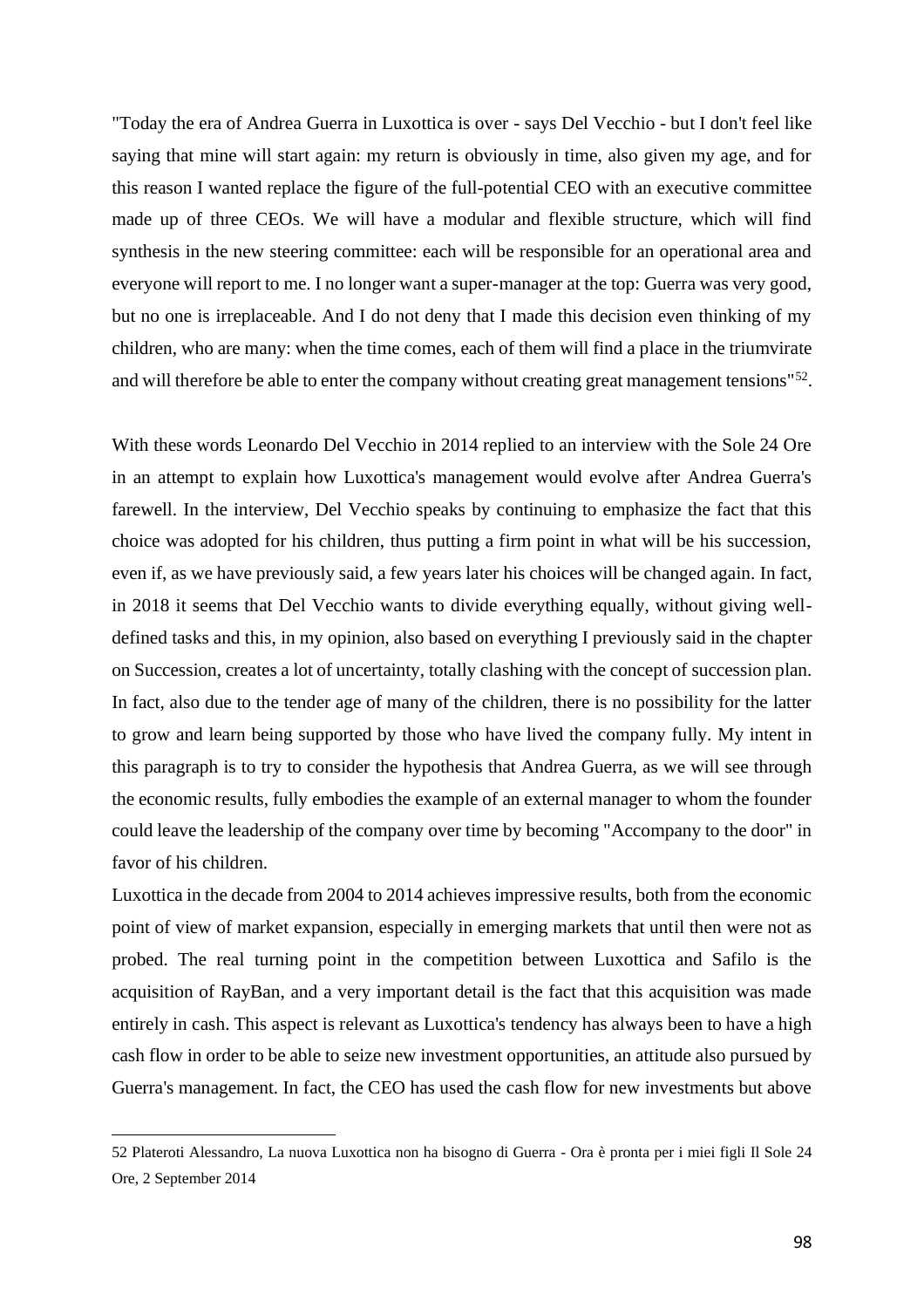all to keep debt levels under control. In fact, we note that NFP/EBITDA levels are always kept very low, and in the last 5 years they have also dropped considerably. Relevant in this period are the acquisition of Oakley, which took place in 2007 and strongly desired by Guerra. This acquisition enabled Luxottica to grow and expand even further: just think that for the next five years the growth of both companies has always been double digit. In 2010 and 2012 the turnover touches the highest values in the history of the whole group, with the turnover of the emerging countries which tripled in 2012.

| LXOTTCA | <b>EBITDA</b>             | NFP/EBITDA | EV/EBITDA | MKT. CAP.          | <b>ROE</b> |
|---------|---------------------------|------------|-----------|--------------------|------------|
| 2005    | 818.106,00 $\overline{e}$ | 1,424      | 12,421    | 9.676.522,00 $\in$ | 19,85%     |
| 2006    | 969.596,00€               | 0,906      | 10,963    | 10.564.032,00€     | 20,35%     |
| 2007    | 1.102.992,00 €            | 0,758      | 10,208    | 9.917.545,00 €     | 20,90%     |
| 2008    | 990.075,00€               | 2,252      | 8,644     | 5.789.347,00 €     | 15,18%     |
| 2009    | 871.777,00 €              | 2,281      | 10,566    | 8.267.592,00 €     | 11,86%     |
| 2010    | $1.010.202,00 \in$        | 1,653      | 10,767    | 10.626.560,00€     | 13,42%     |
| 2011    | 1.133.688,00 €            | 1,3        | 9,636     | 10.007.286,00€     | 13,17%     |
| 2012    | 1.345.094,00 €            | 1,034      | 11,243    | 14.558.071,00€     | 15,27%     |
| 2013    | 1.410.883,00 €            | 0,667      | 11,616    | 18.439.064,00€     | 13,41%     |
| 2014    | 1.540.831,00 €            | 0,482      | 12,752    | 21.750.086,00€     | 14,18%     |
| 2015    | 1.847.854,00€             | 0,223      | 15,004    | 29.022.651,00€     | 15,56%     |

*Table 18: Five KPI of Luxottica in the period 2005-2014*

*Source: Thomson Reuters Eikon and Luxottica Investor Relations*

Despite these astounding results, in 2014, Guerra was replaced by a "triumvirate of managers", as Del Vecchio himself defines it, made up of two CEOs and a third to whom the operations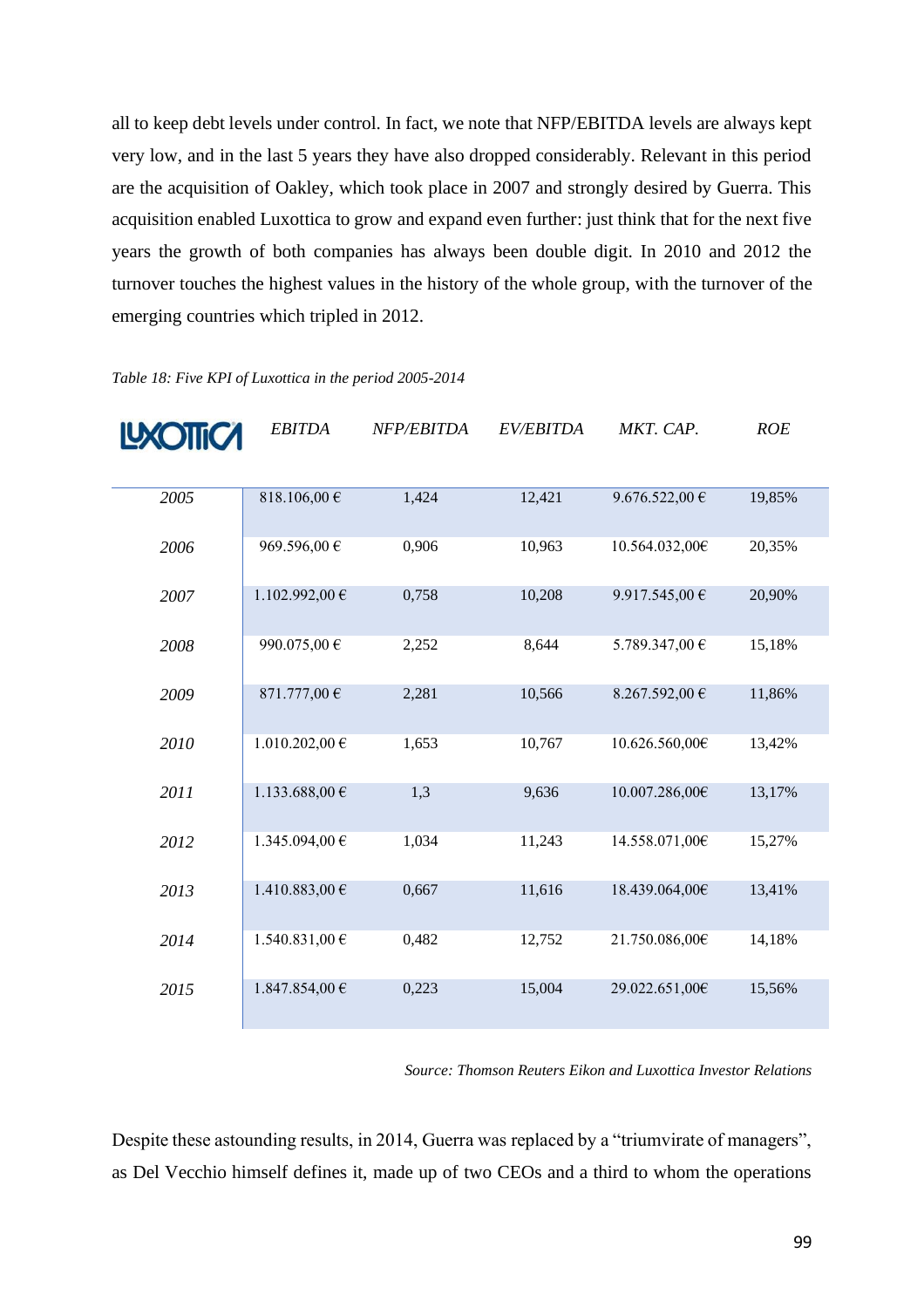functions are delegated. Surely the solution adopted by Del Vecchio will succeed in part in resolving the disputes that could arise between the heirs, but I do not think they are necessary to lead a giant like Luxottica. Analyzing the years following Guerra, too, one can see how the company is directed on very specific tracks, also enjoying a privileged position on the market, which guarantee growth and business continuity even without the presence of such a valid manager. This situation, however, I do not think can last forever, and the lack of a designated guide who has had a background within the company creates increasing uncertainty.

#### *Table 19: Comparison Between Safilo and Luxottica*

| <i>SAFILO</i>             | LUXOTTICA                 |
|---------------------------|---------------------------|
| Third Generation Guidance | External Ceo              |
| Not Planned Succession    | <b>Planned Succession</b> |
| Average ROE -4%           | Average ROE 15,74%        |
| Average NFP/EBITDA 2,45   | Average NFP/EBITDA 1,18   |

*Source: Personal Elaboration* 

At the basis of both cases that I have decided to analyze is a factor that is truly unpredictable and at the basis of all family businesses, especially when it comes to delving into succession. Safilo and Luxottica are two cases that we could define as poles apart, on the one hand there is an unprepared "natural" succession, where all the children find themselves having to make business decisions by being included in the company at the same level. On the other there is a planning for succession, with many changes, that seems almost never-ending, with reinterpretations related to the lack of willingness to permanently leave the company and the desire not to upset anyone heirs. The factor that we talked about at the beginning of the paragraph is the human feeling, that very often does not allow to have a critical and balanced view which would be needed to drive a company.

This uncertainty leads me to refrain from making judgments on both situations. Having closely observed what happened to Safilo, I hope it can also be an example for the Del Vecchio family,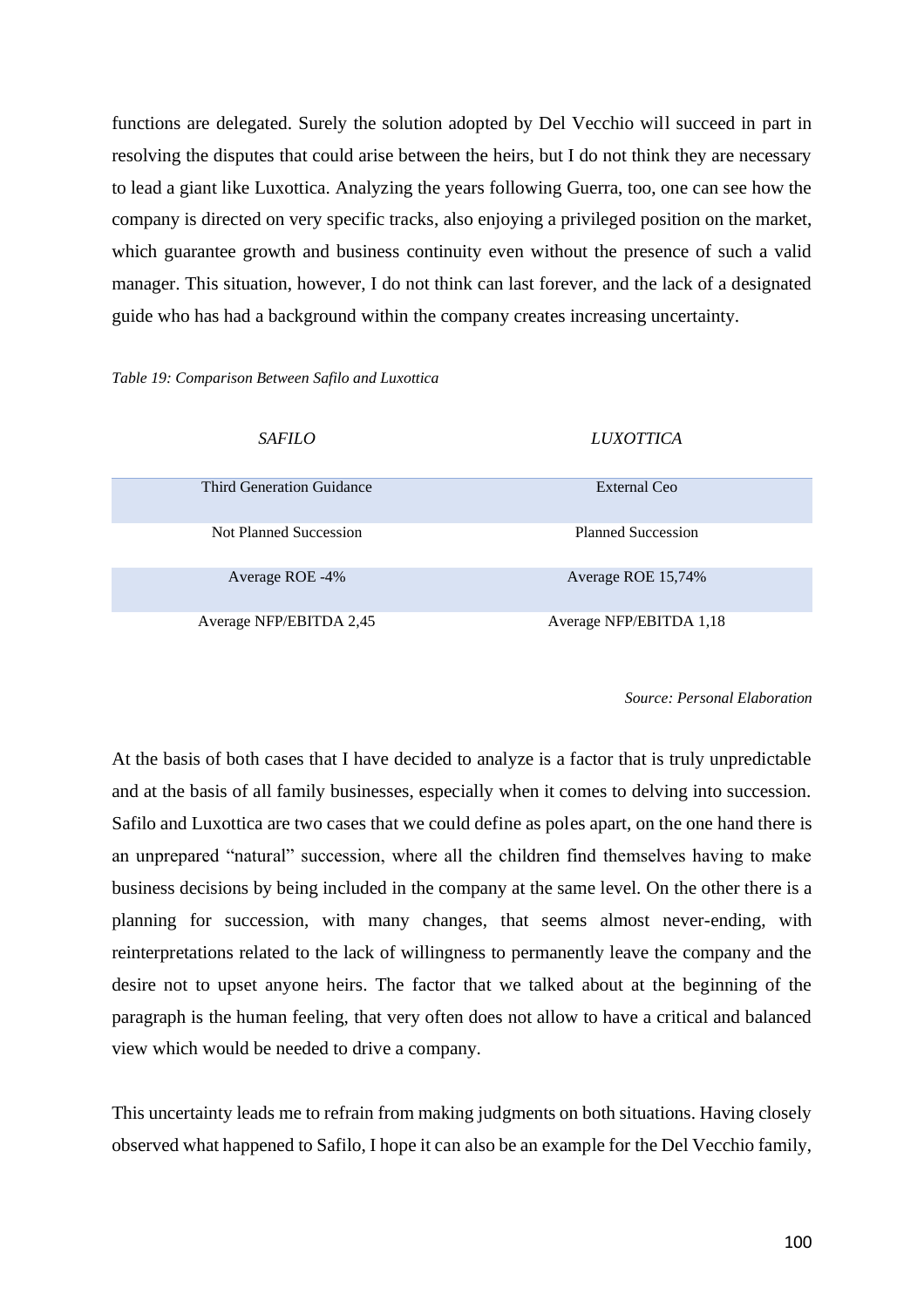which despite all the precautions of the founder will be forced to define independently the part that each of the successors will have in the leadership of Luxottica.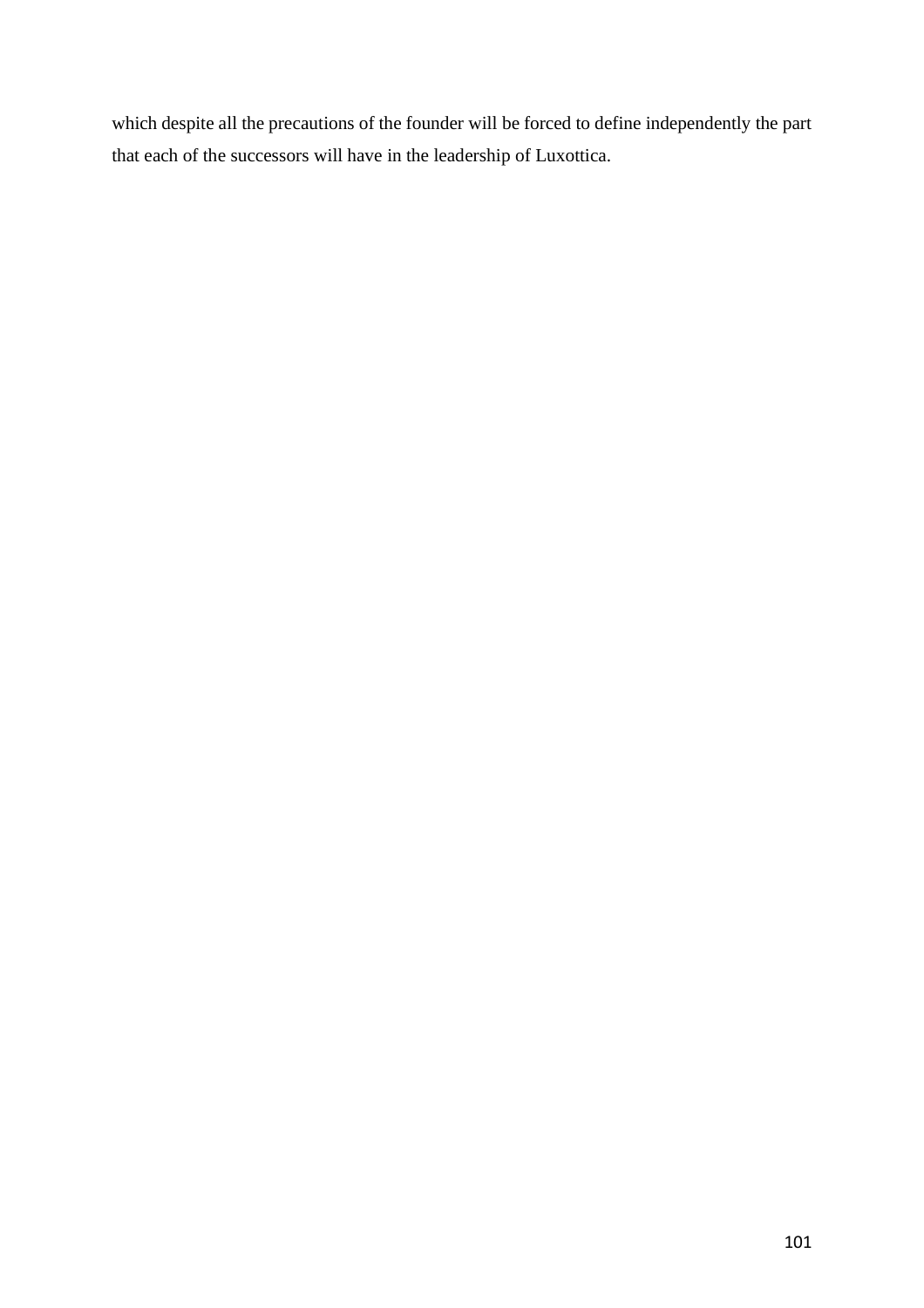### **Conclusions**

Passing through all the issues that I have analyze is it now time to get to some conclusions. As I said in the introduction the question that I've asked during this work is if there are some peculiar way of management in the Family Business that can bring better performance results compared to the non-family one. Come to the end of my work I've understand why academics found it so complicate to give a universal definition. Family Business share with non-family one some characteristics but when it comes to family even between one another there are enormous differences. For my analysis I try to use some parameters such as: listed family firms, number of generation of the board, ceo founder and few others but was still difficult because between all the firms that composed my database, even between two that belong to the same "set" there are differences derived from the family affairs. One of the biggest problems, as we have seen in the last chapter talking about Luxottica case, is the concept of "conditioning" (Davis, 1983), which is the influence that a family can exert on the business. Is really complicate to understand which are the merits of an external manager and which of a family member, where is the boundary between influence and control.

As I've premised at the beginning of the quantitative analysis the division into three main areas to evaluate the influences of family management on the performance led me to the following results.

The aim of the first evaluation I've made is to demonstrate the efficacy of the founder effect. From the practical results I've found there is a superiority of the non-founder ceo in more or less all the KPI I've considered. However, I think that the presence of the founder is crucial for all the family firms. From the data emerges that usually the founder has the ability to create a company that is focused on the internal market, had has a good market share with excellent growth opportunities and adopt a prudence attitude that leave the firm without a relevant debtory situation. If the founder is able to create a succession plan, not only by designating roles for each of the descendants but also by passing on values and attachment to the company to the latter. If he will be able to do so he will leave a firm that can only grow and improve.

Regarding the topic of succession, I try to understand how the management develop between different generations. The analysis provided by the authors are not so encouraging since, according to Family Firm Institute of Bocconi University, only 13% of firms arrived at the third generation and 30% are the one who survived the founder. A discriminating factor that helps to save oneself from this catastrophic scenario is to have medium- to long-term goals and projects. It's really important that these firms are able to get the message across the investors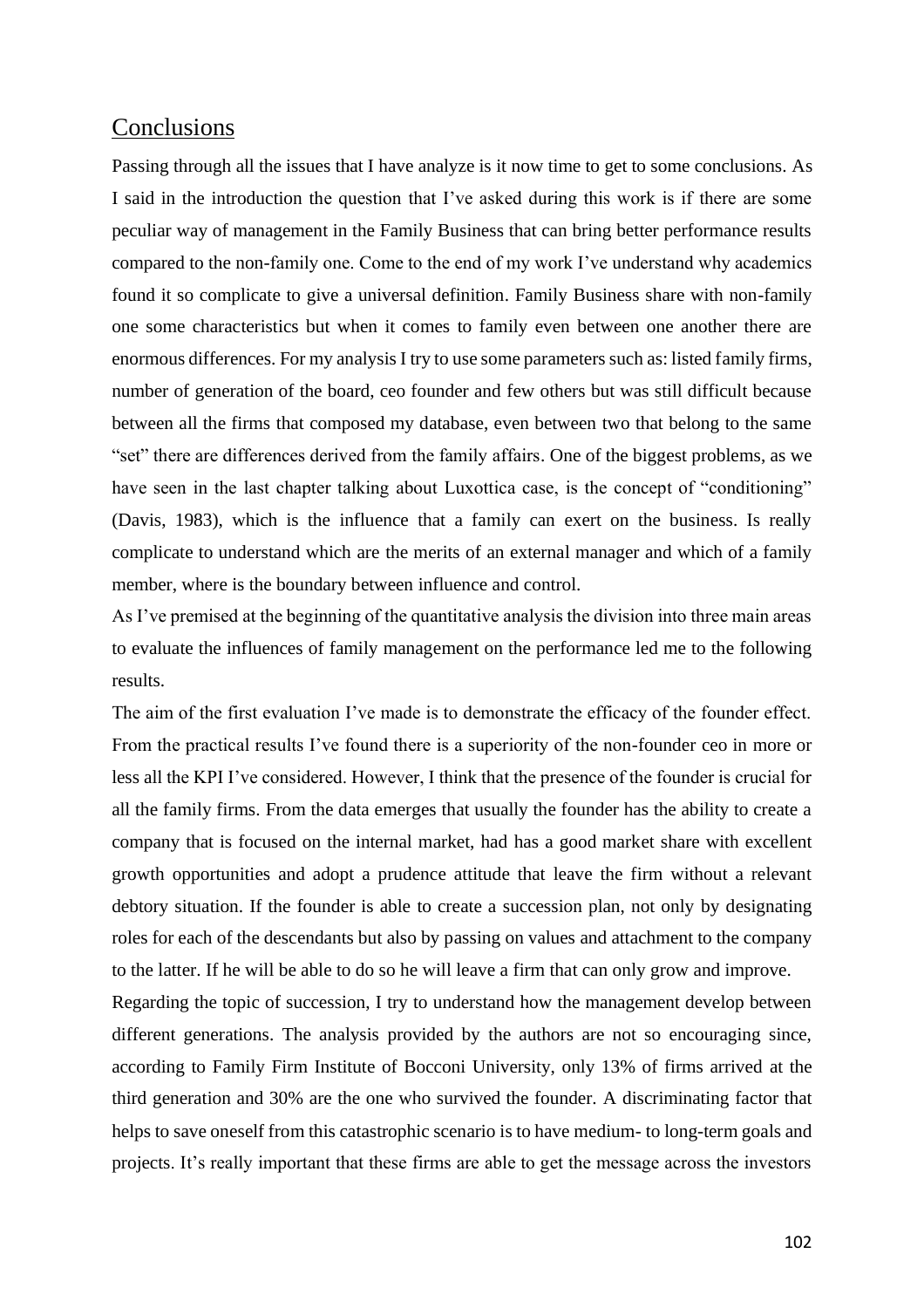that they are solid and want to become in the next years a relevant player of the market. This confidence between family and investor is not simple to reach, by analyzing the P/E ratio trend I have discovered that usually investors in the Italian market prefer not to risk investing in more mature companies, for which they can rely on past evidence and the guaranteed stability of the family situation within them. Nonetheless the potential of the young Family Firms is huge since they can establish a relationship with the investors since the really begin, by doing so they will also be able to maintain low level of debt-to-equity ratio which is a key element for firms belonging to the first/second generation to survive.

Finally, I considered the importance of having a Ceo who is also a shareholder. Compared to before I have stated that large companies have started to open up to third-party investors and Ceo-Shareholders outside the family. When the CEO is external, performance is much less brilliant in terms of profitability, cash flow and debt sustainability. This result is compatible with two very different phenomena. On the one hand, my view is that hiring an external director reduces management efficiency, for example because it increases agency problems with the separation of ownership and control, or because family businesses struggle to attract capable external managers. On the other, it could be that families rely on an external CEO when the business is going particularly badly. In this case, the worst performance of external directors would be a legacy of particularly inefficient family management.

To conclude I am of the opinion that families can be engines that can provide development and peculiarities to the company that make it unique. The family can be, if exploited correctly, the main competitive advantage a company has over others. The only remarks I would make are not to exclude the business from the family because it is necessary that these two elements go in symbiosis. Always think in terms of long-term objectives, including an appropriate succession plan. And finally, do not disdain to bring an external manager into the family if it is necessary to save the company.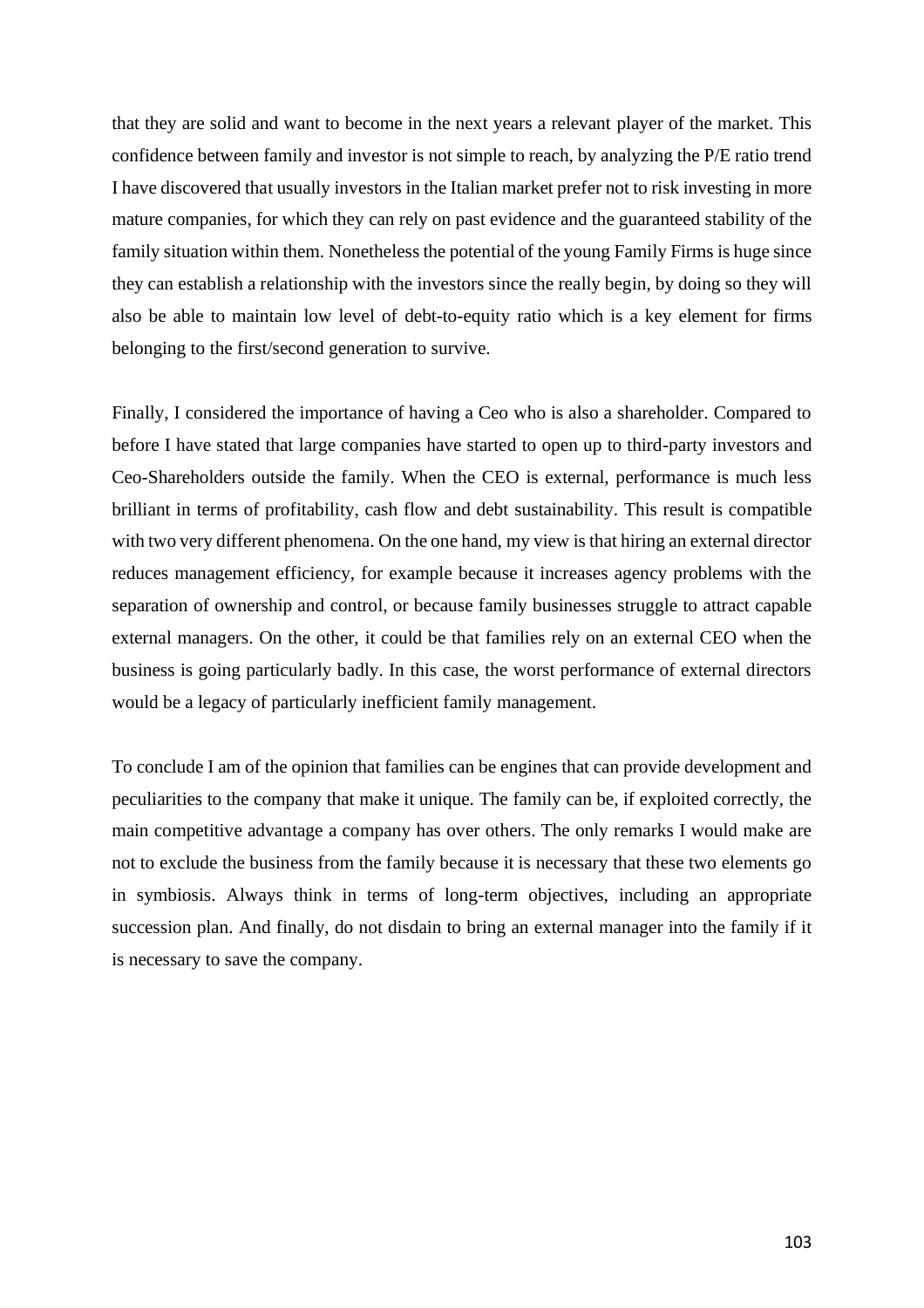### References

- − Amit R., Villalonga B., *How Do Family Ownership, Control and Management Affect Firm Value?*", Journal of Financial Economics, 2006
- − Anderson R.C., Reeb D.M. and Zhao W. *Family-controlled Firms and Informed Trading: Evidence from Short Sales*, Journal of Finance, Vol. 67 (1), 351-385, 2018
- − Angiola N., *Corporate Governance e impresa familiare*, G. Giappichelli Editore, p. 11, 2000
- − Astrachan J. H., Shanker M. C., *Myths and realities: Family businesses' contribution to the US Economy.* A framework for assessing family business statistics, in Family Business Review, pages. 107-119, 1996
- − Barry B., *The Development of Organization Structure in the Family Firm*, Family Firms Institute, 1989
- − D'Ascenzo M, *Fusione Luxottica-Essilor da 50 miliardi, nasce colosso degli occhiali. Volano i titoli*, Il Sole 24 Ore, 2017
- − D'Eredita M. & Barreto C., *How Does Tacit Knowledge Proliferate? An Episode-Based Perspective*, Organization Studies, 2006
- − Davis P., *Realizing the Potential of the Family Business*, Organizational Dynamics Vol. 2, 1983
- − Dell'Amore G., *Le Fonti Del Risparmio Familiare*, Giuffrè Editore, 1962
- − Eddleston K., Kellermans F. and Kimberly A., *Destructive and Productive Family Relationships: A Stewardship Theory Perspective*, Journal of Business Venturing, 2006
- − Eddleston K., Kellermans F. and Zellweger T., *Exploring the Entrepreneurial Behavior of Family Firms: Does the Stewardship Perspective Explain Differences?* Et & P Baylor University, 2012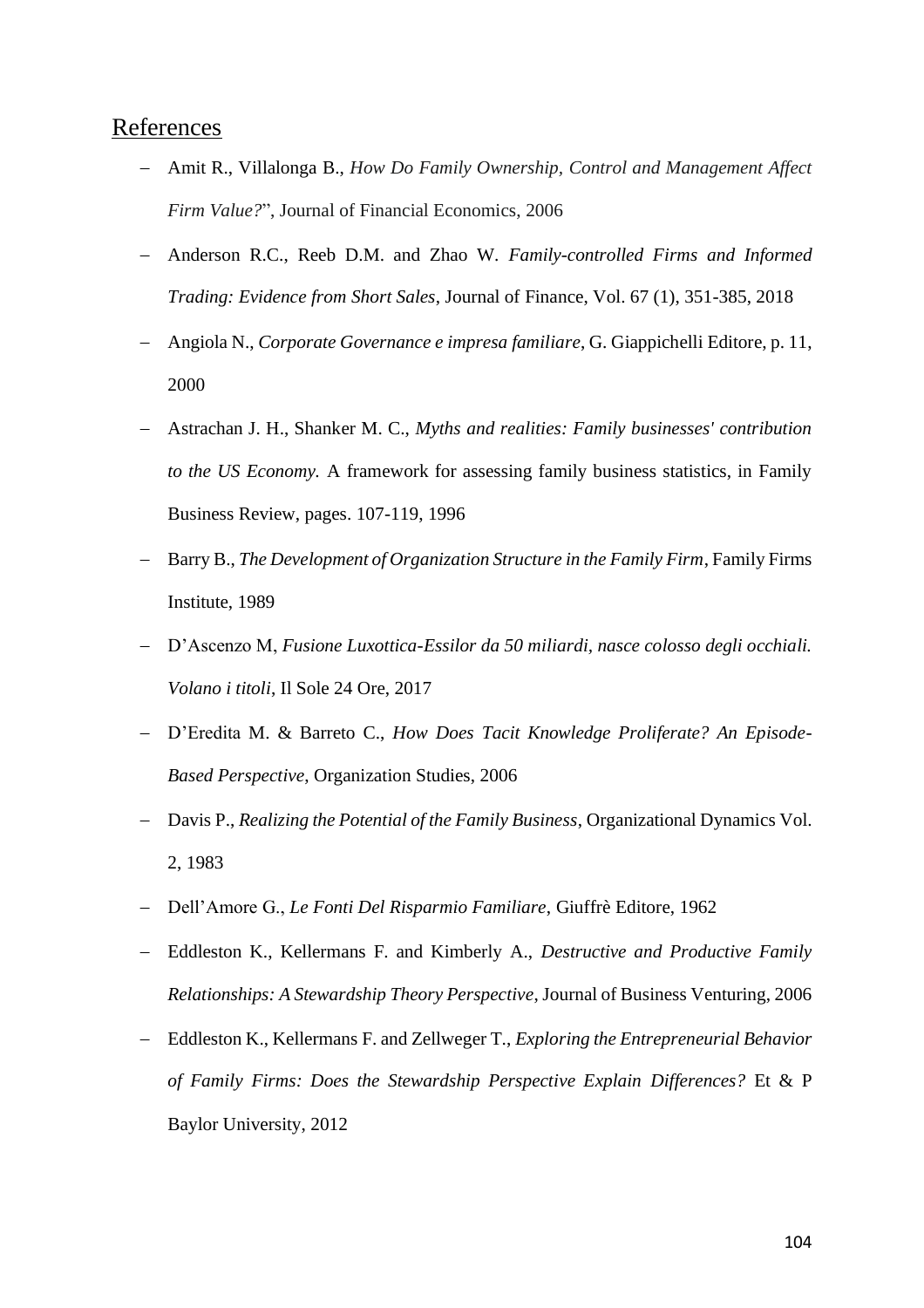- − Giovannini R., *Corporate Governance, Family Ownership and Performance*, Springer Science + Business Media, 2009
- − Gómez-Mejia, Cruz C. and Berrone P., *Sociemotional Wealth in Family Firms:Theoretical Dimensions, Assessment Approaches and Agenda for Future Research*, Family Business Review, 2011
- James J. Chrisman, *Stewardship Theory: Realism, Relevance and Family Firm Governance*, Entrepreneurship Theory and Practice, 2019
- − Jaskiewicz P., Uhlenbruck K, David B. Balkin, and Trish Reay, *Is Nepotism Good or Bad? Types of Nepotism and Implications for Knowledge Management*, Family Business Review, 2013
- − Landes D., *Dynasties: Fortunes and Misfortunes of the World's Great Family Businesses*, Penguin Group, 2006
- − Lubatkin, M. H., Schulze, W. S., Ling, Y., & Dino, R. N., *The Effects of Parental Altruism on the Governance of Family-Managed Firms*, Journal of Organizational Behavior, 2006
- − Madison K., Holt D., Kellermans F. and Munyon T., *Coexisting Angency and Stewardship Governance in Family Firms: An Empirical Investigation of Individual-Level and Firm-Level Effects*, Family Business Review, 2017
- − Madison K., Holt D., Kellermans F. and Ranft A., *Viewing Family Firm Behavior and*  Governance Through the Lens of Agency and Stewardship Theories, Family Business Review, 2016
- − Miller D., Breton-Miller I. and Scholnick B., *Stewardship vs. Stagnation: An Empirical Comparison of Family and Non-Family Business*, Journal of Management Studies 2007
- − Plateroti A., *La nuova Luxottica non ha bisogno di Guerra - Ora è pronta per i miei figli,* Il Sole 24 Ore, 2014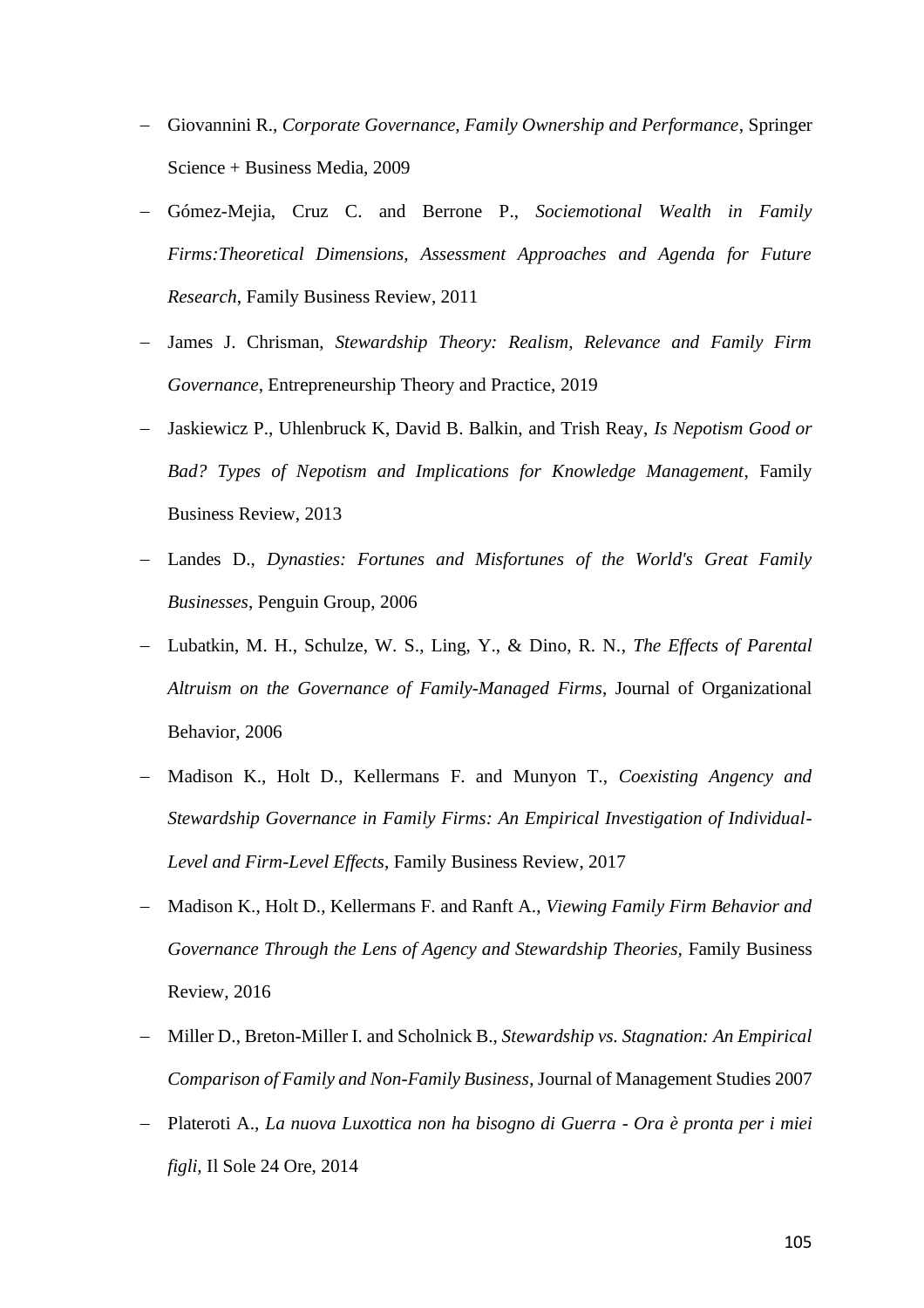- − Rosenblatt P. C., De Mik L., Anderson R. M., Johnson P. A., *The Family in Business*, Jossey-Bass Business & Management Series, 1985
- − Schulze W., Lubatkin M., *Agency Relationships in Family Firms: Theory and Evidence,* Organization Science 2001
- − Villalonga B., & Amit, R., *How Do Family Ownership, Control and Management Affect Firm Value*, Journal of Financial Economics, 2006
- − Zocchi W., *Profili Economico-Aziendali del "Family Business*, G. Giappichelli Editore p. 191, 2012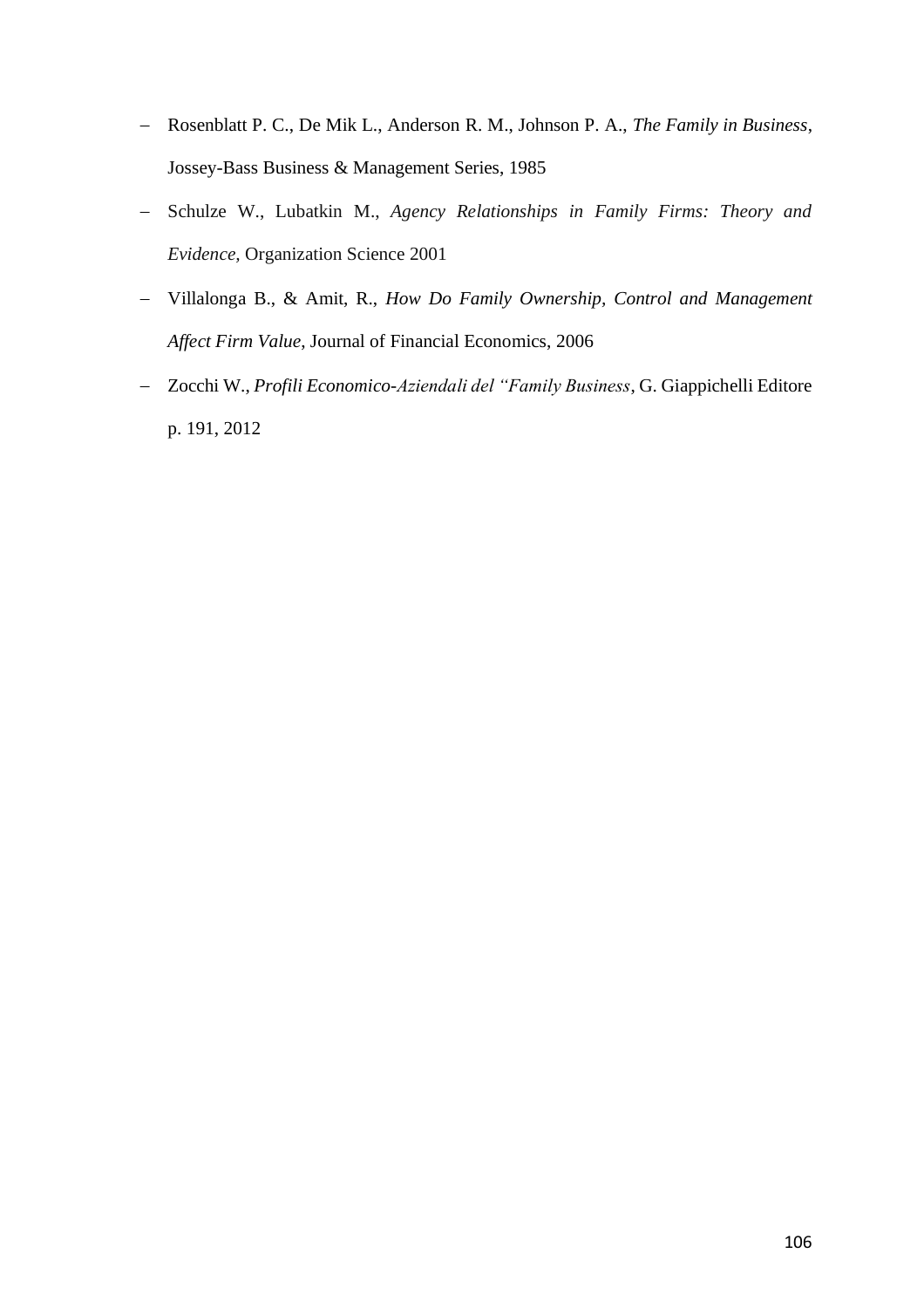### Executive Summary

The first chapter of my analysis is focused on the definition of family firms. Over the years, many have tried to give a definition of family business that was unique and universal for everyone. Firstly, in the studies that had been carried out was the idea that the family business was considered a sub-category of the core concept of "company", a sub-category that in any case had distinctive and characterizing elements which allowed it to be distinguished from the others, even though it was a weak one. Academics immediately understood that the main focus had to be placed on the distinction between two institutions behind family businesses: the business and the family, which had distinct structures and characteristics. Passing through a mono variable approach and then move to a multivariable one that takes into consideration other crucial aspects, that are useful to identify the Family Business. This first part is focused on understanding both how complicated is to give a universal definition and how relevant is it in order to analyze this typology of business in a good way.

Then I have done a general comparison talking about Family Business around the world and in Italy, analyzing both small and large firms and listed and unlisted one. In this part I provided some numbers in order to understand how many family firms are in the market, and which are the peculiarities that distinguish them from the non-family one. After these brief part with some data, I will continue by introducing some theories applied to Family Firms. The first one I will go through is the Agency Theory. It is based on the belief that each figure within the firm will act selfishly in the attempt to maximize his or her interest (Jensen, Mackling 1979). "When a firm grows beyond the means of the owners, they contract with executives who will manage the firm on their behalf. In this way the owners become principals and the executive becomes an agent. The latter is morally responsible to maximize shareholder's utility; however, executives accept agent status because they perceive the opportunity to maximize their utility" (Davis et al., 1997). The problem that arises under this condition is that the interests of the principals and the agent might diverge and be conflicting, endangering the productivity and the efficiency of the firm. In the event of this situation, owners will attempt to control agent behavior by adopting specific instruments, that entail the introduction of the abovementioned agency costs. Finally, I will also speak about four agency problems that can arise by applying this theory. The second theory is the Stewardship one, which support the fact that the employees and the managers within the family enterprises will act following the firm's interests and not the personal one (thesis supported by Davis). Moreover, according to this theory, the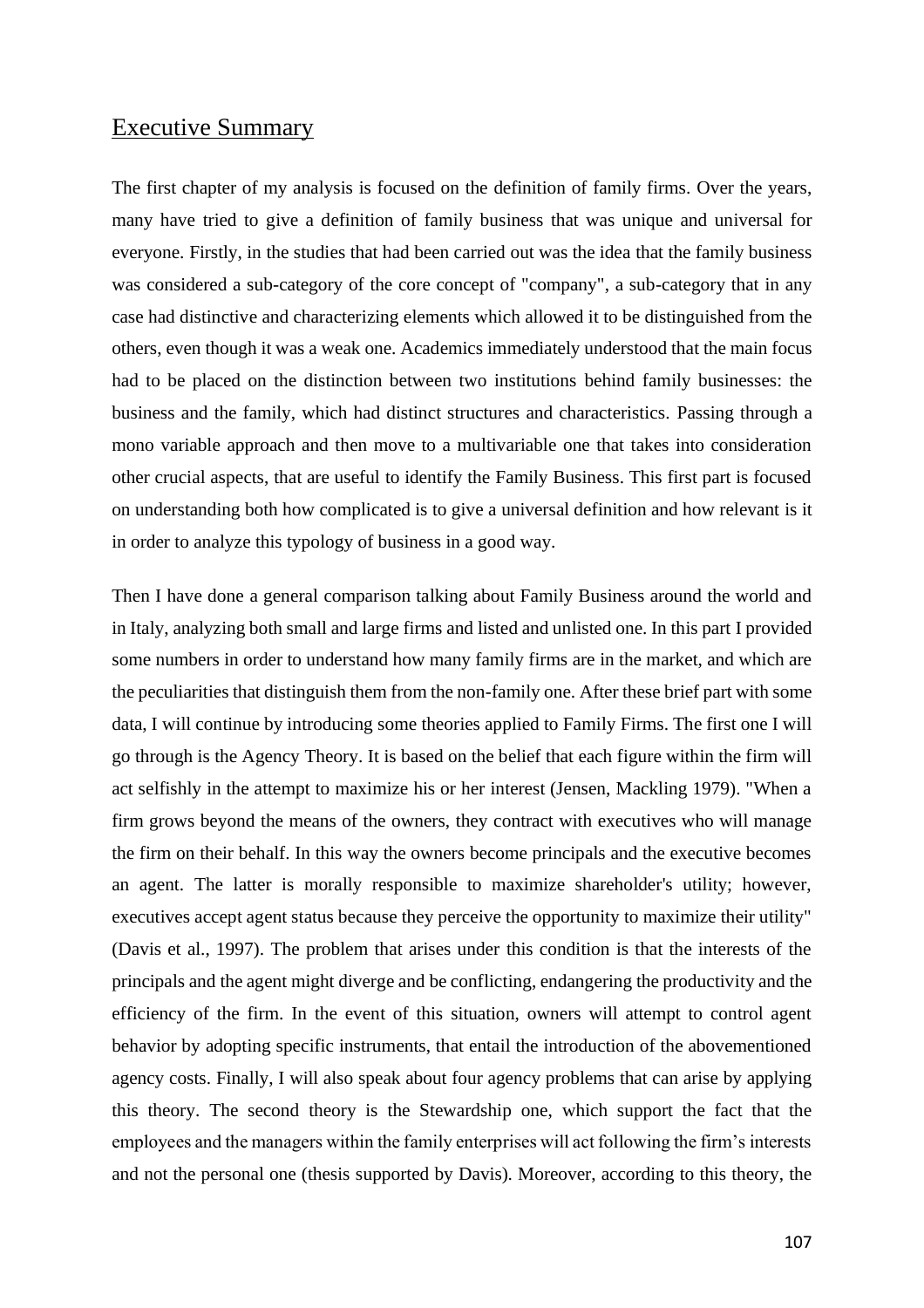expected behavior adopted by the members of the firm may lead to a reduction of agency costs, which are the costs occurred due to information asymmetry and divergent interests between the principal and the agent. As it is possible to notice also by the different theories abovementioned, various theoretical lenses have dominated family business research, but none of them provides consistent theoretical predictions regarding the effect of family management on performances. For this reason, Sciascia, Mazzola, and Kellermanns (2014) have introduced the so-called socioemotional wealth (SEW) perspective that refers to all nonfinancial aspects of the firm that meet the family's affective needs and may influence the firm's performance such as identity, status, ability to exercise influence, and perpetuation of the family dynasty. SEW perspective is based on five factors: family control and influence over the company; identification of family members with the firm; binding social ties; emotional attachment of family members; and renewal of family bonds through dynastic succession.

### Chapter 2

The second chapter deals with succession. The most delicate moment of a family business. As said before for the family business also for this theme the interest of the authors has emerged only in the recent years and even nowadays is sporadic. In family businesses, especially in Italy, there is a lack of succession planning. Statistically, it has been analyzed that 95% of successions take place without a will, which shows that planning without being prepared is not one of the most important factors on which Italian entrepreneurs rely. Despite the growth and education of the future leader, only 14% of them have perfected the necessary knowledge and skills. However, as has been said, the process of business succession planning is strongly influenced and often hindered by the entrepreneur's inability to recognize the moment when should withdraw from the active management of his company. Generation hinders change and innovation since the "mature" entrepreneur is inclined to the security and stability of his company and is risk-averse, therefore, to invest money or incur debts to finance himself. The company is in a state of stasis. To avoid this danger of "paralysis" of entrepreneurial activity, the entrepreneur himself must initiate a succession planning procedure in due course. This procedure should be initiated when the "full maturity" (44-55 years) is reached since the entrepreneur has the right balance between risk and protection of what he owns and is still able to directly follow the education of his children, who are often very young and novice.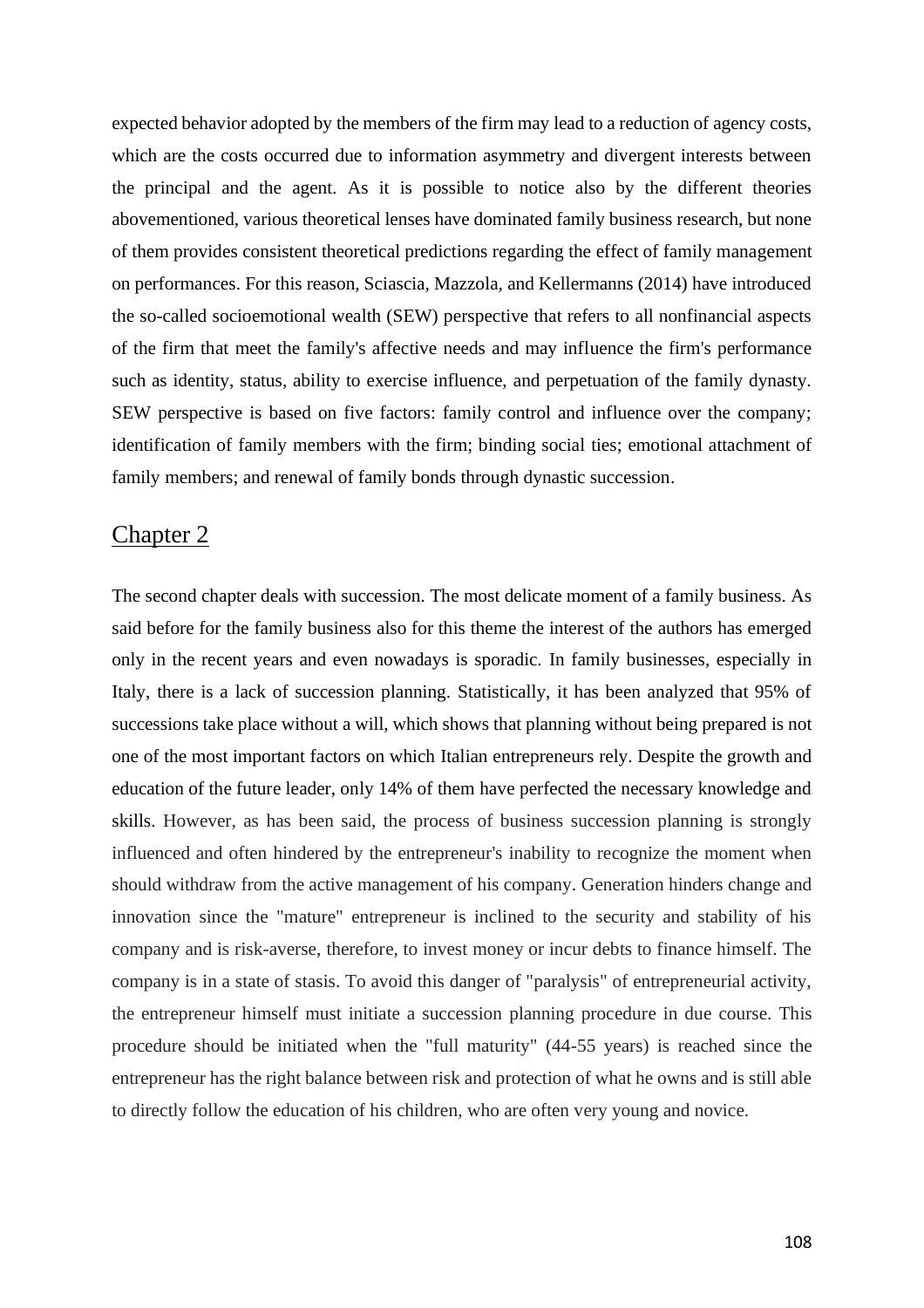However, let's enter into the succession planning phase. After a preliminary planning phase comes the most complex part of the succession or the operational phase, which we can briefly list in these points:

- Acquisition of awareness of succession by the entrepreneur
- Research of the entrepreneur's figure within the family
- Degree of transparency of the characteristics that should have the entrepreneur
- How the successor enters and how he should behave
- Entrepreneurial evaluations of the new entrepreneur
- Implementation obstacles to the succession process
- Forms of reaction to change

The question to be asked, at this stage, is whether there is a potential entrepreneur in the family who can express his or her abilities after going through an adequate training process. Especially in small family businesses, the existence of an heir capable of continuing the activity after the withdrawal of the previous leading figure is of fundamental importance, precisely because the company's affairs are often intimately linked to those of its leading man, and it is desirable that this person can be traced within the family that holds control.

In this regard, the literature has identified four paths that can be followed by an heir to demonstrate and develop his skills:

- Start a new business initiative or acquire a new company that fully responds to his entrepreneurial vocations. This is the solution that best of all allows testing the actual management skills of the heir, who is in a position to operate in the best possible way, following his aspirations and proving his worth, regardless of the surname he bears, deserving in the field the respect and trust of his collaborators
- Entrust him, in the same family business, with the development of a new business, of a new territorial area, to face the entrepreneurial reality autonomously, however, supported by a structure and organization already established on the market. Also, here, if the heir demonstrates his managerial skills, he will acquire respect among his collaborators and the generational change will become less traumatic
- Carry out external experiences that allow him to develop his skills, even in different businesses than those managed by the family business, to better understand the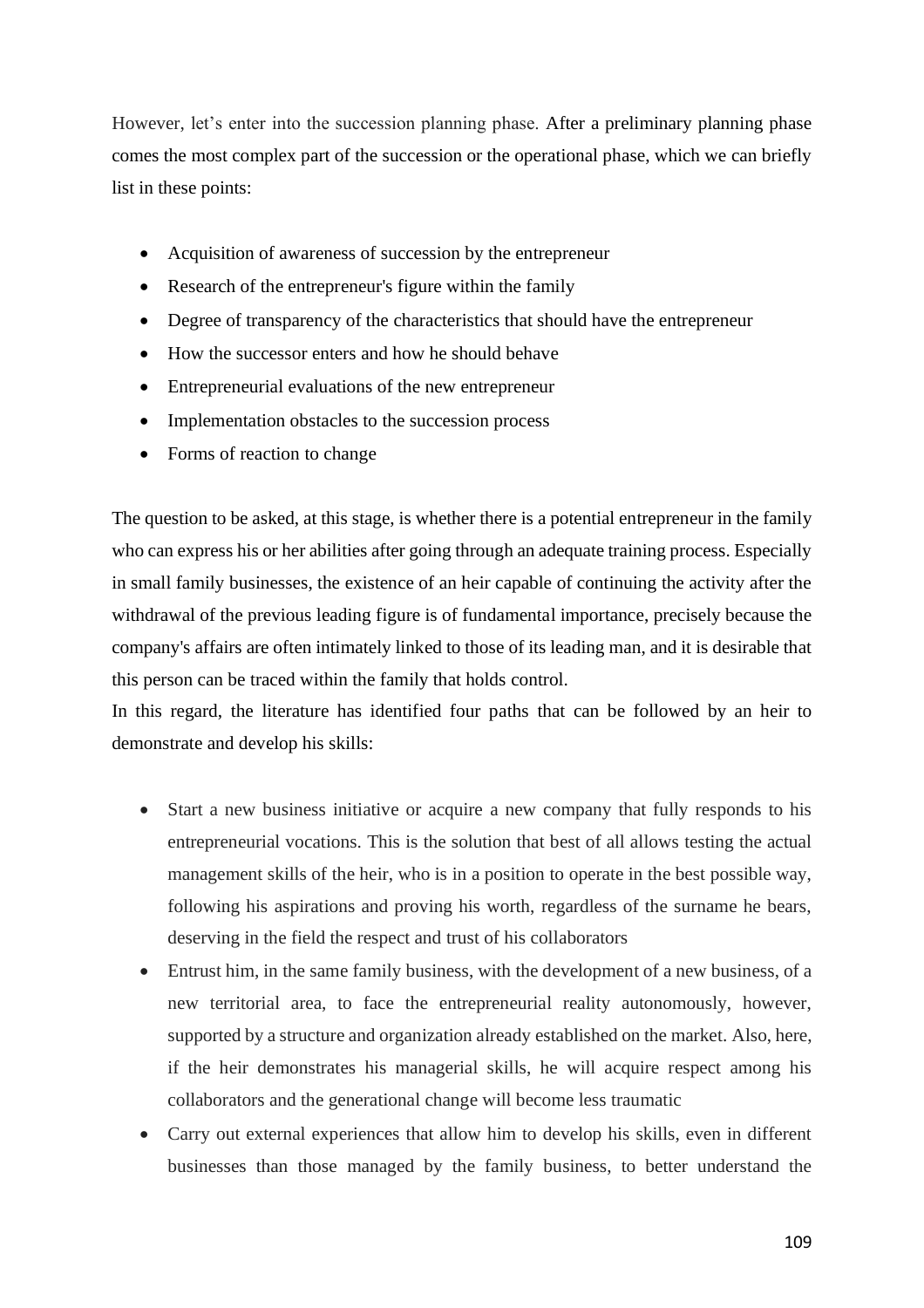difficulties of the role in question and to evaluate calmly, and not on the company's skin, the actual ability to hold such important positions.

• Carry out internal experiences in the enterprise, entering it as a member of the entrepreneur or some other important manager. This is the most uncomfortable solution, as it does not allow to fully appreciate the entrepreneurial skills of the heir, who is in an ambiguous position between owner and employee.

Therefore, inheriting the entrepreneurial role means passing a double test, on the one hand having to demonstrate his knowledge and skills, which will have to be even higher than those of his predecessor, as he will have to operate in a competitive scenario that is certainly wider and therefore more difficult to manage. On the other hand, he will be able to obtain the respect of his collaborators, family and not, through the merits acquired 'in the field', as comparisons between his work and that of his predecessor may be frequent. It should be borne in mind, however, that the choice of a successor is not convenient for a family member (although this is the solution adopted and preferred in the vast majority of cases). If none of the heirs have the ideal characteristics to successfully lead the company's future, the choice must be made by external candidates who, possessing the necessary skills, can profitably give the company, and ensure its healthy continuity. This solution, however, also requires a period of training for the successor to ensure that he has the best understanding of the problems he will face when he takes office and in the future. Later in the discussion, we will see the pros and cons of relying on an internal or external CEO.

There are also several problems that may arise between generations. The first frictions may arise in the designation phase, carried out by the outgoing entrepreneur. The latter will carefully evaluate all possible candidates, to find the most suitable person to pursue the aims of the company and its future development. Naturally, however, all this cannot be completely separated from the evaluator's thoughts, values, experiences, and knowledge, which will consequently influence the choice. Influences may reach their climax if the outgoing employer engages in one of the following behaviors:

The entrepreneur is very attached to his role and, as a result, does not want to quit it, so he puts into practice measures aimed at demonstrating his indispensability for the company. One of these could be that relating to the choice of a candidate not suitable for succession, who, with his actions, demonstrates the thesis of the company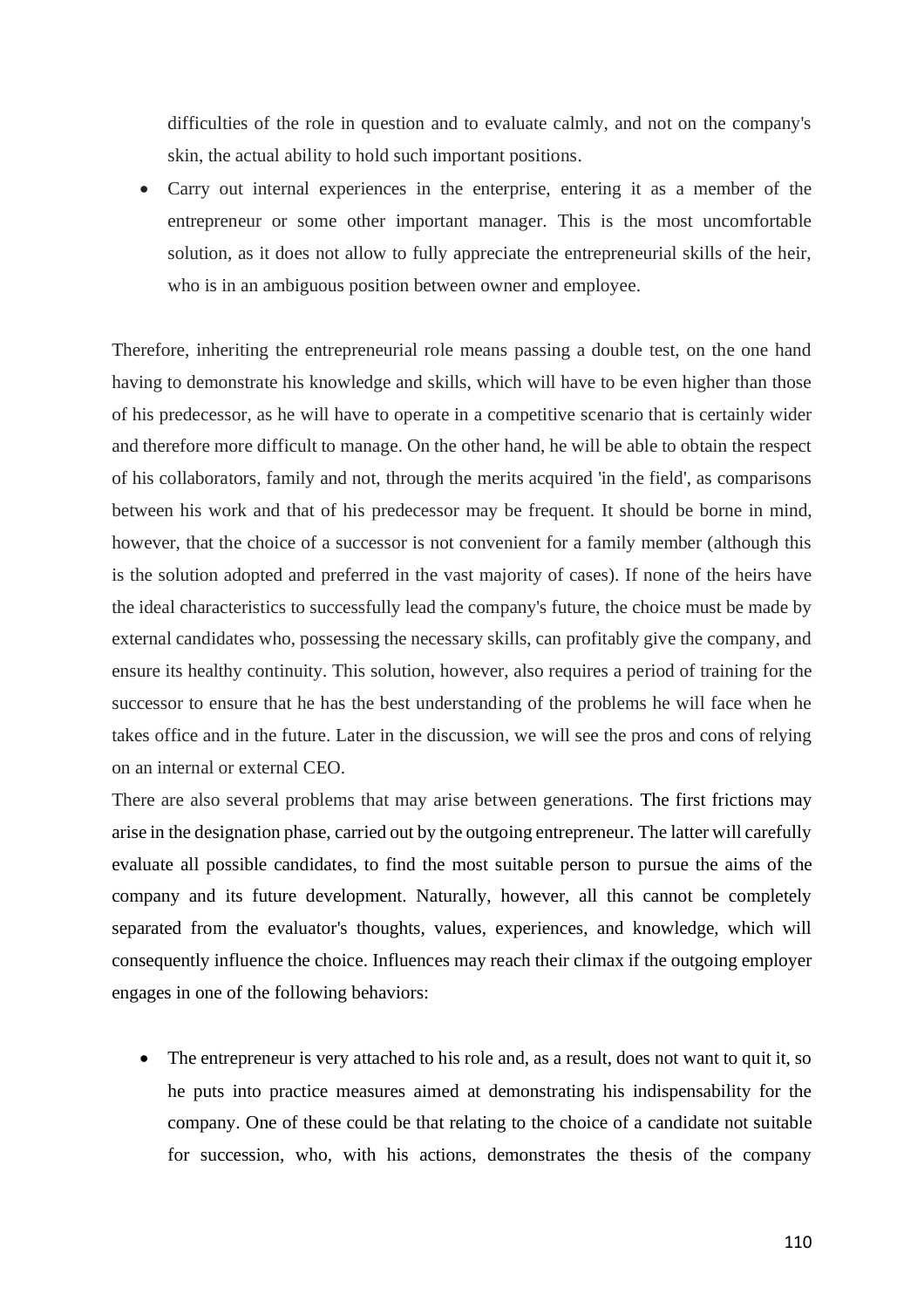inseparable from the figure who previously led it. This behavior also hides, in certain cases, the hope of seeing a sort of opposite transition takes place, i.e. a failure of the new generation that pushes the now-former entrepreneur to go back on his steps and thus take over the reins of his company. in this case, there will be a return from the second to the first generation.

- The entrepreneur wants the company he has created to continue to operate according to those mechanisms, developed during its management, without any substantial changes taking place. The will of the outgoing executive, therefore, will be to find a successor who reflects it in the behavior, a sort of 'clone'. Having this conviction, he will tend, in the process of choosing a successor, to eliminate, a priori, all those subjects who demonstrate the desire to implement innovative or dissenting management behavior, which, in certain cases, could, instead, represent the most suitable alternative to create a lasting development for the family enterprise. Finding a figure that fully reflects the outgoing entrepreneur's way of operating can be detrimental to the company, which represents a constantly evolving reality, so it is important to look for elements with the necessary degree of flexibility and not people linked to the past.
- A similar case to the previous one is that in which the entrepreneur tends to select a figure who does not have the necessary firmness to be independent in the role he is called to play. In this situation, he will be formally independent but dominated by the figure of the former manager, who will be able to guide the behavior of the current leader in the background, without being in the foreground. The transition process in this case is purely a formal one.

The three cases above represent the most common realities in which the transition process takes place incorrectly and this alteration is due primarily to the subject making the fundamental choice of the successor.

Finally, I analyze the crucial phenomenon of Nepotism. A general definition that we can use to describe nepotism is the preference of the owner or manager for hiring family members (nepots) rather than unrelated job applicants. Firstly, a meritocratic aspect. Having an attitude that favors nepotism undermines what the French call "esprit de corps", which allows the company to demand sacrifices from its employees in times of need. And the fastest way to kill it is to create the impression that despite all their hard work and sacrifice, promotion within the company is based more on who you're related to rather than the merits of your work. Linked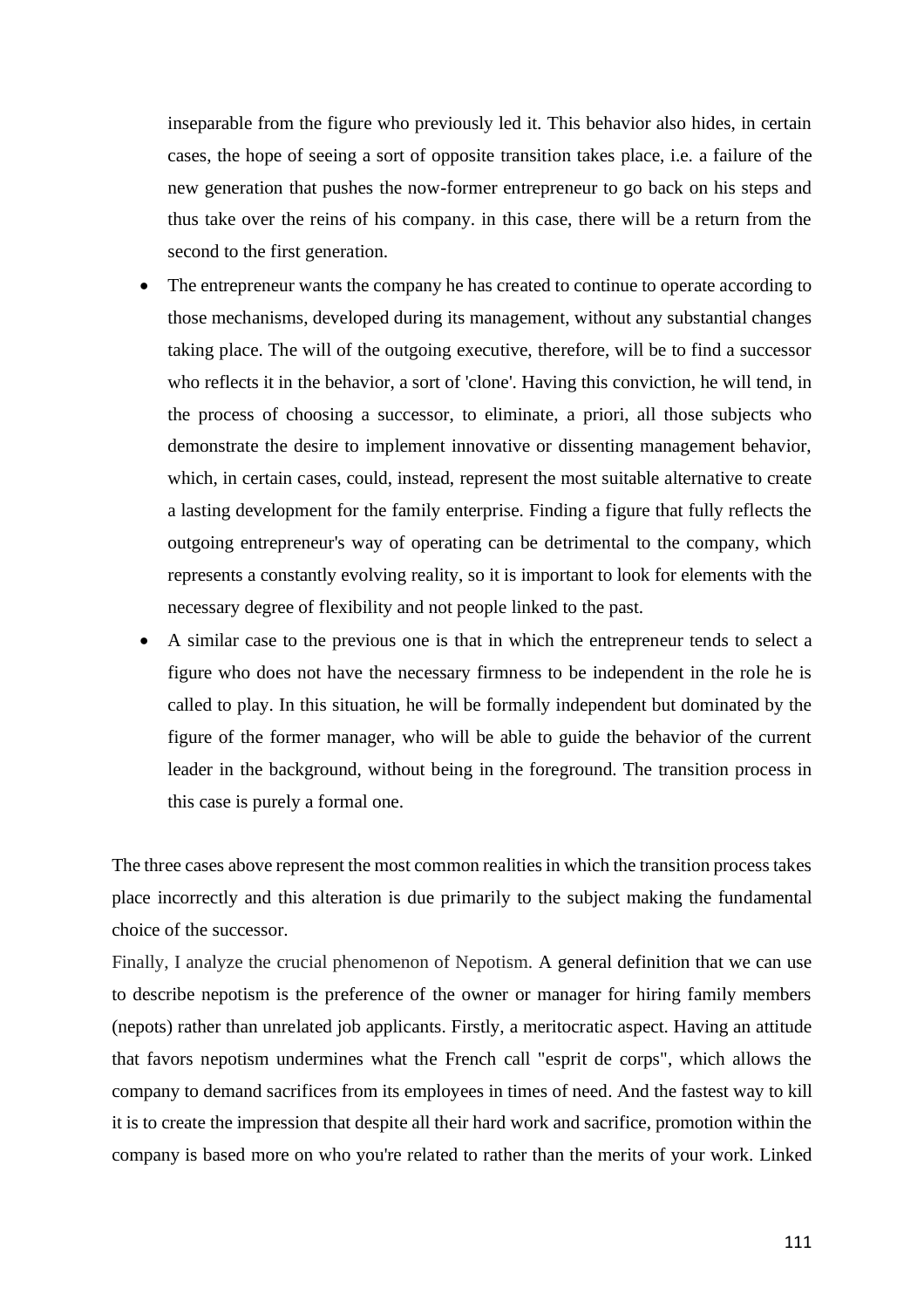to this is the company's inability to attract and retain talented people in the company who can play key roles. If the idea that the family factor is crucial to a career is passed on, it will be very difficult to back down. Secondly, a whole series of problems and chain reactions develop as a result of the choice to elect a nepot that creates an unsettled atmosphere, which often leads to disputes that benefit no one but the competing companies.

In my discussion I decided to try to talk about nepotism also in a positive sense, trying to list some benefits that it can bring to the family business.

## Chapter 3

The third chapter deals with Corporate Governance. The system of governance is based on the balance between the interests of the various stakeholders (shareholders, creditors, management, employees, suppliers, etc.) in a given context of institutional and market rules. Each company, depending on the system of governance to which it is subject, has more or less favorable conditions for the efficient use of capital and labor.

Two aspects stand out more than others from the two definitions above: the company's governance system, which influences the efficient use of capital and labor; and the search for a stable balance. As far as the first aspect is concerned, is important to remind that the issue of corporate governance became relevant before the 1980s, following the privatization processes involving Western Europe, Latin America, and Asia, and in the following 1990s due to the violation of the rights of important corporate players. As is also stated in the above definition, there is no universally accepted definition of the meaning of the term corporate governance. However, the search for a definition shared by all countries is complex due to different cultures, legal systems, and their historical excursus. As far as the second aspect is concerned, on the other hand, the doctrine gives us two different models regarding business purposes.

The first model, called *shareholders view*, states that the company must set itself the goal of maximizing shareholder value. This definition is supported by the Agency Theory, which highlights the possible problems arising from conflicts of interest and asymmetric information between the two parties involved in a contract. Individuals engage in opportunistic behavior when one party to the contract, the agent, tends to behave in their interest rather than in the interest of the other party to the contract, the principal, creating moral hazard and adverse selection. The costs incurred during the detection process, to solve these problems or prevent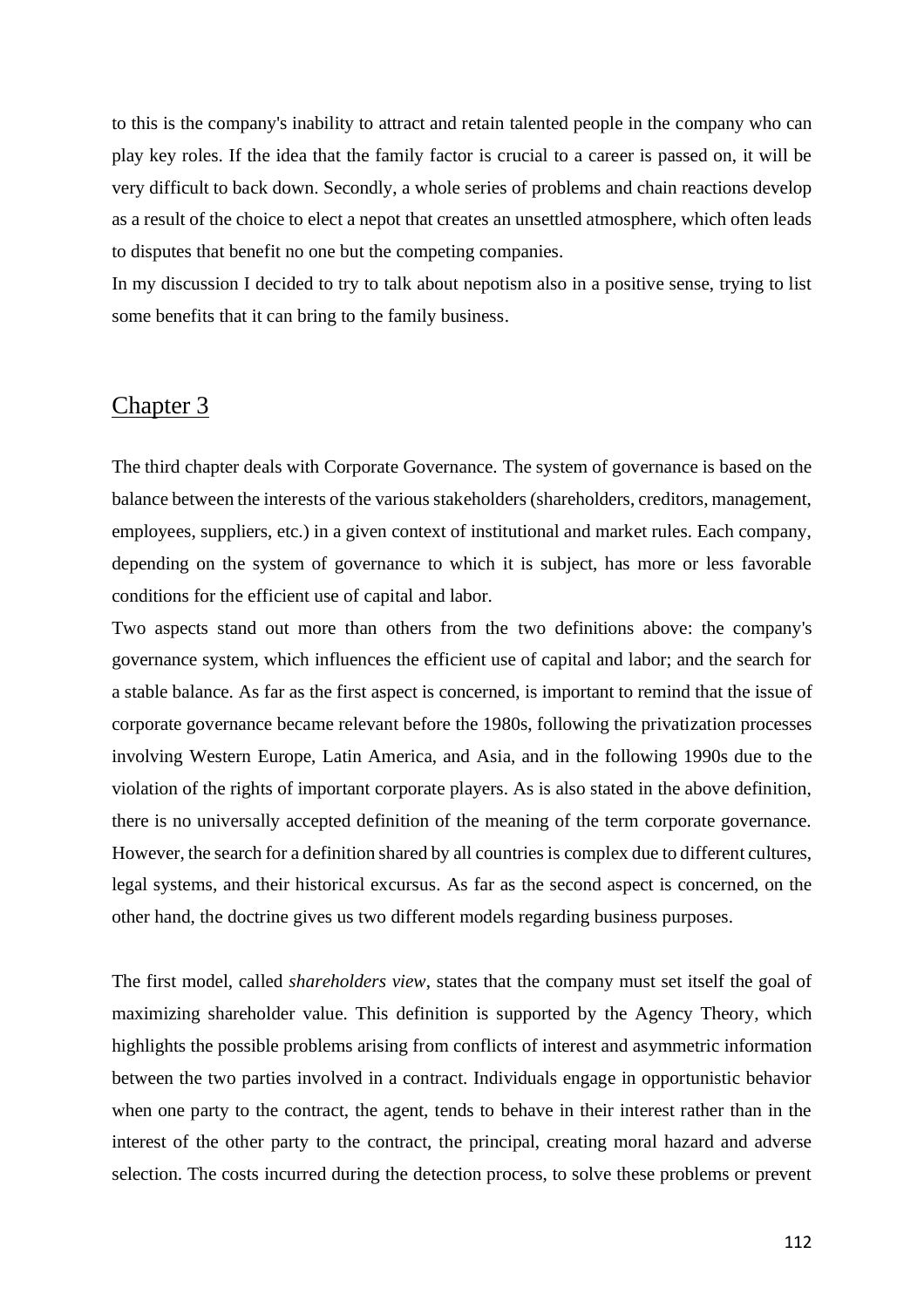them, through tools such as control or incentive systems, governance structures, etc., and the economic damage caused by opportunistic managerial behavior (e.g. free riding are part of the agency costs. One of the fundamental hypotheses of the Agency Theory is that these costs derive from the separation of ownership and control (Fama and Jensen 1983).

A different approach is that of the *stakeholders' view* model, which broadens what was stated in the previous definition and provides that managers and directors should not be limited to the mere interests of shareholders, but of the company's overall portfolio of stakeholders. It is stated, therefore, that the expression corporate governance means the "composition of the interests converging on the company, of the relations between management, control and governance ". Measuring corporate governance will therefore mean analyzing the system of rules, mechanisms, and tools that allow us to guide, monitor, and evaluate its progress towards the creation of value for shareholders and stakeholders.

Corporate governance models can be classified according to how the separation of ownership and control is conceived. In the distinction between insider and outsider system models, it can be seen that the former is characterized by ownership concentrated in the hands of a limited number of shareholders with strong internal decision-making power. In these models, the Italian owner company falls within these models. In the latter, instead, ownership is pulverized and unstable, there is a high degree of contestability of control and the role of the manager assumes importance. This model of governance includes the Anglo-Saxon Public Company.

To proceed in our analysis, it is necessary to highlight the points of difference between family and non-family business. As mentioned above, governance is widely recognized as a determining factor in the success or failure of a business. The main element, which distinguishes the governance of a family business from a non-family one, is the presence of two systems: the family system and the business system. This peculiarity is important because the aspirations of the two business models are different. The presence of the family is a relevant element as it carries with it a portfolio of characteristics, tangible and intangible, and of values that influence the governance of the company.

Two subsystems make up the governance of a family business: that of corporate governance and that of family governance. The former is defined as the management and control organization of the business and consists of the top management team, board of directors, and shareholders' meeting. The second is designed to ensure and organize cohesion within the family and consists of a family governance system. The board of directors and the family board are fundamental elements of the governance structure of a family business.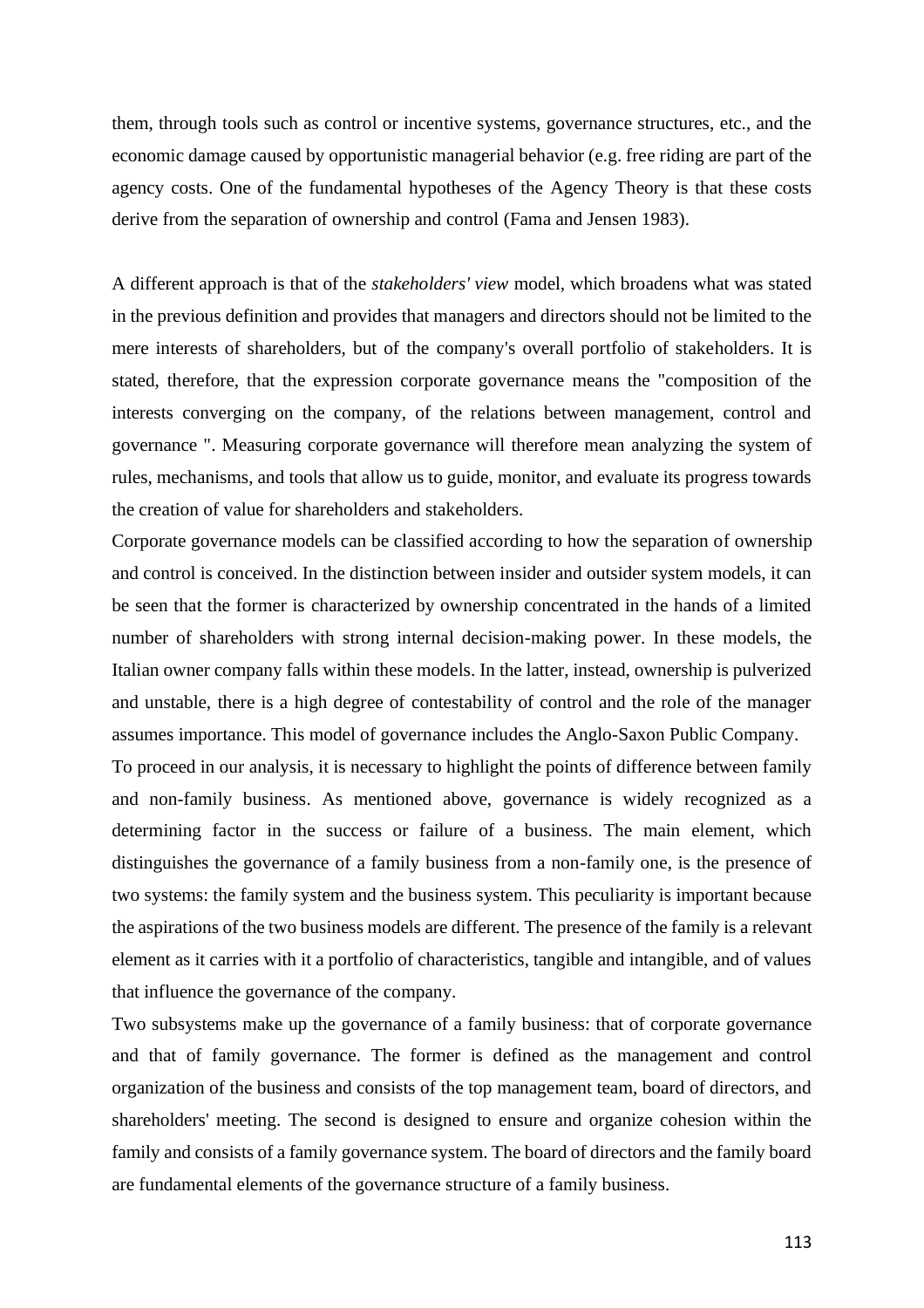The intersection of these two systems gives rise to several governance issues (Wellalage & Locke, 2011) due to ownership, control, succession, performance, and governance structure. In the governance system of a family business, attention is also paid to the skills that the members of the organization are supposed to have. The competencies are divided into formal competencies and cultural competencies. The first group includes formal education and professional experience. Both can be acquired outside the family business and represent those threshold competencies to be able to fulfill that role. The second category includes: understanding the objectives and ethical foundations of the family. These "non-transversal skills" require formal and informal communication and are transferred to family or non-family members during the professionalization process. As we said in the first chapter, Gomez-Mejia et al. research introduced the concept of socio-emotional wealth (SEW). This means that the governance of a family business will also aim to protect its values and intangible assets.

The governance choices of family businesses are of two types: on the one hand, we have the governance decisions of the company in the strict sense, i.e. the set of decisions and basic business choices regarding the establishment and extinction of the company, the direction and guidance of the company in operation. Choices and decisions due to their systemic and longterm structural impact are generally strategic. Decisions that may be the responsibility of the owner, the board of directors, and, where appropriate, the senior management. On the other hand, we have the "ownership" governance decisions, i.e. relating to its internal configuration, the rules of operation, and the setting up of relations with the company. Property governance decisions have a considerable impact on the governance choices of the company, as they determine the context in which these choices mature and are implemented. The second dimension concerns the structure of economic governance, represented by the so-called decision-making tables, i.e. the system of governance bodies. This system includes, in the family business, the presence alongside the so-called "official" bodies (shareholders' meeting, company president, the board of directors, executive committee, etc.) of typically family governing one, such as the family board, which is a support body for the governance of this category of businesses. The body may be variously articulated and formalized, i.e. structured in the form of periodic informal meetings. The third dimension concerns the processes, i.e. how decisions are formulated and implemented through the management of the bodies mentioned above or through the use of mechanisms typical of family businesses such as the conclusion of family pacts or other similar agreements. Another key issue concerning the governance of family businesses is that the key actor directly or indirectly responsible for the governance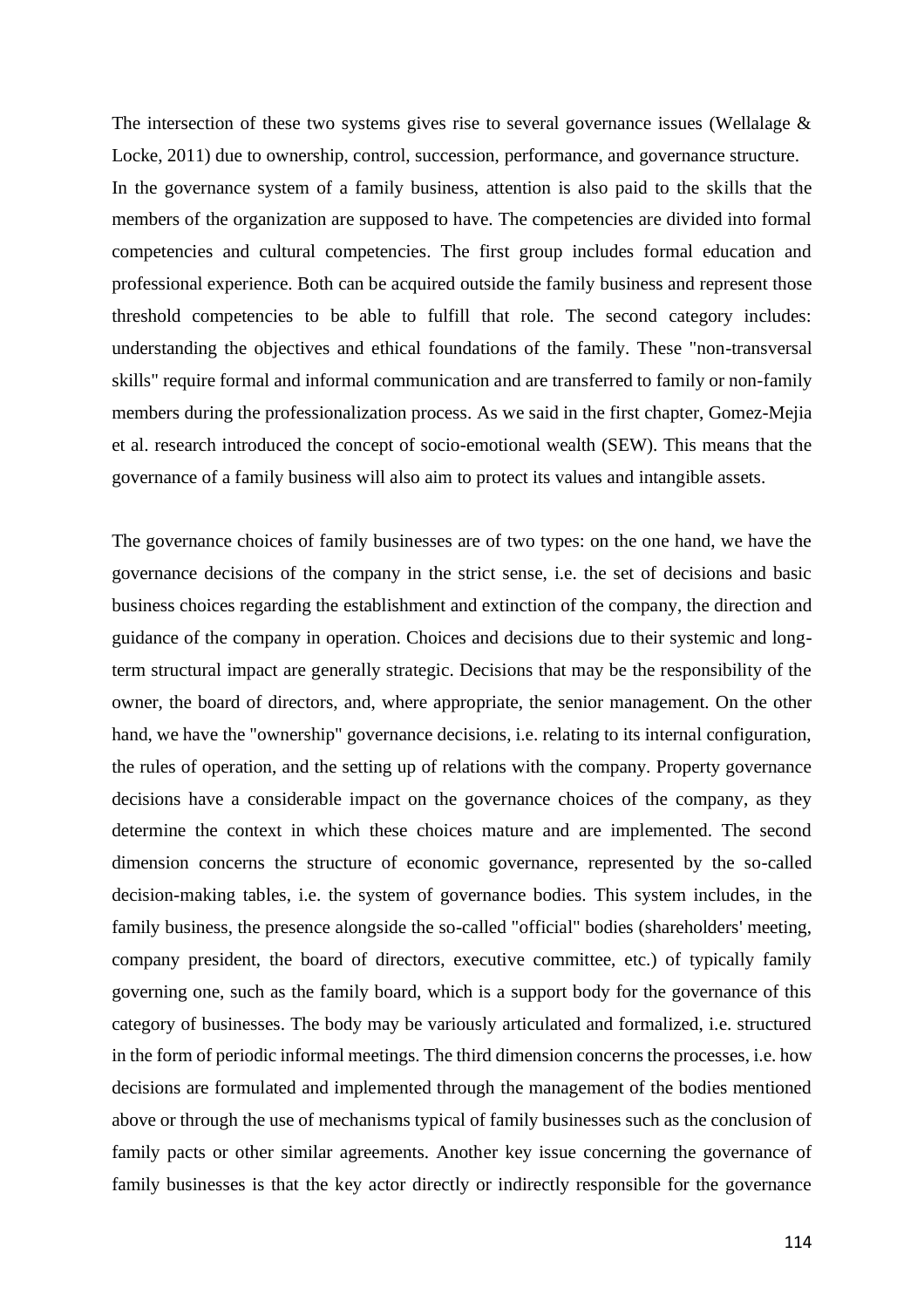decisions is considered to be ownership. In conclusion, it should be stressed that choices, structures, and processes must be designed and built based on the complexity of ownership and business; for example, if the social structure is very concentrated and the economic structure is very simple, the governance system will necessarily have to be composed of a limited number of bodies composed of the controlling entities.

Moving on to some solutions for dealing with succession I analyze Family Holdings and finally the use of the SAPA for the Agnelli's family. The use of any type of company to regulate succession allows the entrepreneur a significant margin of choice, given the wide variety of corporate solutions that can be used and the possibility of drawing on past experience. This wide range of possible options makes it difficult to precisely categorize all the institutions in the category of corporate solutions.

It is important from this point of view to evaluate the contribution in advance: it represents an important tool in the generational succession of the family business as it allows the creation of corporate vehicles that allow the transfer of corporate control from one subject to another. In our case, the transfer, which may involve the entire family business as well as a branch of the company and part of the related shareholdings, allows us to achieve some important goals in this transition phase. It is necessary to specify that a company means a universality of tangible and intangible assets, of legal relationships such as, for example, receivables and payables inherent to the operation of the company.

First of all, by means of a contribution it will be possible to separate the company's assets from the personal assets of the family members, thus distinguishing the various levels of risk based on the participation of each member in the company's capital; it will then make it possible to set up the so-called family holding companies, which constitute an intermediate element between the family and the operational activity and represent the place of comparison between family members. Discussing then, about the decision-making aspects of the family business, directly within the holding company, it is possible to avoid that possible conflicts paralyze the operational activity of the same. Finally, the possibility of making non-proportional contributions, allows to give specific weight to the various successors of the entrepreneur and to give them a participation that, regardless of the contribution from the same work, can reflect the interest of their presence in the company. social structure.

Therefore, the entrepreneur who is thinking about succession should first of all evaluate hypotheses of direct use, so to speak, of the company form: he confers the company or part of it, thus transferring indirectly also the business activity to a joint stock company owned by the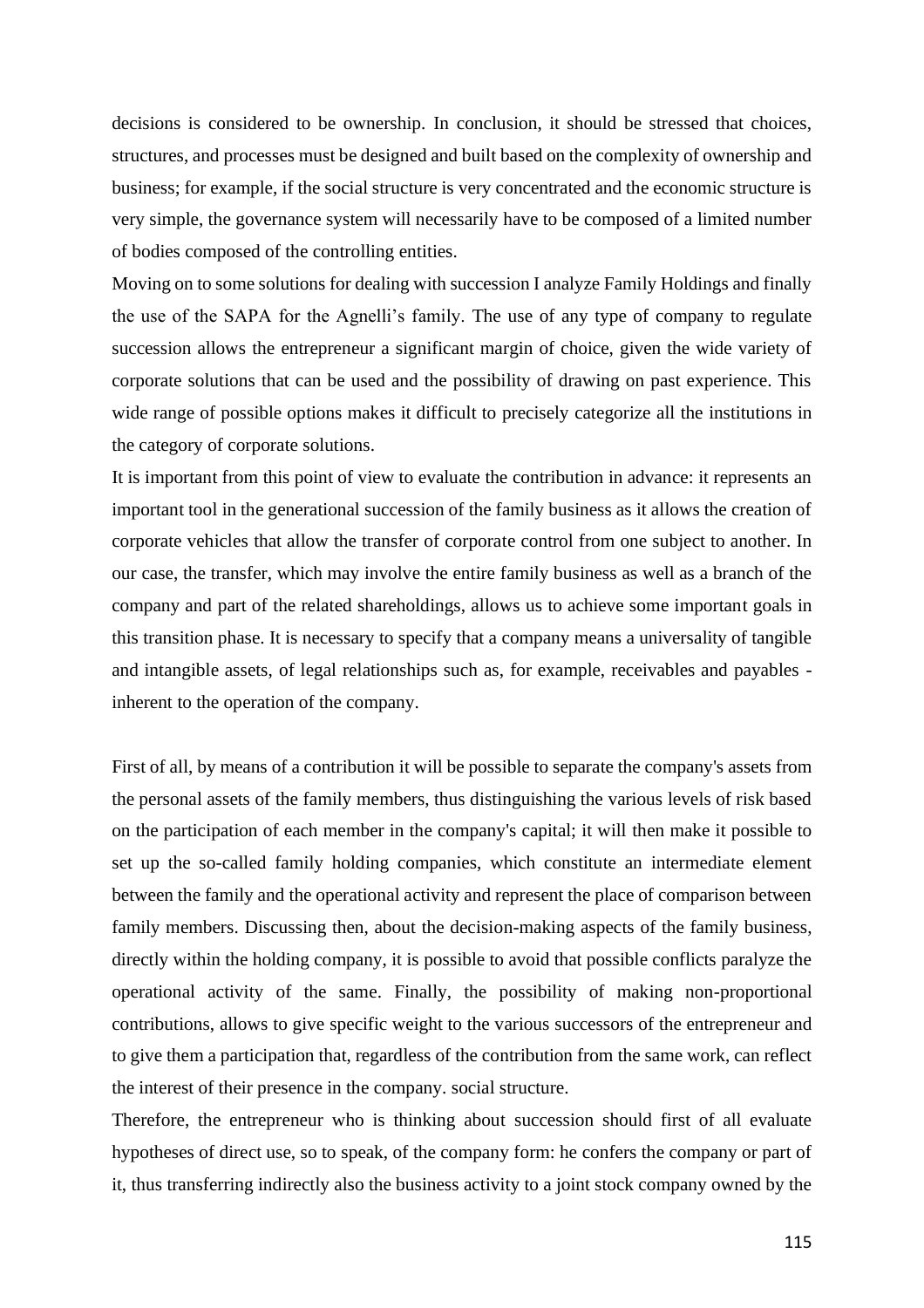family members. In this way what is created is a holding company that by virtue of the participation of the members of the family is controlled and managed by them. The establishment and use of the holding company as presented is a central part of the question of the use of corporate institutions in the generational transition.

## Chapter 4

Following what has been stated in theoretical terms in the previous chapters, the purpose of this last chapter is to empirically verify the characteristics of Italian listed family businesses. The basic question is whether, and if so what, the characteristics that a listed family business must have in its governance structure to achieve superior performance. As we have previously stated, the literature on the governance models of family businesses is sufficiently rich, and given the impossibility, here of analyzing in detail all the possible variants of governance that could affect the performance of the company in various ways, I have decided instead to focus on some particular aspects. In some cases, these factors have been extensively dealt with by various scholars, sometimes with similar and sometimes discordant results; in other cases, despite the literature largely identifies the problem, no significant research has been carried out in this regard. In particular, in this analysis, I want to analyze whether family ownership and control are good, bad, or irrelevant for the performance of the company and whether this greater or lesser result could be somehow related to the type of family ownership and control adopted. The question is whether a family effect can be identified and if so, what it is.

Taking cue from the literature analyzed above, we have come to identify a governance model that, according to our idea, could help to achieve better results for the company. The empirical analysis, which is the subject of this chapter, has been structured to verify this hypothesis. The governance model that the company should aim to build should, in my opinion, seek a form of balance. In particular, we have seen how the family business, to be such for the definition we have adopted, must not only provide for a family majority within the property but must also provide for the presence of at least one family member within the governing bodies. This ideology allows the company to be classified as a family business, but to improve its performance this presence must not be excessive.

A too marked presence of family members on the Board of Directors or Top Management Team, as well as the presence of a family member holding the highest management positions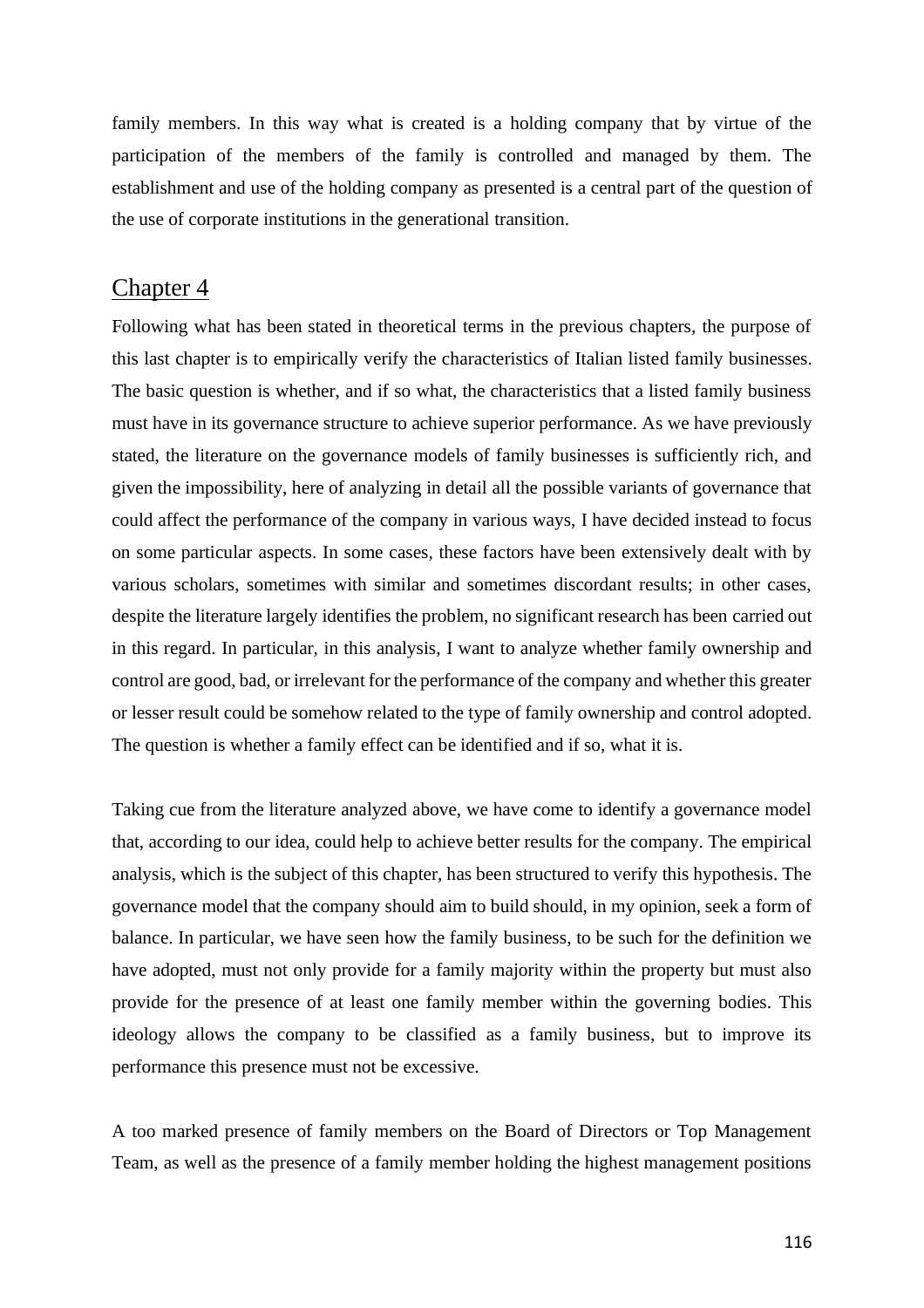(such as CEO or Chairman of the Board), may not necessarily bring positive elements. I agree with the view held by some authors such as Lubatkin and Schulze that on average a family CEO can perform better than a non-family member when the size of the business is very small, and ownership is concentrated.

As the company grows and the shareholding structure disappears, the benefits associated with a family CEO tend to diminish, the benefits associated with passing on tacit knowledge among family members become less and less important when compared with the greater experience that an external manager can bring to the company.

To conclude, before getting to the heart of our analysis, we can assume that the best solution to govern a family business is a hybrid. The search for a balance between family subjects and subjects outside the company could be a discriminating factor capable of favoring the positive elements and reducing the negative ones associated with family businesses. The presence of family members inside the company could favor a long-term orientation and reduce the aspects linked to managerial shortsightedness typical of public companies.

## Chapter 5

In this last chapter I decided to analyze two Italian excellences who made up the sample of family businesses under examination that I used for all my work. The two companies in question are: Luxottica and Safilo Group, two of the largest Italian and world companies in the eyewear sector. The two companies were founded about 30 years apart from each other, but nevertheless have an important overlap period in which it is, in my opinion, really interesting to analyze the different management methods that have determined the definitive rise of the Luxottica brand and, at the same time, the decline of the family ownership percentage of Safilo. Specifically, my attention will be focused on Safilo's second generation unsuccessful management, and on Luxottica's founder management in which he took advantage of the misstep of the direct competitor, deciding to adopt an ad hoc configuration for the succession within his company.

After having made a comprehensive analysis of the eyewear sector in order to highlight the position that both companies occupy in the market, I decided to divide the analysis as follows. I have talked about both companies separately, going through the main stages that have made them leading multinationals in the sector. For Safilo, I have dealt with the subject of the "natural" succession that took place at the end of the 1980s and I have decided to focus on the